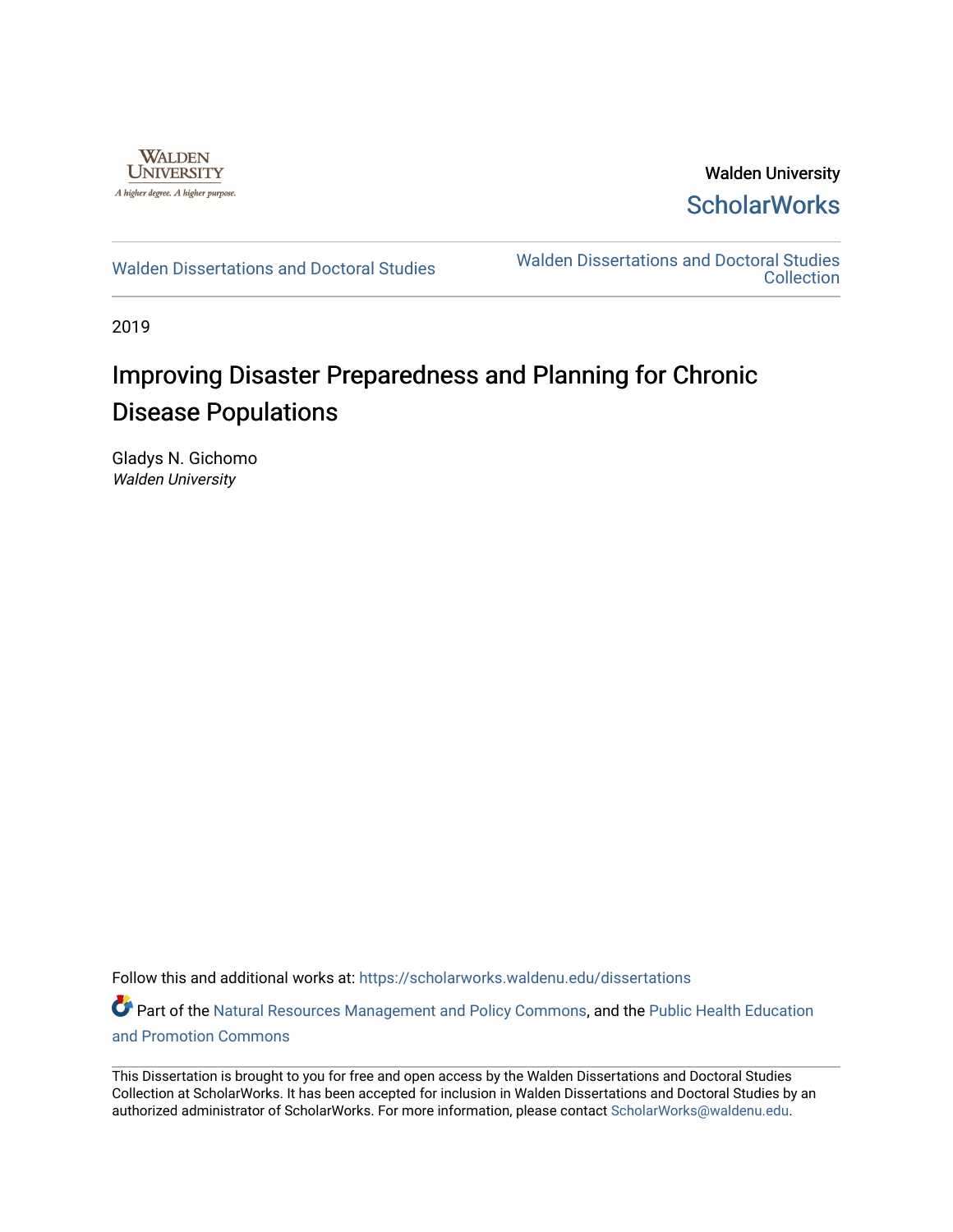# Walden University

College of Health Sciences

This is to certify that the doctoral dissertation by

Gladys Gichomo

has been found to be complete and satisfactory in all respects, and that any and all revisions required by the review committee have been made.

Review Committee

Dr. Clarence Schumaker, Committee Chairperson, Public Health Faculty Dr. Naa-Solo Tettey, Committee Member, Public Health Faculty Dr. Michael Brunet, University Reviewer, Public Health Faculty

The Office of the Provost

Walden University 2019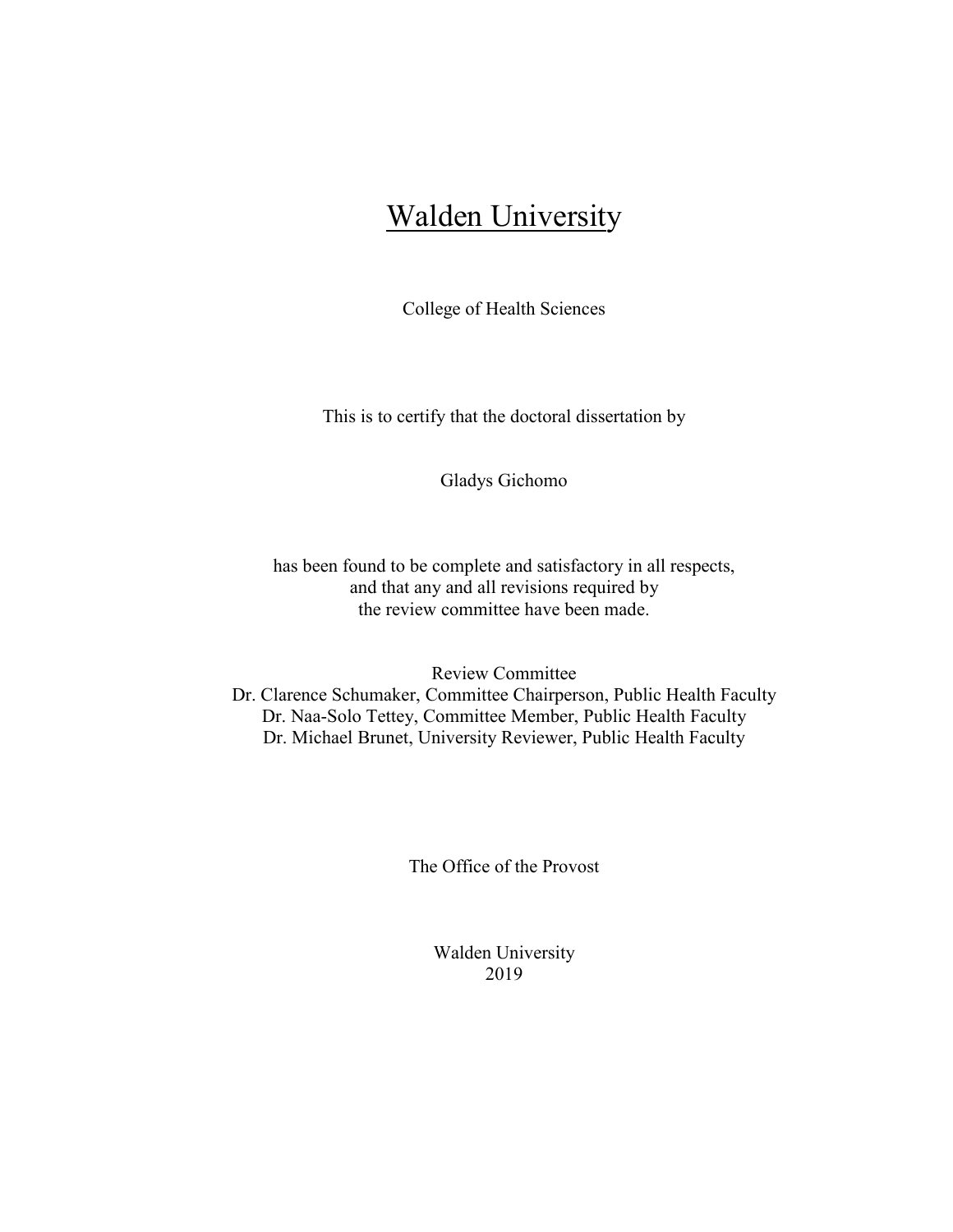## Abstract

Improving Disaster Preparedness and Planning for Chronic Disease Populations

by

Gladys Gichomo

MBA, University of Baltimore, 2005 MSN, University of Maryland, 2003 BSN, Towson University, Baltimore, 2001

Proposal Submitted in Partial Fulfillment of the Requirements for the Degree of Doctor of Philosophy Public Health

Walden University

November 2019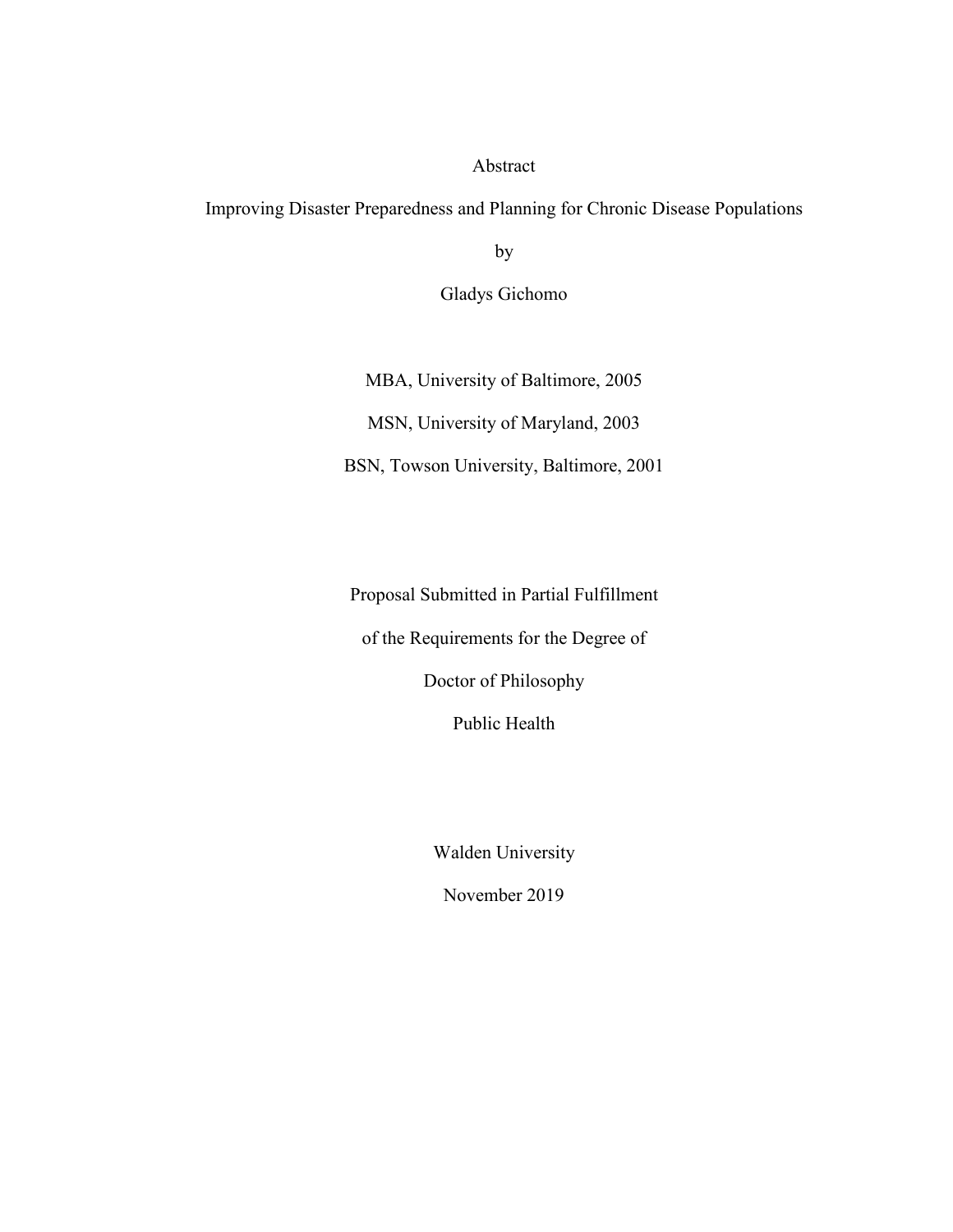Abstract

The significant rise of both chronic diseases and disasters in the last 20 years and the healthcare outcomes of individuals with chronic diseases during and in the aftermath of disasters have raised concerns among public health practitioners, healthcare providers, the U.S government, and the general public. Researchers have indicated that during disasters, the health outcomes of individuals with chronic diseases are significantly unfavorable compared to the general public. However, there is inadequate information on the management of chronic diseases, quality of care, and resource identification and allocation by disaster responders. This qualitative, grounded theory study, explored how the study participants addressed chronic disease needs during and after disasters. A total of 15 adult disaster relief responders who had been involved in disaster planning, response, or care management of individuals with chronic diseases, were recruited through snowballing, public/bulleting postings, and social media. Using the ecological model of disaster management allowed the identification of individual and societal influences that hinder disaster preparedness and chronic disease management. Data collection consisted of semistructured in-depth open-ended interview questions, allowing participants to share their lived experiences. Data were analyzed through open, axial, and selective coding and managed using the Atlas ti8 software. The findings supported the ecological model of disaster management and strategies such as the use of special needs shelters during impending disasters. Such strategies could enhance disaster preparedness and planning efforts and potentially improve health outcomes during and after disasters.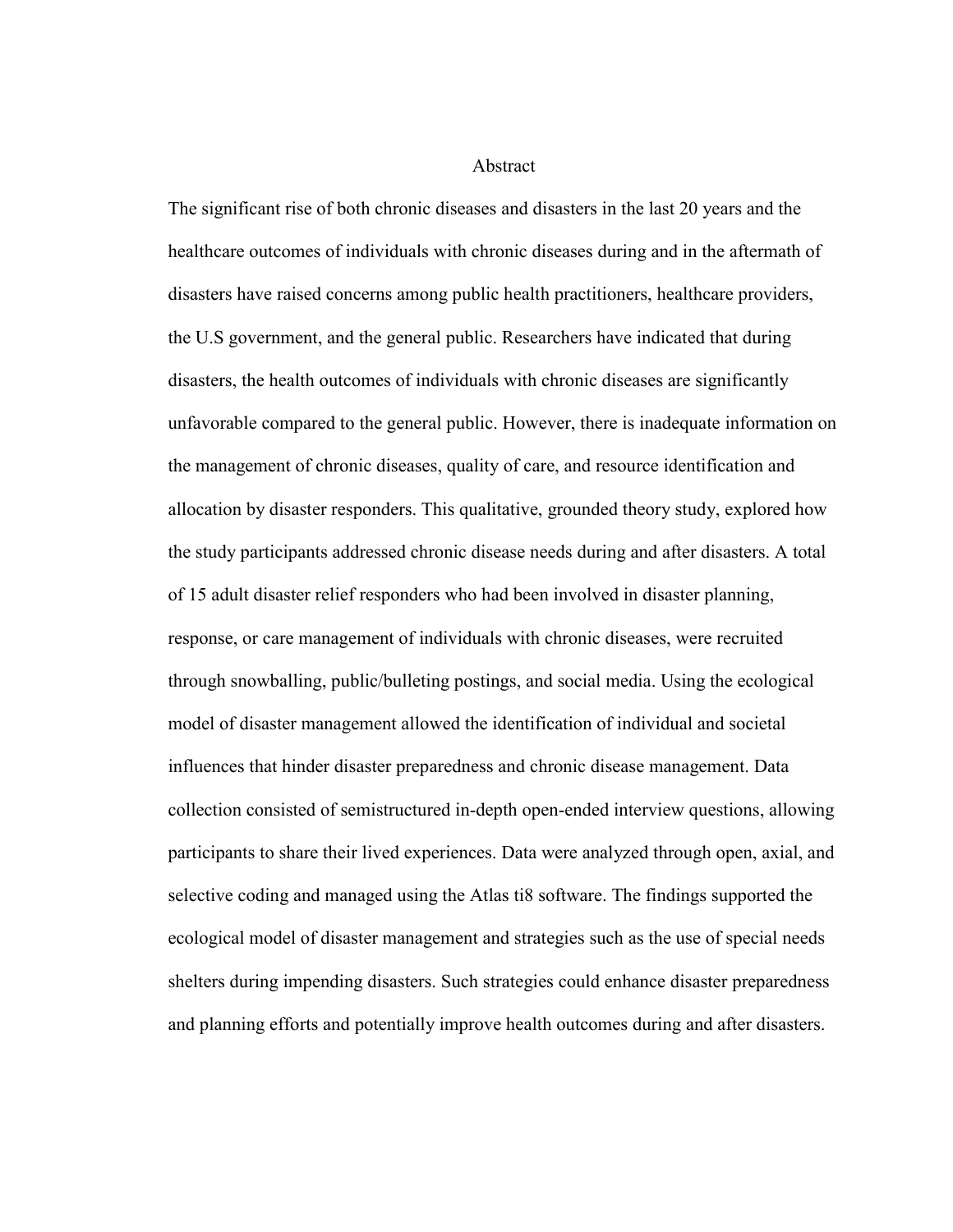## Improving Disaster Preparedness and Planning for Chronic Disease Populations

by

Gladys Gichomo

MBA, University of Baltimore, 2005

MSN, University of Maryland, 2003

BSN, Towson University, Baltimore, 2001

Dissertation Submitted in Partial Fulfillment

of the Requirements for the Degree of

Doctor of Philosophy

Public Health

Walden University

November 2019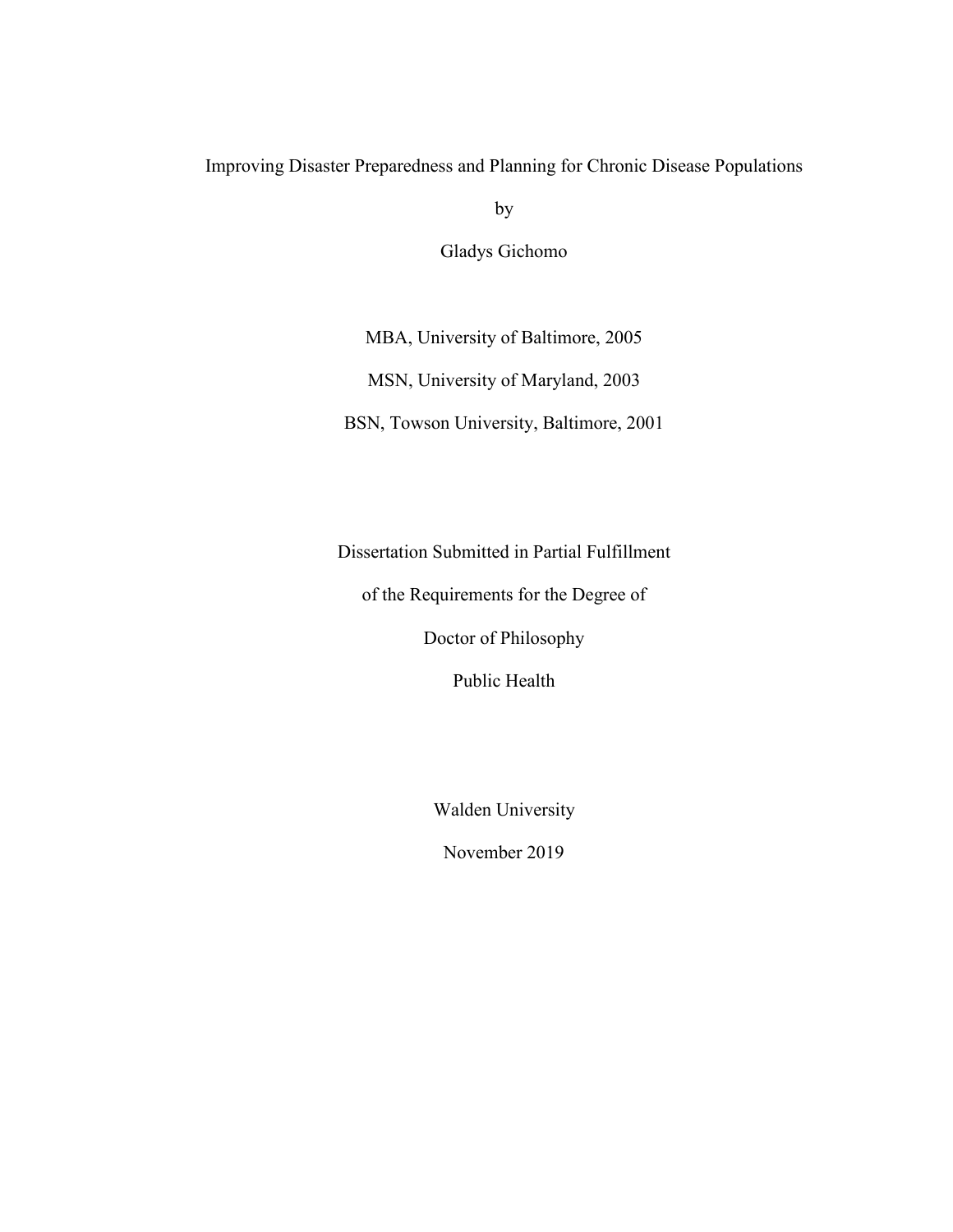### Dedication

With a lot of love and gratitude, I dedicate this dissertation to my family: my kind and loving husband Ken, whose unwavering support was beyond measure. To my wonderful children: Patience, Troy, Trisha, and Trey, whose understanding and prayers kept me going. I pray that this will be an inspiration for them to be lifelong learners, and for all of us to always work hard and be determined so as to accomplish the goals we set forth.

I also dedicate this study to my parents, Gilbert and Rose Gichomo, who have been there since day one, cheering and excited when I was accepted to the PhD program, being there to make sure the journey was bearable, praying for me and encouraging me to aim for the sky, believing in me even when I faltered, giving me tough love to make me stronger, and being by my side as I journeyed towards my goals; to my sister Susan, for her encouragement and her definition of a PhD which still tickles me; to my cousins, Monicah and Charles (Ubiro) for their support with the children; to my grandmother (Wachabi) who despite been from a different era, appreciates the quest and value of education and always encourages and prays for me each time we talked on the phone or in person; and to my nieces and nephews who think a PhD is foreign and out of reach.

I pray that this success and accomplishment is a reminder to all of us that time is of great value, procrastination is expensive, and there is need to set goals and keep them aligned. But most of all, trusting and believing in God in all we do is the key to any success, and God's timing is always the right timing. Stay blessed!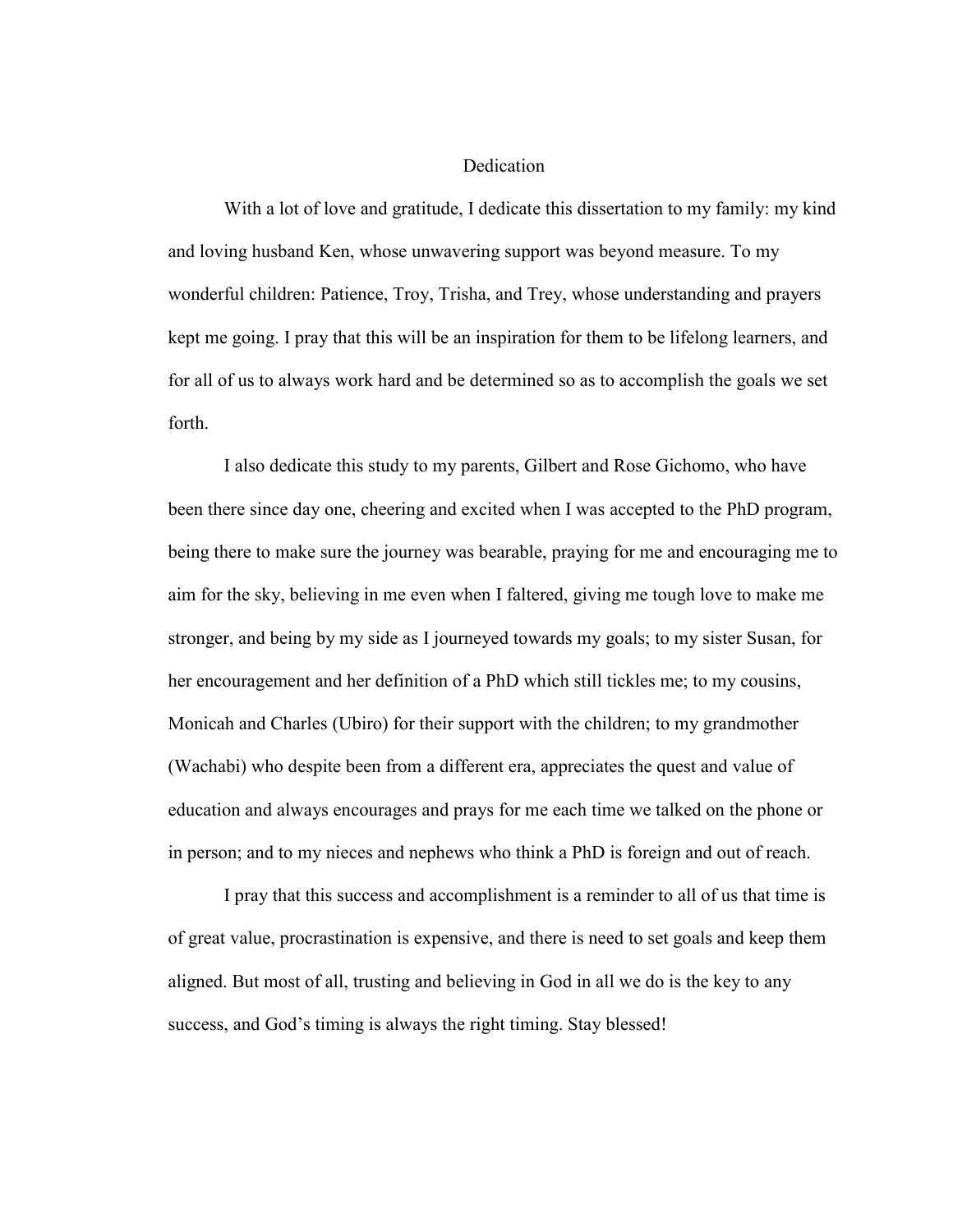## Acknowledgement

I thank God for his mercies, love, care, and guidance in my life and that of my family. I acknowledge that, without his grace and blessings, I would not be who I am today and I would not have accomplished this milestone. I will glorify his name for ever. Through his grace, he blessed me with so many people (family and friends) who served the purpose that he set them out to; supporting, caring, loving, praying, providing resources, and just being there.

Thank you to Dr. Clarence Schumaker, my committee chair for taking the responsibility to guide me through this journey, pushing me to get it done, for timely and valuable feedback, and challenging me to think critically. To my committee member Dr. Naa-Solo Tettey and university research reviewer Dr. Michael Brunet, I thank you for your thorough and timely feedback and taking the time to be part of my doctoral journey.

My husband, Ken, thanks for your support over the years, staying up till dawn in the library while I did my school work, taking over the house chores, caring for the kids, entertaining them, helping out with my parents, helping me reduce school and work stress with your many surprises, and never complaining when I changed plans to meet my school needs. I thank you for your thoughtfulness, encouragement, love, and prayers. I thank my children for their patience, even when they did not understand why I was still in school as an adult. I thank Troy for challenging me to graduate before his high school graduation; for Trisha always praying for me, being a great big sister, understanding when I could not spend time with her because of school; for Patience's prayers and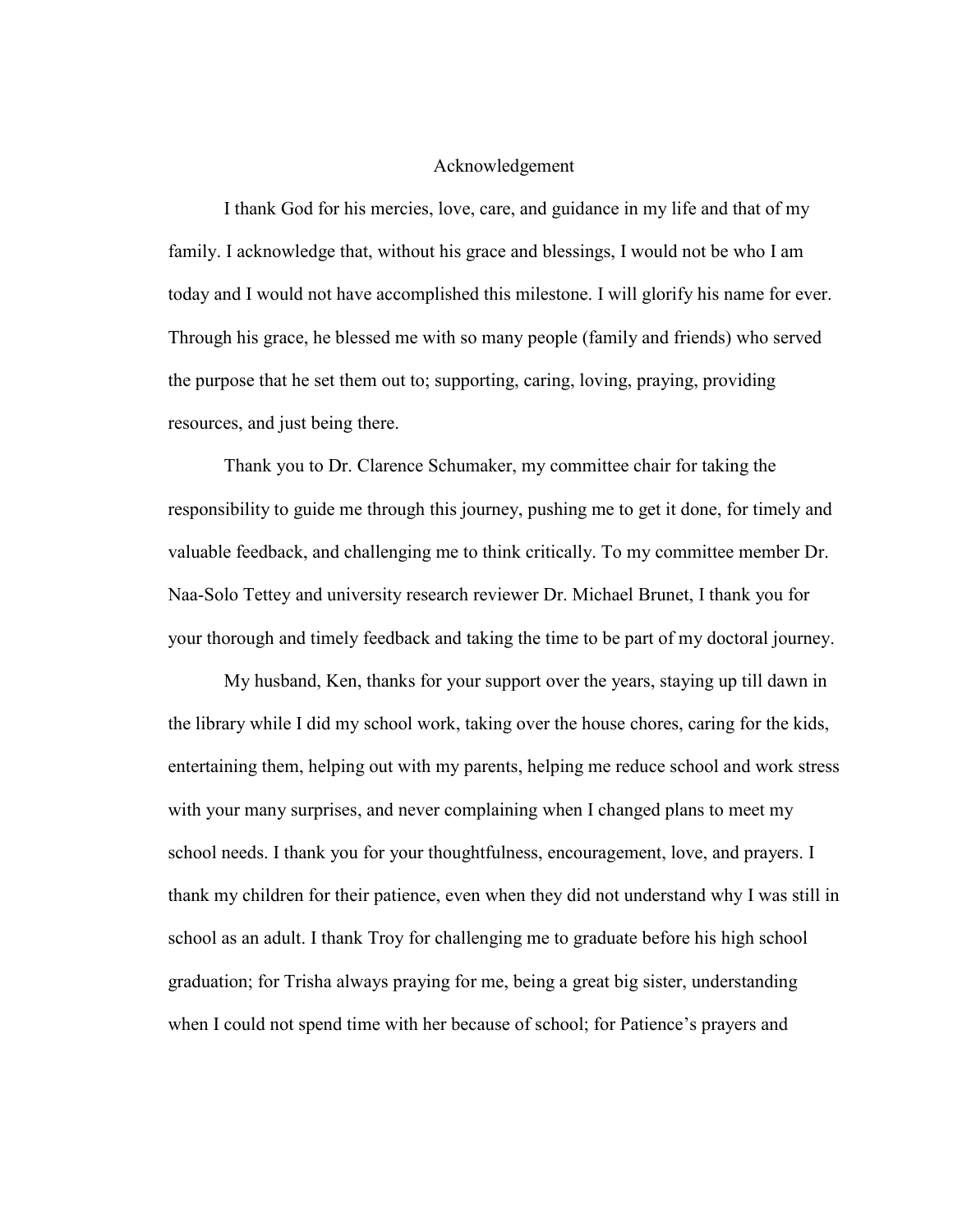giving me encouraging words; and for Trey always telling me that am taking too long on the computer or on my school work. I love you all, to the moon and back.

My dad has been my greatest fan throughout my academic journey. Openly stating his expectations, laying a foundation and the groundwork that enabled me to work through my academic achievements, constantly reminding me that, time lost is never recovered, pushing me to focus on accomplishing my goals, and believing in me even when I did not measure up to his expectations. To my mom Rose, who through and through has been the force behind our family, silently pushing, cheering on, taking up the broken pieces and making them whole again, never giving up on me, always having an available shoulder to cry and lean on, stepping in when the school fees was scarce, ensuring the children did not feel my void especially when I had to travel out of State for the residencies. I thank you very much for your love and care.

To my family: Monicah and Charles, thanks for picking up kids from school and activities so I could study; Auntie Ann for your encouragement and prayers; 'Uncle' Tony Mwaura, for being there for the kids during our travels while I buried my head in books; 'Auntie' Wanjeri, simply awesome, you encouraged me, giving me deadlines, taking care of the kids, providing internet access when I travelled to remote areas, staying up with me to complete my work into the wee hours; Dr. and Mrs. Irungu, for your welcoming hearts and providing a home that was conducive for a student during our Summer visits; and to Kilawe, thank you for your support and encouragement.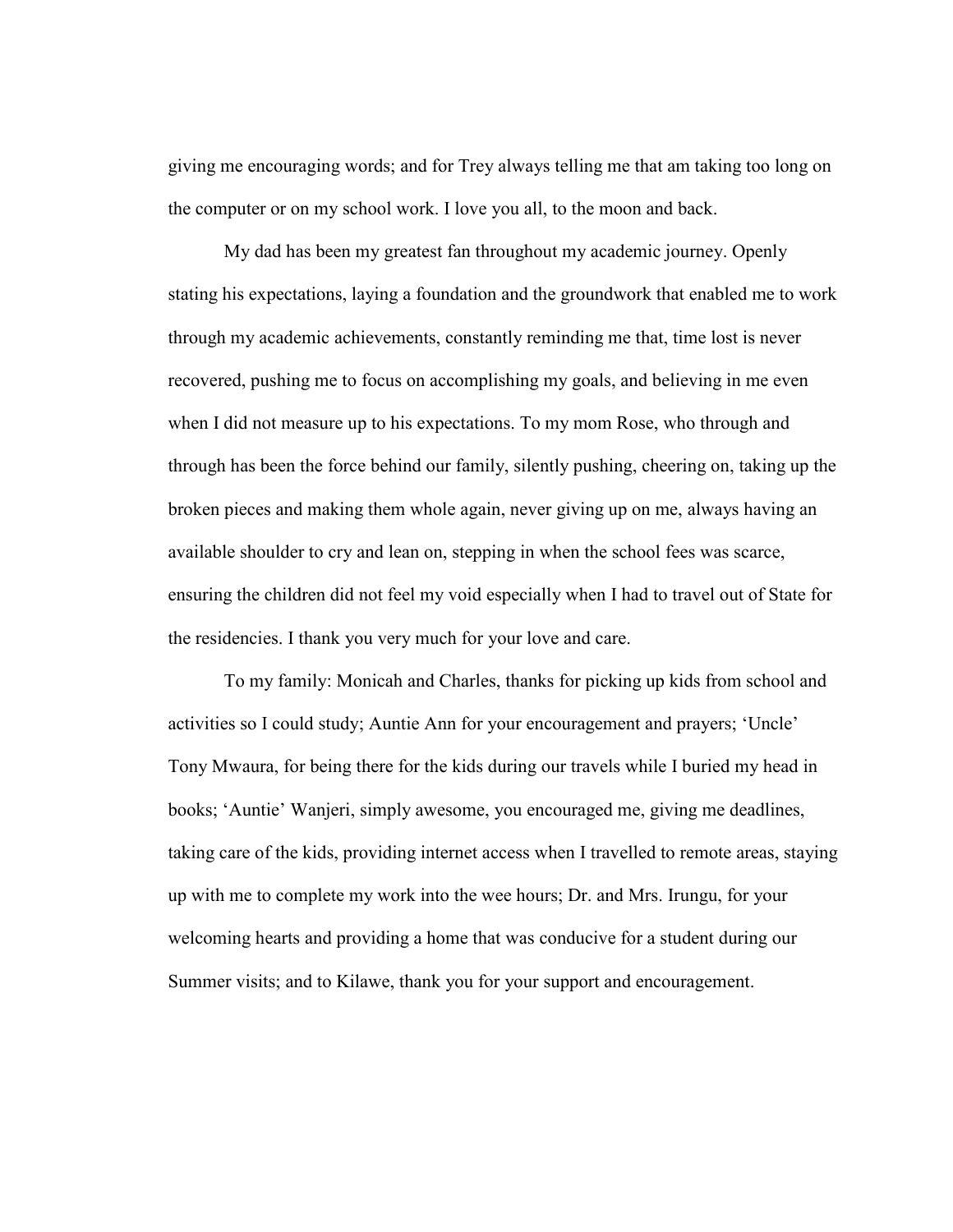Thanks to my awesome friends who stood by me and continue to do so. To Jedidah, a true sister, you have been there physically and emotionally, offering all kinds of support to me and my entire family, and you simply made this doctoral journey more bearable; To Mercy, another true sister, picking me up when down, urging me to keep going even when the going is rough; to Emma, for your friendship and being part of my doctoral journey; to Lucy. W, for your encouragement, believing in me, loving my children, and for your many years of friendship; to Mike, for teaching me that every house of dreams should never have a roof on it; to Keziah, for rescuing me when I needed internet access; To Mrs. Muchene, Dan. O, Kim, Maria, and to all the other friends who were in any way part of this journey, I thank you so much.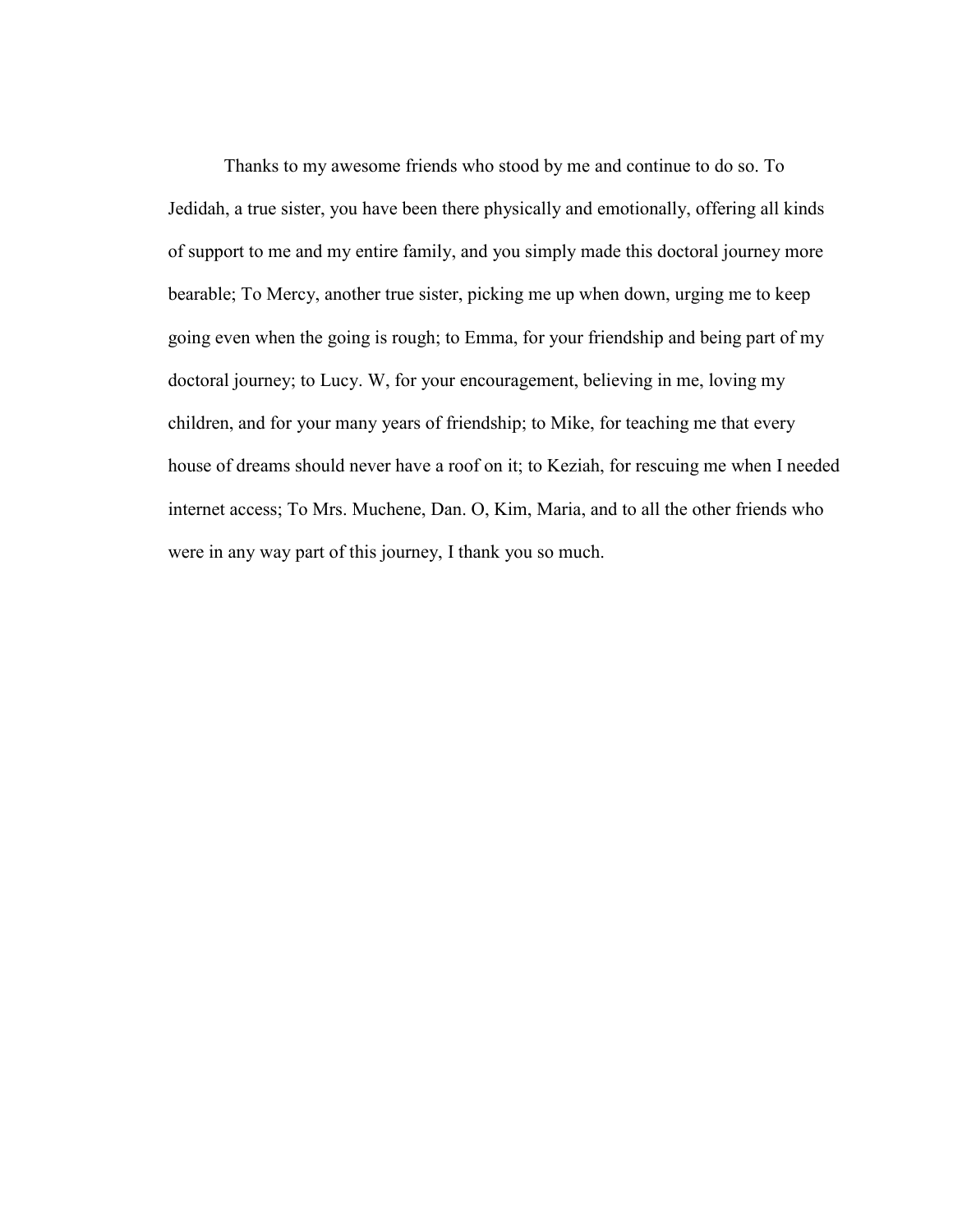|  | Table of Contents |
|--|-------------------|
|--|-------------------|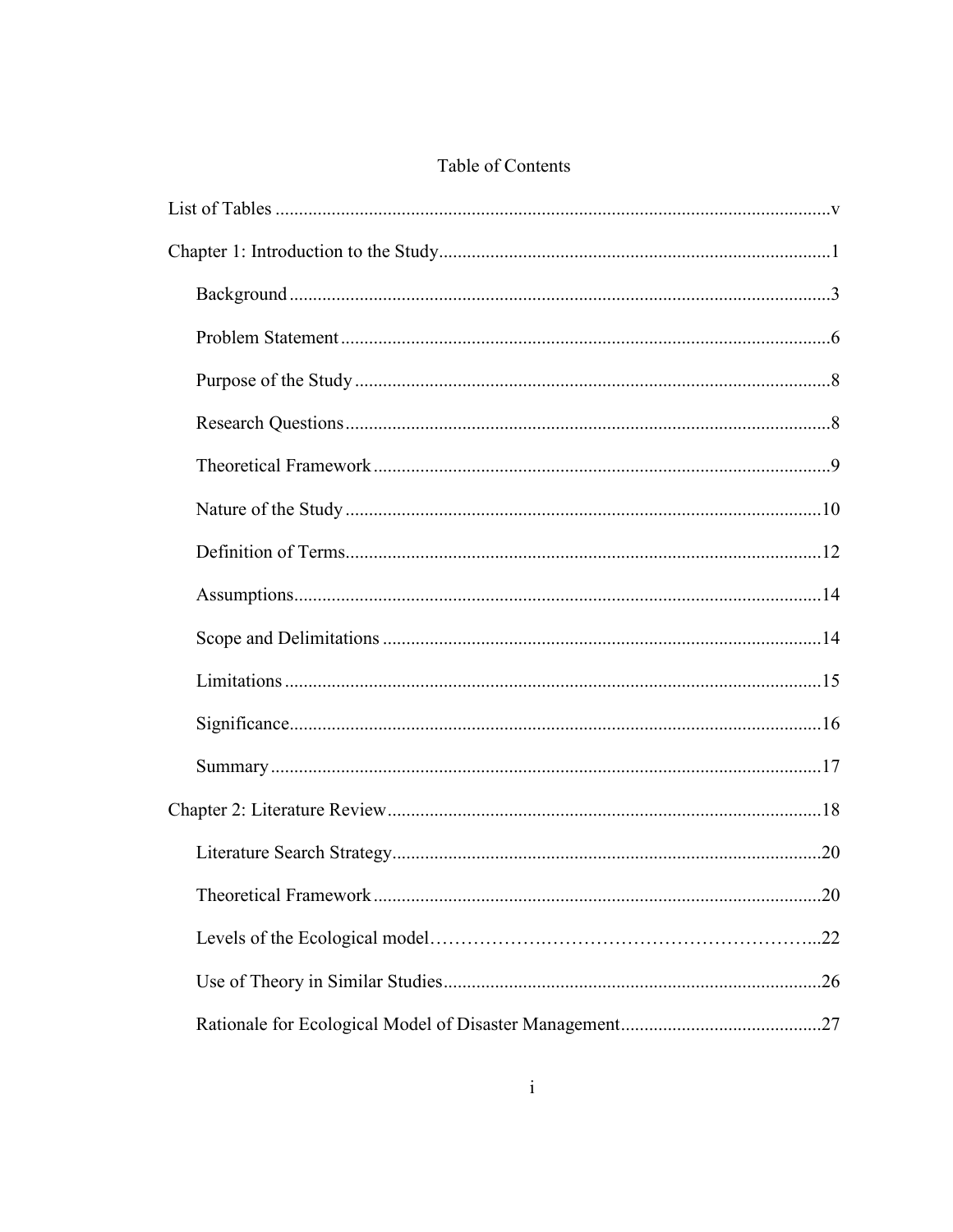| 66 |
|----|
|    |
|    |
|    |
|    |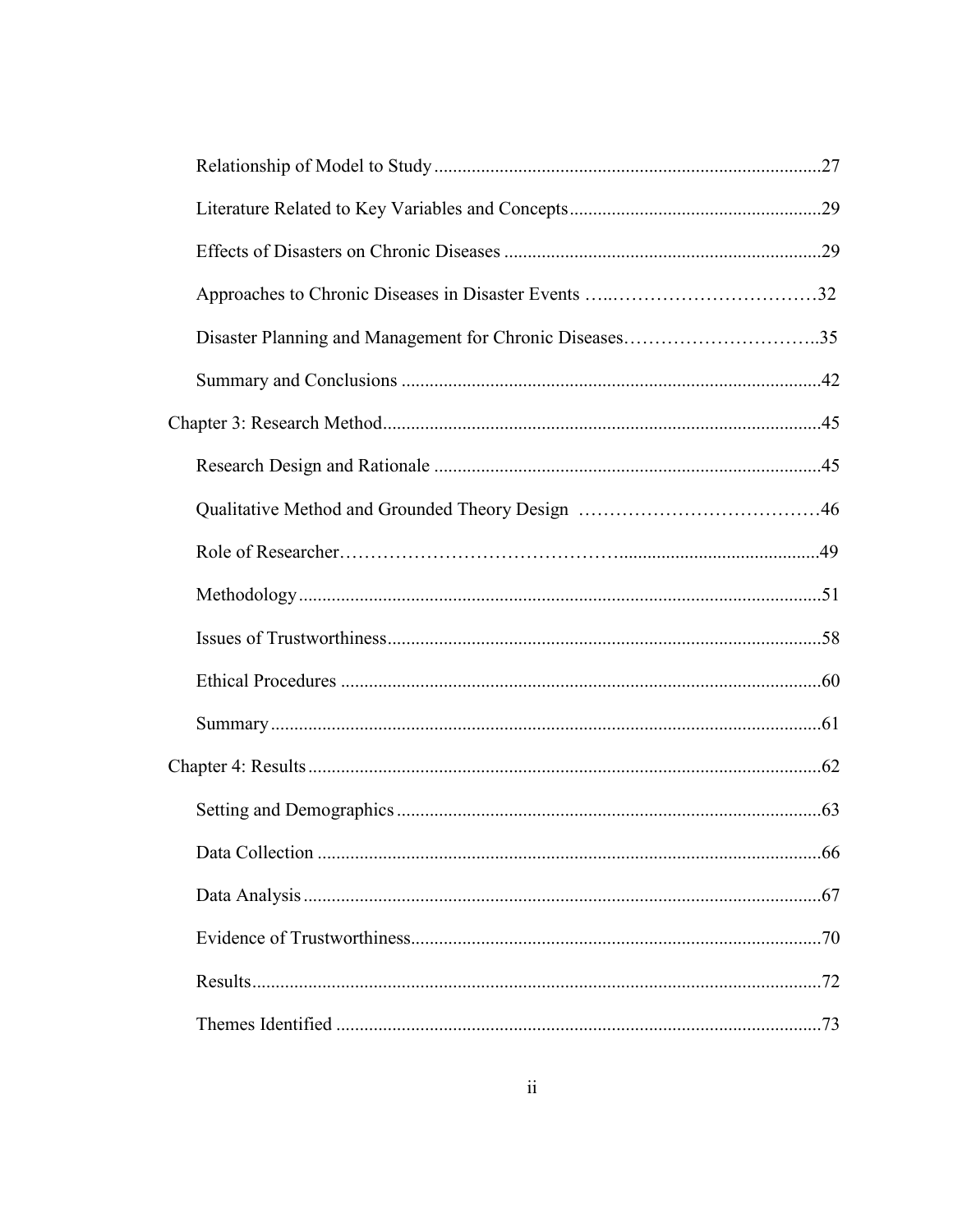| Theme 1: The means to managing chronic disease exacerbations in disasters75 |     |
|-----------------------------------------------------------------------------|-----|
|                                                                             |     |
|                                                                             |     |
| Theme 4: Strategies for advancing disaster preparedness and response94      |     |
|                                                                             |     |
|                                                                             |     |
|                                                                             |     |
|                                                                             |     |
|                                                                             |     |
|                                                                             |     |
|                                                                             |     |
|                                                                             |     |
|                                                                             |     |
|                                                                             |     |
|                                                                             |     |
|                                                                             |     |
| Conclusion                                                                  | 133 |
|                                                                             |     |
|                                                                             |     |
|                                                                             |     |
|                                                                             |     |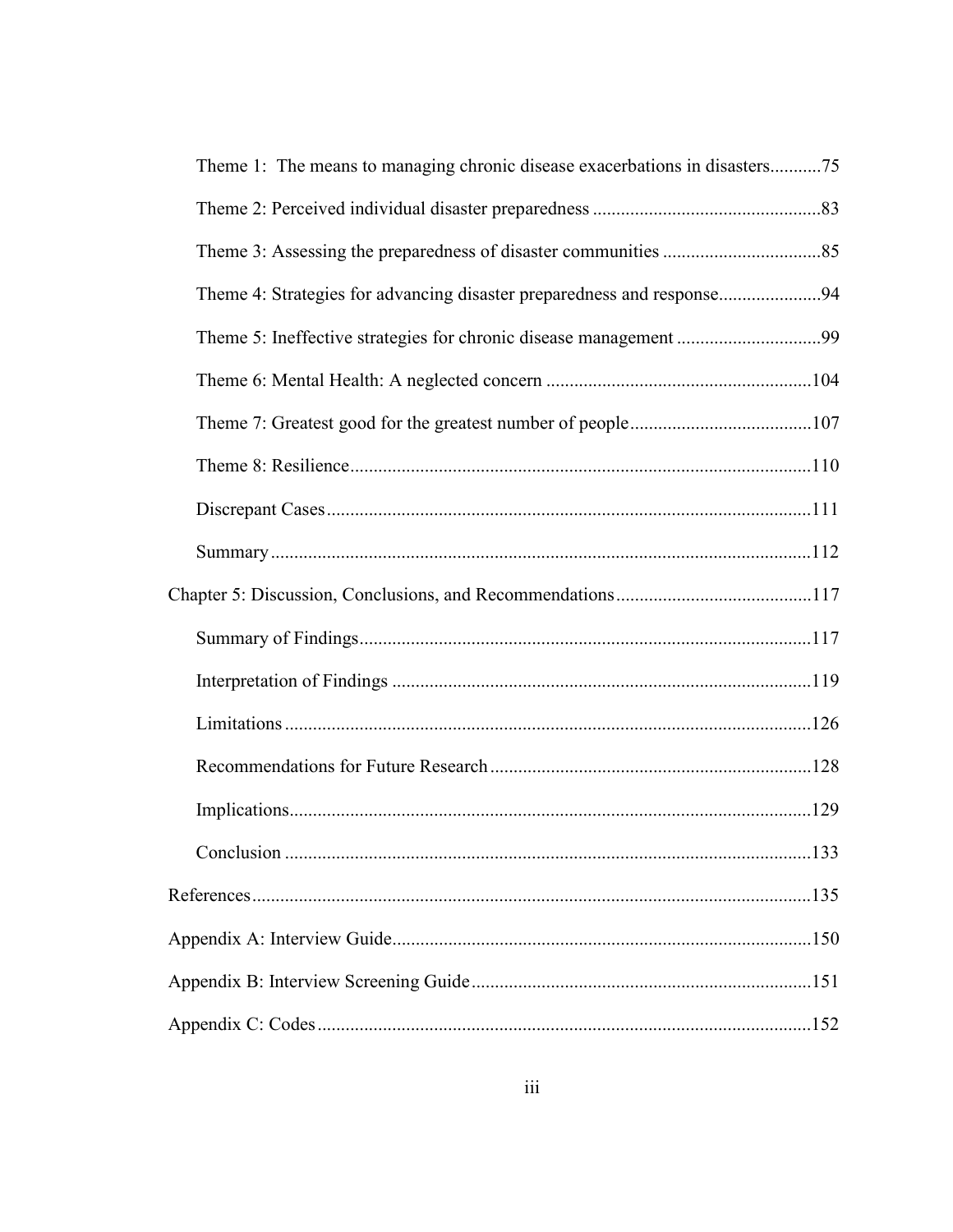|--|--|--|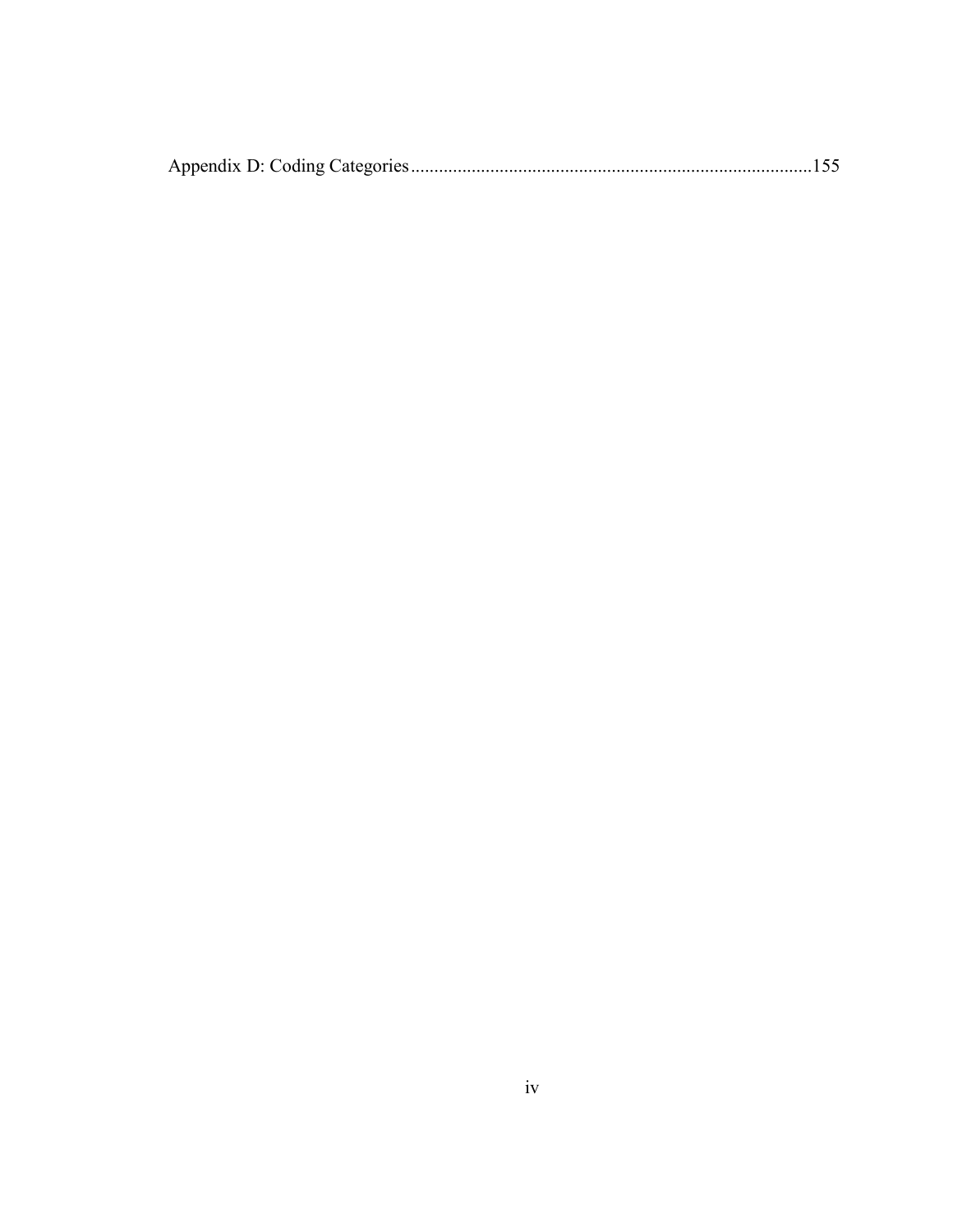## List of Tables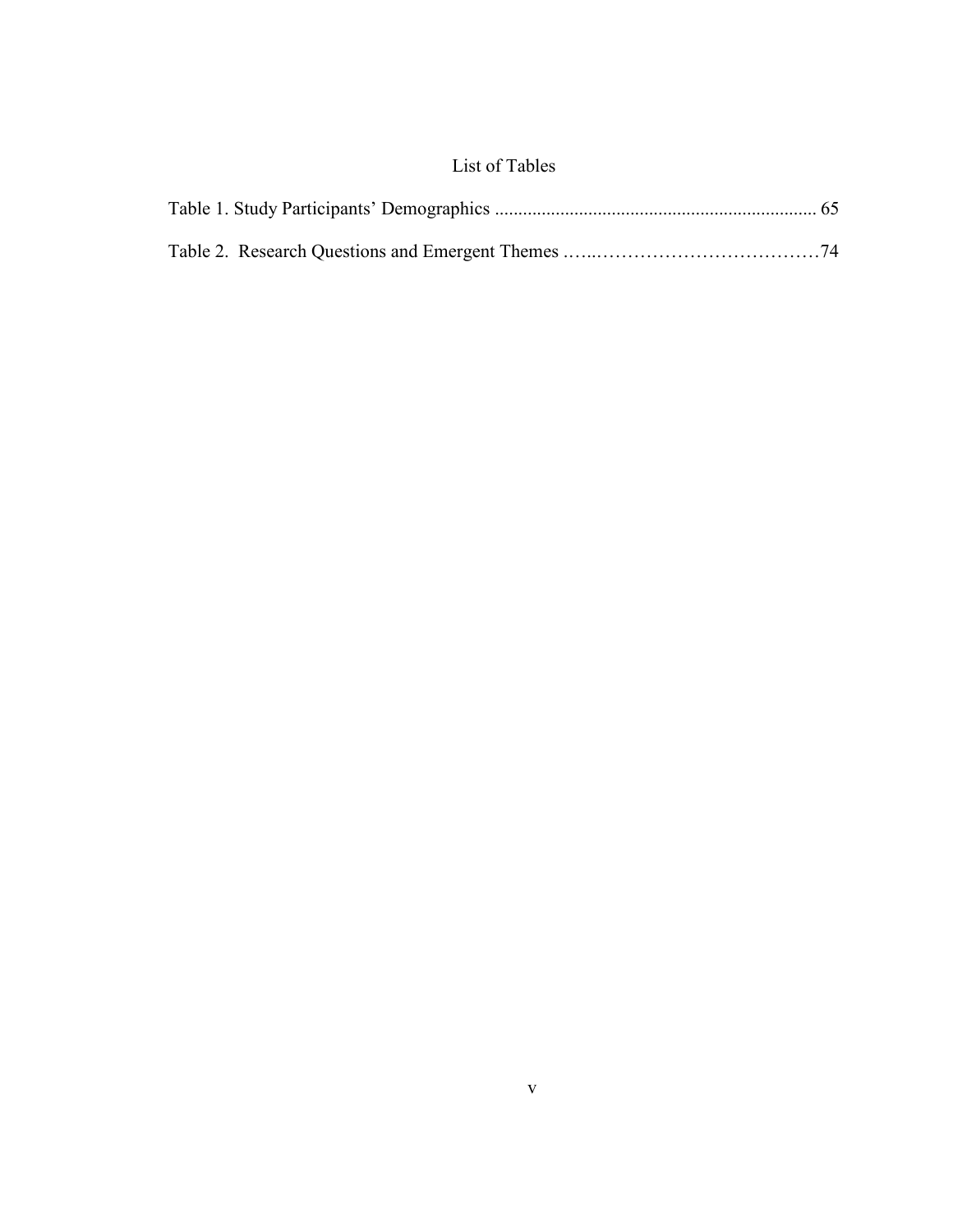### Chapter 1: Introduction to the Study

### **Introduction**

The healthcare outcomes of people with chronic diseases during and in the aftermath of a disaster, and increased incidents of natural disasters have raised concerns among public health practitioners, healthcare providers, the government, disaster responders, and the general public. The United States and the rest of the world have experienced an increase in catastrophic disasters in the last 20 years. Disaster planning strategies for before, during, and after disasters are constantly evolving to allow for better management and coordinated efforts (Centers for Disease Control and Prevention [CDC] 2016a; Ko, Strine, & Allweiss, 2014; Ward, Schiller, & Goodman, 2014). Public health practitioners are involved and concerned with the increasing trend of disasters and chronic diseases and therefore are dedicated to improving disaster preparedness and responses for individuals with chronic diseases. To meet the health needs of populations during and in the aftermath of a disaster, the public health sector is accountable for employing coordinated emergency response efforts that allow collaboration in terms of disaster planning, response, and recovery across the health care system and other emergency response sectors (Shoaf, 2014).

With this study, I sought to develop new strategies and enhance existing strategies for disaster preparedness, planning, and management of chronic diseases during disasters. By carrying out this grounded theory study and focusing on disaster planners and relief responders who had planned for or managed the care of individuals with chronic diseases,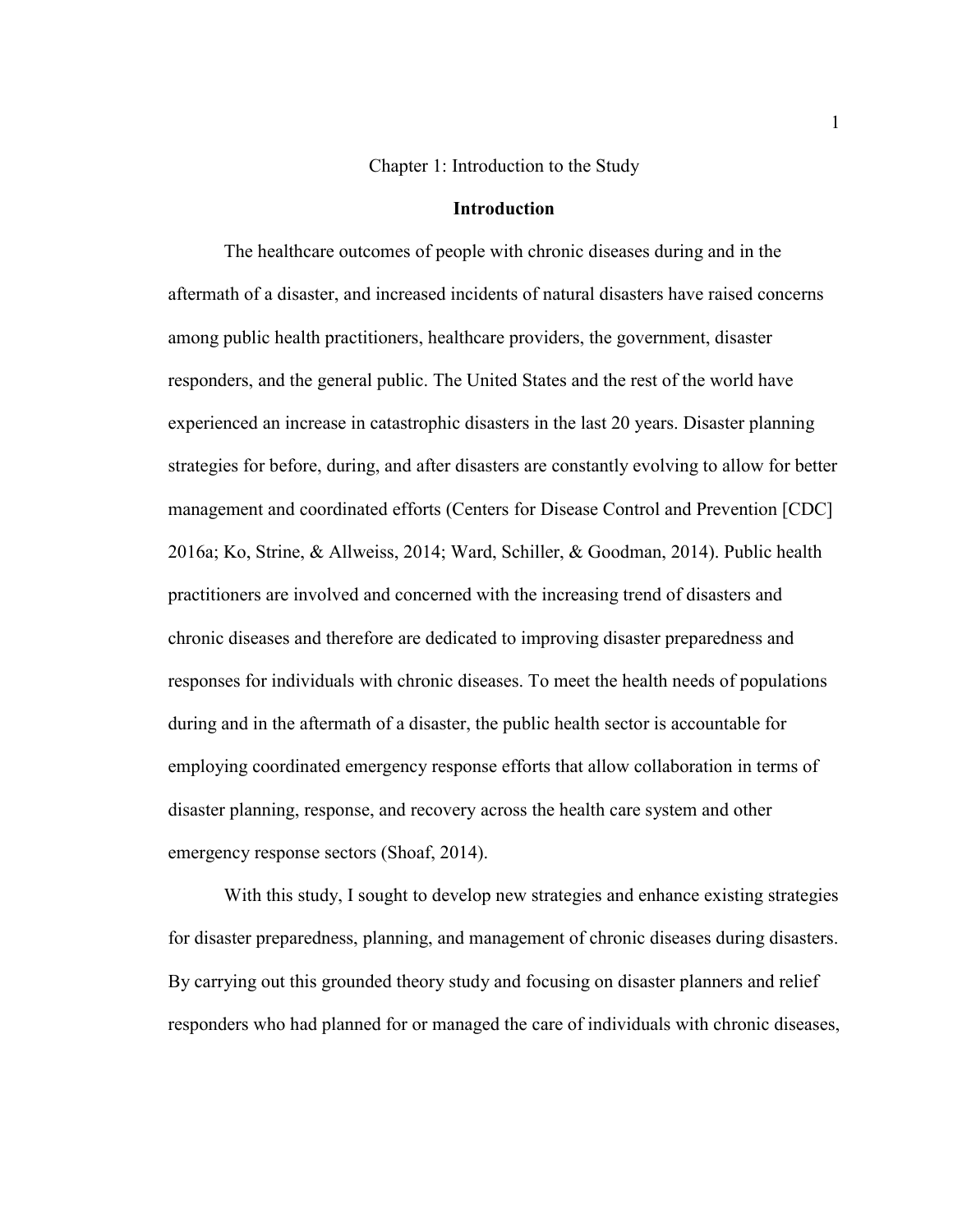I was able to accomplish the aim of the study. Exploring the experiences of these individuals enabled the review of strategies that were successful in their efforts for disaster response and management of chronic diseases. It also allowed the development of other strategies that can be used for managing chronic diseases during disasters and potentially improves healthcare outcomes of individuals with chronic diseases.

This study will influence and encourage public health practitioners, regulatory agencies, relief workers, first responders, nonprofit organizations, and communities to take active roles in preparedness planning for disaster response and recovery efforts for individuals with chronic diseases. These strategies also empower individuals with chronic diseases to better prepare for disasters given their vulnerabilities. Anticipating community needs for those with chronic diseases and identifying strategies for disaster response and management allows for adequate allocation of resources and care provision for those in need. Further implications for social change include the alleviation of suffering, prevention of further injuries, sickness, morbidity, lost productivity, death, and ensuring maintenance of quality life through disaster preparedness and planning for individuals with chronic diseases.

This chapter provides the foundation of the research study and starts by providing an introduction of the research problem and its significance. Next, I provide major background literature highlights regarding the research problem, and then discuss the problem statement, purpose of the study, research questions, and conceptual framework. Following that is a discussion regarding the type of study, in this case the qualitative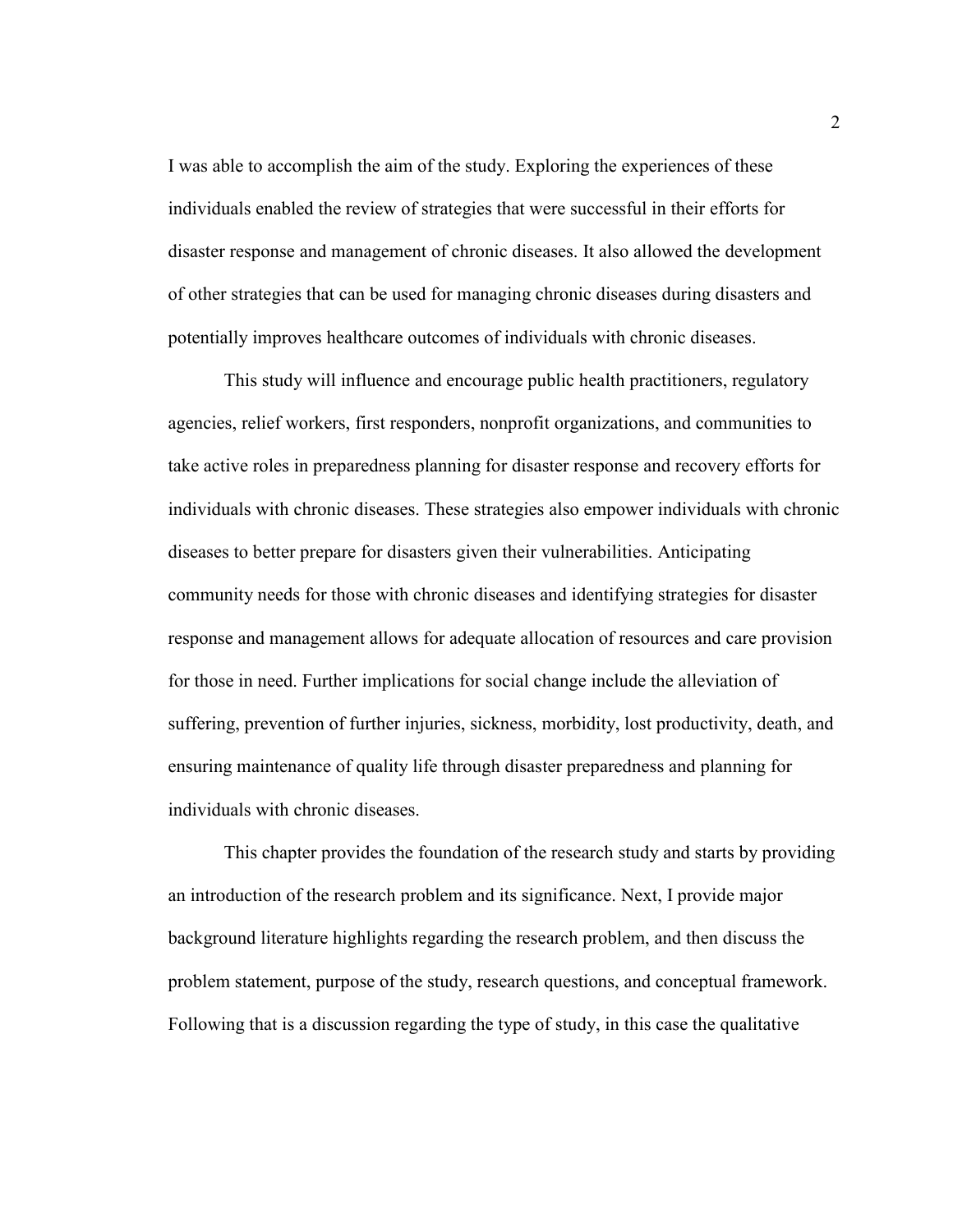grounded theory methodology. I then discuss the nature of the study, define key concepts, and discuss assumptions and the scope of the study. Lastly, I elaborate on the study's contribution to society and literature.

#### **Background**

The prevalence of chronic diseases and rise in natural disasters is a public health issue given the effects of both. A growing concern is the incidence and prevalence of chronic diseases for all ages, but especially the older adult population, and the rising trend in natural disasters across the United States (Arrieta, Foreman, Crook, & Icenogle, 2009; CDC, 2009; CDC, 2013; Demaio et al., 2013; Owens & Martsolf, 2014; Raghupathi, & Raghupathi, 2018). During disasters, individuals with chronic diseases experience increased devastation, vulnerability, reduced quality of life, and death more than the rest of individuals not compromised by chronic diseases (Demaio et al., 2013; Ryan et al., 2015). After major disasters, there are reports of increase in mental health consequences, impaired social functioning of adults and children, disease exacerbations and delay of care, and loss of healthcare infrastructure and inaccessibility of medical records as well as medical personnel (Chinen, 2017; Paterson, Wright, & Harris, 2018).

The two major disaster categories are natural disasters that occur as acts of God (tornados, earthquakes, storms, hurricanes, and floods) and manmade disasters that are acts of man due to negligence or inappropriate acts such as terrorism, fires, and war (Cannon, 1994). This study focused on natural disasters given their frequency and adverse effects on vulnerable communities. According to Guha-Sapir, Vos, Below, &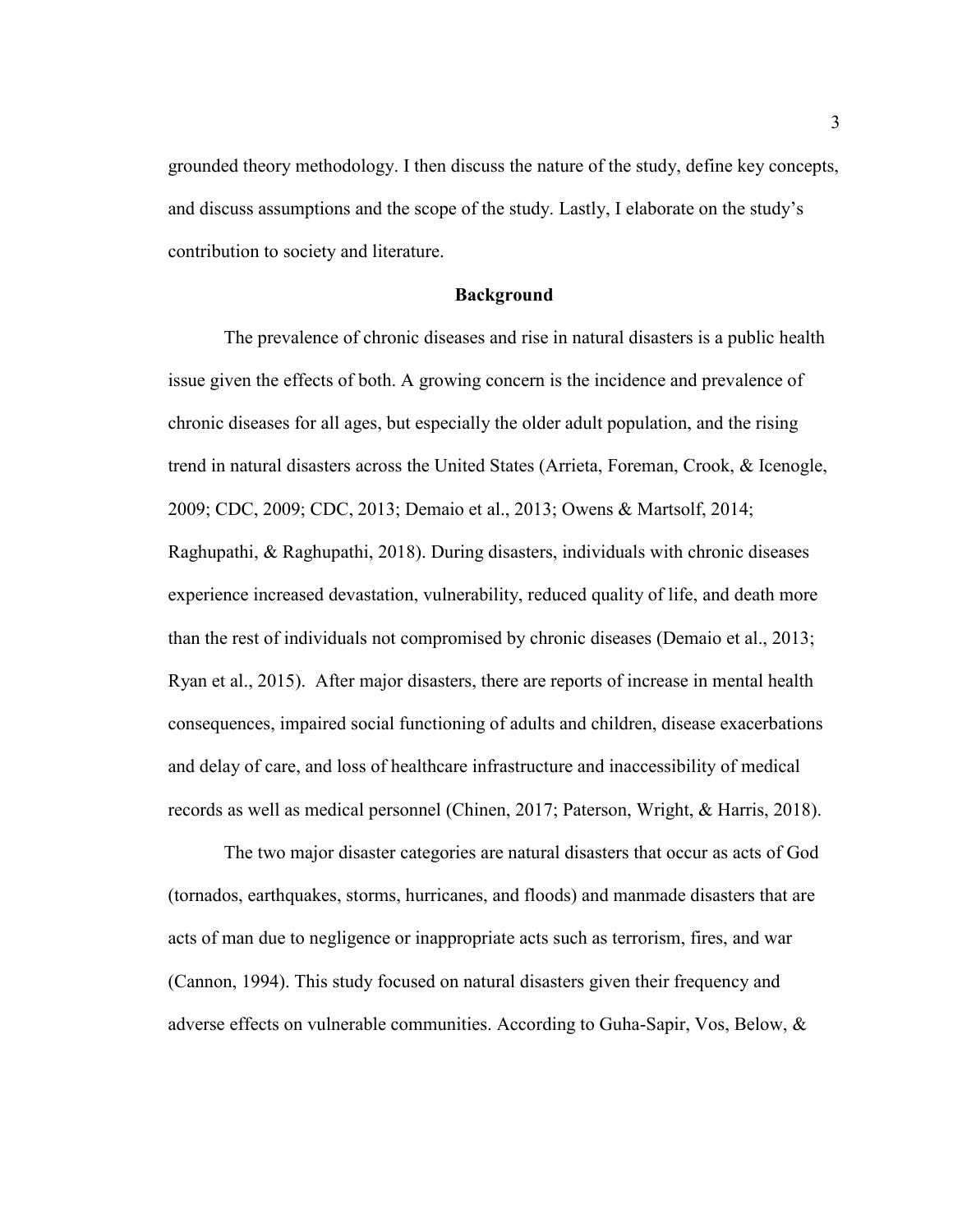Ponserre (2011), natural disasters are further classified as geophysical (earthquakes and volcanoes), meteorological (storms, hurricanes, and tornadoes), climatological (droughts and wildfires), and hydrological (floods). When such disaster events occur, they affect the economic, social, health, and infrastructure of communities (Khan, Schwartz,  $\&$ Johnson, 2014; Knap & Rusyn, 2016).

Chronic diseases among all age groups, but especially among older populations are the leading causes of poor health, disability, healthcare expenditure, and death in the United States, as well as the cause of close to two-thirds of death globally (Bauer, Briss, Goodman, & Bowman, 2014; CDC, 2016a; Raghupathi & Raghupathi, 2018). Approximately 45% of all adults (133 million) have had at least one or more chronic diseases (CDC, 2016a; Ward et al., 2014). Every year, chronic diseases such as stroke, hypertension, respiratory infections, cancer, and diabetes account for 70% of all deaths in the United States, while over 25 million people with chronic diseases have some form of disability (CDC, 2016a). Additionally, treatment of individuals with chronic diseases accounts for 86% of healthcare costs in the United States (CDC, 2014; Gerteis et al., 2014).

Individuals with chronic diseases are adversely affected by disasters more than the general population (Bethel, Foreman, & Burke, 2011; Icenogle, Eastburn, & Arrieta, 2016). Issues noted for those with chronic diseases include medication interruption, lack of medical equipment, disruption of care, exacerbation of symptoms, increased stress, increased risk of morbidity, and mortality (Bethel et al., 2011; Davis, Wilson, Brock-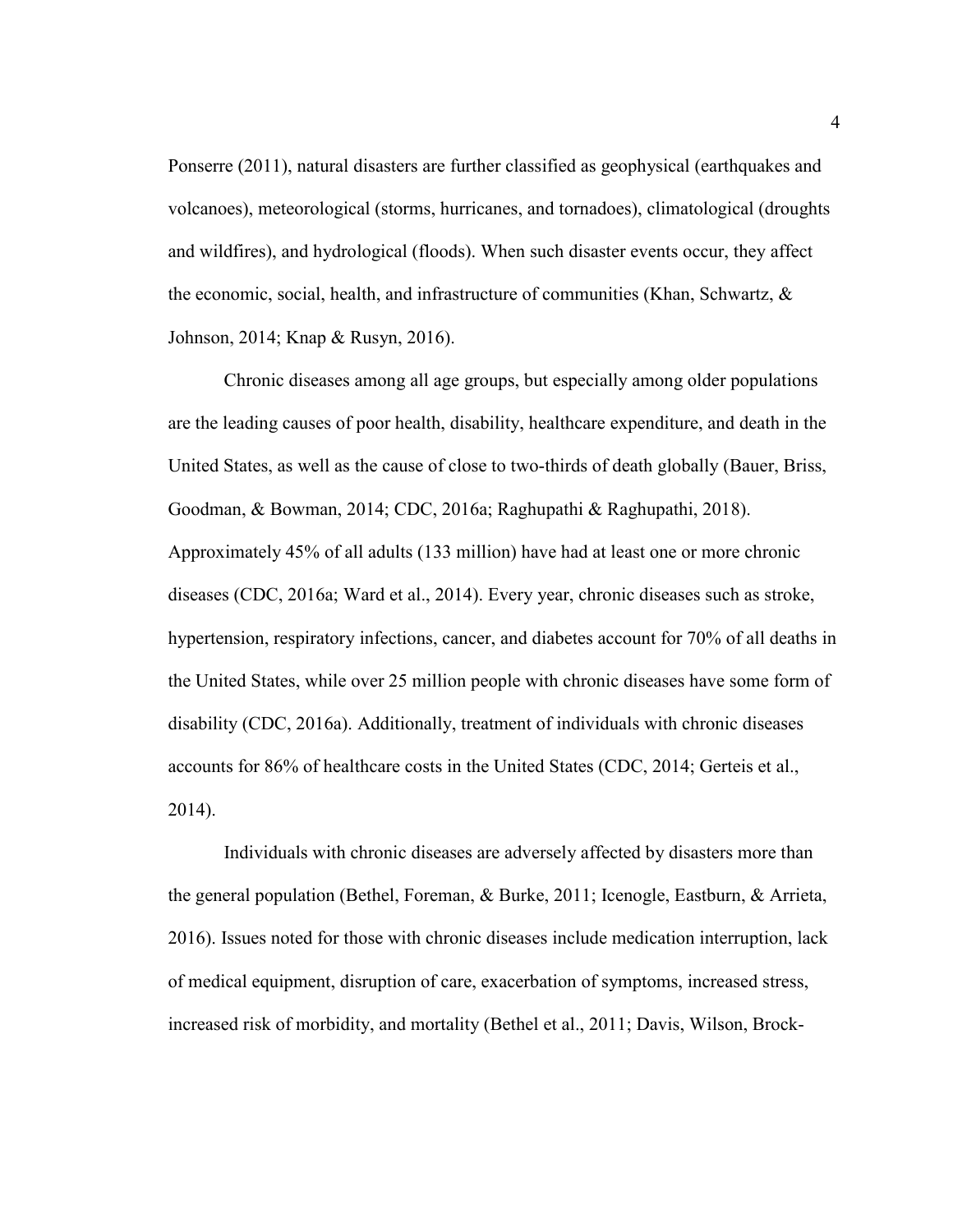Martin, Glover, & Svendsen, 2010). Furthermore, the destruction of infrastructure, loss of life, displacement of communities, injuries, and spread of infectious diseases further compromise an already vulnerable population (Ford et al., 2006; Paterson et al., 2018). According to Bagget (2006), in the aftermath of a disaster, those with chronic diseases are at increased risks of symptom exacerbation and threat to life when medical facilities are destroyed, medical resources are inaccessible, and treatment options for chronic conditions are inadequate and limited.

The impact of disasters on chronic diseases became more evident in the Katrina disaster of 2005 where the greatest post disaster need was treatment of individuals with chronic diseases such as diabetes, heart disease, hypertension, asthma, and kidney diseases (Bagget, 2006; Owens & Martsolf, 2014; Sharma et al., 2008). As disasters have increased and the prevalence of chronic diseases continued to rise, individuals with chronic diseases and communities are still faced with challenges involving inadequate chronic disease management and poor health outcomes (Knap & Rusyn, 2016; Paterson et al., 2018; Raghupathi & Raghupathi, 2018). In addition, the destruction of infrastructure and displacement of communities after a disaster threatens the lives and wellbeing of individuals with chronic diseases (Chinen 2017; Ford et al., 2006; Paterson et al., 2018; Owens & Martsolf, 2014). After disasters, inadequate care, resources, and lack of continuity of care for chronic diseases such as cardiovascular diseases, asthma, diabetes, renal diseases, and HIV/AIDS led to increased symptom exacerbation that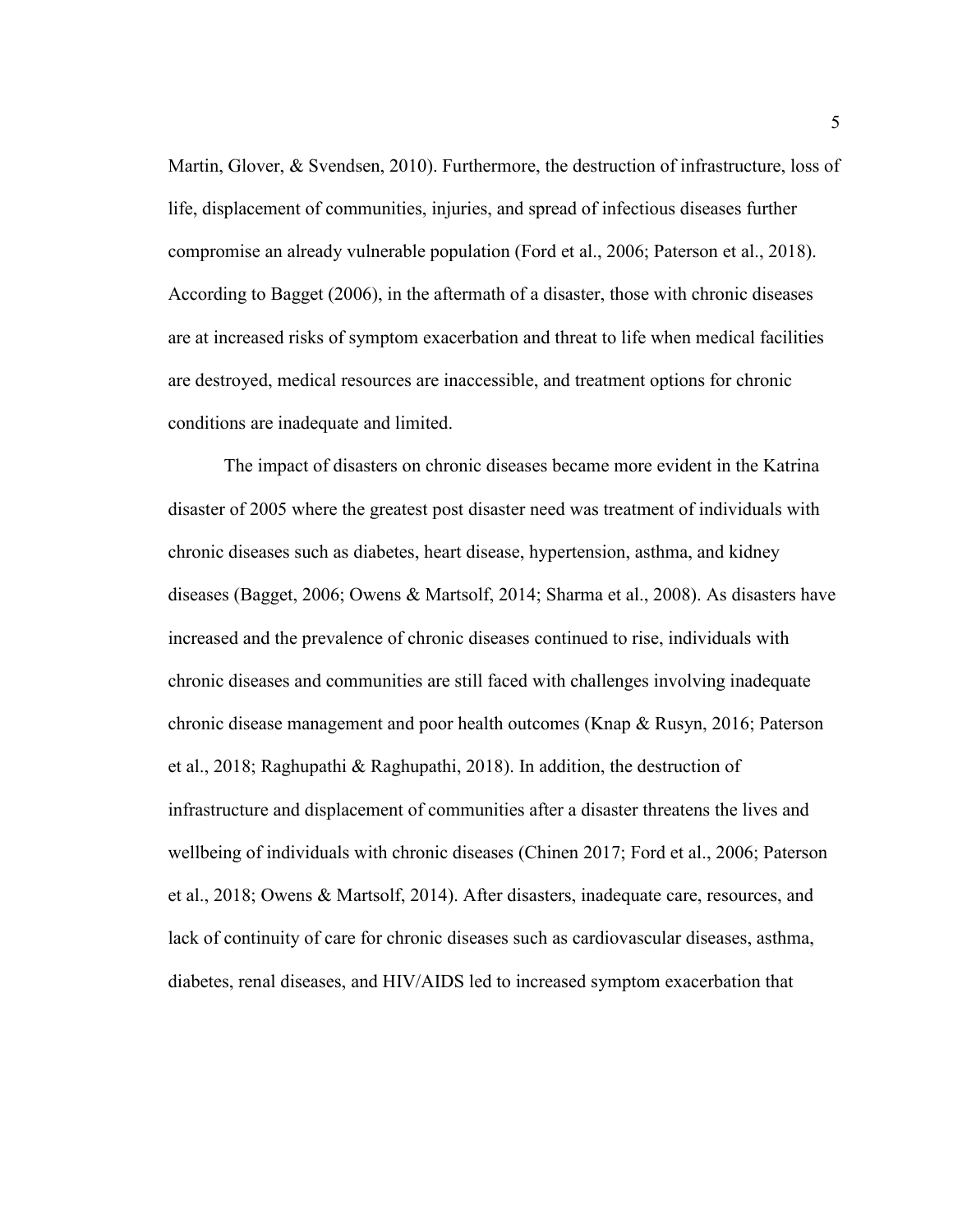resulted in increased morbidity and mortality among these populations (Chan  $\&$  Kim, 2011; DeMaio et al., 2013; Robinson, Werdell, & Gruber, 2011).

The lack of individual and system-wide disaster preparedness is one of the factors that lead to unfavorable outcomes for individuals with chronic diseases when disasters strike (Arrieta et al., 2009; Banks, 2013). During disasters, individuals with chronic diseases were identified as not having disaster preparedness plans and being less likely to have them compared to the general population. In addition, disaster responders were not well equipped to manage the care of individuals with chronic diseases (Arrieta et al., 2009; Banks, 2013; Bethel et al., 2011). Challenges persist in terms of addressing chronic health needs and ensuring continuity of care for individuals with chronic diseases despite efforts to implement changes after Katrina (Horn & Kirsh, 2018; Icenogle et al., 2016).

#### **Problem Statement**

 The significant rise in both chronic diseases and disasters in the last two decades and healthcare outcomes of individuals with chronic diseases during and in the aftermath of disasters continues to raise concerns among public health practitioners, healthcare providers, the government, and the general public globally (CDC, 2009; CDC, 2016a; World Health Organization [WHO], 2016). Although chronic diseases are common among older adults, they affect people of all ages, are the leading causes of disability and death, hinder economic development, and are a growing global health concern (CDC, 2009; Ward et al., 2014; WHO, 2016). According to the CDC (2016a) and Ward et al. (2014), of the 117 million Americans with at least one chronic disease, 51.3% (60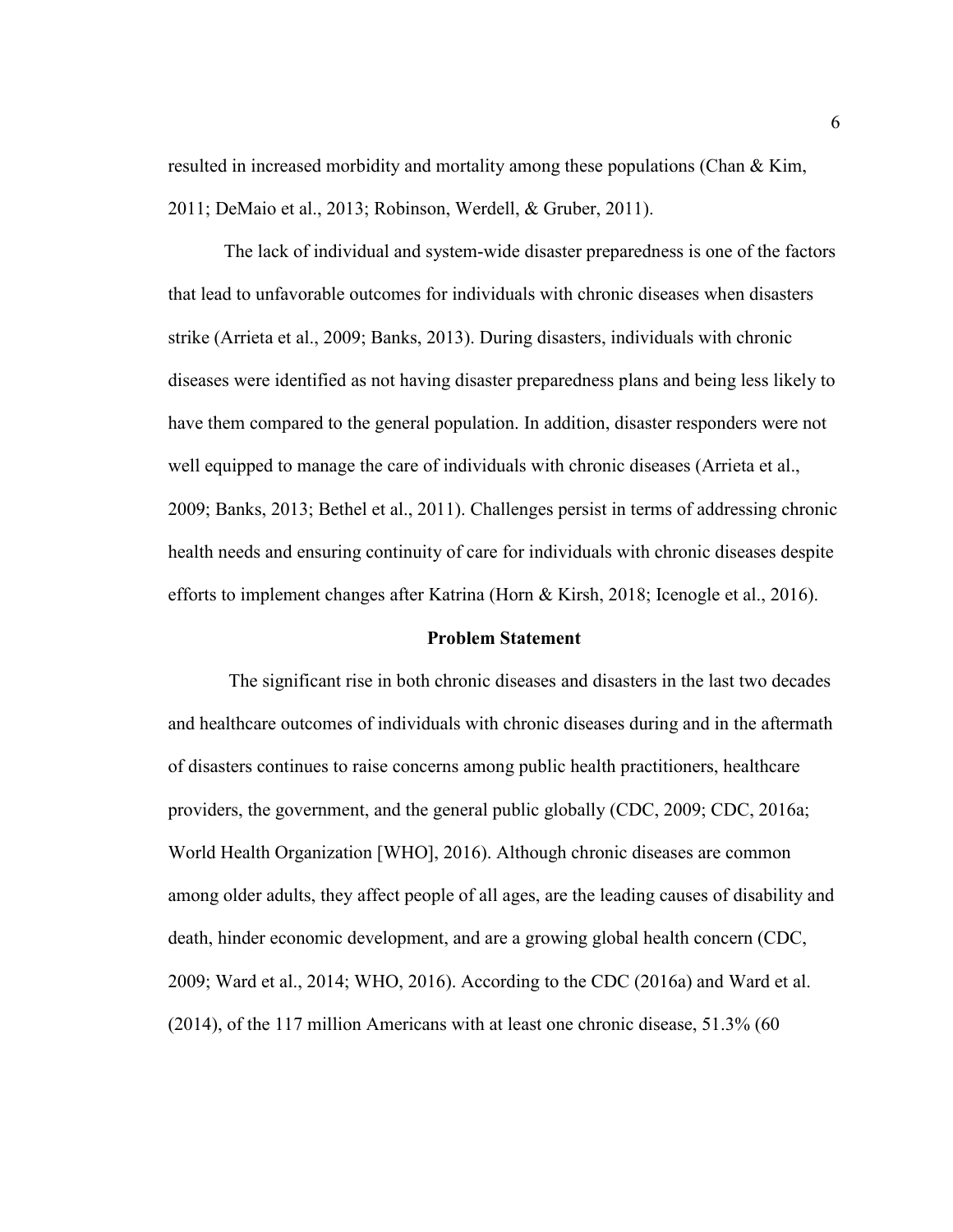million) have an additional two or more chronic diseases contributing to significant limitations, disabilities, and vulnerabilities to disasters. The number of individuals with chronic diseases is expected to rise to 157 million by the year 2020 while the number of those with more than one chronic disease is expected to rise from 63 million in 2005 to 81 million in 2020 (Bodenheimer, Chen, & Bennett, 2009).

Disaster events contribute to risk factors for chronic disease exacerbation through infrastructural damage, human and financial loss, strain on emergency and local health care response, and effects on health and the environment (CDC, 2016b). Evidence of the impact of disasters on chronic diseases was highlighted during Hurricane Katrina disaster in 2005, Hurricane Sandy of 2012, and Hurricanes Harvey and Irma of 2017. The greatest post disaster need identified after those disasters was treatment of individuals with chronic diseases such as diabetes, heart disease, hypertension, and kidney diseases (Bagget, 2006; Chinen, 2017; Murakami et al., 2015; Paterson et al., 2018; WHO, 2013). Emergencies lead to acute exacerbation or life-threatening deterioration of health for people with chronic diseases as a result of forced displacement, physical injuries, interruption of care, and degradation of living conditions (WHO, 2013).

The existence of chronic diseases is complicated by major disaster events that are in themselves stressful and destabilizing to individuals and communities, especially in the wake of inadequate disaster preparedness (Horn & Kirsh, 2018; Owens & Martsolf, 2014). There is, however, inadequate data regarding how disaster relief workers and health practitioners address needs of those with chronic diseases during and after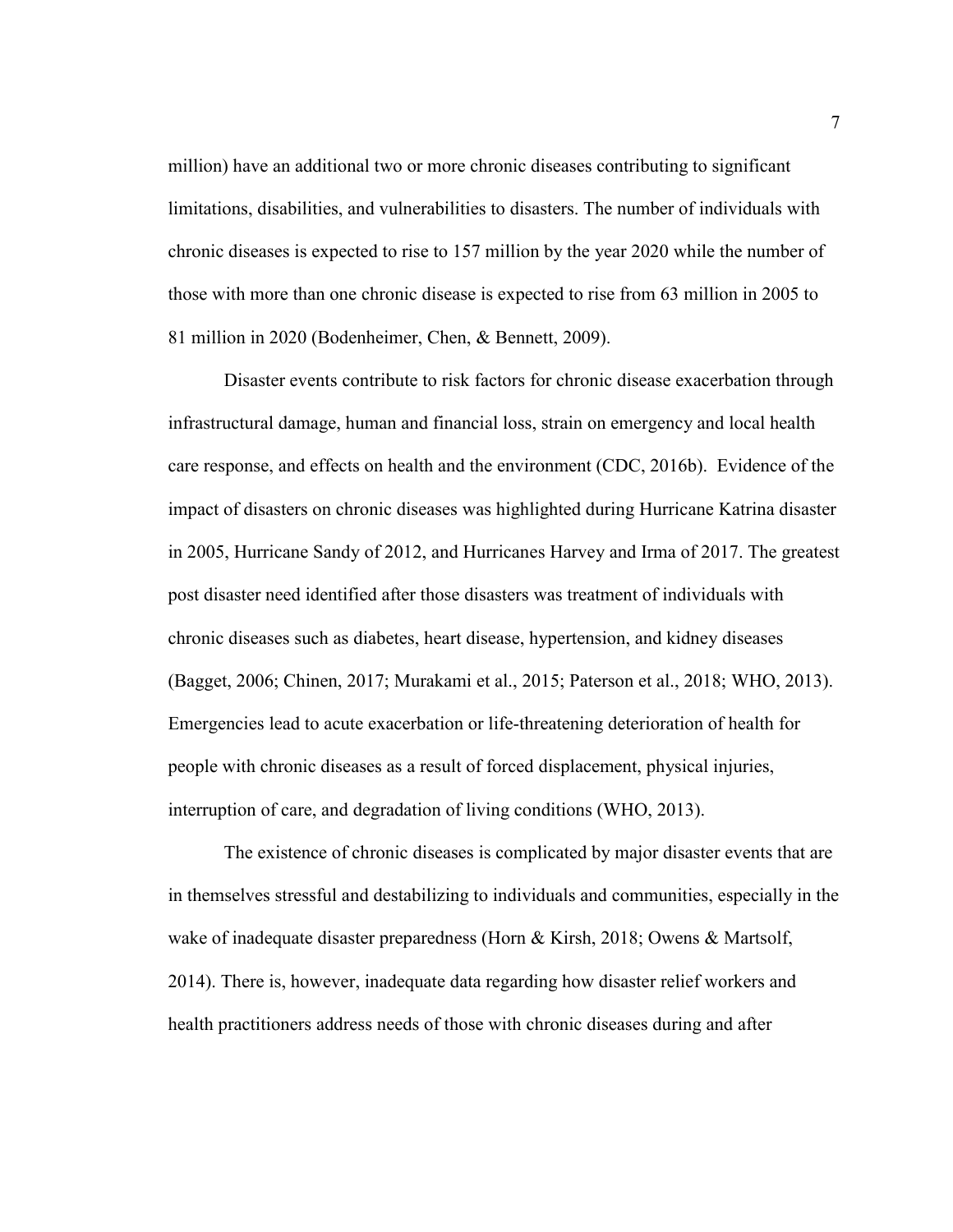disasters (Demaio et al., 2013). There is a need for chronic disease management, quality care, and resource identification during and after disasters. To address this gap, conducting this study provides a platform for readers to have an in-depth understanding of the lived experiences of disaster planners and disaster relief responders in terms of chronic disease management, care, and resource identification during and in the aftermath of disasters.

## **Purpose of the Study**

The purpose of this qualitative grounded research study was to explore how disaster planners and relief responders address the needs of individuals with chronic diseases during and after disasters. This exploration enabled the development of disaster preparedness and management strategies for all stakeholders (individuals, public health practitioners, healthcare providers, disaster responders, all levels of government, and the local communities) to ensure appropriate and adequate disaster response measures are in place and applicable for these vulnerable communities. Having policies and strategies for chronic disease management during disasters that are derived from the experiences of relief workers and disaster planners allows for appropriate interventions that could help reduce the incidence of acute chronic illnesses, disease burden, and mortality rates. The study is an effort to improve disaster preparedness and chronic disease management for individuals before, during, and in the aftermath of disasters.

#### **Research Questions**

The primary research question for this study is: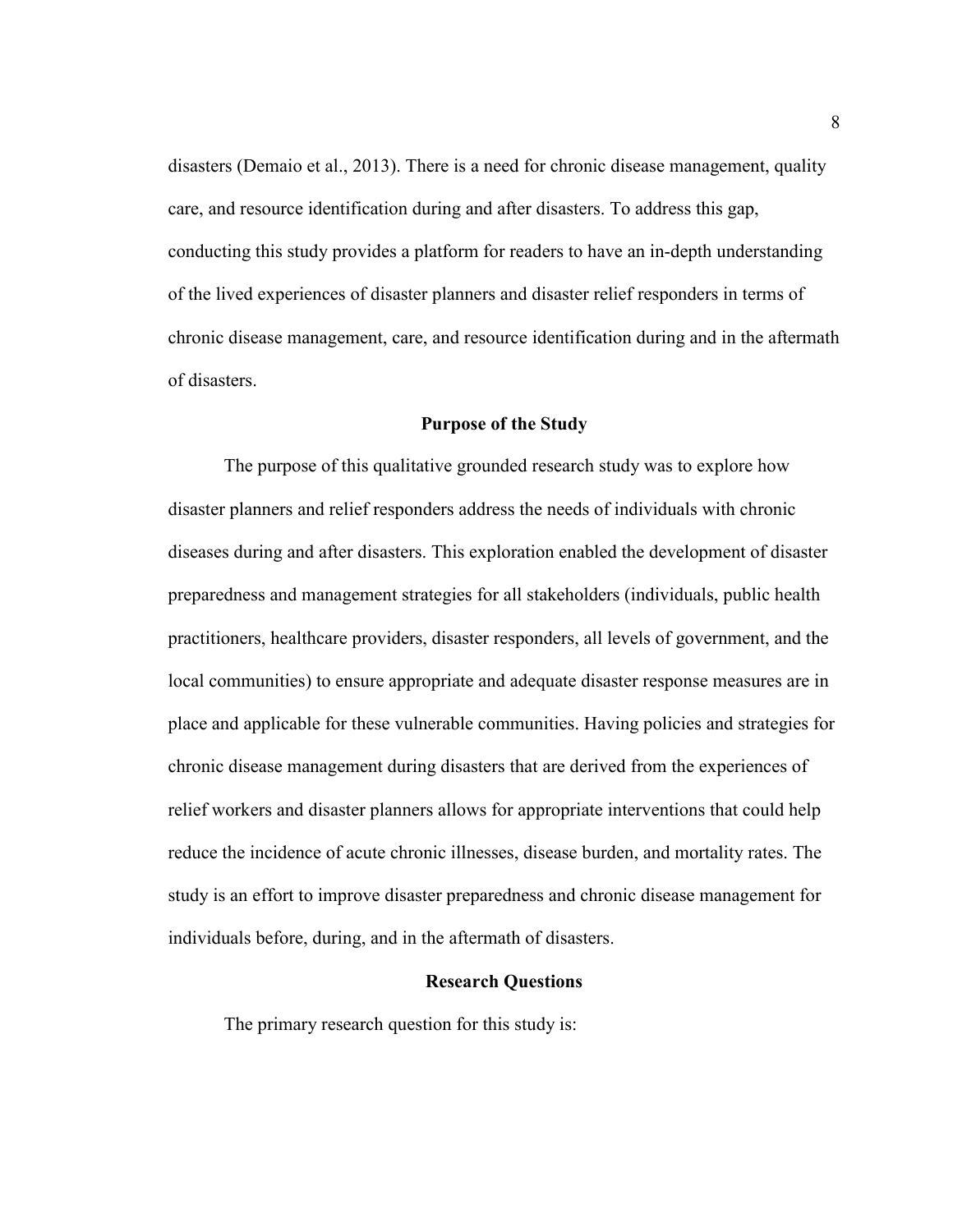*RQ*: How do disaster relief planners and relief responders address the needs of individuals with chronic diseases during and in the aftermath of a disaster?

From the primary question, the following sub questions were derived: *SQ1*: How do disaster planners and relief responders manage chronic disease exacerbations?

*SQ2*: In what ways are individuals with chronic diseases prepared during a disaster as reported by disaster relief responders and planners?

*SQ3*: In what ways were the disaster communities prepared for the response and management of individuals with chronic diseases as reported by disaster relief responders and planners?

*SQ4:* What strategies for chronic disease preparedness work following disasters as reported by disaster relief responders and planners?

*SQ5:* What strategies for chronic disease preparedness do not work following disasters as reported by disaster relief responders and planners?

## **Theoretical Framework**

This study used as a guide the ecological model of disaster management. This model was developed as a guiding framework for occupational health nurses in developing disaster management programs (Beaton et al., 2008). It was designed to guide occupational health nurses with systematic and strategic reasoning in the roles of disaster planners and collaborators. The model is broad in scope as it incorporates processes and structures of disaster planning, preparedness, response, and recovery (Beaton et al.,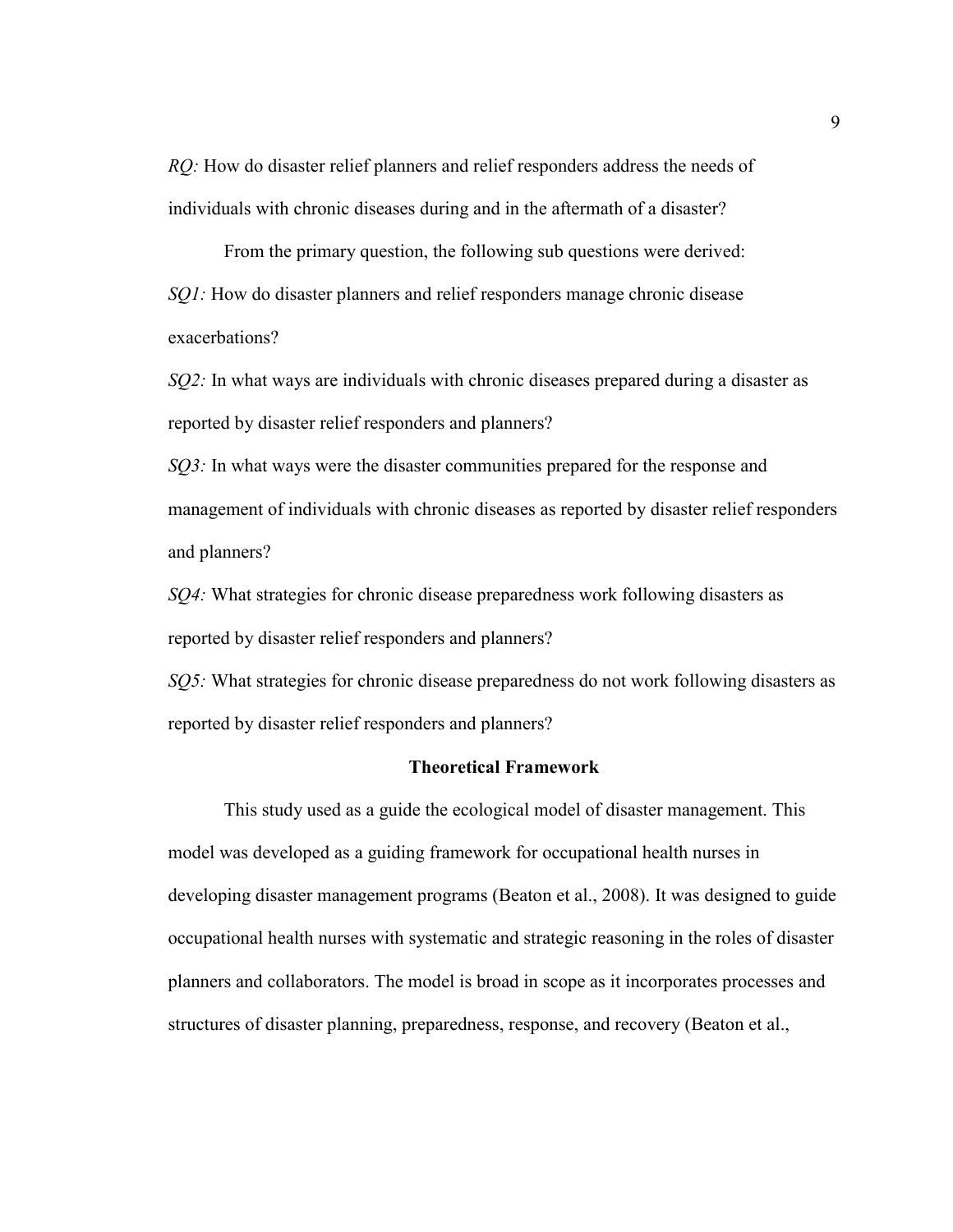2008). The model has been used in different communities by several researchers (Johnson, 2011; Phillip, Ring, & Hackett, 2011; Radhakrishman & Jacelon, 2009) with the aims of getting a better description and understanding of complex human behaviors in relation to disaster management.

In the ecological model of disaster management, Beaton (2008) proposes that effective disaster management, planning, preparedness, and response occurs at the individual/family level as well as community, state, federal, and global levels. When there is integration and interaction among these levels, there is enhanced disaster preparedness and management for both individuals and organizations (Beaton et al., 2008). Therefore, using this model for disaster preparedness among individuals with chronic diseases allowed the exploration of individual and societal influences that may hinder disease management and disaster preparedness. In addition, it enabled the search for experiences of disaster planners and disaster relief workers as they planned and managed the care of individuals with chronic diseases during disasters. In Chapter 2, I provide a detailed discussion of the ecological model of disaster management.

## **Nature of the Study**

The study is a qualitative research design using the grounded theory approach. The qualitative design was chosen given its inductive, flexible, and naturalistic outlook and holistic approach that puts emphasis on validity as explained by Creswell, 2003 and Taylor, Bogdan, & DeVault, 2015). Although there are four main qualitative approaches, I chose to use the grounded theory approach to allow for the exploration and deeper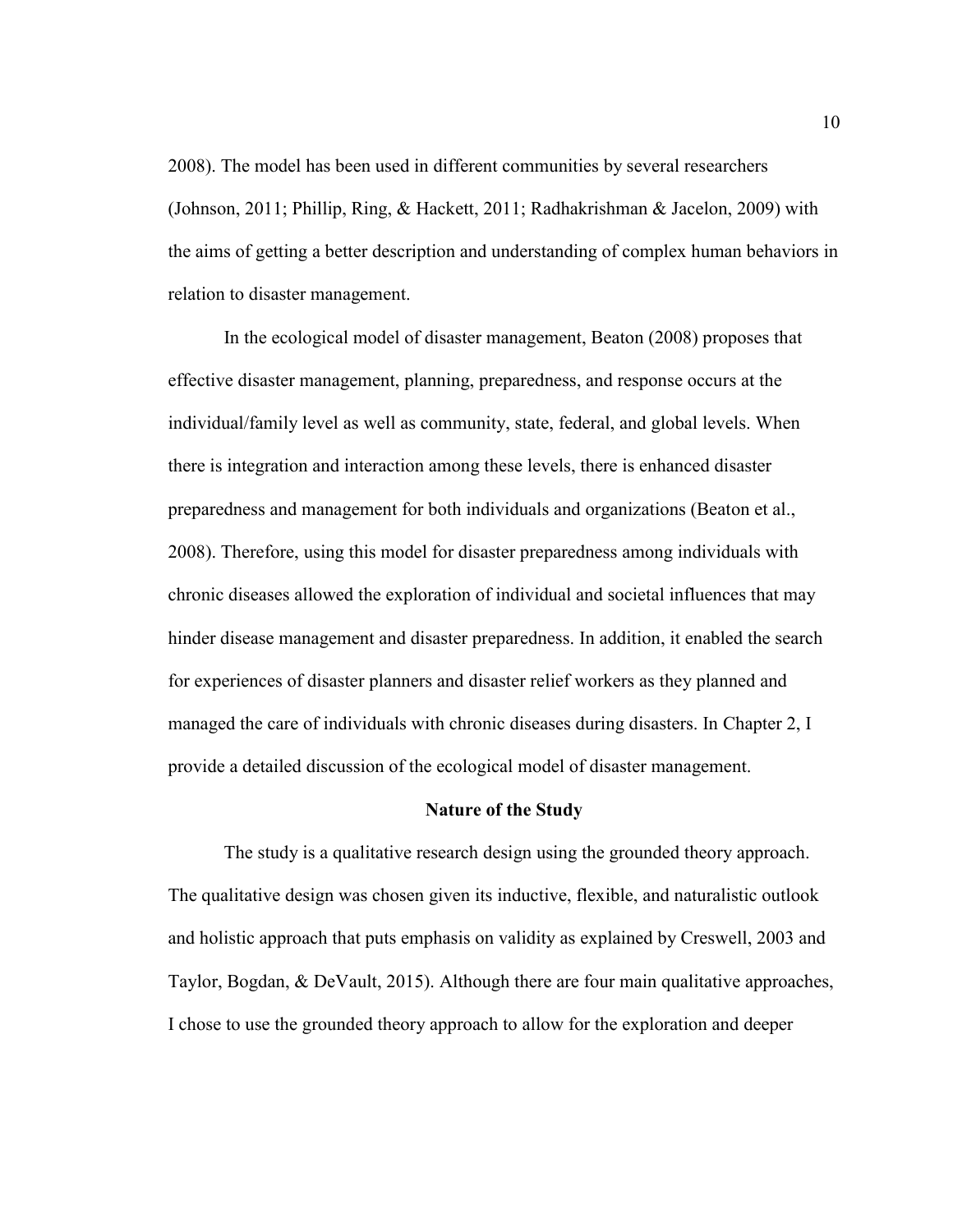understanding of how disaster planners and disaster relief workers plan and manage chronic diseases during and in the aftermath of disasters. In using in-depth interviewing, I was able to obtain firsthand insights and experiences involving how relief workers and responders manage chronic diseases and preparedness strategies that work as well as those that do not work during and after disasters.

The three concepts explored in this study were the effects of disasters on individuals with chronic diseases, disaster relief workers' and planners' approaches to chronic diseases during disasters and in the aftermath of disasters, and strategies for chronic disease management during and after disasters. The after effects of disasters continue to be of concern especially for those with chronic diseases. Information on the direct and indirect effects of disasters may enable responders and practitioners to better prepare for disasters. Direct effects include morbidity, mortality, structural and nonstructural damage to healthcare facilities, service delivery interruption, and stress while indirect effects include delayed access to care and population displacement (Ciottone et al., 2016; Koenig & Schultz, 2016).

Approaches to chronic diseases during disasters used by relief workers were another concept explored in this study. Investigating practices that disaster relief workers and planners have used to manage chronic diseases during disasters allows these individuals to provide their firsthand experiences in caring for those with chronic diseases. This exploration allows the researcher to gather information on the approach methods used by disaster responders, their challenges, as well as their successes. The last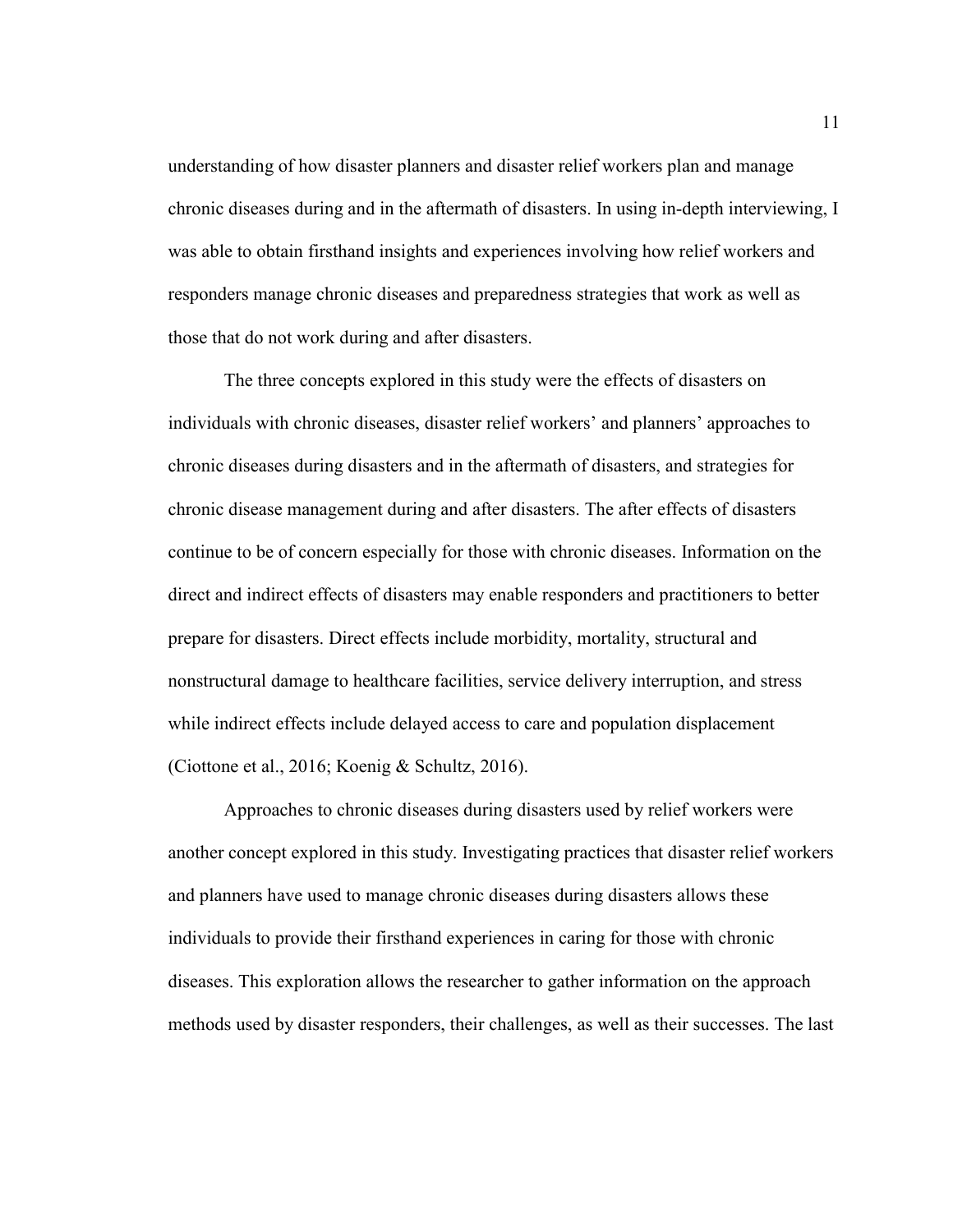concept explored was the strategies for disease management during and after disasters. Exploring these strategies may allow for determining areas of chronic disease management that require improvement and a platform for developing new strategies for disease management and maintenance during disasters.

The study participants were adult disaster relief responders and workers and planners who have planned, responded, or been involved in disaster response or the management of those with chronic diseases during and after disasters. These selection criteria allowed participants to share firsthand their experiences in planning or managing the care of those with chronic diseases. Data collection for the study was through an indepth open-ended semi structured questionnaire administered over the phone and face to face. The use of in-depth questioning was important in exploring the participants' processes for managing chronic diseases during and in the aftermath of disasters. I carried out data analysis by use of the three coding stages for grounded theory (open, axial, and selective coding) and Atlas ti8 software for data management and organization.

## **Definition of Terms**

*Chronic diseases*: Health conditions not cured after 3 months once acquired or lasting up to a year or more. It has a slow progression and long duration, may or may not limit activities of daily living, and may or may not require ongoing medical care. Examples include hypertension, diabetes, asthma, arthritis, and diabetes (Benjamin, 2010; WHO, 2015).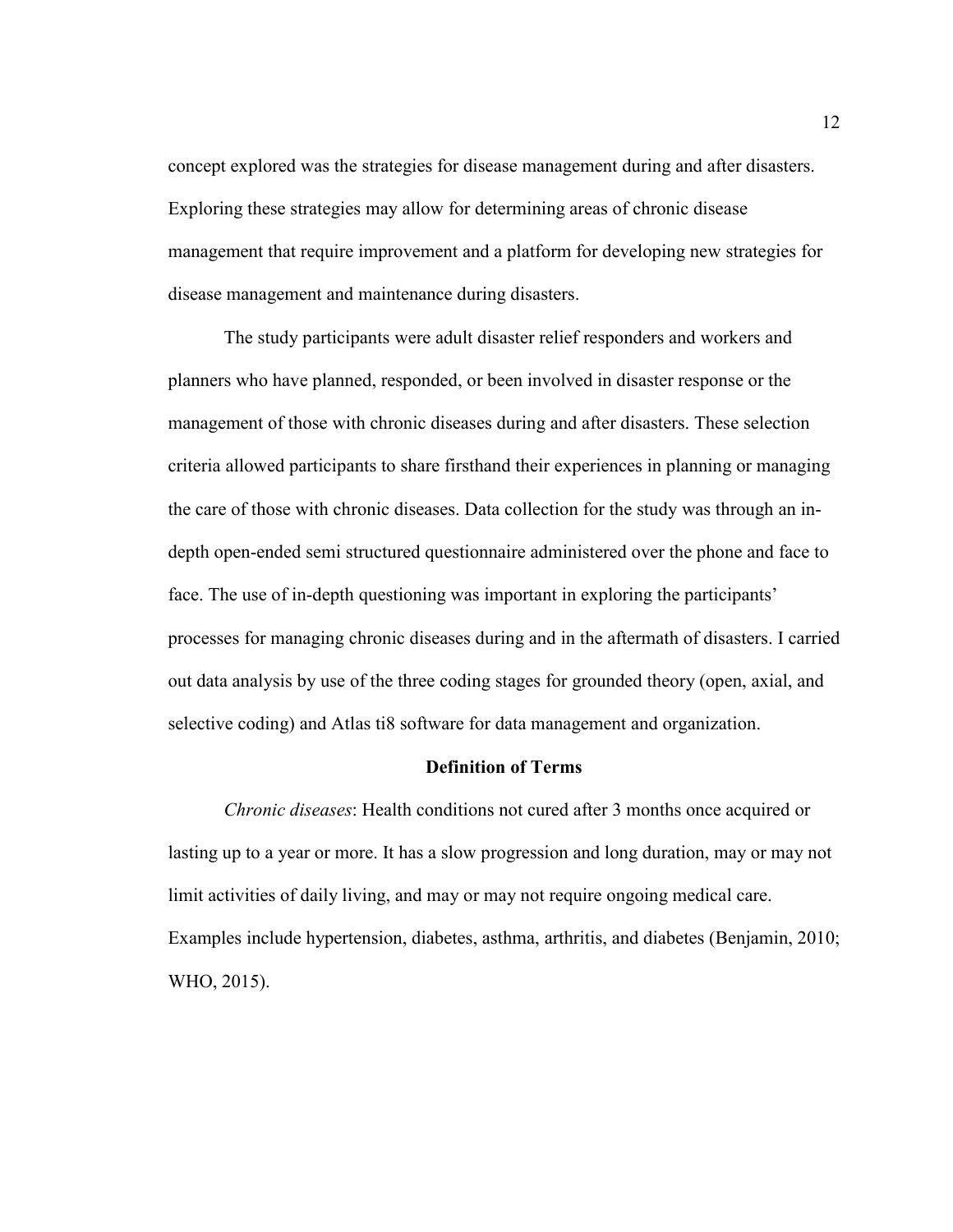*Disasters*: Sudden calamitous events that may potentially disrupt the functioning of a community or society and cause human, material, economic, and environmental loss exceeding the community or society's ability to cope using its own resources (International Federation of Red Cross and Red Crescent Societies [IFRC], 2015).

*Disaster Management*: The organization, responsibility, and resource management of all humanitarian aspects of emergencies to reduce disasters and improve response and recovery measures as well as policies, decisions, and operational activities for all types of disasters (Blanchard, 2008).

*Disaster Preparedness*: Planning, organizing, training, coordinating, and evaluating activities to prepare for and minimize the effects of disasters as well as reduce duplication of efforts (IFRC, 2015).

*Disaster relief workers*: Volunteers or agency employees who respond to disasters and provide humanitarian aid to people and their communities with an aim of getting their lives back to normal after disaster events (New World Encyclopedia, 2015).

*Healthcare practitioners*: Individuals trained and licensed to provide preventive, curative, and promotional healthcare to individuals and communities with the goal of meeting their health needs and improving population health outcomes (WHO, 2013b).

*Natural disasters*: A naturally occurring physical phenomena of rapid or slow onset classified as geophysical, climatological, hydrological, or meteorological (Guha-Sapir et al., 2011).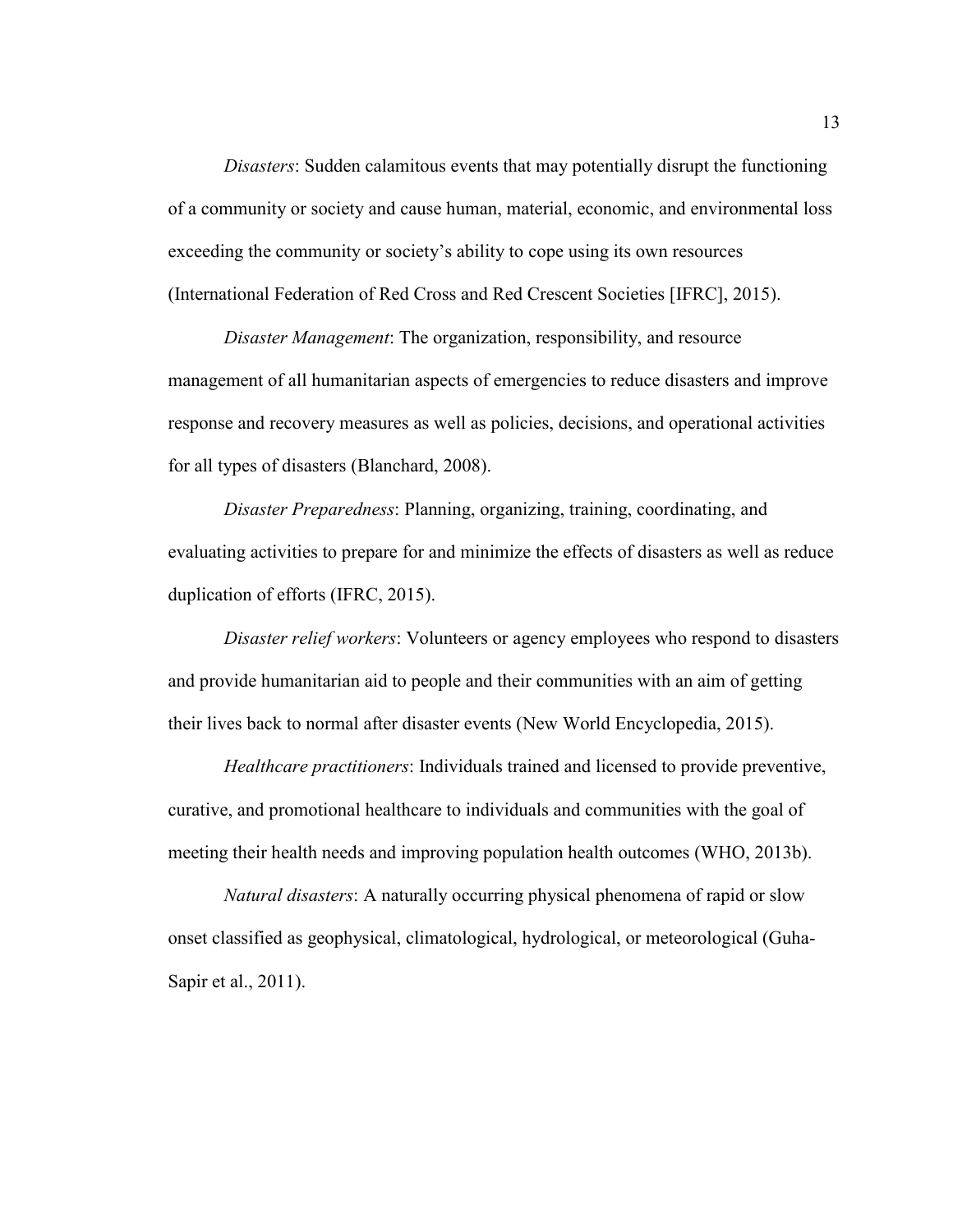### **Assumptions**

There were several assumptions that drove my study. The first one was that the study participants would answer questions truthfully and honestly based on their experiences with no manipulation to reflect their perceptions. Another assumption was that those interviewed would not apply any bias in their responses but would be objective and sincere to allow objectivity when coding and analyzing the interviews. My other assumption was that the data collected would allow me to develop strategies for improving disaster response and management for individuals with chronic diseases. With the passage of time, memory fades and this led to another assumption involving the possibility of recall decay among participants.

#### **Scope and Delimitations**

This study focused on the experiences of disaster relief workers and planners who have planned for or managed the care of individuals with chronic diseases during and after disasters. Inadequate individual and system wide disaster preparedness (Arrieta et al. (2009) and lack of chronic disease management during and after disasters (Banks (2013), are some of the factors that lead to unfavorable outcomes for these populations. The aim of the study was to understand firsthand the challenges, strategies, and successes of chronic disease management for participants. Understanding their experiences in terms of caring for these individuals allowed the development of strategies that could improve disaster preparedness and chronic disease management during and after disasters.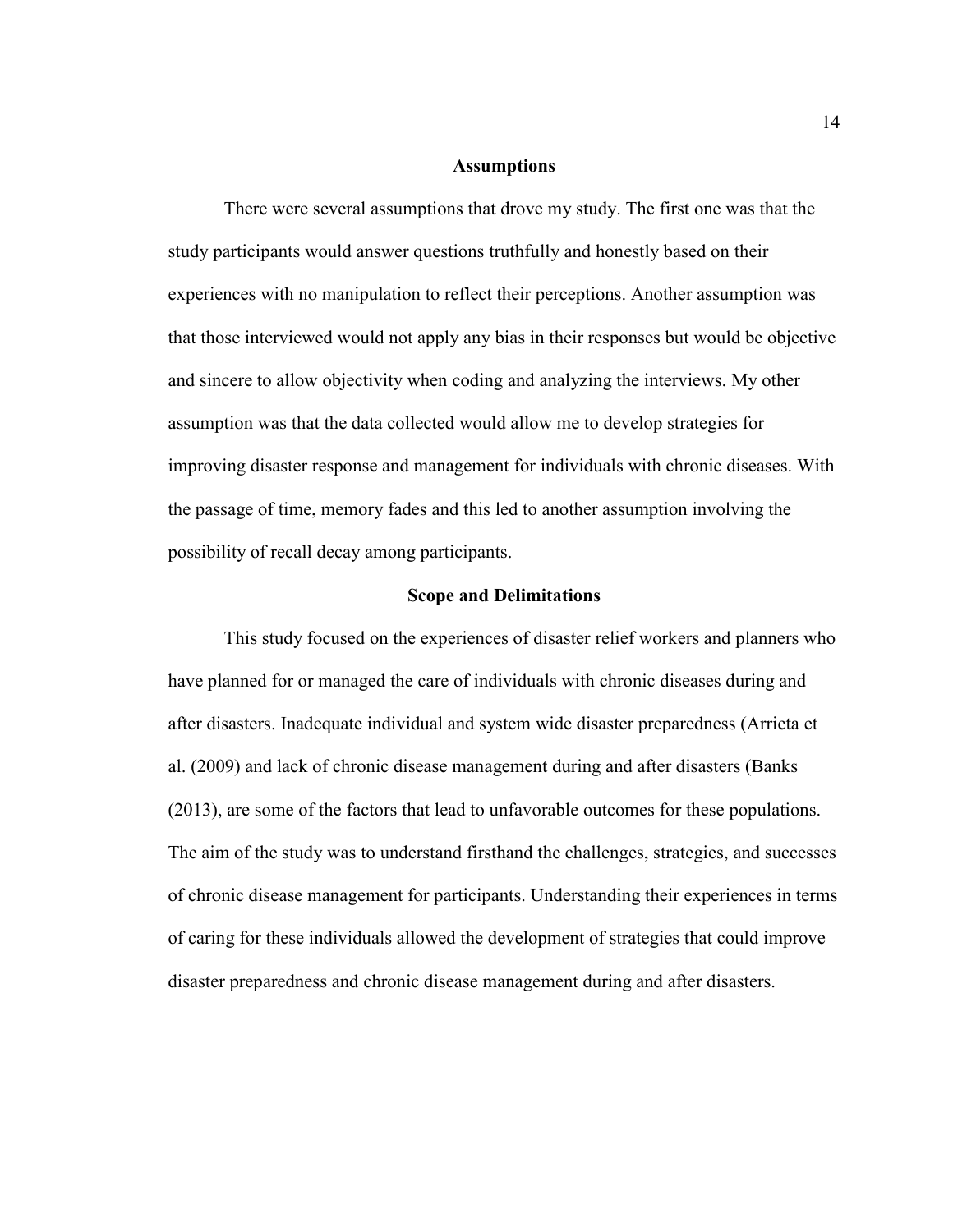Disaster responders who responded to disasters but have not managed the care of individuals with chronic diseases were not included in the study as they lack firsthand experience involving caring for these individuals. This exclusion was determined through prescreened responses during the selection process. This study did not focus on individuals with chronic diseases who were involved in disasters as their perspective is not what the study sought. To ensure potential transferability of study results, I ensured that I provided an in-depth description of the study's aims, lived experiences of participants, and assumptions that drove the study.

## **Limitations**

A limitation of this study was the use of interviews as the source of data collection. Glasser (1992) recommended using both interviews and observations for grounded theory research to ensure a better understanding of both lived experiences and improve validity of the study. Having a small sample size in qualitative research is another limitation. Polit and Beck (2010) said that a small sample size hinders the transferability and generalization of study results because small sample sizes may not be representative of a larger population. Another potential limitation is that the participant's experiences may not easily be generalized to the general public because they responded to disasters in different locations and at different times and this presents different challenges, resources, and strategies. One bias that potentially influenced the study outcome was past researcher bias. However, I eliminated this by using the clarifying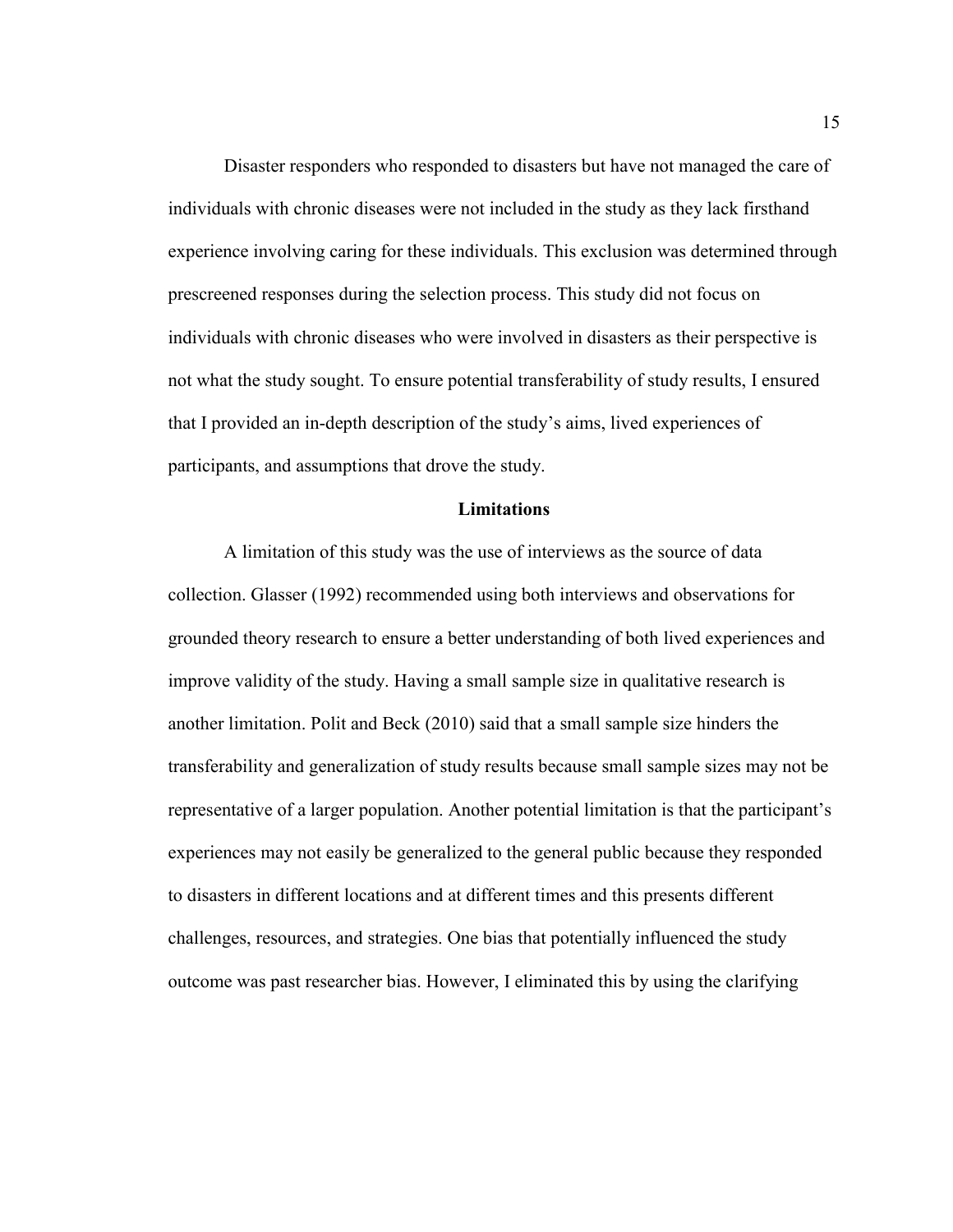researcher bias, a method that involves a self-reflection process that creates openness and honesty on how my background and beliefs may shape interpretation of findings.

## **Significance**

My study focused on the management of chronic diseases during and after disasters by exploring the experiences of disaster planners and relief workers during the planning and care management of individuals with chronic diseases. The findings contributed knowledge to public health practitioners, planners, responders, policymakers, and the general public regarding individual and organizational preparedness, management of chronic diseases, strategies that work do not work, and strategies that require improvement. In addition, findings allow the identification of strategies that could be developed to improve disaster preparedness and management for those with chronic diseases during and after disasters. This new knowledge will potentially advance practice in the areas of disaster preparedness, response, and disease management for those populations with chronic diseases. It will also enhance integration and collaborative efforts between governments, private community-based organizations, relief workers, and health practitioners in terms of enhancing disaster response and management for those with chronic diseases.

The study's implication for social change involves positive health outcomes for populations with chronic diseases after disasters. Potentially, the study will influence social change through developing strategies that encourage public health practitioners, regulatory agencies, nonprofit organizations, communities, and individuals to take active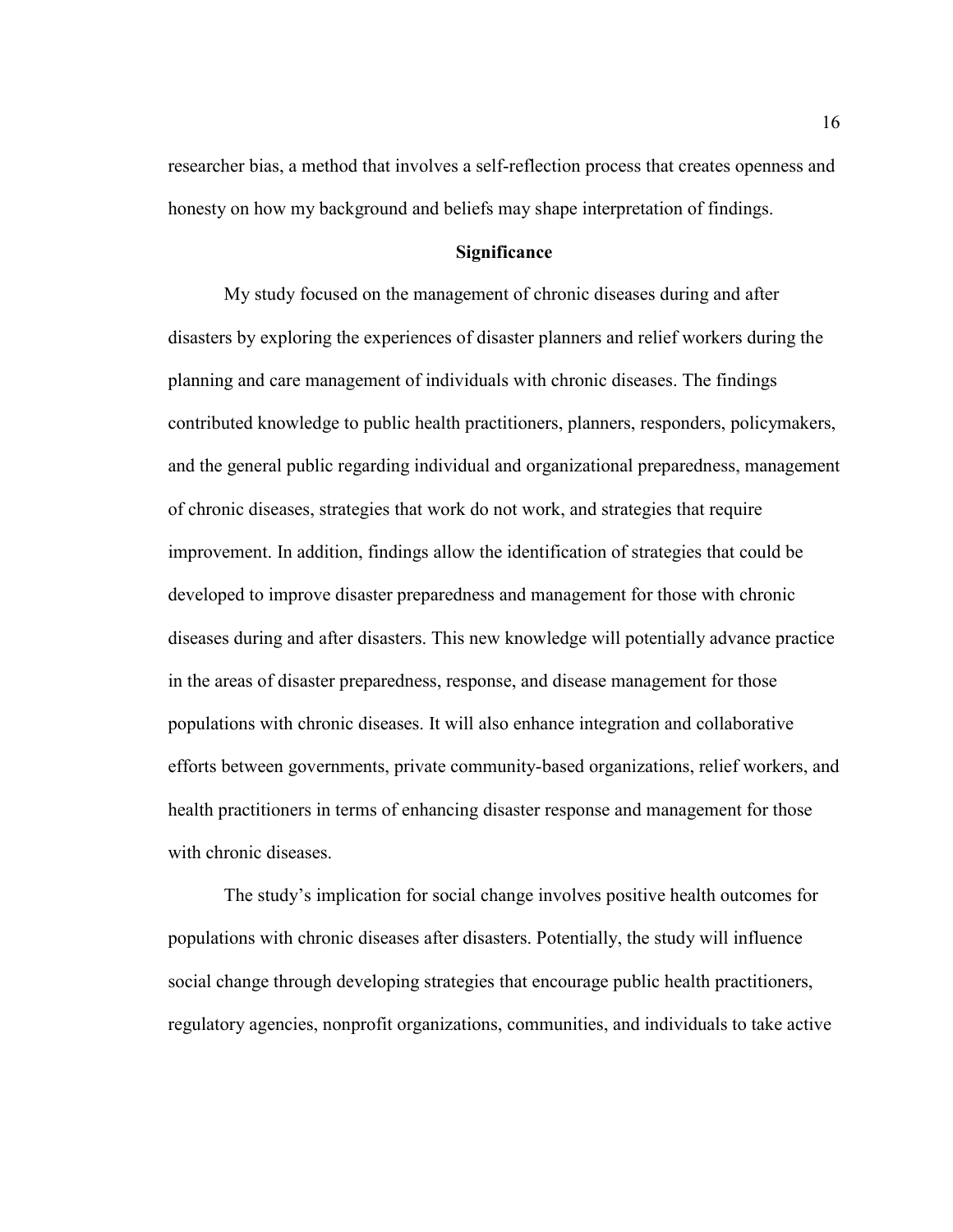roles in disaster planning and preparedness, recovery efforts, and chronic disease management. The results may also empower individuals to take charge of their health and wellbeing as well as personal preparedness plans and steps to improve or maintain their health status. Another potential implication for social change is to influence health practitioners, relief workers, community organizations, and the general public in engaging and mobilizing efforts to minimize impact of disasters on symptom exacerbation, morbidity, and mortality.

## **Summary**

In this chapter, I provided a description of the study topic and an explanation of why the study is needed and potential implications for public health. This study's aim was to develop strategies that would improve disaster preparedness, response, and management for individuals with chronic diseases during and after disasters. Exploring firsthand the experiences of disaster planners and relief workers in the planning, response, and management of chronic diseases during and after disasters allowed for the development of strategies that could improve disaster response and management for individuals with chronic diseases. After introducing the study, I provided some background information on related literature and the gap in literature, explained the problem statement as well as the main purpose of the study and its significance, and addressed the research questions. In Chapter 2, I will provide a detailed literature overview of disasters and chronic diseases pertinent to the study.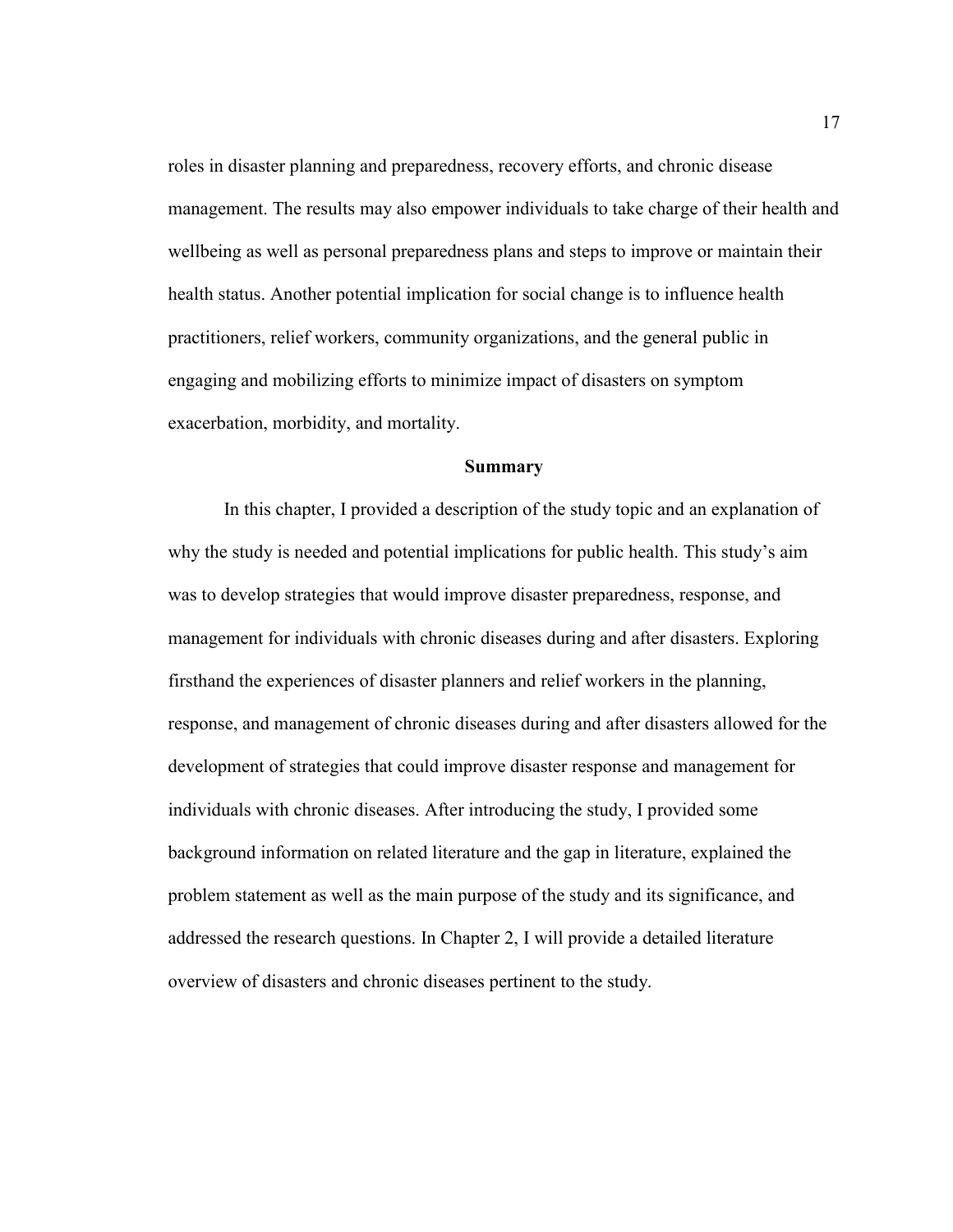## Chapter 2: Literature Review

### **Introduction**

After a catastrophic event such as a disaster, communities and nations experience unexplainable devastation, anxiety, and disorientation due to injuries, death, and structural damage that they witness. Unexpected catastrophic events destabilize the normal routines of communities, rendering them helpless and vulnerable and impacting them in the short and long term after disasters (Nomura et al., 2016). Destabilizing disaster repercussions include overcrowding, substandard sheltering, poor sanitation, disease outbreak, inadequate food supply, disability, and death (Demaio et al., 2013; Nomura et al., 2016). Health and public practitioners continually strive to respond to such repercussions and minimize damage the best they can. Of great importance is the increased devastation, vulnerability, and reduced quality of life experienced by individuals with chronic diseases during and after disasters, and the lack of disaster preparedness and management for these populations (Demaio et al., 2013).

This study involved the development of strategies that could improve disaster preparedness and management for individuals with chronic diseases. The study specifically used the ecological model of disaster preparedness to explain how disaster relief workers managed the needs of those with chronic diseases during and in the aftermath of disasters. Using the model enabled the generation and development of chronic disease disaster preparedness and management strategies for both citizens and disaster responders. Having such strategies that focus on individuals with chronic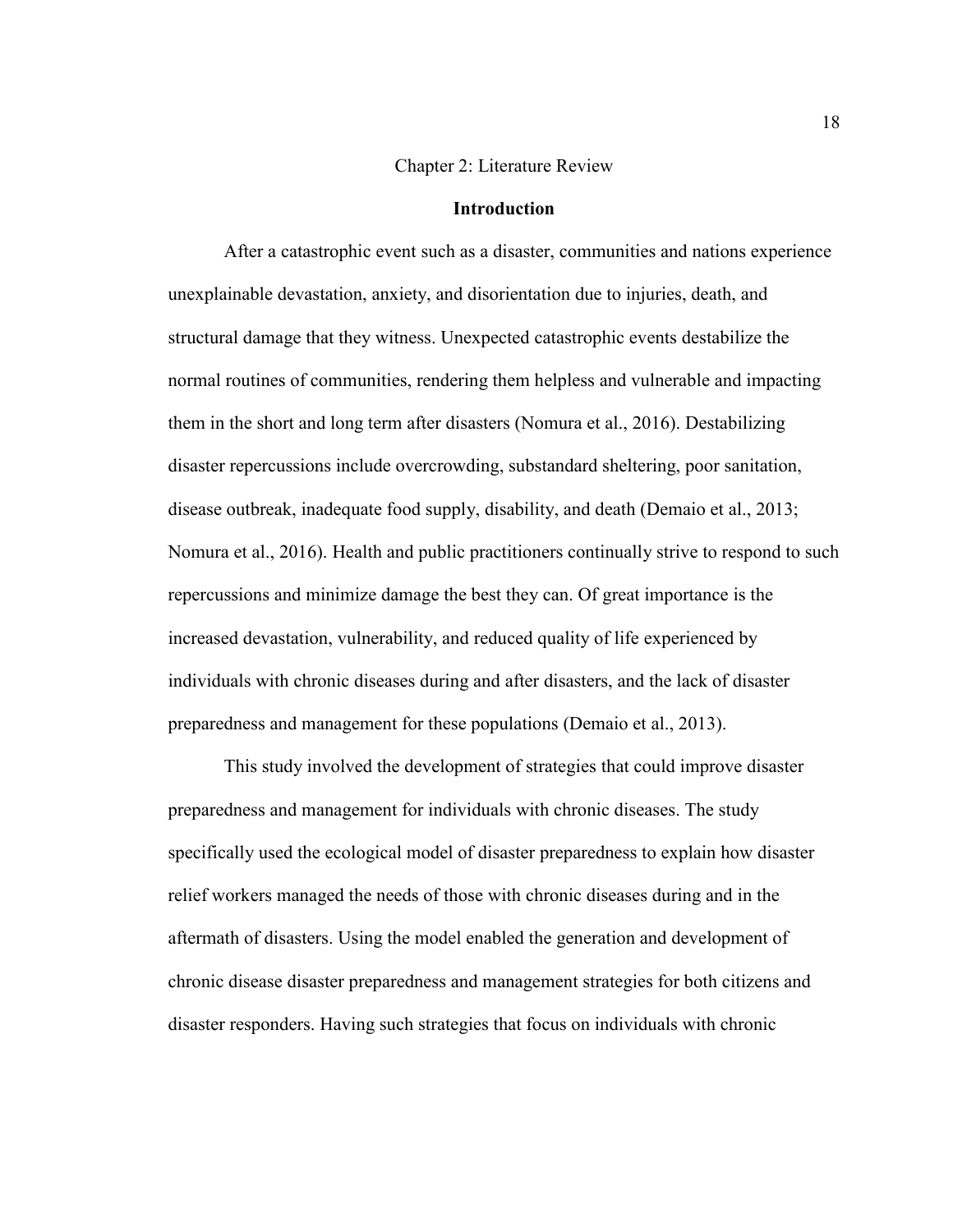diseases during disasters will ensure that appropriate and adequate disaster response measures are in place. The goal is to improve disaster response and management of individuals with chronic diseases, which ultimately improves their quality of life and wellbeing.

There has been an increase in natural disasters in the last two decades as well as an increase in the prevalence of chronic diseases, and a projected increase to 157 million by the year 2020 (Bodenheimer et al., 2009). Disasters often leave behind infrastructural damage, community displacements, injuries, communicable diseases, loss of life, and devastation among affected communities (Ford et al., 2006). Of concern to the health practitioners and other stakeholders is the increased risk of adverse health outcomes for individuals with chronic diseases after disasters. In addition to the adverse health outcomes after disasters, there is inadequate disaster preparedness and care management for chronic disease individuals (Arrieta et al., 2009; Davis et al., 2010; Horn & Kirsh, 2018; Holt et al., 2008). It is therefore important to improve health outcomes of individuals with chronic diseases after disasters through better disaster preparedness, planning, and management strategies that target these vulnerable populations.

In this chapter, I describe through the literature review the health and life impact on individuals with chronic diseases during disasters and the research gap regarding preparedness and management of chronic diseases during disasters. I start with the search strategy that I used to obtain relevant literature for review, followed by an extensive discussion of the theoretical framework used for the study. I then follow with a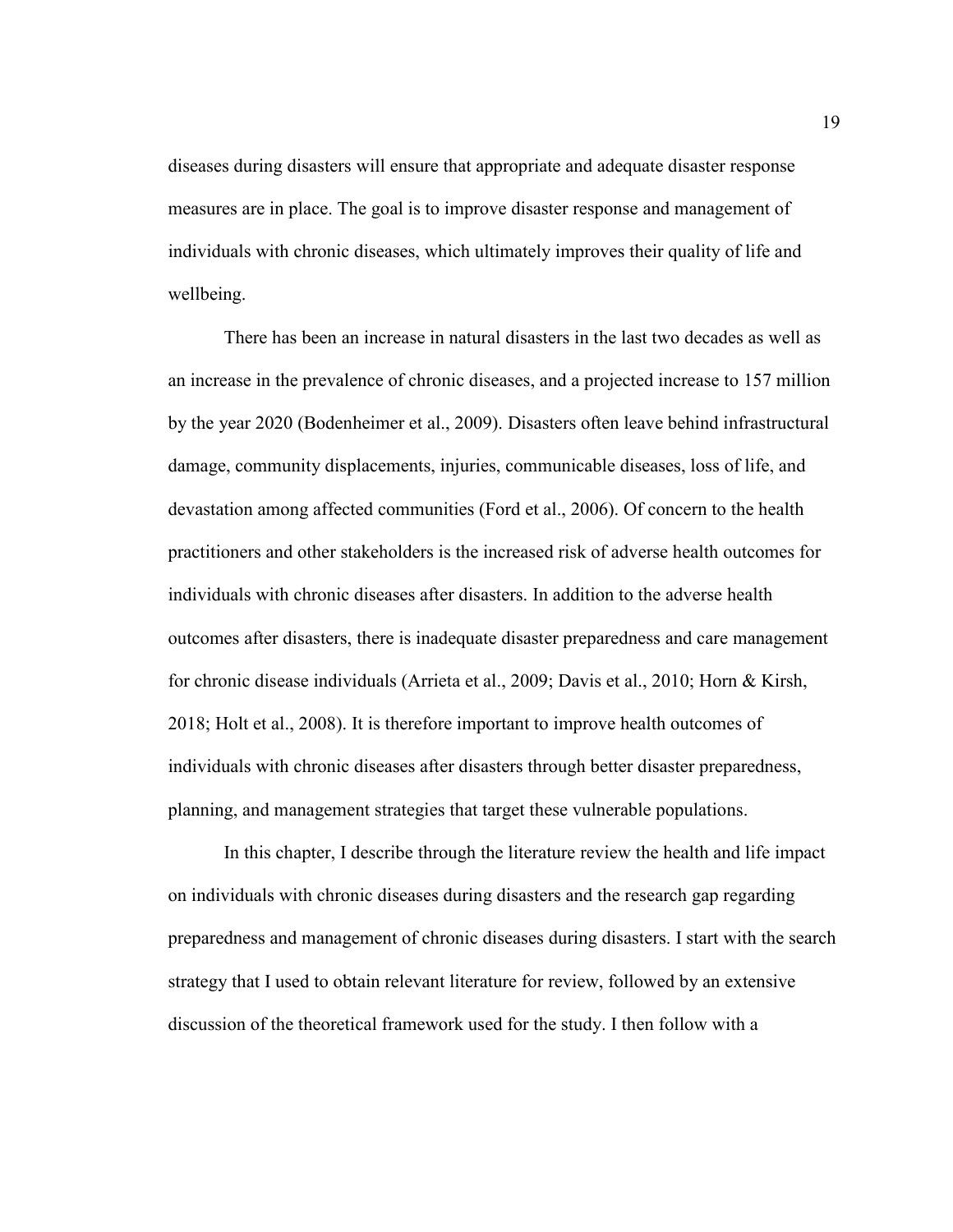discussion of the literature related to key variables and concepts of the study and my approach to the identified problems. Lastly, I will discuss the research gap and provide a summary of the themes that emerged from the review of the literature.

## **Literature Search Strategy**

My search for studies about chronic diseases and disaster preparedness planning and management involved several electronic databases: CINAHL, MEDLINE, PubMed, Science Direct, Thoreau, Nursing and Allied Health Source, Public License of Science (PLOS), BioMed Central, Elsevier, Wiley Online Library, Oxford Journals, Research Gate, Library of Congress, JSTOR, and Google Scholar. In addition to these databases, I used websites of organizations such as: CDC, WHO, World Bank, Department of Homeland Security, and Federal Emergency Management (FEMA). I also used disaster and chronic disease related published books. The key words used in the search strategy were *prevalence of chronic diseases*, *types of disasters*, *frequency of disasters*, *impact of disasters*, *management of chronic diseases in disasters*, *disaster preparedness for individuals with chronic diseases*, *first responders and disaster preparedness*, *first responders and chronic diseases*, *health practitioners and chronic diseases in a disaster*, *disasters and chronic diseases*, *health outcomes for chronic disease individuals after a disaster*, and *management of chronic diseases in a disaster*.

#### **Theoretical Framework**

The key concepts explored in this study were effects of disasters on chronic diseases, disaster relief responders and workers' approaches to chronic diseases during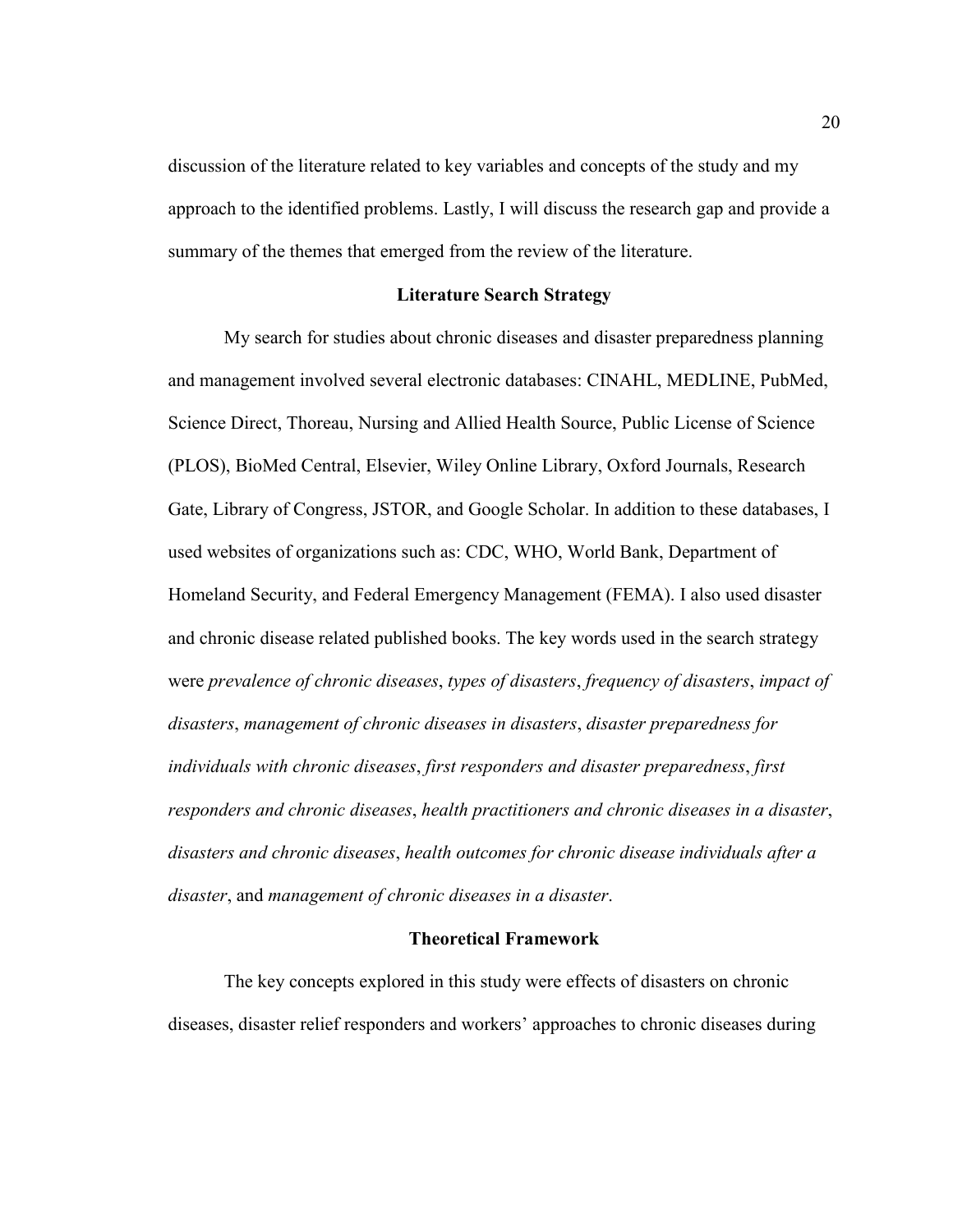and in the aftermath of disasters, and strategies for chronic disease management during and after disasters. This study used the ecological model of disaster management. This model was developed as a guiding framework for occupational health nurses in developing disaster management programs. The model has been used by other researchers to understand complex human behavior (Beaton et al., 2008). The model was designed to guide occupational health nurses in terms of systematic and strategic reasoning in the roles of disaster planners and collaborators. It is, however, a model that is broader in scope and incorporates processes and structures of disaster planning, preparedness, response and recovery.

This disaster management model is a framework whose premise indicates that systems are dynamic where everything is interconnected (Beaton et al., 2008). The model has puts emphasis on the interdependence of the various levels of disaster management (Microcosm (individual and family), organizational level (workplace, schools), community level, state level, federal level, and the macrocosm (global) level), during the whole disaster cycle. For this model to be effective, disaster management must occur with mutual interdependence at all the levels, from the disaster planning stages to the recovery phase (Beaton et al., 2008). According to Radhakrishnan and Jacelon (2009), the assumptions of the ecological model of disaster management are that: planning, preparedness, response, and recovery of disasters occur at various levels of organizations (Microcosm, organizational, community, state, federal, and macrocosm).Each level of the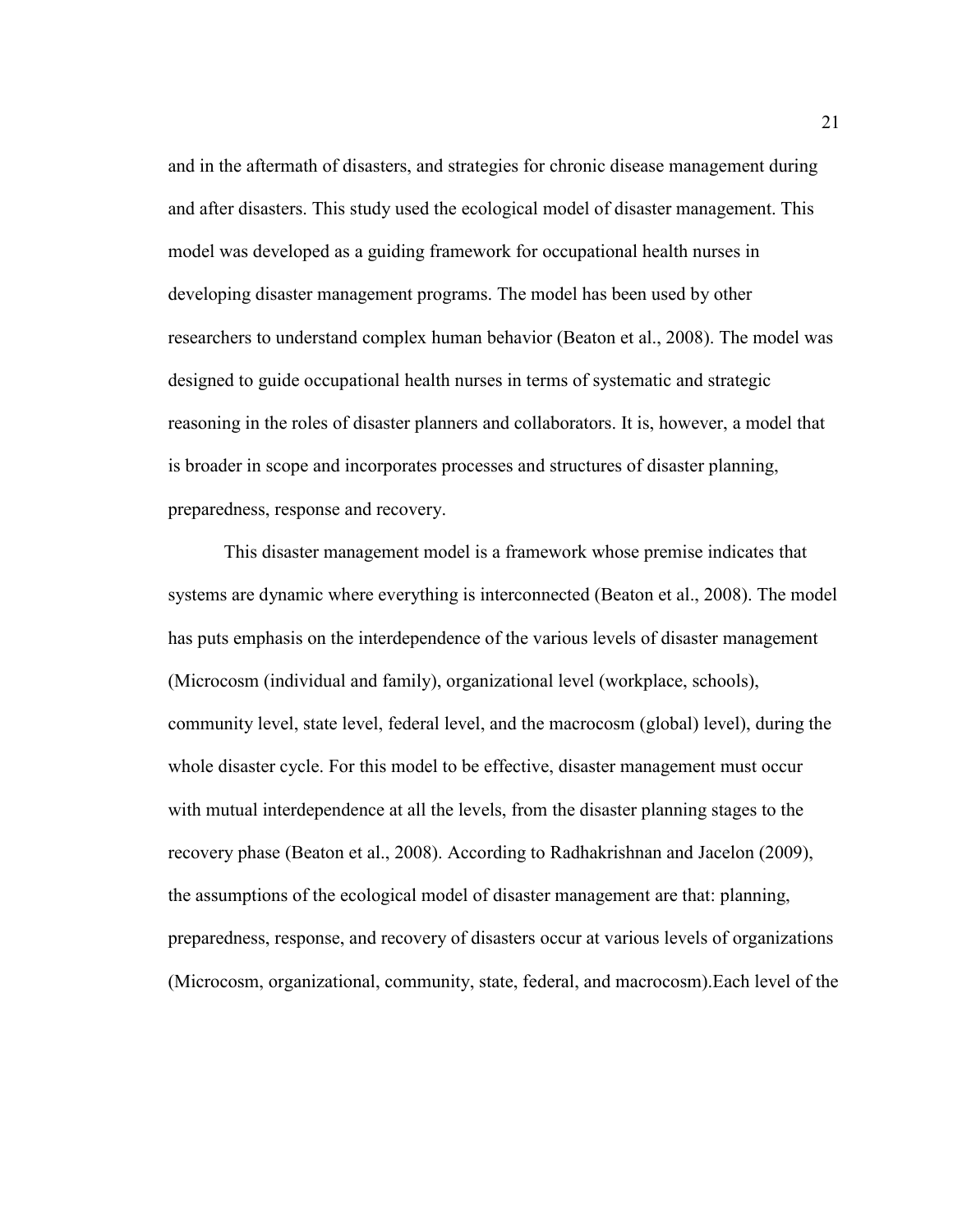model, is embedded within a more complex level and planning efforts at each level should be coordinated with the other levels in the disaster model.

## **Levels of the Ecological Model**

The model has six levels that are mutually interdependent and interact to influence the whole disaster management process and outcomes. The interactions are supposedly stronger between levels that are embedded closely together (Beaton et al., 2008). The six levels are microcosm (individual and family), organizational level (workplace, schools), community level, state level, federal level, and the macrocosm (global) level (Beaton et al., 2008). For this model to be effective, disaster-planning strategies at both state and federal levels need to incorporate the other levels. This works to influence the overall disaster process by addressing public health concerns regarding disaster preparedness and management.

#### **Individual and Family Level System**

A recommendation for individuals and families is to develop a disaster plan and compile resources to last 3 to 7 days in the event a disaster occurs, which also includes an escape and evacuation plan (Der-Martirosian et al., 2014; Owens & Martsolf, 2014; Thomas, 2018). Developing such a disaster plan is basic; however, it has a positive effect on disaster response at both the organizational and community levels. The model encourages individual and family preparedness so that healthcare providers and other responders may respond to disasters knowing that their families' disaster related risks are minimized due to their preparedness (Beaton et al., 2008). Literature on disaster response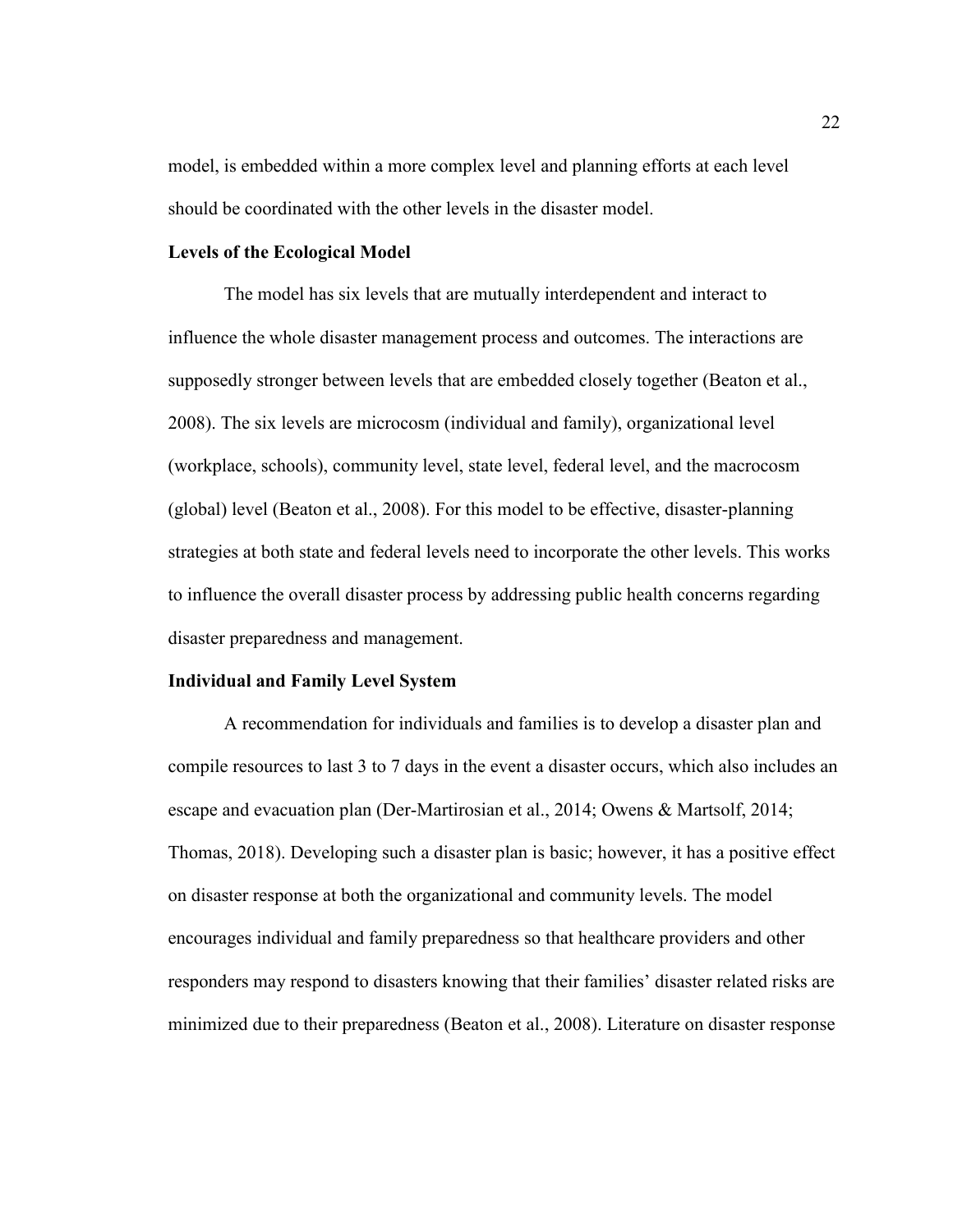indicates that first responders often are disaster survivors and those trained in first aid and other medical skills may provide aid and assistance to their own family members (Beaton et al., 2008; Ripley, 2008). The ecological model therefore emphasizes how disasterprepared individuals and families enhance the workplace and community levels of disaster response (Beaton et al., 2008).

#### **Organizational Level**

This level refers to the workplace, schools, hospitals and such establishments. Focus is on the employees, workplace, and facilities and the need for disaster plans, evacuation routes, and disaster supplies. The need for disaster training at the workplace enhances the employee's skills in administering first aid, advice, and direction to their families, co-workers, and other disaster victims in the communities (Maiden, Paul, & Thompson, 2008). There is need also for organizations to have disaster business continuity and recovery plans for economic, legal, and ethical reasons (FEMA, 2014). In the aftermath of a disaster, communities and regions greatly depend on major employer's economic resilience. Ensuring minimal job losses after disasters minimizes the effects and recovery of that community (FEMA, 2014). According to the model, institutions such as the hospitals are vital for the recovery of disaster victims and may reduce the adverse effects on the health and the recovery of the entire community (Beaton et al., 2008).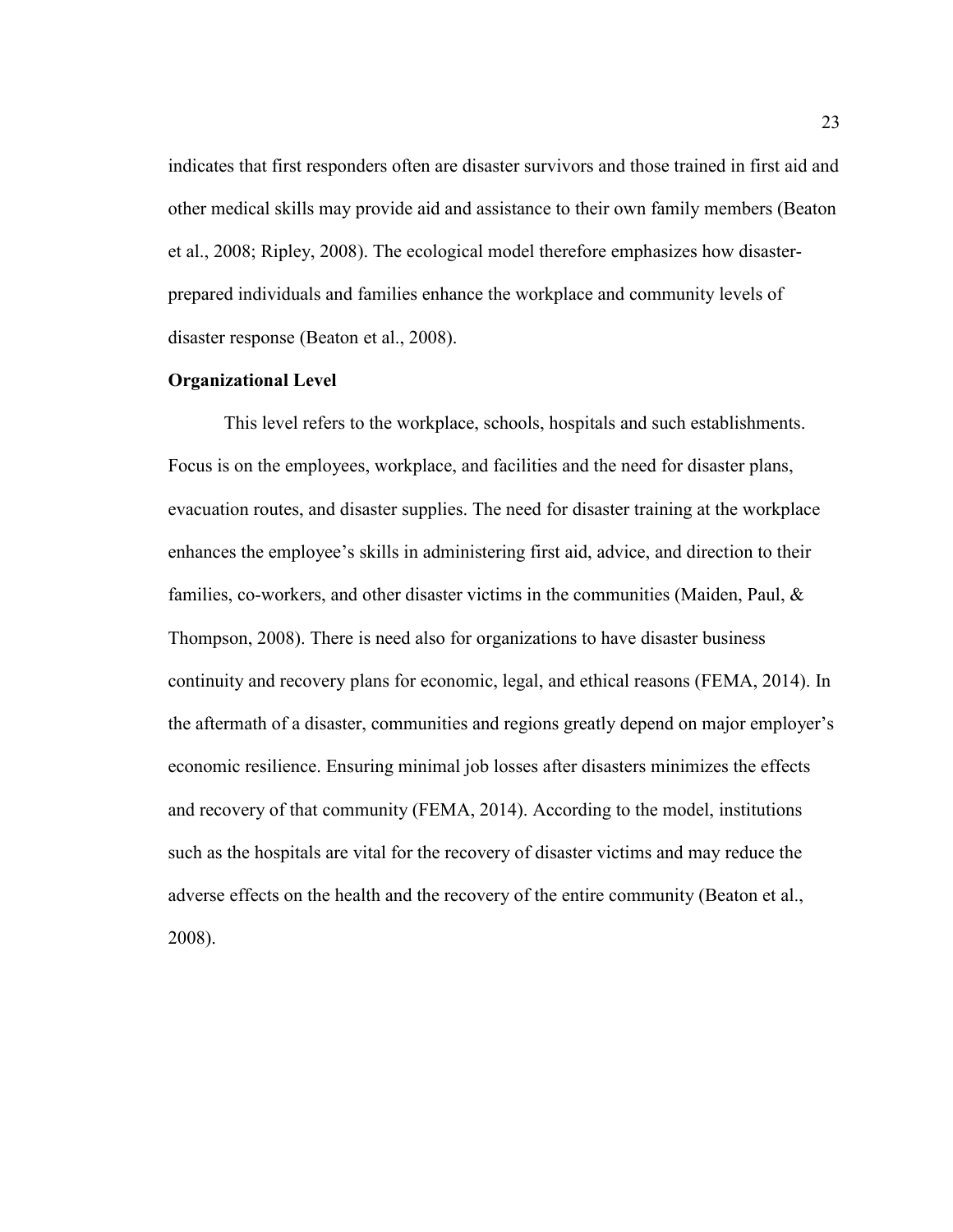### **Community Level**

Disaster preparedness measures at this level aim at the community at large. When disasters occur in an area, the responsibility falls on the local cities, municipalities, and counties. However, the ecological theory posits that the individual, family, and work place levels are interconnected and make the community layer. Despite managing some disaster management aspects at the community level, this theory encourages preparation and partnerships with individuals, families, local businesses and organizations for a more enhanced disaster management approached (Beaton et al., 2008). Communities train workplace-based emergency response volunteer teams who in turn educate individuals, families and work places and communicate disaster risks and disaster planning and management guidelines (Ripley, 2008).

# **State Level**

The state functions to provide guidance, assets, and resources to the local communities when they exceed their resources. These provisions support and sustain the locals during the disaster events and in the aftermath of the disaster (Beaton et al., 2008). The health departments and emergency management divisions in each state are responsible for the planning and preparedness efforts for major disasters in the state. The states also in collaboration with local communities and business partners provide training, education, and disaster exercises to the communities. These collaborative efforts between state and businesses, and communities ensure appropriate disaster response (Beaton et al., 2008).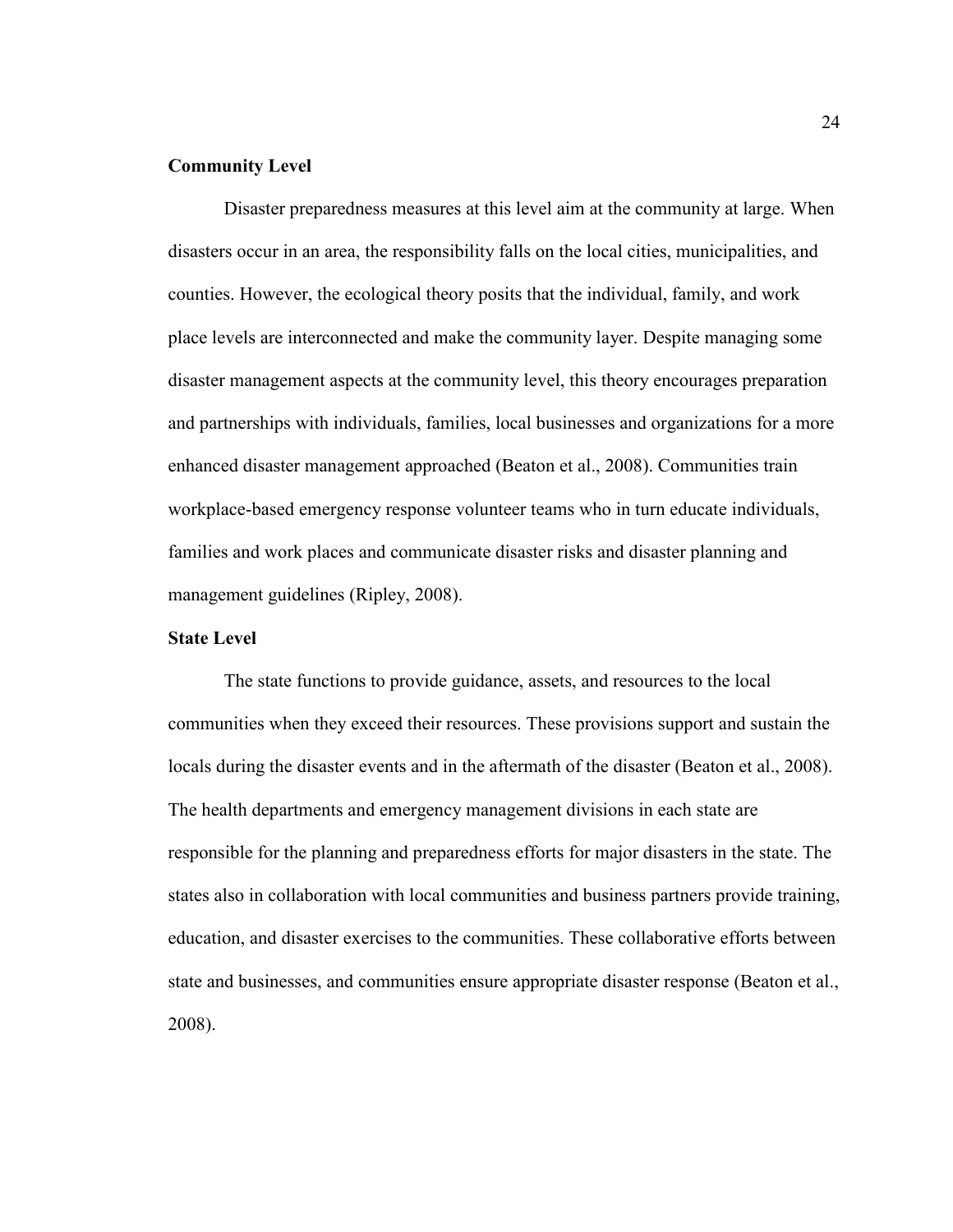# **Federal Level**

The federal government responds to disaster relief calls from the state when disaster relief efforts exceed the local and state's level capabilities (Beaton et al., 2008). The president at the state governor's request may make disaster declarations and needed federal resources are disbursed to the communities impacted by the disaster (FEMA, 2015). At this level, the National Response Framework and National Incident Management spearhead the integration of federal, state, and local community disaster response into a collaborative and unified command system (Department of Homeland Security [DHS], 2008). The framework allows for a quicker and comprehensive response that is unified and synchronized activities (DHS, 2008).

# **Global Level**

A disaster like the Indian Ocean Tsunami of 2004 is an example of a global level response given its catastrophic effects. According to Beaton et al., (2008), disasters of such a magnitude receive aid from the World Health Organization and other nongovernment organizations such as the International Red Cross. Like all the other levels, flexibility, perception, and being insightful are key elements of disaster response and recovery at the global level. In addition, global level responses require collaboration and cooperation between responding global agencies and the government of the affected county (Beaton et al., 2008).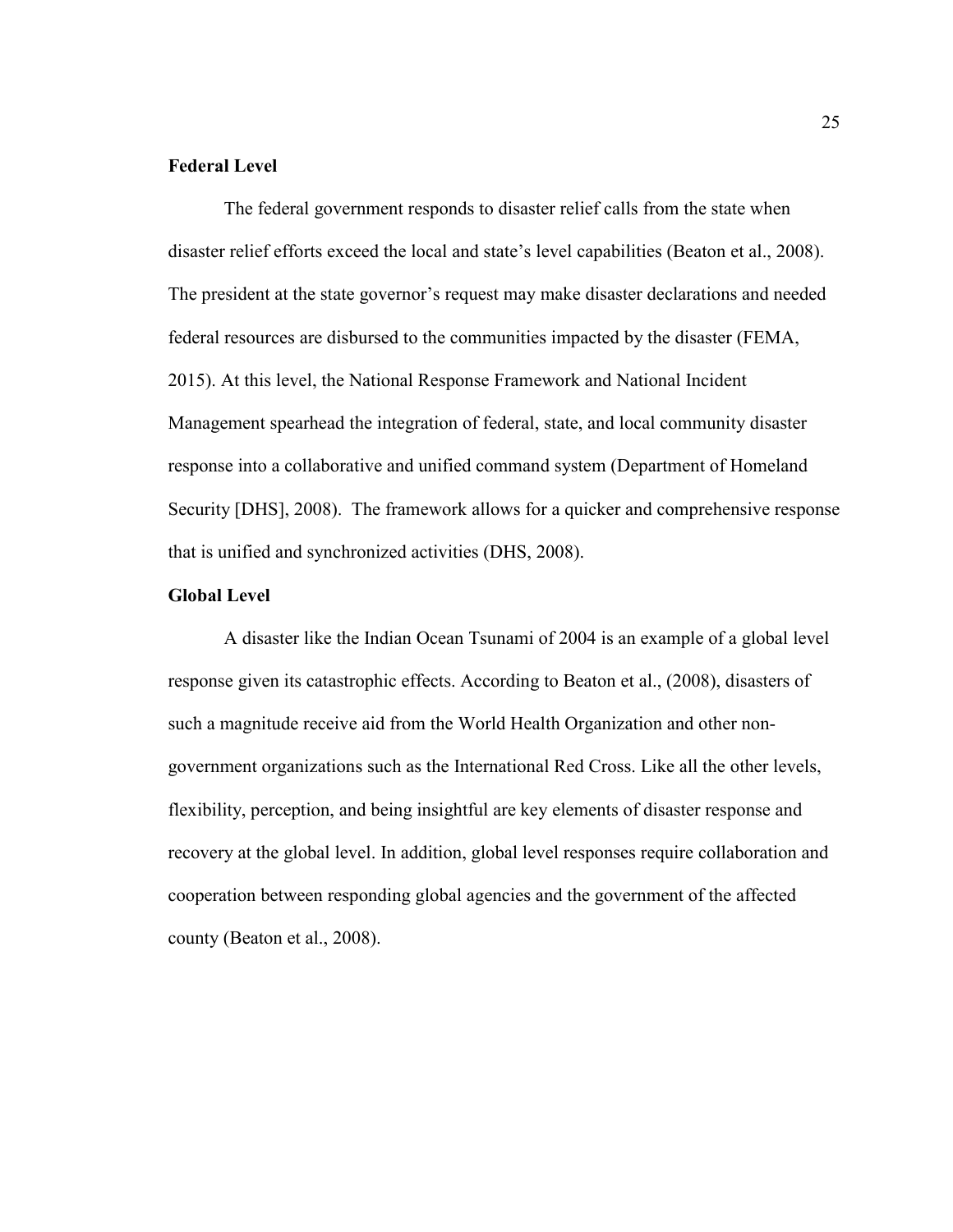#### **Use of Theory in Similar Studies**

The ecological model of disaster management was used in the study, "Psychosocial responses to a disaster in the Caribbean: A case study of a Barbados cave-In". The framework used the ecological model of disaster management to understand the psychosocial responses of the Arch Cot cave-in disaster in Barbados. Assessment was done on the interconnectedness of the multiple levels of the Barbados disaster management system, communications, collaborations, and partnerships. The findings indicated that there were communication challenges, poor coordination of services, and inadequate disaster preparedness for the agencies and workers. These challenges made it difficult to meet the needs of those affected effectively (Phillips, Ring, and Hackett, 2011).

Johnson (2011) used the model, "An ecological model of workplace bullying: A guide for intervention and research," to understand the origin and outcomes of workplace bullying. The model assumes that the workplace is a series of interconnected layers within a society, and that there are elements at each level that influence bullying and response to bullying. According to Johnson (2011), the need, therefore, is to consider these elements when targeting interventions for workplace bullying. She further recommended that the model could be used to guide intervention planning and evaluation for workplace bullying initiatives (Johnson, 2011).

Radhakrishman and Jacelon (2009) used the ecological model of disaster management to determine strategies for chronic disease management during disasters in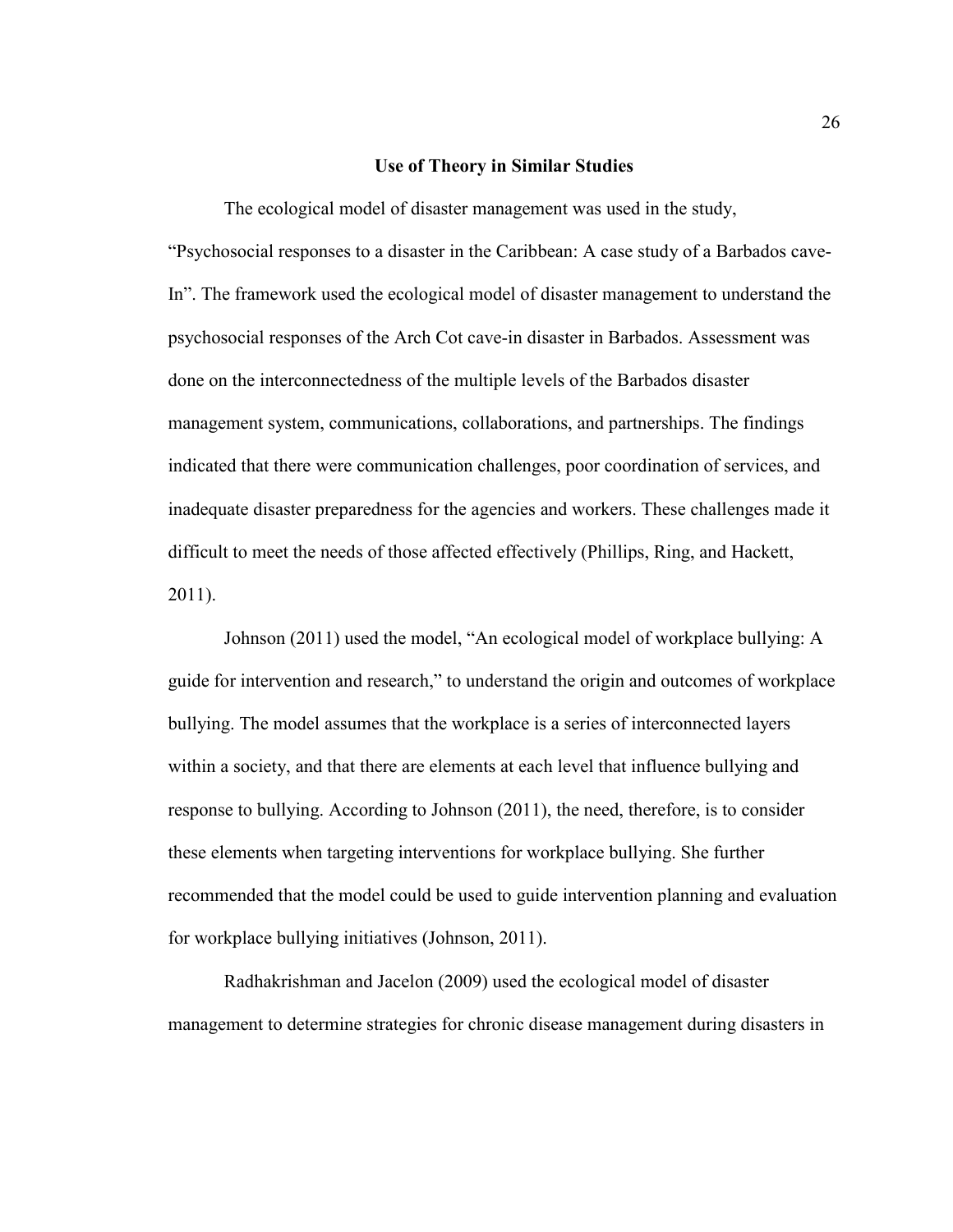their review "Synthesis of literature on strategies for chronic disease management post disasters." The model was essential for the selection and synthesis of literature findings that focused on chronic disease management during disasters. Based on the findings, disaster relief efforts tailored to population characteristics are more beneficial. From the model, flexibility in disaster relief strategies is important for any response and recovery efforts (Radhakrishman & Jacelon, 2009).

## **Rationale for Ecological Model of Disaster Management**

Using this model for disaster preparedness among individuals with chronic diseases allows for addressing the individual influences that may hinder disease management and disaster preparedness. The model is cited as a useful tool to guide disaster preparedness at the various organizational levels and in identifying elements and processes that may be overlooked or underrepresented in the disaster management plans (Beaton et al., 2008). Given the inadequate disaster preparedness and management for individuals with chronic diseases, the model was useful in determining existing strategies that could be advanced through enhanced communications, collaboration and partnerships in all the levels from the individual level to the federal level. In addition, it could be used for future disaster planning and preparedness efforts by engaging the social environment of the target community and in advocating for policies that promote health.

## **Relationship of Model to Study**

The aim of the study was to develop strategies for improving disaster preparedness and management for communities with chronic diseases. The model used in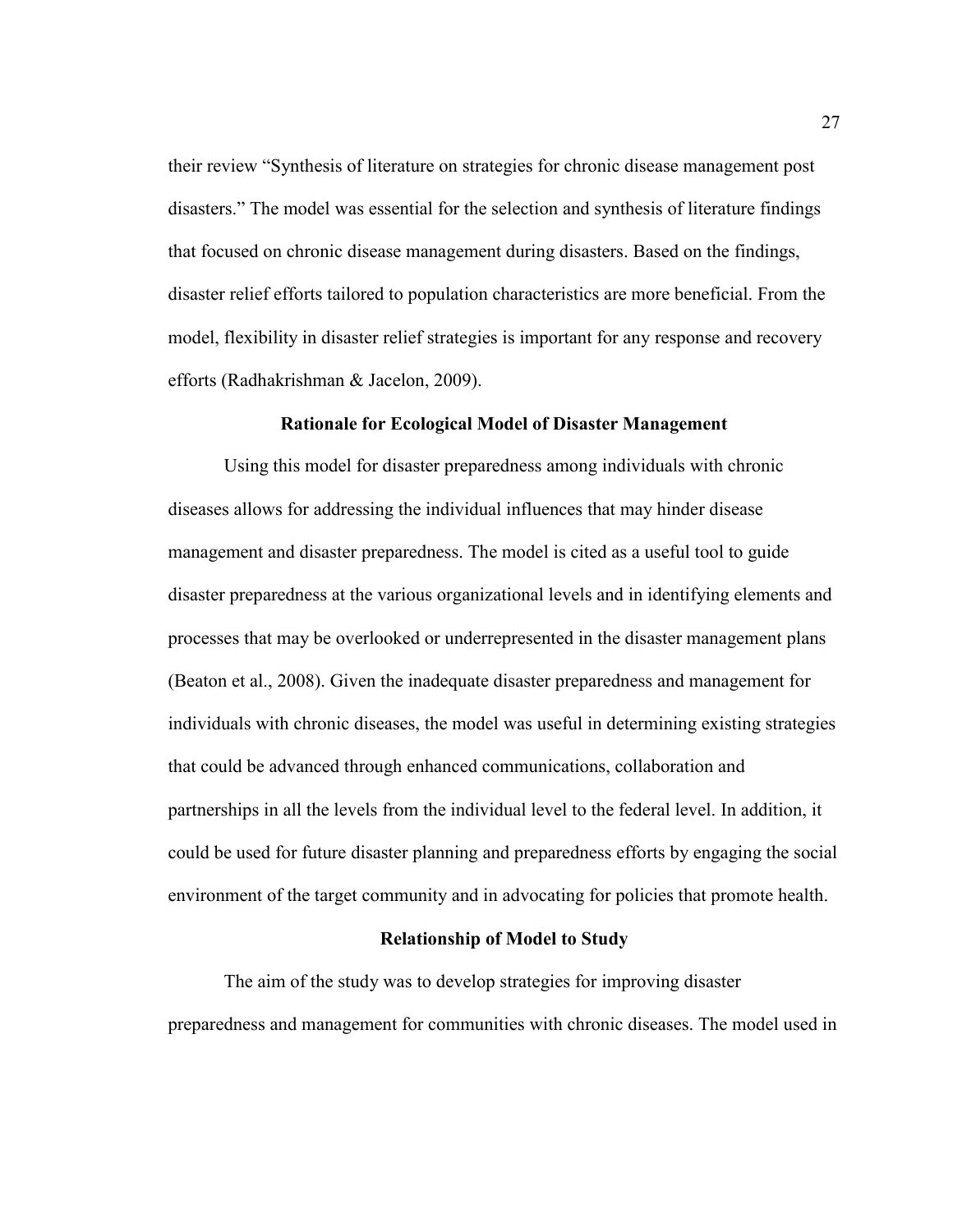the study proposed that effective management, planning, preparedness, and response occurs at the individual/family level as well as the community, state, federal, and global levels. Integration and interactions among these levels enhance disaster preparedness and management for both individuals and organizations (Beaton et al., 2008). Using the above model enabled the development of appropriate and adequate disaster response measures for both chronic disease communities and disaster responders.

The model also helped in answering the research questions by exploring resources available to disaster relief workers during disaster response, utilization of the resources on chronic disease individuals, and in determining the ways in which individuals with chronic diseases were preparedness for disasters. Furthermore, it is a guide for developing disaster preparedness and management strategies fostered on collaborative efforts among all organizational levels for this population. The management and care of individuals with chronic diseases during a disaster, and how disaster relief workers address this population's needs are concepts explored in this study. The study also explored the disaster preparedness of individuals with chronic diseases. In addition, it guided the investigation on the effects of disasters on chronic diseases as well as seeking strategies for chronic disaster preparedness. The goal hence was to identify strategies that work following a disaster, and strategies that do not work to improve disaster outcomes for these individuals.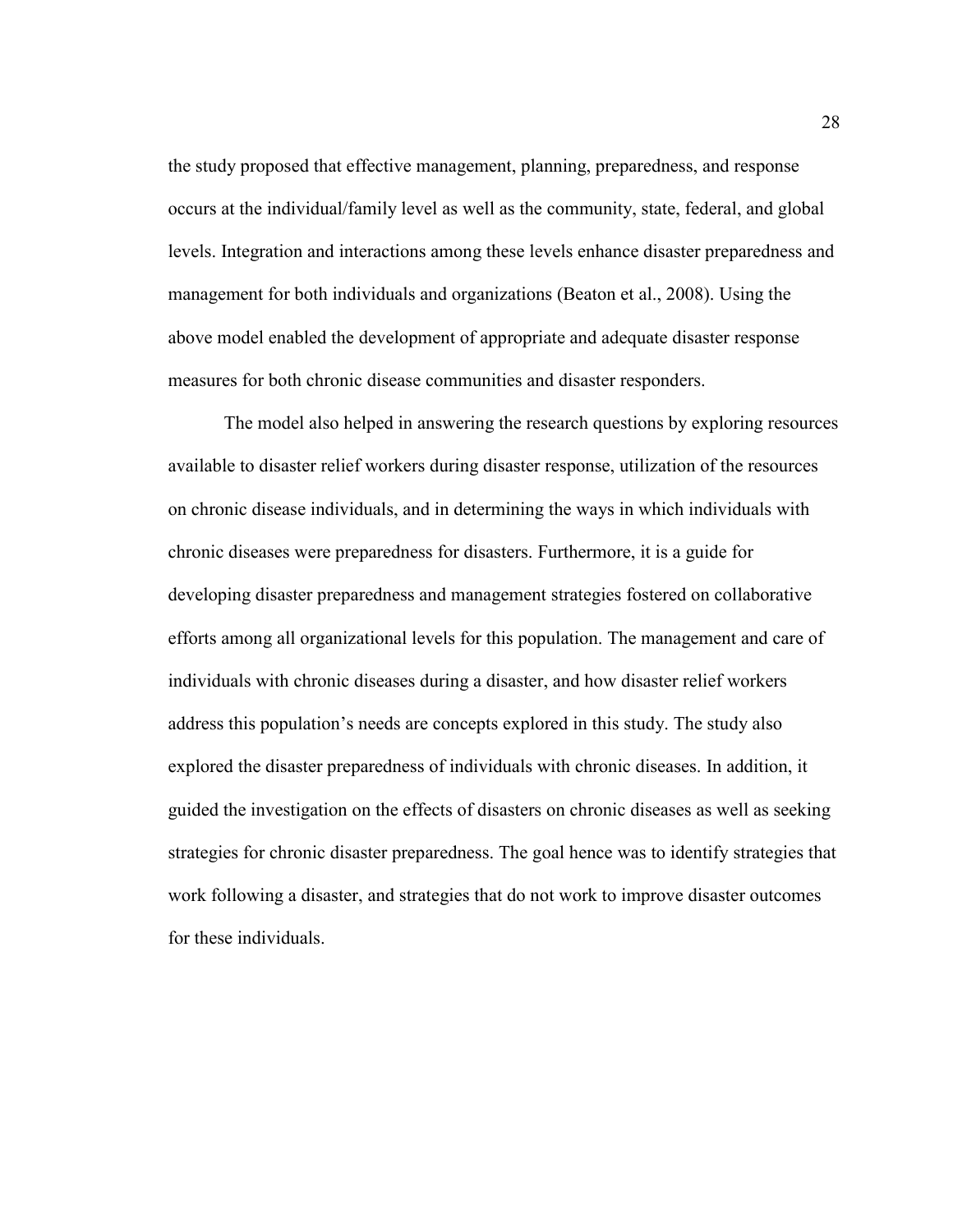#### **Literature Related to Key Variables and Concepts**

The key concepts explored in this study were the effects of disasters on individuals with chronic diseases, disaster relief workers' and disaster planners' approaches to chronic diseases before, during, and in the aftermath of disasters, and strategies for chronic disease management during and after disasters. The increased incidence of both disasters and chronic diseases in the United States and other parts of the world have prompted interest in the management and care of individuals with chronic diseases during disasters. This is because of increased health risks and injury susceptibility for these individuals above those of the general population (Owens  $\&$ Martsolf, 2014). Additionally, there lacks disaster preparedness and health management for these populations during disasters, prompting concerns for the quality of their health maintenance during and in the aftermath of a disaster (Demaio et al., 2013).

#### **Effects of Disasters on Chronic Diseases**

The vulnerability of Individuals with chronic diseases is reported especially in the setting of natural disasters given the increased health risks that lead to symptom exacerbation in addition to other effects (CDC, 2013; Demaio et al., 2013; Horn & Kirsh, 2018; Nomura et al., 2016; Owens & Martsolf, 2014). According to the findings of Ford et al. (2006) and Nomura et al. (2016), during disasters, there are adverse effects such as: destruction of infrastructure, loss of life, displacement of communities, injuries, and spread of infectious diseases. There is also great concern for those with chronic diseases given the threat to life and well-being after medical facilities are destroyed and access to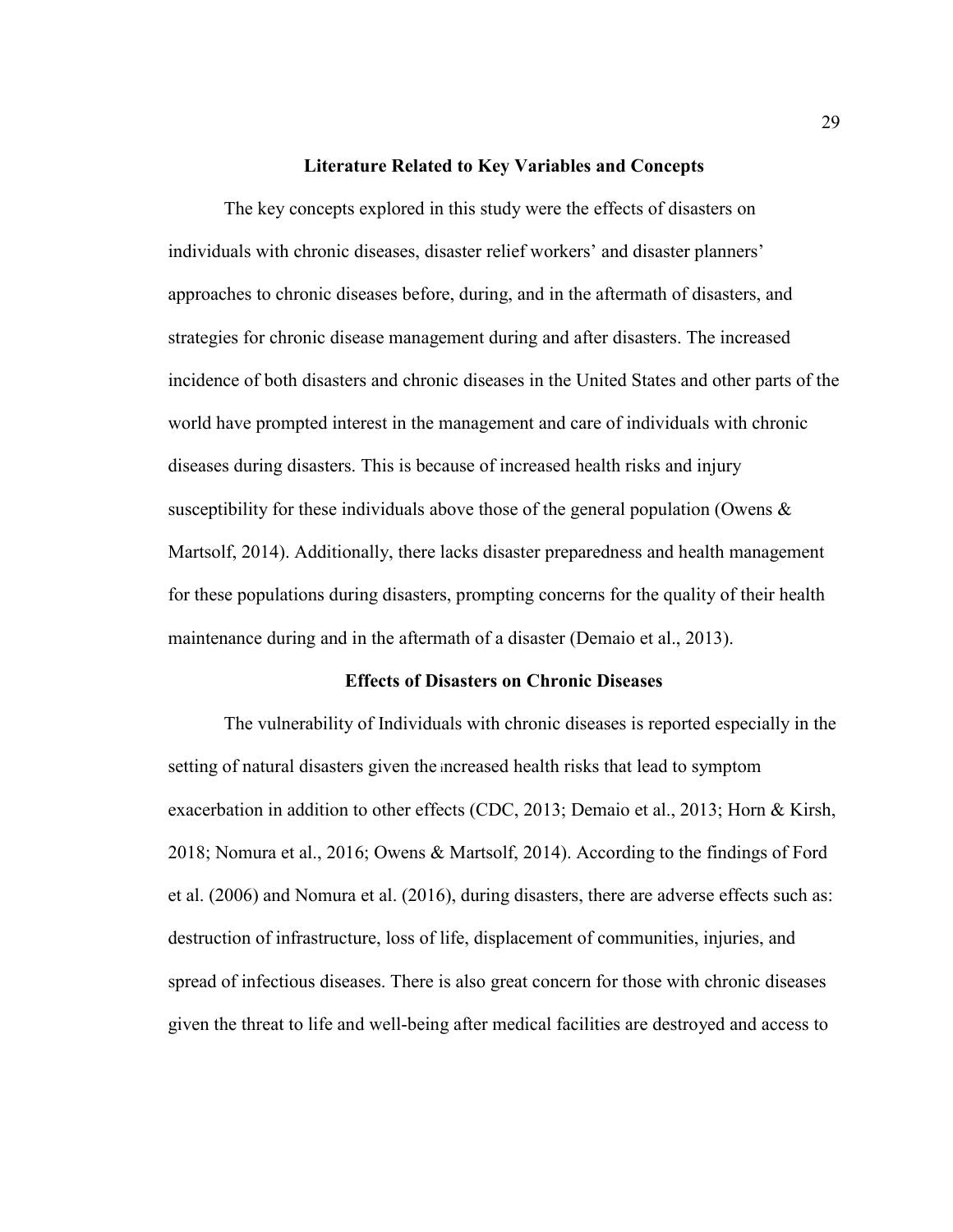treatment severed (Ford et al., 2006; Nomura et al., 2016). In addition, the Katrina disaster of 2005 showed evidence of the great need for immediate treatment to those with diabetes, heart disease, hypertension, and kidney diseases (Ford et al., 2006).

Further evidence on the adverse health effects on individuals with chronic diseases was from a 2007 cross sectional study conducted by the International Committee of Red Cross on the 2004 Tsunami survivals. The study indicated that of the 1,188 cases presenting to the emergency room in the aftermath, 43.5% of the diagnoses were due to chronic diseases (Guha-Sapir, Van Panhuis, & Lagoutte, 2007). Additionally, over half of the consultations visiting the emergency department within the first week after access to healthcare services were reestablished were individuals with a history of chronic diseases who experienced acute symptoms. After the 2008 China earthquake, Chan and Kim (2011) assessed the health effects of a disaster on chronic illnesses as well as the post disaster health needs in a middle-income country such as China.

They carried out a cross sectional study in an emergency clinical setting on 182 patients presenting at the triage site after the disaster. The study conclusion was that 77% of all those requiring care had an underlying chronic medical condition compared to 54% who presented with trauma injuries (Chan  $& Kim, 2011$ ). The main health needs identified were related to lack of chronic disease medications especially among the elderly population (Chan & Kim, 2011). It is evident that having an underlying chronic disease increases the risks of adverse effects and compromises further vulnerable populations during a disaster.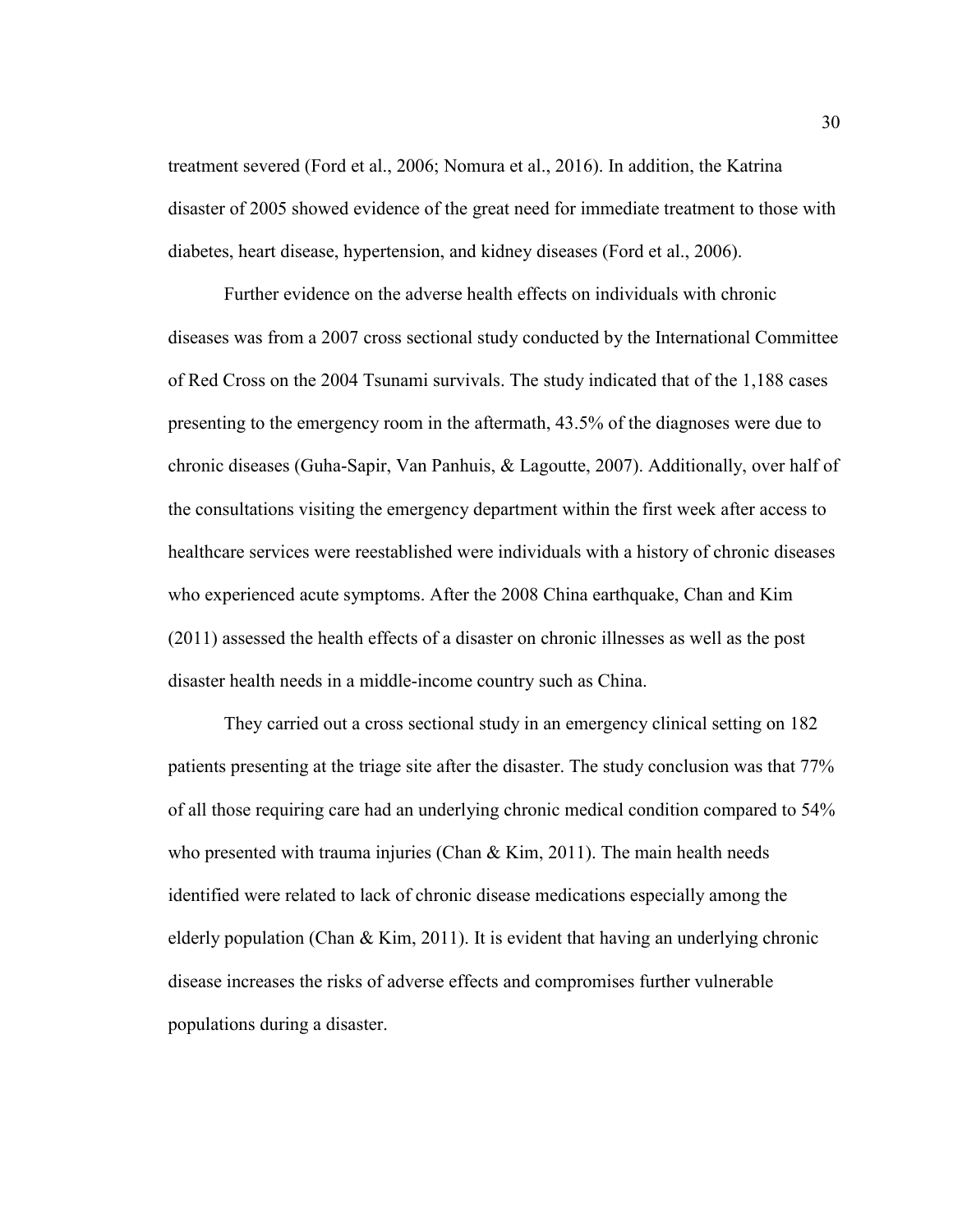The overall health of individuals with chronic diseases is further compromised by disasters as evidenced in a study conducted 3 years after Hurricane Katrina. According to Jiao et al., (2011) a comparison done on hospital admissions 2 years pre-Katrina and 3 years post Katrina assessed for the presence of acute myocardial infarction (AMI). A total number of 418 patients out of 21,092 were admitted with the diagnosis post Katrina compared to 150 out of 21,079 patients before hurricane Katrina. In addition, those admitted post the disaster had a higher prevalence of smokers, non-insurance, medical non-compliance, multiple hospitalizations and history of coronary artery disease. The study concluded that the incidence of AMI onset age decreased from 62 years pre-Katrina to 59 years after the Katrina disaster (Jiao et al., 2011).

Extending further the research on the impact of disasters on chronic diseases, (Robinson et al., 2011) research on human immunodeficiency virus/ acquired immunodeficiency syndrome (HIV/AIDS) indicated that increased stress levels after a disaster aggravated chronic disease symptoms and exacerbated other illnesses among infected individuals. They found that such large catastrophic events affected those with chronic diseases such as HIV/AIDs as noted by the cluster of difference 4 (CD4) counts. They compared the CD4 count of AIDs patients before Katrina and after Katrina and discovered that the count severely dropped especially for those New Orleans residents returning after the disaster (Robinson et al., 2011). Most recently, researchers noted that there is greater morbidity and mortality for individuals with chronic diseases during and following a disaster. This is due to the vulnerability of these individuals in disasters,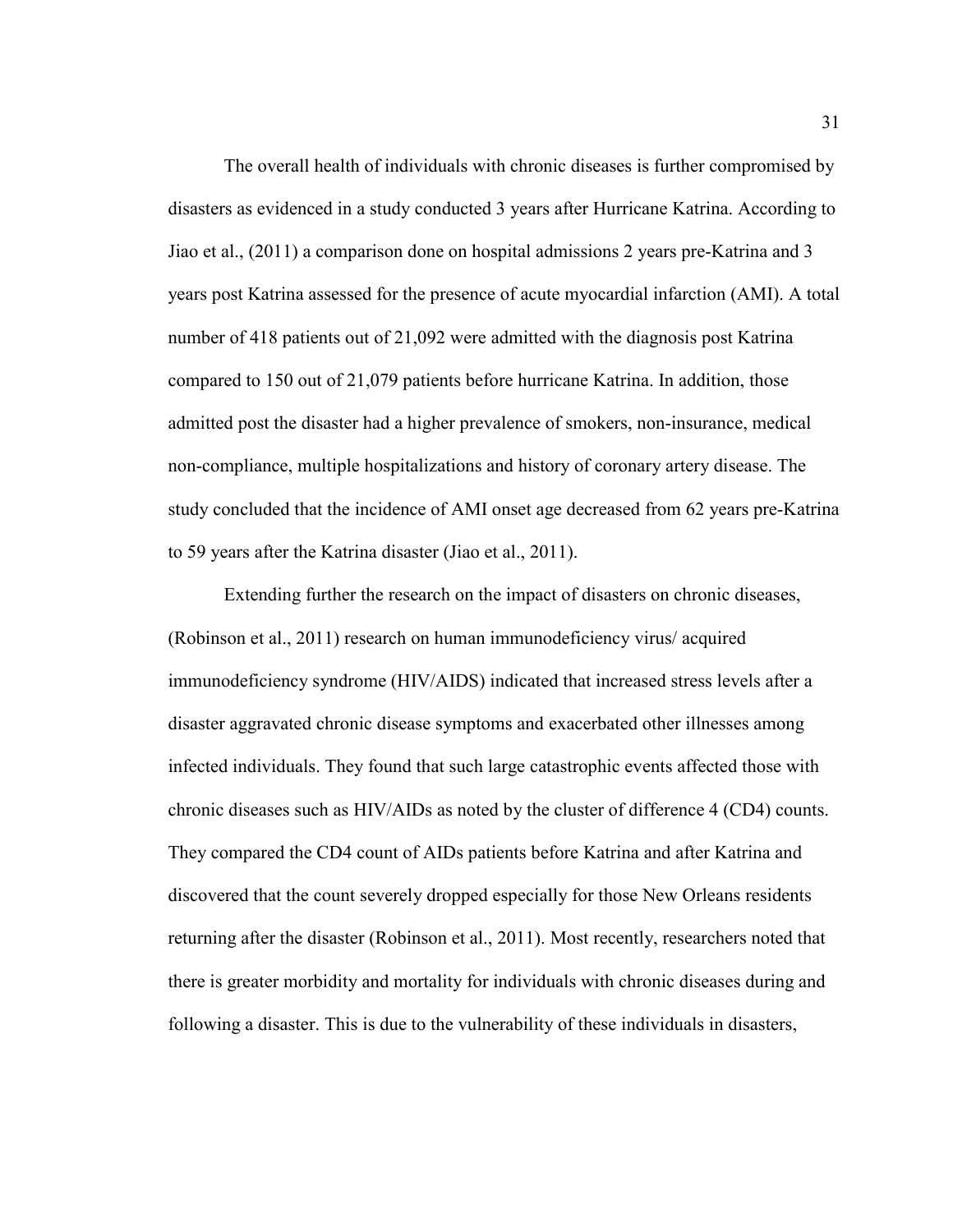exacerbation of symptoms leading to complications, and lack of appropriate care (Demaio et al., 2013; Horn & Kirsh, 2018; Nomura et al., 2016; Slim et al., 2016). However, of greater concern is the lack of evidence-based guidelines and management for those with chronic diseases during and in the aftermath of disasters (Demaio et al., 2013 & Horn & Kirsh, 2016).

## **Approaches to Chronic Diseases in Disaster Events**

A few years following Hurricane Katrina, Arrieta et al. (2009) interviewed key informants who were healthcare providers and social workers at the hospitals, health centers, pharmacies, and HIV organizations on the management of chronic diseases during and immediately after the disaster. From their experiences, they highlighted the need for individual and community preparedness prior to disaster events (Arrieta et al., 2009). Individual preparedness meant awareness of medical information and having several days' supply of medications. The community and relief organizations on the other hand needed medication availability, awareness of chronic disease prevalence, better communication, and coordination of aid efforts for these individuals (Arrieta et al., 2009).

According to Banks, in a 2013 study, the greatest danger and challenge for older adults in disasters is the exacerbation of chronic diseases. He noted that much comorbidity among these individuals require multiple medications and specialized medical supplies and equipment for maintenance. During and after disasters, decline in their conditions occur due to interruption of supplies, lack of access to health providers, stress, and disruption of their daily eating and healthcare routines (Banks, 2013).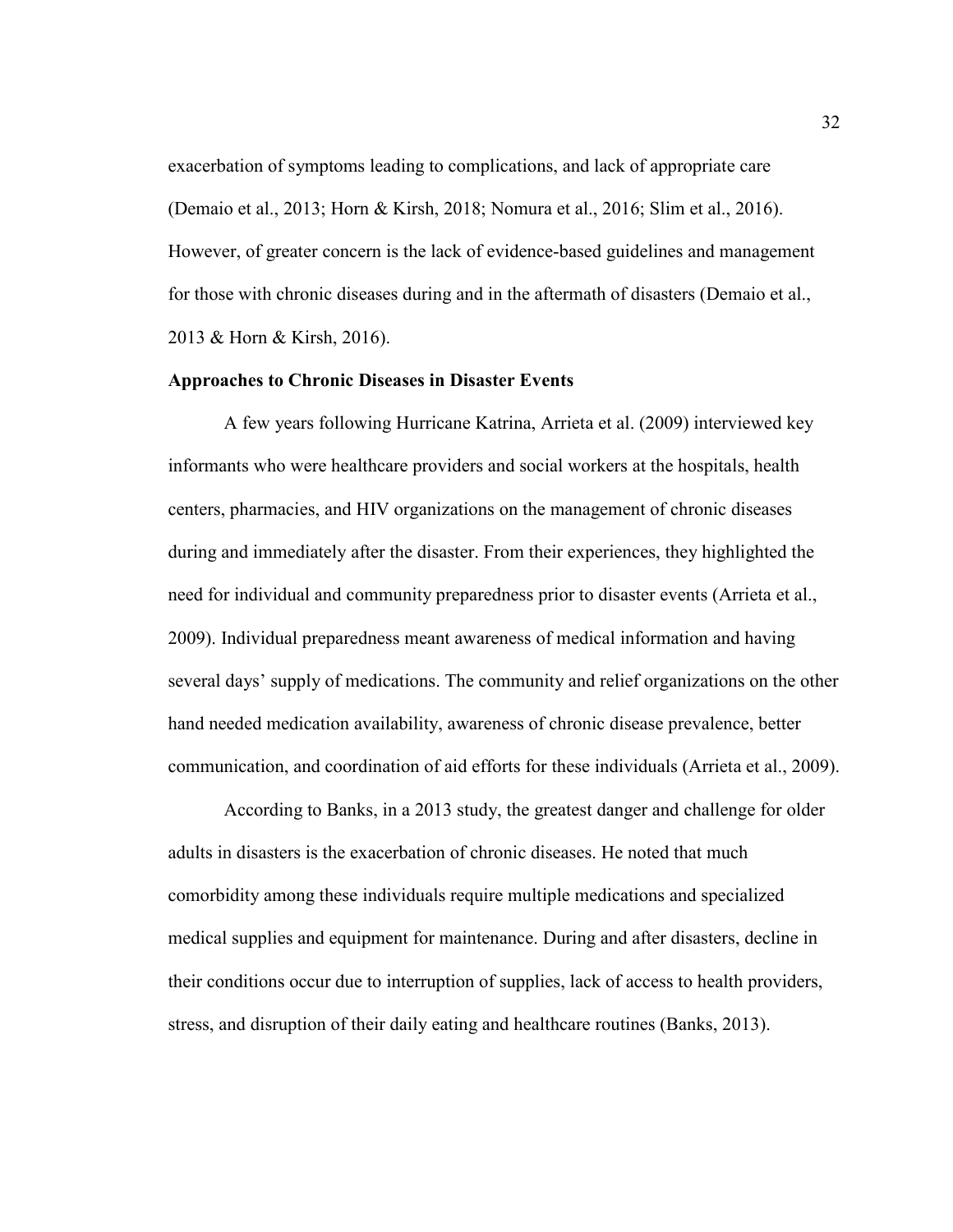Approaches to chronic diseases during disasters according to Banks was noted to include personal preparedness, engaging neighborhood associations and community groups in evacuation plans, and having an updated medication list. In addition, home health services, clinics, and hospitals need to be included in community disaster planning to provide expert guidance and continued care to these populations (Banks, 2013).

Ochi, Hodgson, Landeg, Mayner, and Murray discussed another approach to chronic diseases during disasters in their 2014 study on disaster driven by evacuation and medication loss. They noted that individuals might survive the initial disaster; however, the aftermaths pose challenges when they are not adequately prepared, and relief workers have no resources for health maintenance. They discovered that medication availability for these individuals was paramount to continuity of care and health emergency risk reduction. It was also noted that preparedness actions such as having personal stockpiles, emergency kits, and the involvement of all stakeholders (patients, healthcare professionals, policy makers, and researchers) in preparedness actions and disease management during disasters would help minimize adverse health outcomes for these populations. Lastly, further research is needed to evaluate disaster risk reduction and identifying vulnerable populations for disaster preparedness (Ochi et al., 2014).

Medication procurement and access is continually identified as a major problem for individuals with chronic diseases during a disaster. Veenema, Rains, Casey-Lockyer, Springer, and Kowal (2015) further highlighted this problem in a 2015 study conducted on quality of healthcare services provided in disaster shelters. The authors noted that the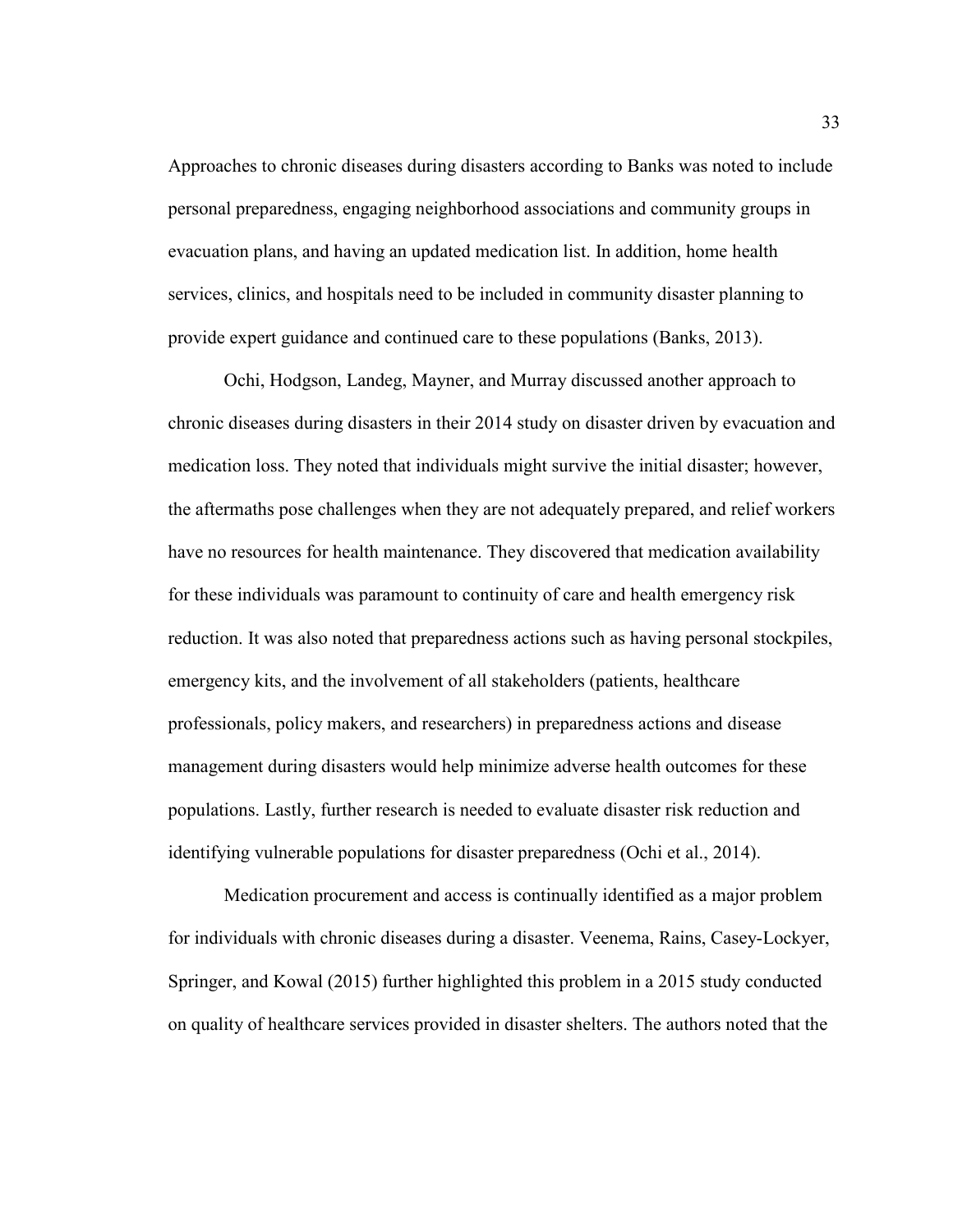majority of the Katrina shelter evacuees with chronic diseases had only carried medications to last one to two days. The relief workers hence spent a lot of time filing prescriptions for these individuals. In addition, they assisted with medication management for those unable to self-medicate, a process that was difficult to coordinate (Veenema et al., 2015). They tried resolving the problem by grouping medications and using digital pictures to identify clients (Veenema et al., 2015). An approach to minimize medication shortage for those with chronic diseases is having individuals with chronic diseases obtain advanced prescriptions as a disaster preparedness measure (Radhakrishnan & Jacelon (2009).

Owens and Martsolf (2014) outlined other approaches to chronic diseases in their study on development of a framework on chronic diseases and disasters. They discovered that individuals minimally managed their health-related illness due to demands of evacuation, survival and reconstruction activities (Owens & Martsolf 2014). Strategies identified by their study participants regarding self- management of chronic diseases included use of media communications on preparedness prior to disasters, evacuation preparedness (searching for shelter availability and registration to special needs shelters for chronic diseases), and having preparedness items (medications, personal documents, water, and food). They echoed the findings of other researchers that preparedness activities for these populations prior to disasters improved response and management of chronic diseases during a disaster event. Response activities geared towards collaboration of resources, response at all levels, chronic diseases needs assessment, and consensus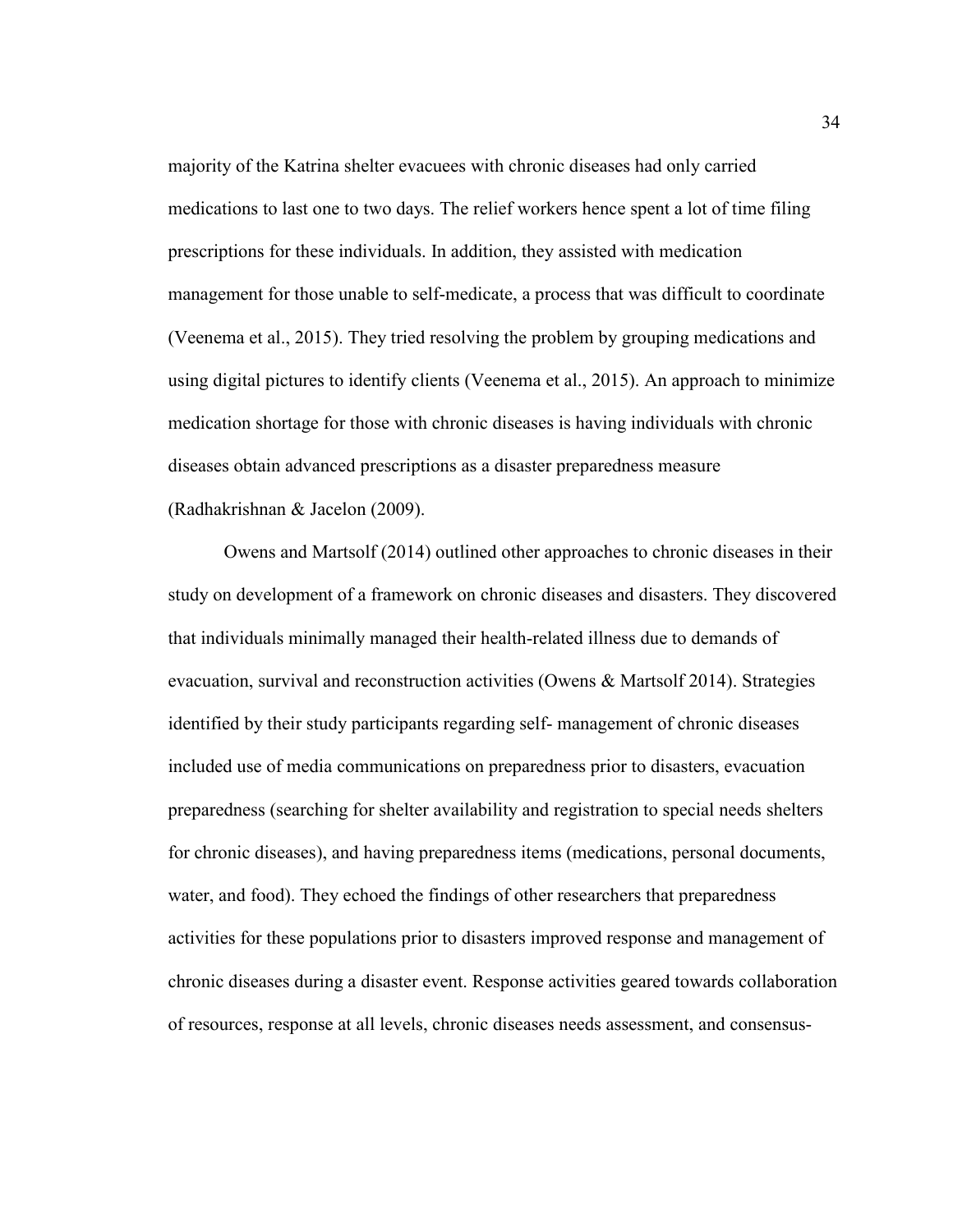based protocols would lead to effective and timely management of chronic diseases during disaster events (Owens & Martsolf, 2014).

Another approach identified by Radhakrishnan and Jacelon (2009) is to have a system that identifies and registers patients in shelters and other relief areas during a disaster. Such a process would enable the relief workers to identify those with chronic diseases and hence allocate care expertise, medical supplies, and medications in a timely and appropriate manner. Lack of such a system was noted to delay distribution of resources and health services (Radhakrishnan & Jacelon 2009). Appropriate food distribution is another area easily resolved by having a registration system. Relief workers noted that inappropriate diets were given to the wrong people such as diabetics receiving sweetened foods.

A study conducted after the Hanshin earthquake of 1995 on 29 patients with rheumatism, diabetes, and chronic respiratory disease indicated that securing medication and being able to take them was of top priority (Mori et al., 2007). Other needs identified were ensuring correct room temperatures to avoid extreme cold or heat and having appropriate nutrition and diet. In addition, there was need for medical supplies, insulin syringes, and stress reducing strategies. The participants added that having volunteers and relief workers understand their physical limitations and capabilities was very important (Mori et al., 2007).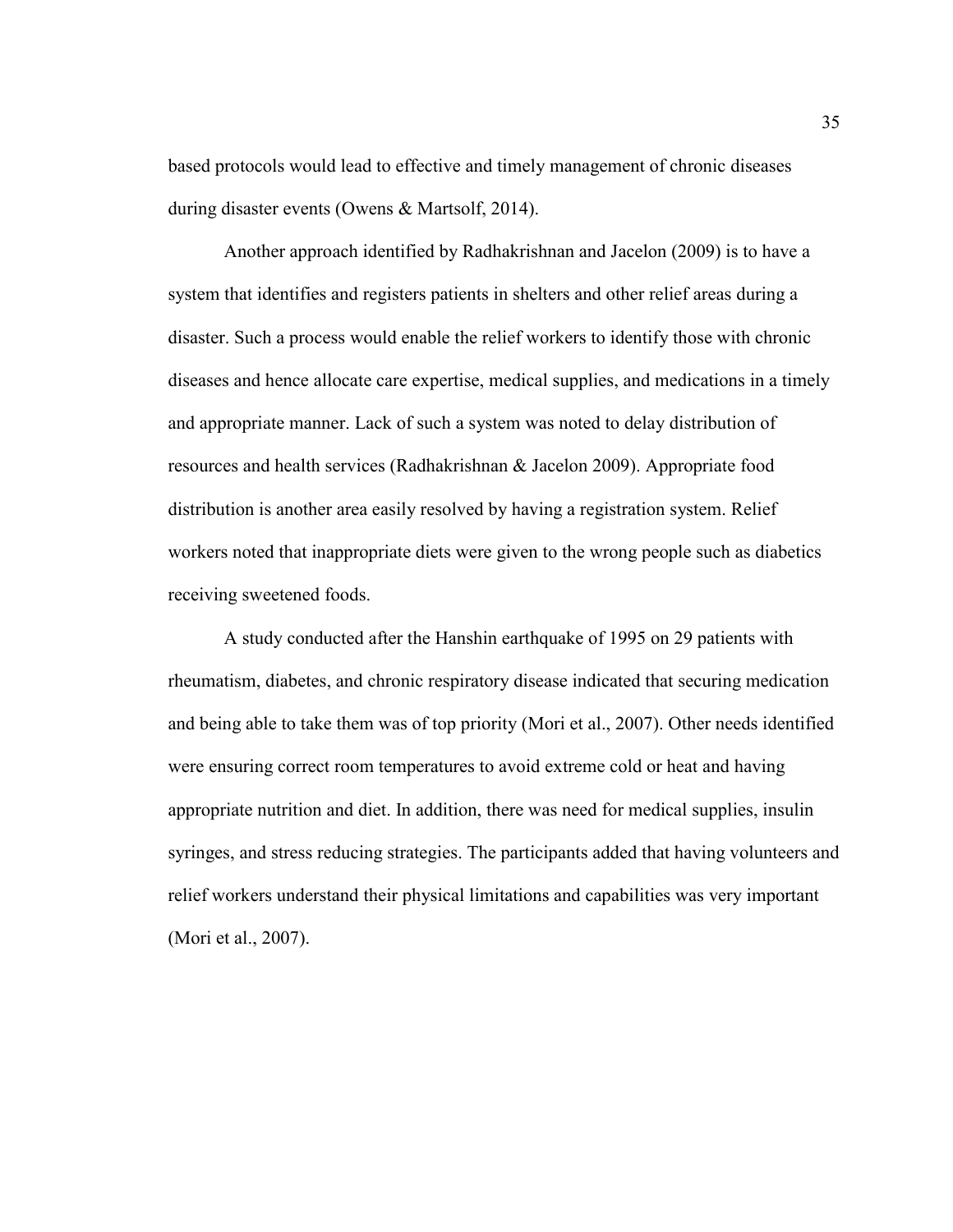#### **Disaster Planning and Management for Chronic Diseases**

The Missouri Health Department's Center for Infectious Disease Research and Policy (CIDRAP) developed a disaster preparedness plan for individuals with end stage renal disease (ESRD) who are on dialysis. In cases where individuals are sheltered in place and unable to access dialysis centers or the case of center destruction, the plan can sustain these individuals for three to ten days during a disaster event (CIDRAP, 2013). The plan includes a detailed three-day diet plan of meals and snacks that limit amount of waste in blood if dialysis is not available. It also includes forms that individuals can record their dialysis needs (dialysis location, frequency, dialyzers, medications), primary physicians, nephrologist, insurance, and other medical conditions (CIDRAP, 2013). This type of preparation may help individuals preserve health, help health practitioners and relief workers in directing and providing appropriate care during disasters.

The need to prepare and manage chronic diseases during and after a disaster remains evident. Bethel et al., 2011 concluded that it was less likely for vulnerable populations to be prepared for disasters than their counterparts were. In the study, individuals with three or more chronic diseases, disabilities and with reported poor health were less likely to have disaster preparedness plans and more than three days medication supply. The authors added that fostering partnerships with health care facilities, the government, non-profit organizations, and local businesses as a disaster preparedness strategy alleviates impact of disasters on the communities.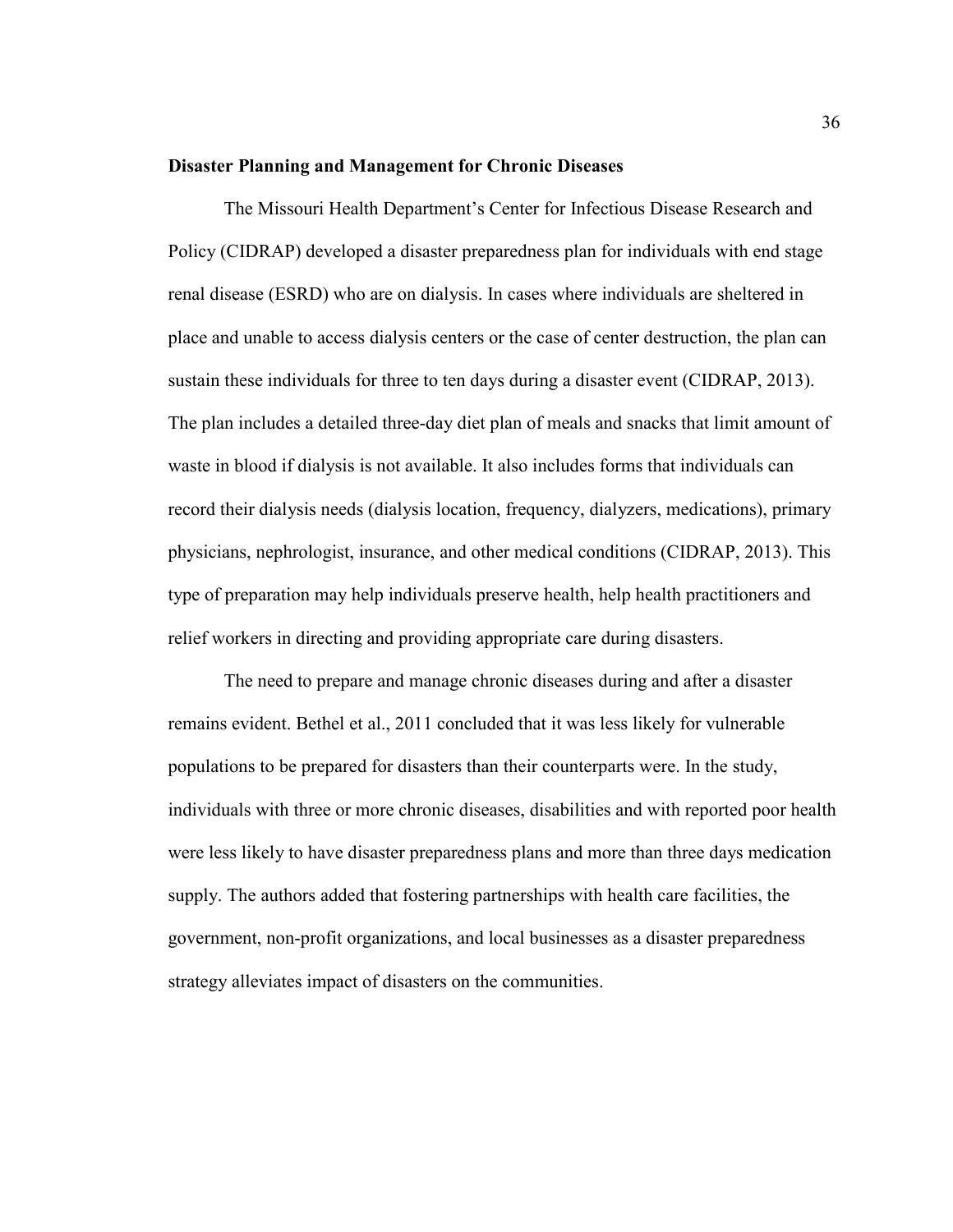Lack of a population-based approach in the understanding of chronic diseases according to Radhakrishnan and Jacelon (2009) is among the top challenges that hinder management of chronic diseases during disasters. Having baseline knowledge of a population in terms of chronic disease prevalence would provide bases for disaster preparation and response especially immediately after a disaster. Specific needs such as medication and other medical supply donations would be guided by knowledge of disease prevalence. Another strategy is to ensure fast and accurate credentialing of volunteers providing care to chronic disease victims during a disaster. Having qualified people care for those with chronic diseases is an essential part of appropriate and effective relief efforts. Additionally, relief efforts need be coordinated through communication and collaboration with community-based organizations, institutions, and national aid agencies (Radhakrishnan & Jacelon, 2009).

According to Holt et al. (2008), the overall health status of a population, the extent of damage to the infrastructure, and public health assets of neighboring communities determine the impact caused by disasters. Therefore, assessing the presence of chronic health problems and resources available within a community is very important and needed to effectively plan for disasters and carryout effective responses (Holt et al., 2008). The Behavioral Risk Factor Surveillance System (BRFSS) is identified as a tool that can be used to identify populations with chronic diseases, their needs, and available resources for disaster preparedness. However, when combined with the geographical information system (GIS) the two could address the components of the recommended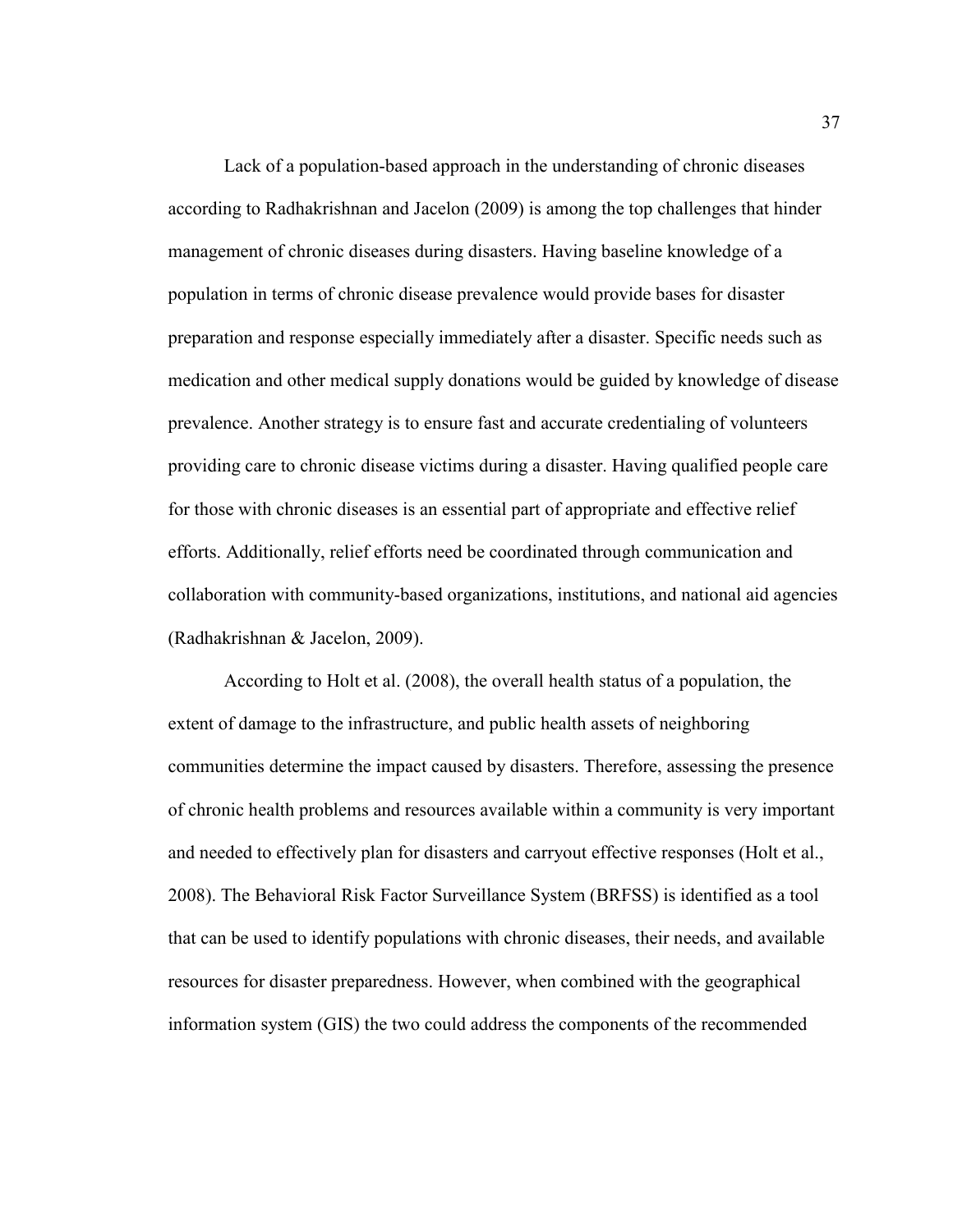surveillance tool (Holt et al., 2008). Using these tools could eliminate the existing concerns for public health practitioners regarding care and management of those with chronic illness in the advent of a disaster.

In planning for disasters, public health practitioners, the government, nonprofit organizations and other relief workers should incorporate strategies to deal with individuals who have chronic illnesses. According to Mori et al., (2007), health practitioners should plan and prioritize the needs of those with chronic diseases. Under consideration should be medication availability and other supplies, support for their physical daily needs given their limitations, stress management, appropriate diets, medical equipment to enhance mobility and prevent disease aggravation, and patient/family teaching (Mori et al., 2007). In addition, ensuring populations are well prepared is key to disaster response and management. Studies show that vulnerable populations such as those with chronic diseases do not have disaster preparedness plans compared to healthy populations (Bethel et al., 2011).

Mensah et al. (2005) recommended that public health practitioners should prepare for disaster response and management in disaster prone areas. The authors further noted that preparedness guidelines were needed to ensure appropriate disaster response and management especially for vulnerable populations. Recommended preparedness measures include disease surveillance to determine the prevalence of chronic diseases and daily management of chronic diseases. Additionally, they also suggested the need to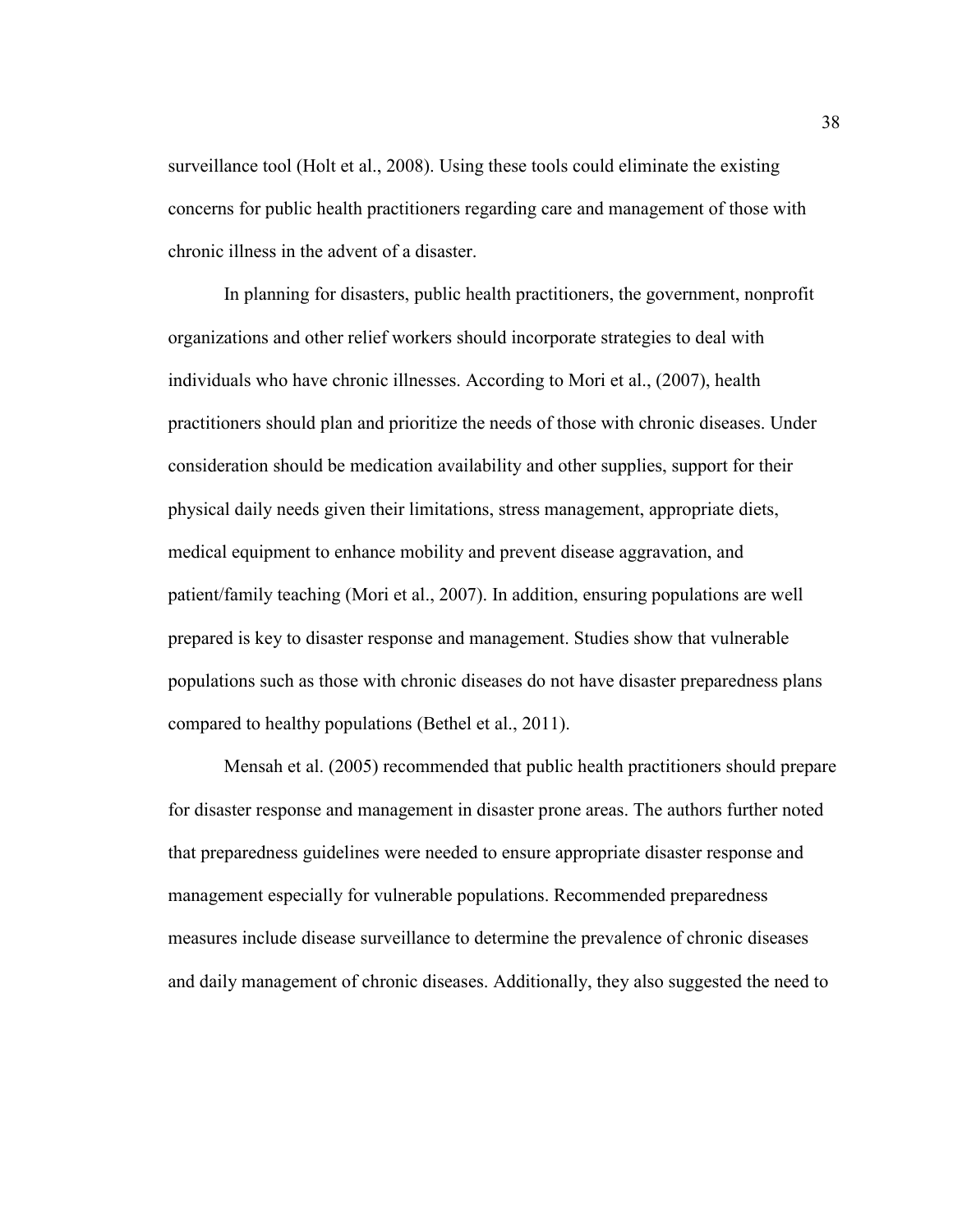determine the health care capacity in disaster prone areas and neighboring areas to better plan for disaster events (Mensah et al., 2005).

## **Researchers' Approach to Problems**

This study highlights the adverse effects experienced by individuals with chronic diseases during and in the aftermath of a disaster. It also addresses the lack of preparedness and management of the chronic diseases when disaster strikes. There is limited literature on management of chronic diseases during disasters; however, there are some studies as noted above identifying strategies that relief workers used to manage chronic diseases. The various authors utilized different approaches to their studies and hence have varying strengths and weaknesses.

Owens and Martsolf (2014) conducted a grounded theory study on chronic diseases and disasters and developed a theoretical framework describing how individuals managed chronic illnesses during disasters. They interviewed individuals with chronic diseases and caregivers from Florida and New Orleans who had experienced a disaster. The results led to the development of a back burnering model, a process whereby individuals shifted priorities from their health issues to address other needs they deemed important (Owens & Martsolf, 2014). A strength noted by the authors is the use of a qualitative inquiry, a naturalistic paradigm approach that brings out rich descriptions of experiences and processes by individuals with chronic diseases who actually experienced a disaster (Owens & Martsolf, 2014). A weakness noted by the authors in their approach is that the viewpoints were self-reported by individuals with chronic diseases and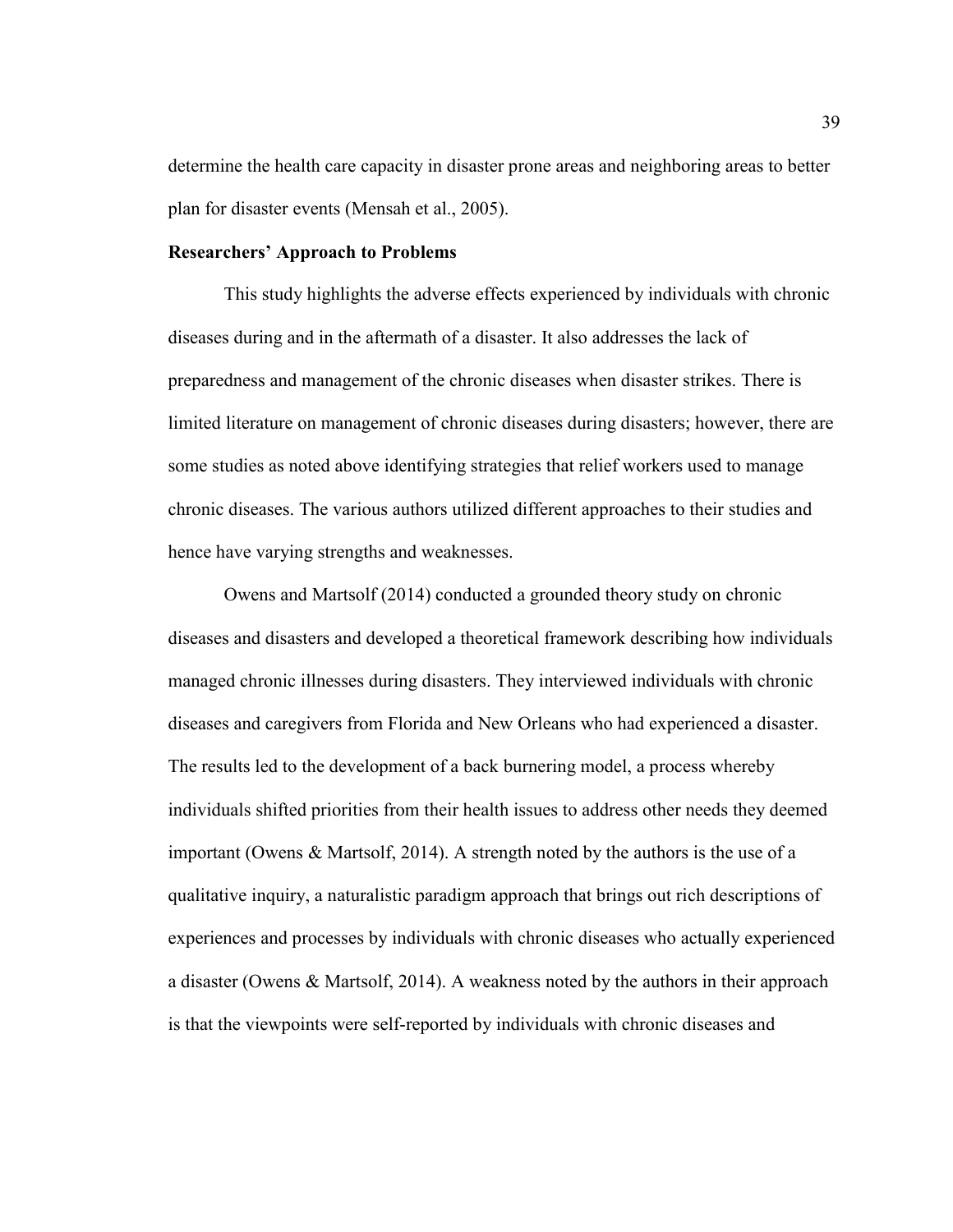caretakers who witnessed a hurricane hence the results could not be generalized in other instantaneous disasters such as tornadoes. In addition, although most participants were easily able to recall events of the disasters they had experienced, a retrospective study design could pose recall bias (Owens & Martsolf, 2014).

Ochi, Murray, and Hodgson (2013) reviewed literature on the health needs and relief activities of vulnerable populations at the time of the Great East Japan Earthquake disaster. The authors looked at studies that described experiences and interviews of rescue teams, assessed on-site health needs, and the prevalence of specific diseases at the time of the earthquake (Ochi et al., 2013). One limitation of the study that the authors described is that the available literature was from a short period from March 2011 to September 2012. Additionally, it was difficult to assess the full impact of health needs because there was little objective data such as in the epidemiological surveillance (Ochi et al., 2013).

In a study on disaster driven evacuation and medication loss, Ochi et al., (2014) identified one challenge in the data collection method. They noted the lack of comparative data and a standardized way of measuring the impact of bringing medication at evacuation and the use of convenience samples. In addition, they identified a publication bias given that the relevant articles reviewed in their studies were from the United States and specifically the Katrina disaster (Ochi et al., 2014). A strength used by these authors to overcome the data collection challenge was to include in their review, literature from a wide time period. They reviewed articles from January 2003 to August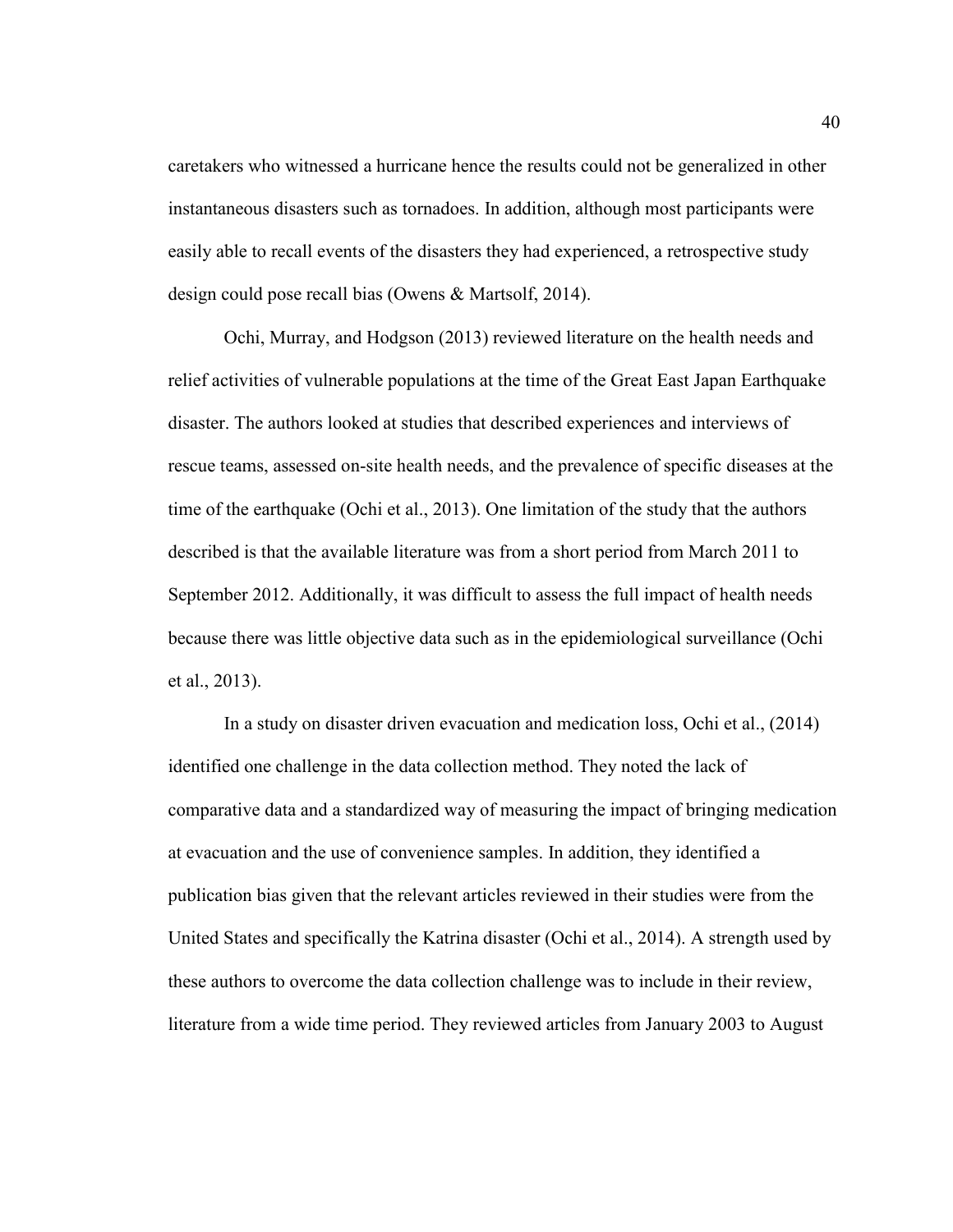2013, a process that allowed them to identify the extent and implications of lack of medication following disasters (Ochi et al., 2014).

Radhakrishnan and Jocelon (2009) highlighted limitations of their review study that identified strategies to manage chronic illnesses during disasters. They reviewed articles focusing on chronic disaster management during natural disasters and eliminated manmade disasters. In addition, the review lacked experimental studies although note worth is the challenge of manipulating study subjects during disasters to conduct an experimental study. Lastly, the authors eliminated studies other than in the English language (Radhakrishnan & Jocelon, 2009). The authors utilized the ecological model of disaster management to guide selection and synthesis of articles, a strategy that strengthened their study. In addition, they reviewed articles from January 2000 to May 2009 and used both computerized database search and manual reference search for relevant articles (Radhakrishnan & Jocelon, 2009).

# **Gaps**

It is evident that the existence of chronic illnesses in any given community is complicated by major stressful events such as disasters and especially when individuals are inadequately prepared **(**Davis, et al., 2010; Owens & Martsolf, 2014). The management and care of these populations by healthcare practitioners and other relief workers during and after disasters does not adequately address their healthcare needs (Davis et al., 2010; Horn & Kirsh, 2018). Despite these findings, there are inadequate data identifying the health needs of individuals with chronic diseases, availability of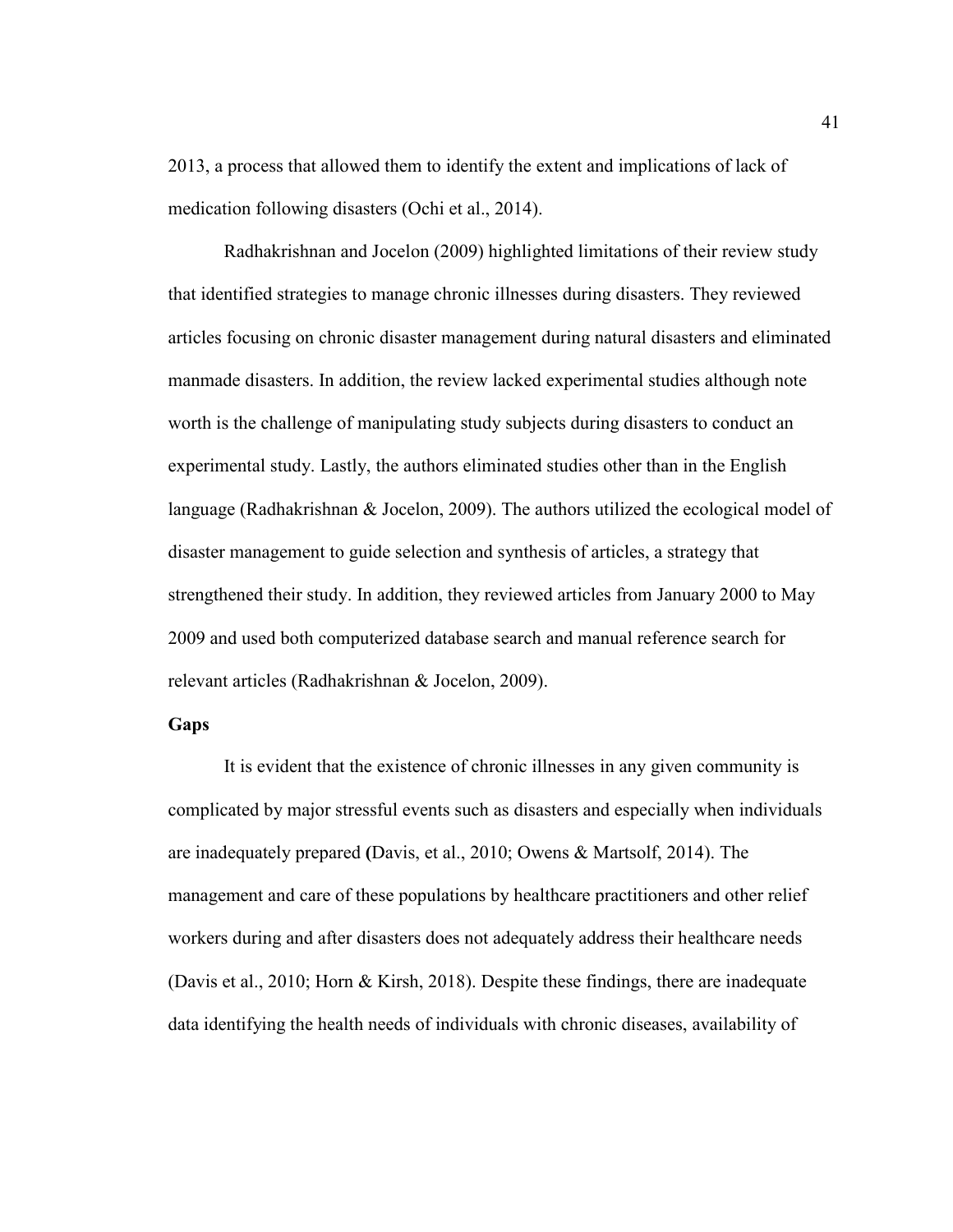resources such as medical equipment and medications, and access to healthcare after a disaster (Davis et al., 2010; Holt et al., 2008). Additionally, even with the findings on the healthcare outcomes of individuals with chronic diseases, there is very little research and data available regarding how relief workers and healthcare practitioners minimize complications and symptom aggravation of chronic diseases during disasters (Davis et al., 2010; Icenogle et al., 2016; Shehab, Anastario, & Lawry, 2008).

Researchers and healthcare practitioners therefore need to address the gaps identified in the management of chronic diseases during and after a disaster. Several methods can be applied to ensure closure of the noted gaps. One is by ensuring that disaster preparedness and relief efforts include management of chronic diseases and availability of needed resources for continuity of care. Having policies and strategies for chronic disease preparedness and management during and in the aftermath of a disaster will help reduce the incidence of acute on chronic illnesses, reduce disease burden, disability, and mortality rates (Bethel et al., 2011; Icenogle et al., 2016; Owens & Martsolf, 2014).

#### **Summary and Conclusions**

For this study, the main themes that emerged are the effects of disasters on chronic diseases, management of chronic diseases during and after disasters by healthcare professionals, relief workers and individual patients, and recommendations for management for this vulnerable population. In reviewing the literature, evident themes are unavailability of medical supplies, lack of medications, and inaccessibility to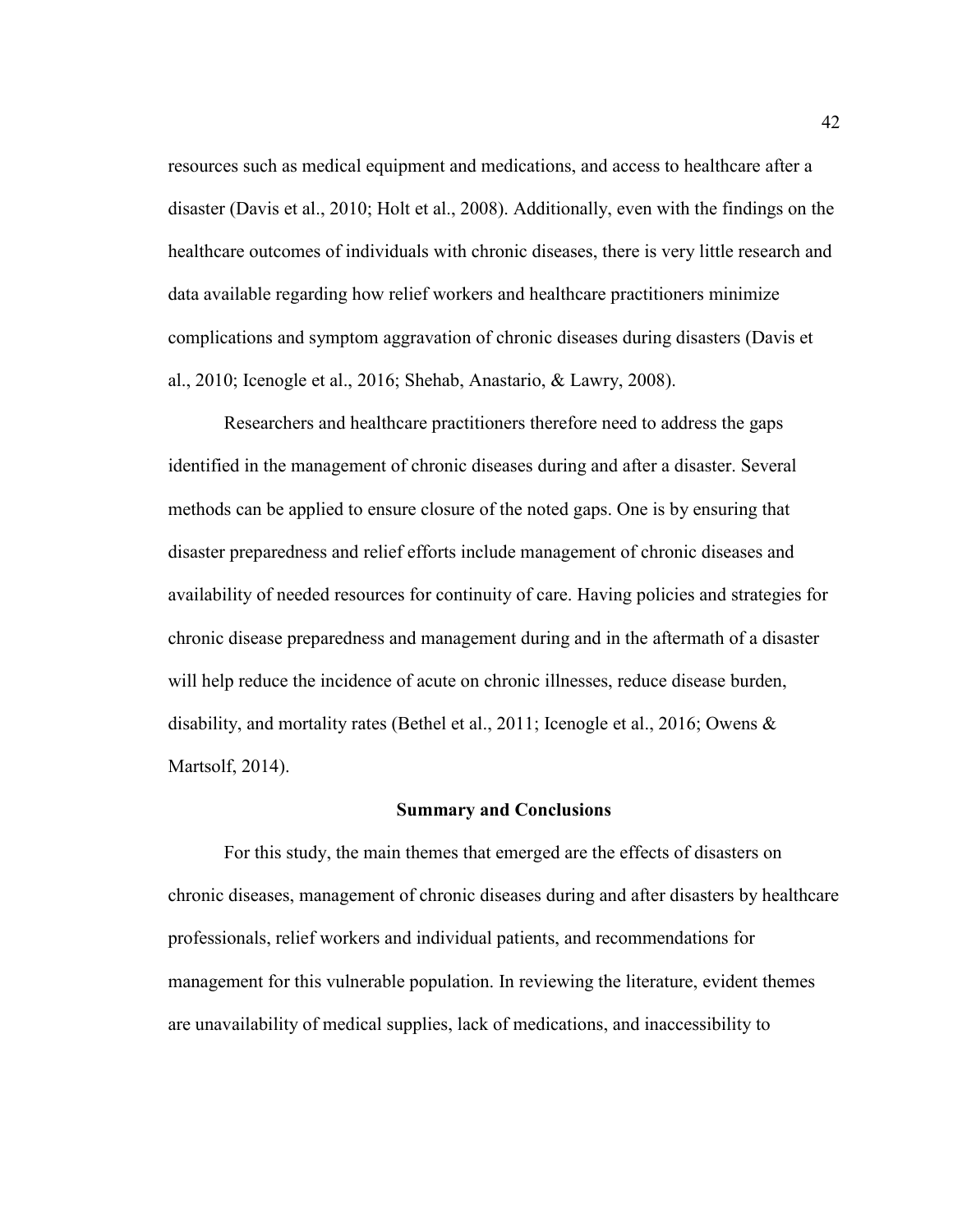healthcare providers, lack of individual and community preparedness, and communication among responders (Arrieta et al., 2009; Owens & Martsorf, 2014). In addition, notable is the need for knowing the prevalence of chronic diseases in a community, knowledge of medication and health information by individuals, education of relief workers on needs for chronic diseases populations, and medication procurement (Arrieta et al., 2009; Banks, 2013; Ochi et al., 2014).

The adverse effect of disasters on chronic disease individuals is well documented, so are the health consequences that follow when disaster strikes. As noted, the effects of disasters affect all communities, but more so the vulnerable communities who are further compromised by events such as disasters. Such adverse effects range from destruction of infrastructure, damage to residential homes and loss of properties, economic and political impacts, disability and mortality, disruption of social life in communities, social and psychological disorders, and spread of diseases. In addition, there is the most pertinent disaster consequence addressed in this study, which is the exacerbation of chronic diseases during and after disasters (Ford et al., 2006; Demaio et al., 2013; Owens & Martsolf, 2014; Pourhosseini, Ardalan, & Mehrolhassani, 2015).

The literature though saturated with studies on the adverse effects, devastation, and health consequences of communities and especially those with chronic diseases lacks evidence or adequate information on management of chronic diseases after disasters. Researchers have focused less on how disaster relief workers and health practitioners manage chronic diseases during and in the aftermath of a disaster. There is scarce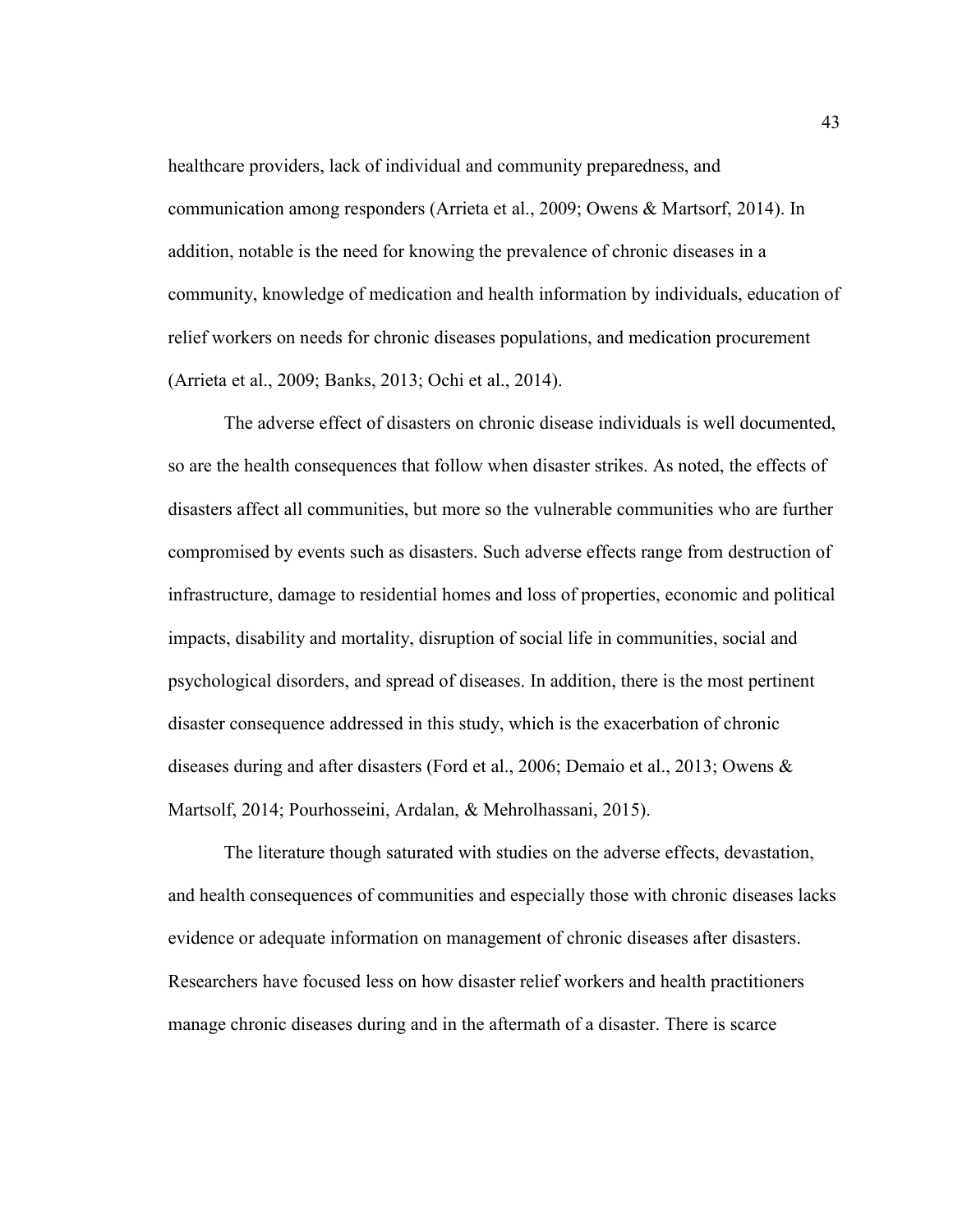research on disaster plans and preparedness strategies by relief workers and health practitioners that minimize chronic disease complications and symptom aggravation during and after disasters. The literature also indicates that there is inadequate data identifying the health needs of individuals with chronic diseases, the availability of resources such as medications and medical equipment (Holt et al., 2008), and access to healthcare after a disaster (Davis et al., 2010). Such information would be useful in disaster planning for this vulnerable population.

This study focused on identifying and developing strategies for disaster planning and management derived from the experiences of disaster planners and relief workers before, during and after a disaster. Having policies and strategies for chronic disease management during and after disasters would allow for appropriate interventions that could potentially reduce the incidence of acute on chronic illnesses, reduce disease burden, mortality rates, and other consequences of disasters on those with chronic diseases. The next chapter will discuss the study methodology used to develop strategies to improve the disaster preparedness and management for communities with chronic diseases.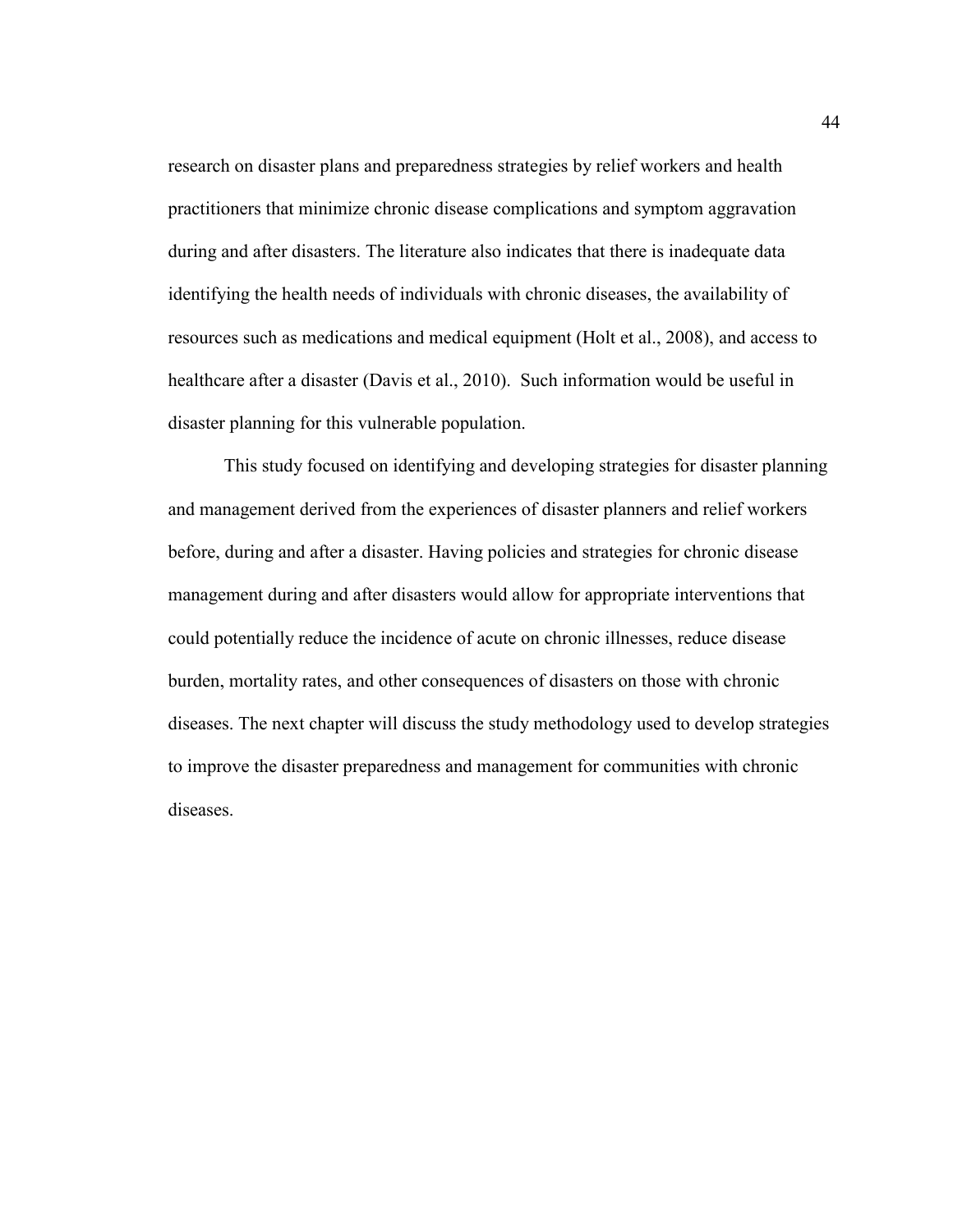## Chapter 3: Research Method

# **Introduction**

This study using the qualitative research design used the grounded theory approach. The purpose of the study was to improve disaster preparedness and management for individuals with chronic diseases. By exploring how disaster planners and relief workers plan and address the needs of individuals with chronic diseases during and in the aftermath of a disaster, I aim to develop strategies that will improve disaster preparedness and management for those with chronic diseases. In this chapter, I describe in a detailed manner the research methodology that I used to carry out this grounded theory research.

This chapter will start with an overview of the research design where I restate the research questions, define study concepts, and provide a rationale for the study's methodology. Next will be definitions and explanations of my role and any potential ethical issues. I will then discuss the methodology of this study in details to include the study participants' recruitment and sample size, sampling strategy, selection criteria, data collection instrument, and data analysis plan. Lastly, I will discuss issues of trustworthiness (validity and reliability) and ethical procedures, and provide a chapter summary.

# **Research Design and Rationale**

#### **Research Questions**

For this qualitative study, the primary research question was: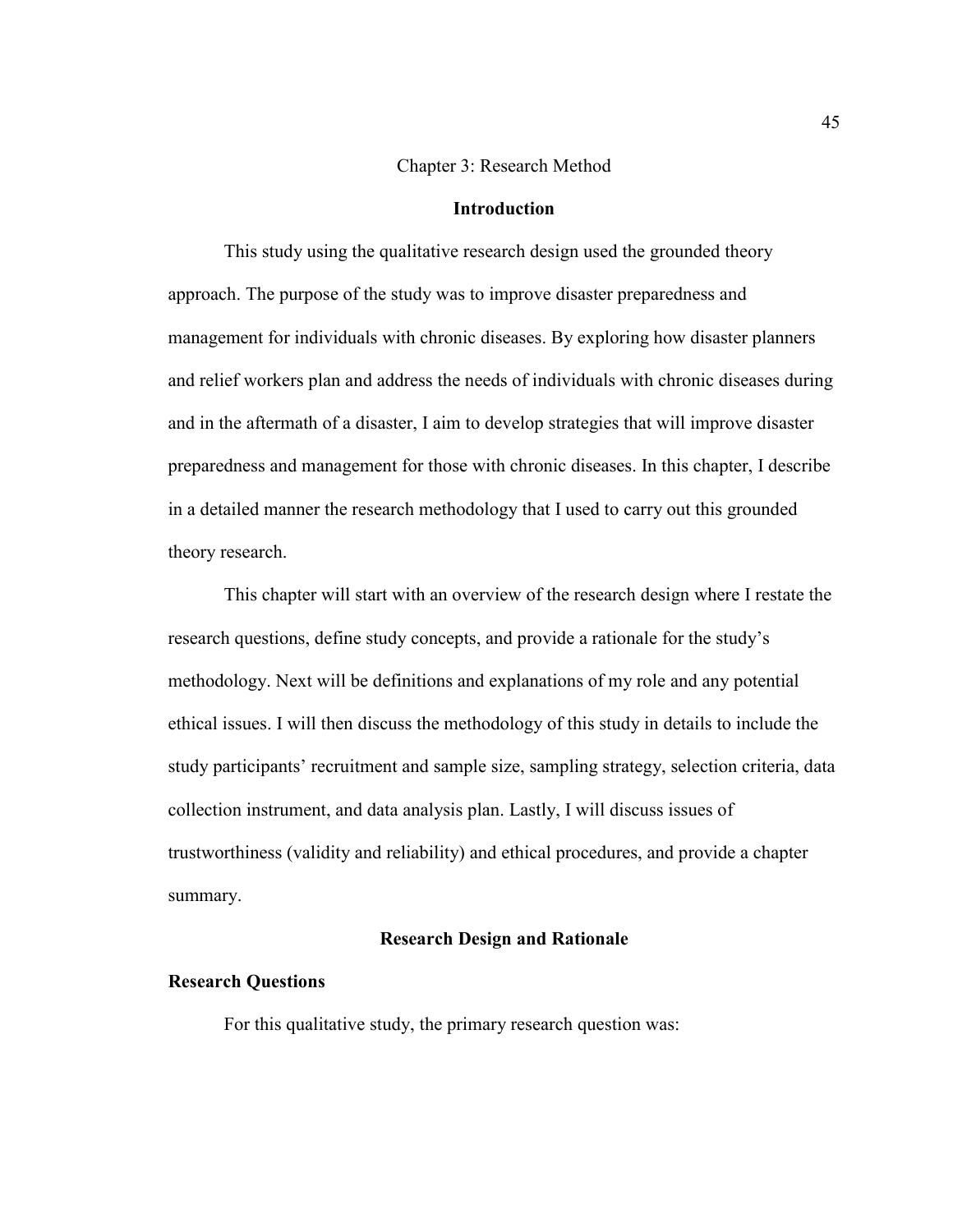*RQ:* How do disaster relief workers and disaster planners address the needs of chronic disease individuals during and in the aftermath of a disaster? From the primary question, the following sub questions were derived:

*SQ1:* How do disaster planners and disaster relief responders manage chronic disease exacerbations?

*SQ2:* In what ways are individuals with chronic diseases prepared during disasters as reported by disaster relief responders and planners?

*SQ3*: In what ways were the disaster communities prepared for the response and management of individuals with chronic diseases as reported by disaster relief responders and planners?

*SQ4:* What strategies for chronic disease preparedness work following disasters as reported by disaster relief responders and planners?

*SQ5:* What strategies for chronic disease preparedness do not work following disasters as reported by disaster relief responders and planners?

## **Qualitative Method and Grounded Theory Design**

This study used the qualitative research methodology with a grounded theory tradition approach. Qualitative research, as explained by Taylor et al. (2015), is a research method that is inductive, flexible, has a holistic approach, puts emphasis on validity, and has a naturalistic outlook. The qualitative approach allows the researcher to investigate and describe phenomena of interest in detail, providing a deeper understanding of the issue. Data in a qualitative inquiry can be obtained through in-depth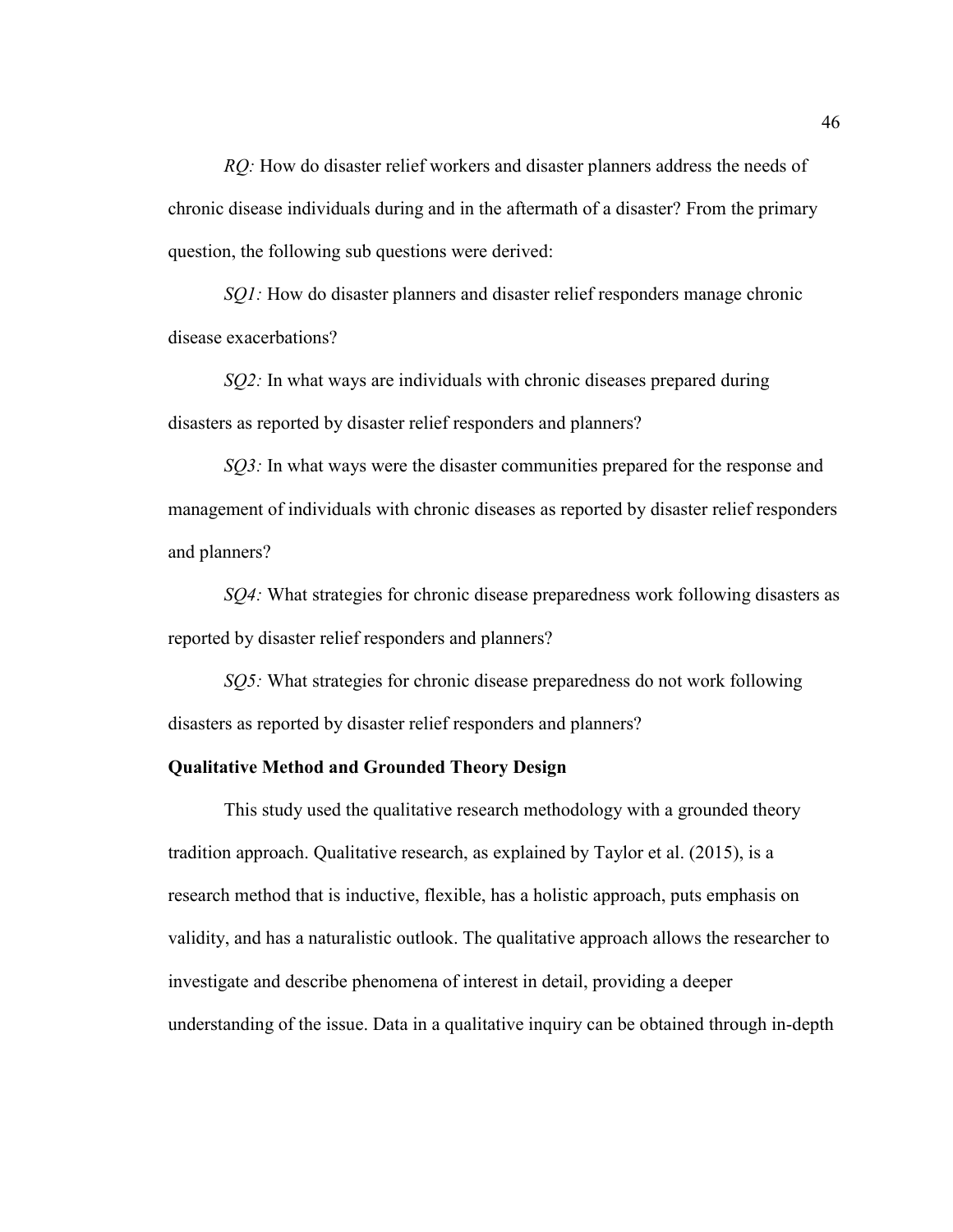interviews, direct observations, or written documents (Trochim, 2006). This study used interviews.

The flexibility of qualitative research means that data collection tools and methods can be adjusted as the research progresses. It is a method in which concepts, insights, and understandings are developed from patterns in the data and not preconceived theories or hypothesis (Creswell, 2009; Taylor et al., 2015). Qualitative research has four main approaches that explicitly explain the purpose of the research, role of researcher, stages involved, and data analysis method. These are ethnography, phenomenology, grounded theory, and field research. This study used the grounded theory approach.

Grounded theory was originally developed by Glaser and Strauss in the 1960s with the sole purpose of developing theory about a phenomenon of interest (Trochim, 2006). In this approach, the researcher begins with general questions that help guide the research and as data are collected, concepts are identified which leads to more data collection (Trochim,2006). In grounded theory, data are analyzed through coding, a process for categorizing data and describing implications of the data. Memoing, another analytic strategy, involves recording the ideas and thoughts of the researcher regarding a core concept throughout the study. The significance of grounded theory is that it provides sequential guidelines for conducting research, has specific strategies for managing the analytical phase of inquiry, integrates data collection and analysis, enhances qualitative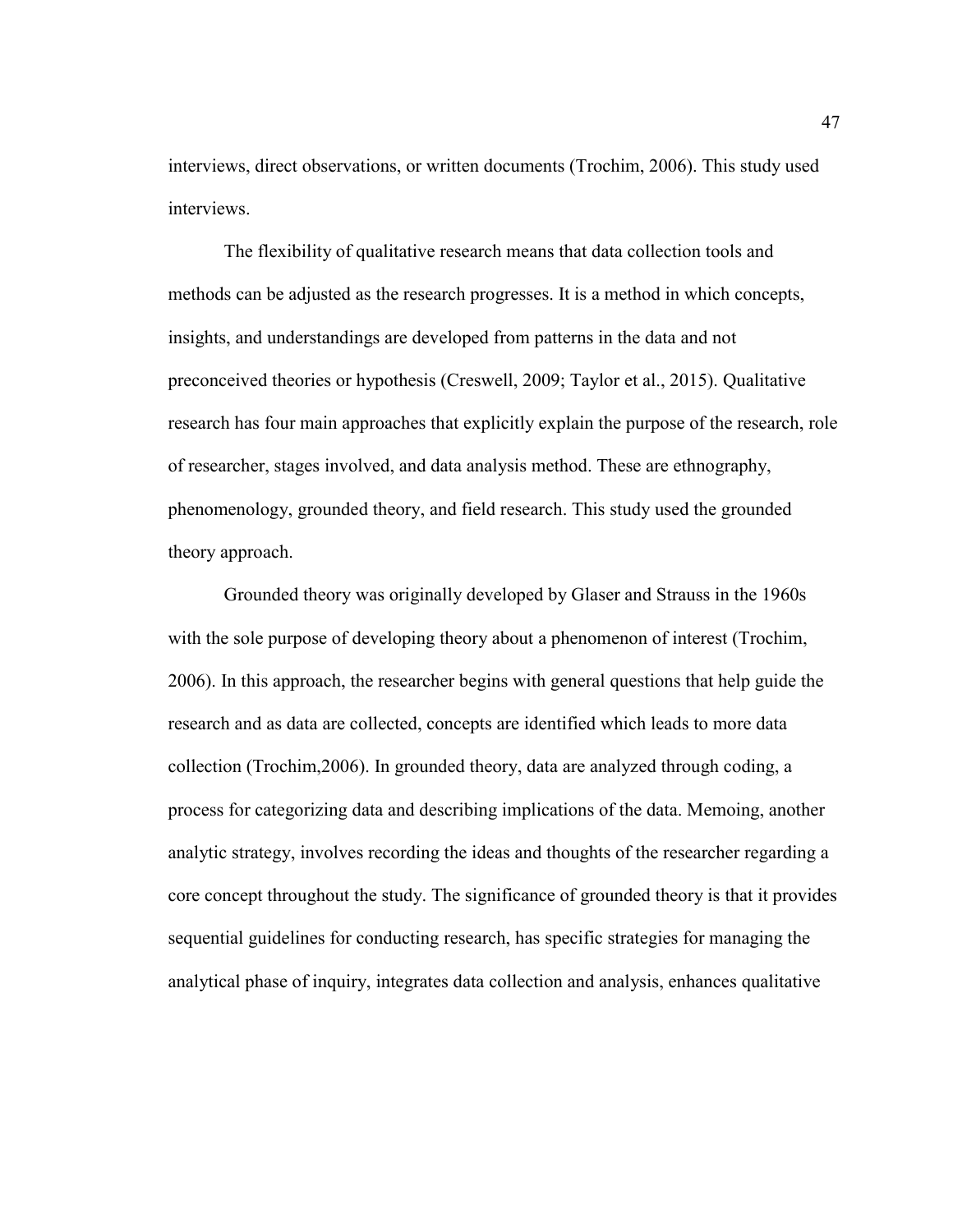data analyses, and enables the legitimization of qualitative inquiry as a scientific inquiry (Charmaz, 2014; Hussein, Hirst, Salyers, & Osuji, 2014).

# **Design Rationale**

This study explored the experiences of disaster planners and relief workers in planning for and managing care for individuals with chronic diseases during and in the aftermath of disasters. The aim was to understand strategies and methods used by these responders and providers to address needs of individuals with chronic diseases during and after disasters. The goal is to develop strategies for disaster preparedness and management of chronic diseases for those individuals. Using the grounded theory approach enabled me to determine the participants' experiences and perspectives on managing individuals with chronic diseases.

The qualitative design is an inductive process that allows the researcher to carry out the study based on the interpreted data unlike the deductive nature of a quantitative approach (Creswell, 2009). In addition, the qualitative design enables the researcher to learn and understand deeply an individual's perspective and feelings regarding a particular subject while obtaining quantitative data is useful for measuring attitudes in a large sample (Taylor et al., 2015). I therefore opted for a grounded theory approach so as to understand the experiences of relief workers and healthcare practitioners with individuals with chronic diseases during disasters.

Prior to settling on this qualitative design, I researched and contemplated other quantitative methods for my study. According to Creswell (2009), the quantitative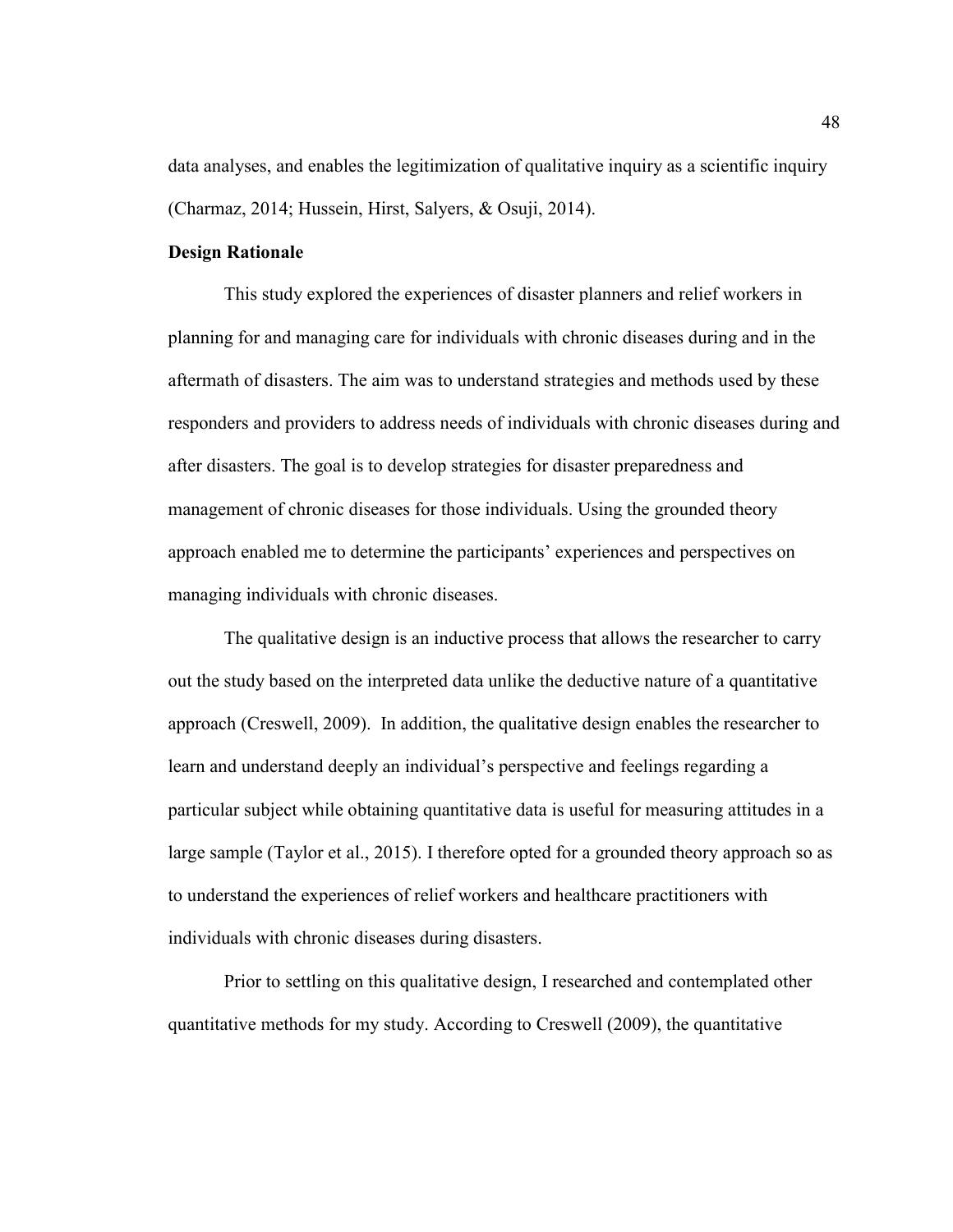method would be best in measuring attitudes across a large sample, require pre structured questions for the data collection, and the outcomes used to recommend a final course of action and the results generalized to a population of interest. I therefore settled for a qualitative grounded theory design that would provide an in-depth understanding of the processes of managing chronic diseases during disasters. Given that the grounded theory is an inductive method, it allowed me to direct the study through collected data to develop strategies for improving disaster preparedness and management for individuals with chronic diseases. This is not like the quantitative method, which is deductive in nature and starts with a hypothesis derived from an existing theory to guide research (Charmaz, 2014; Creswell, 2013).

The decision to use grounded theory methodology as my approach is because of its characteristic that offers flexibility to pursue themes that emerge from the data collection and during analysis process. The sampling process is an explicit continuous task of characteristics and meaning of categories until no new insights emerge (Charmaz, 2014; Creswell, 2013; Hussein et al, 2014). If new insights emerge, they may be a reflection of new categories that require further investigation, or they may contribute to existing categories that enrich the outcome (Charmaz, 2014). With this research design, I had to understand my role in the process to ensure compliance with research guidelines and ethics.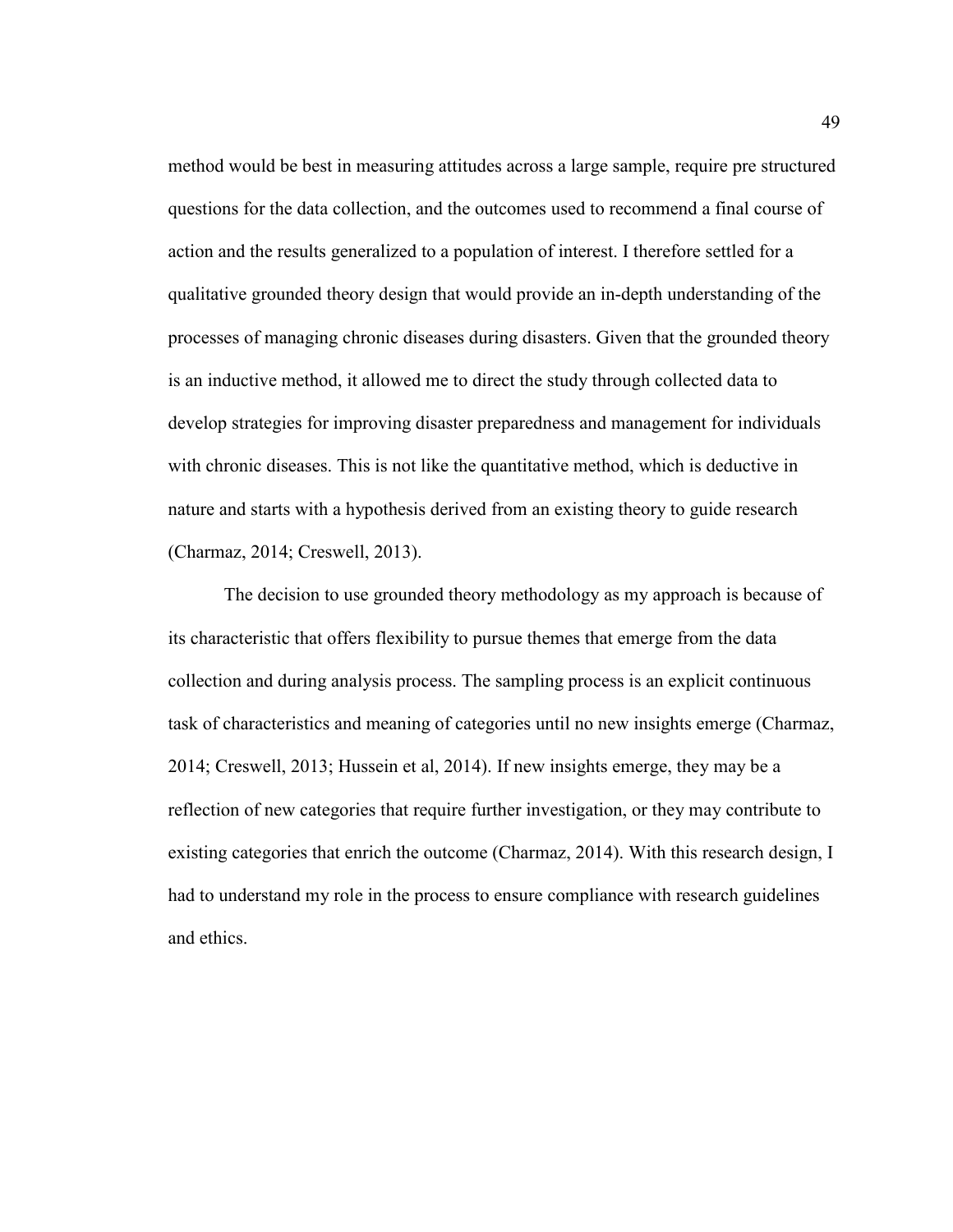# **Role of the Researcher**

A qualitative researcher has the responsibility to bridge and integrate the development of research design, data collection, data analysis, and emerging categories in to propositions, models, or theories (Charmaz, 2014). Grounded theory researchers should demonstrate critical thinking skills and ability to facilitate the analysis of complex interrelationships and meaning. In addition, grounded theory researchers should be able to embrace different participant perspectives and be sensitive as they interpret meanings (Chamarz, 2014; Corbin & Strauss, 2014). Watt (2007) also puts emphasize on the need for qualitative researchers to be reflexive. He described reflexivity as the ability of a researcher to reflect on personal behavior, thoughts and the phenomena under study in order to become a better researcher.

My role as a researcher for this study called for an understanding of the grounded theory method to be able to carry out a successful study. In qualitative research, a researcher is a primary instrument for data collection (Creswell, 2007); therefore, an integral part of the study. Designing a study in which the study participants feel comfortable and safe sharing their experiences and recommendations is one of the goals for the study. As a researcher, there is need to recognize personal biases, values, and personal interests that may arise and address them accordingly (Creswell, 2009). My professional background as a registered nurse experienced in managing individuals with chronic diseases called for maintaining a clear boundary in the data collection and analysis process.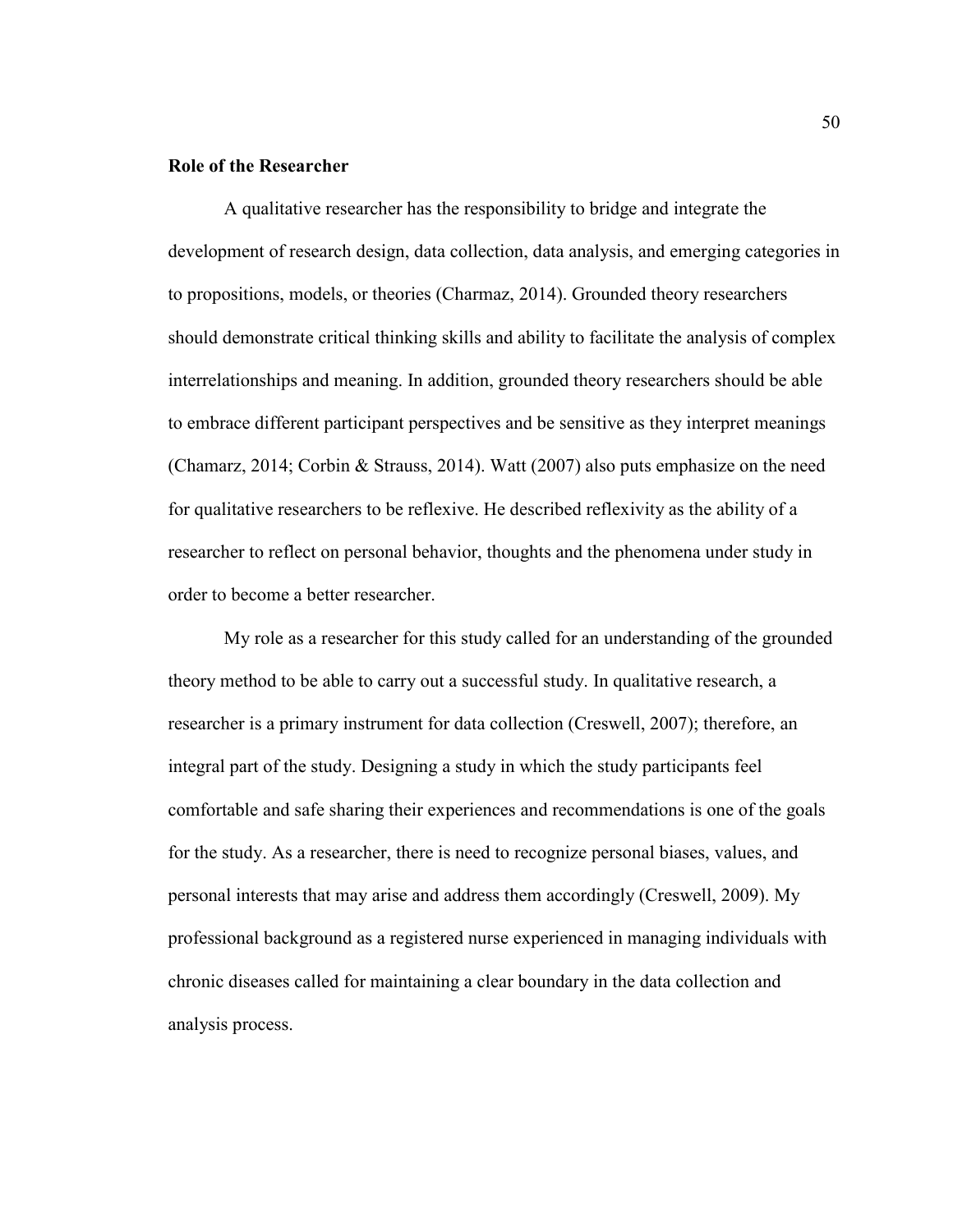My primary role in this study was to interview participants and interpret data collected and to understand the process and the perspectives of the participants. A task in hand was ensuring ethical issues that could arise were addressed prior to collecting data. Addressing such ethical issues included obtaining permission to carry out the study from the International Review Board at Walden University, ensuring participant confidentiality, clearly explaining and providing information about the study to the participants, and ensuring participants signed a consent form. After the data collection and analysis, an important undertaking is to disseminate to readers and to share findings with the participants (Creswell, 2009).

#### **Methodology**

#### **Study Participants**

The grounded theory methodology was used to guide the data collection, analysis, and development of strategies for improving disaster preparedness and management for individuals with chronic diseases. The study participants were adult disaster relief responders/workers who have been involved in disaster response and care management of individuals with chronic diseases during and in the aftermath of a disaster. Also included were disaster planners who have specifically been involved in chronic disease planning and preparedness. The participants were recruited through snow balling, public postings within disaster relief organizations (Red Cross), health departments, community bulletin boards, and individual disaster responders by use of flyers, phone calls, and use of social media such as Facebook, WhatsApp, and LinkedIn.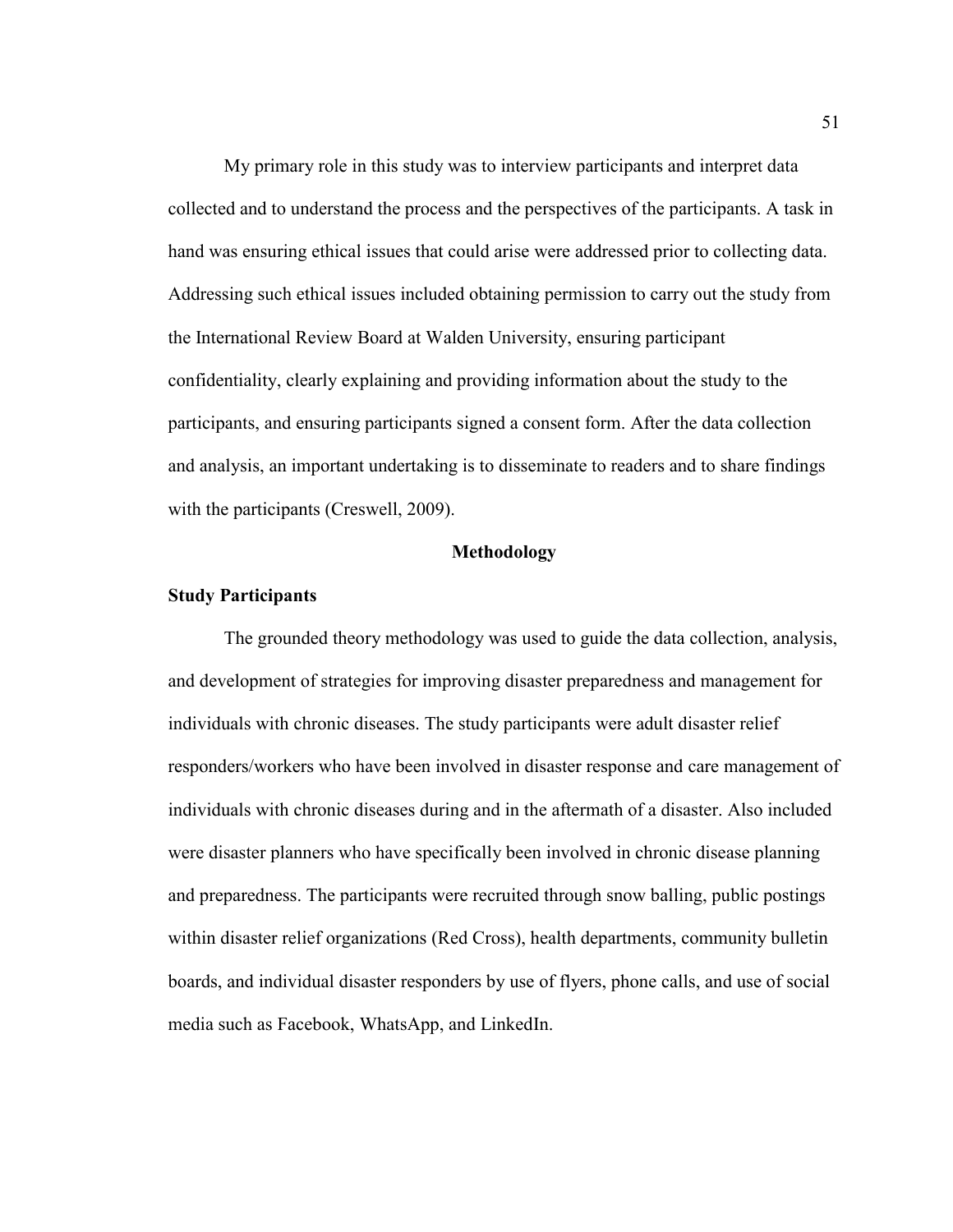The study participants meeting the previously stated criteria were affiliated with a government organization, non-profit organization, individual disaster responders, or healthcare workers. They also had responded to a disaster or cared for chronic disease individuals during disasters or in the aftermath of a disaster. In addition, individuals responsible for planning and policy making in disaster preparedness and management efforts for these populations were included in the study. These criteria ensured the selected participants best answered the research questions and enhanced the understanding of the phenomena (Sargeant, 2012). The use of open-ended questioning encouraged participants to tell their stories in their own words and descriptions.

# **Sampling Strategy**

Qualitative research uses non-probability sampling methods for which the investigation of a phenomenon focuses on a specific population. With these methods, the chance that an individual will be selected to participate in a study is unknown. However, having the appropriate sampling strategy ensures the focus of the study can be appropriately researched (Lopez  $&$  Whitehead, 2013). The method used for this study was the snowball sampling method, a participant-based referral method. It is a common sampling method used in various disciplines such as social sciences and medical science where a study participant refers another individual who meets the study criteria to the researcher (Kirchherr & Charles, 2018). Atkinson and Flint (2018) explained that snow ball sampling has a wider applicability in sociological research, and that it takes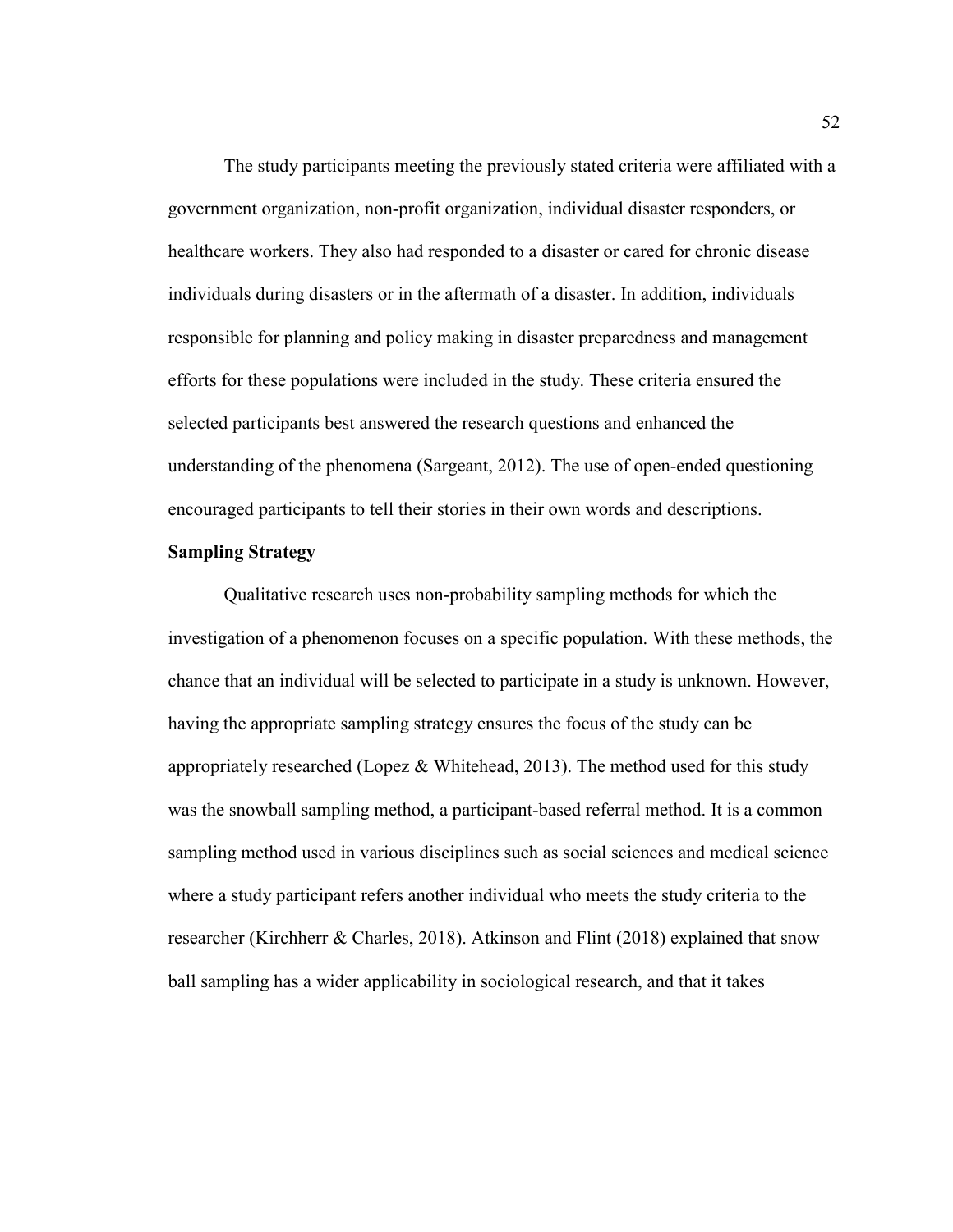advantage of the social networks of study participants to provide researchers with referrals for potential recruitment as study participants.

Snowball sampling can be a quick method of producing in-depth results, locating participants to fill in knowledge gaps in a phenomenon under study, and enabling access into hard to reach populations (Kirchherr & Charles, 2018). In addition, snowball sampling allows the development of trust given that the referrals are made by acquaintances or peers. The participants usually have experienced the phenomenon under different conditions therefore enriching the data and allowing the researcher to explore the various dimensions that emerge (Starks  $&$  Trinidad, 2007). The phenomenon in this study was trying to understand how individuals with chronic diseases are cared for and managed during and after disasters. Having such an understanding of what works in such instances will allow the development of preparedness and disease management strategies for these populations.

Unlike quantitative methodologies, the qualitative method does not have a preset sample size, but the number depends on the goal and purpose of the study (Starks  $\&$ Trinidad, 2007). The qualitative researcher continually adds participants until a theoretical saturation point is reached. Theoretical saturation is when addition of participants to the study does not yield further insights or perspectives (Charmaz, 2014; Creswell, 2013; Starks & Trinidad, 2007). This study interviewed individuals who have responded to or cared for individuals with chronic diseases during and in the aftermath of a disaster, involved in disaster preparedness for chronic disease individuals, or healthcare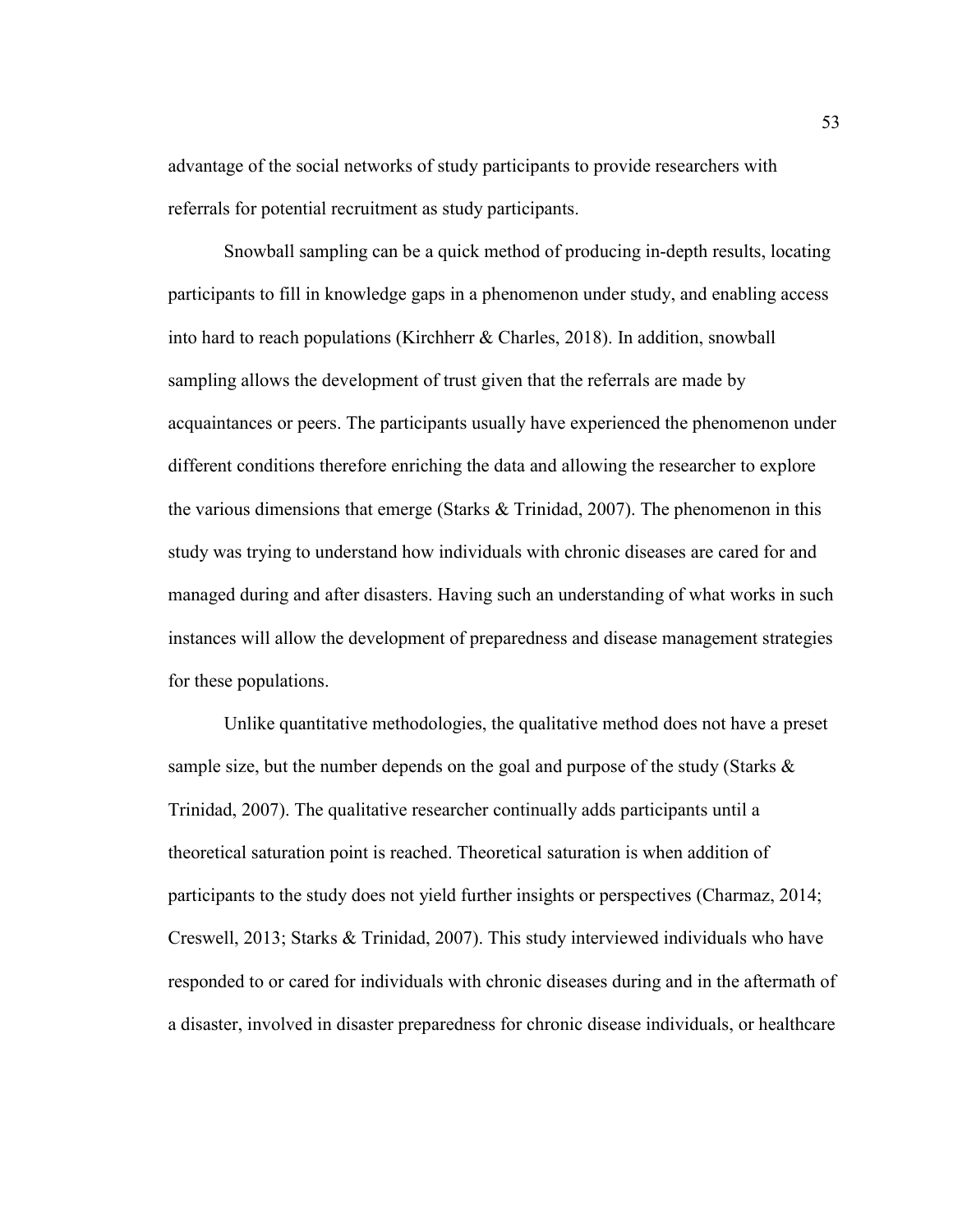personnel who have managed the care of such individuals after a disaster. These varying experiences provided multiple dimensions on how to better manage chronic diseases in disasters. I continually recruited participants while concurrently analyzing the data and was able to determine data saturation when new themes no longer arose (Sargeant, 2012).

# **Participant Recruitment**

The aim of qualitative research is not to produce a statistically representative sample or for statistical inference but to understand a phenomenon. The method used to recruit participants puts emphasize on the individual characteristics hence highlighting the diversity and breadth of the sample population and enriches the phenomenon under study (Creswell, 2009). To answer the research questions, this study capitalized on the experiences of participants responding to different disasters in varying geographical areas. In addition, the care and management of chronic disease individuals after disasters in different settings further enhanced the phenomenon under study.

The recruitment plan for this study was to use a combination of methods to reach potential study participants. First, I identified and contacted organizations and healthcare facilities that respond to disasters and inquired about flyer distribution among their staff and volunteers. I, then, contacted local community sites such as fire houses, grocery stores, businesses, and community halls and requested the same. All the sites I contacted verbally confirmed that they had open access to their community bulletin boards. Once I received this confirmation, I distributed and posted the flyers with information about the study, eligibility criteria, and my contact information. To recruit individual participants, I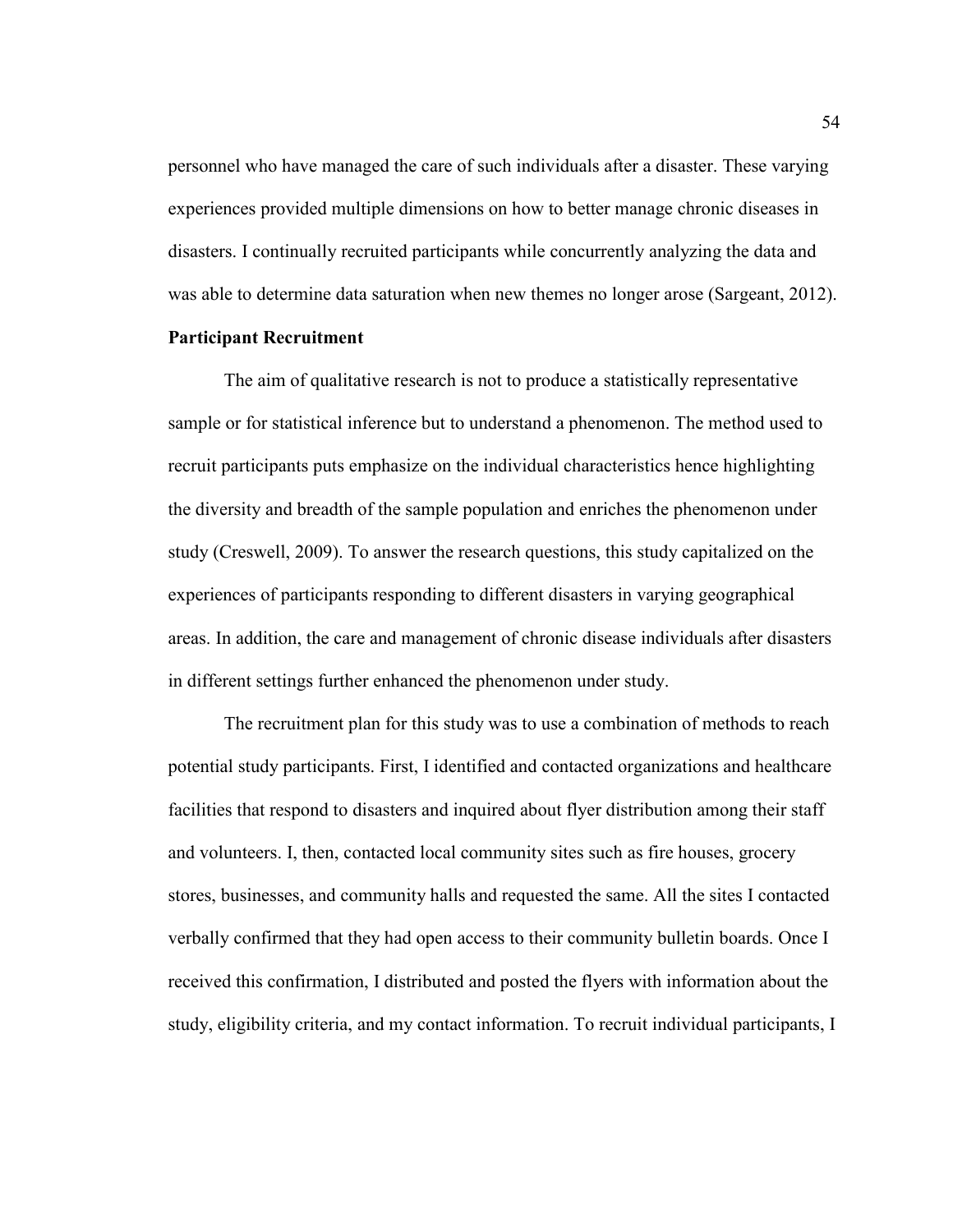reached out through my social networks, colleagues, co-workers, and Walden's participant pool. Another recruitment effort was snow balling, where at the end of each interview, I requested participants if they could refer a potential participant in addition to sharing the study information and participant requirements with their friends and networks.

After potential participants reached out to me and identified themselves through initial phone calls, I ensured that they met the eligibility criteria through a screening questionnaire and confirmed their willingness to participate in the study. The use of phone calls was the main avenue by which I recruited participants for the study and a few face-to-face contacts. Once eligibility to participate was confirmed, I discussed in details the purpose of the study, the need for informed consent, confidentiality, and then scheduled an interview time. The interviews lasted anywhere between 33-80 minutes for the phone interviews depending on individual experiences and time availability. The face-to-face interviews lasted approximately 35 minutes.

# **Data Collection**

The data collection strategy in qualitative research can be a mixture of interviewing, observation, and review of documents (Creswell, 2009). For my study, I utilized interviews as the form for data collection. With grounded theory interviews, the researcher aims to elicit the participant's story with the assumption that their words will be understood as spoken and intended (Starks & Trinidad, 2007). A semistructured phone interview format with probing questions enabled the participants to provide detailed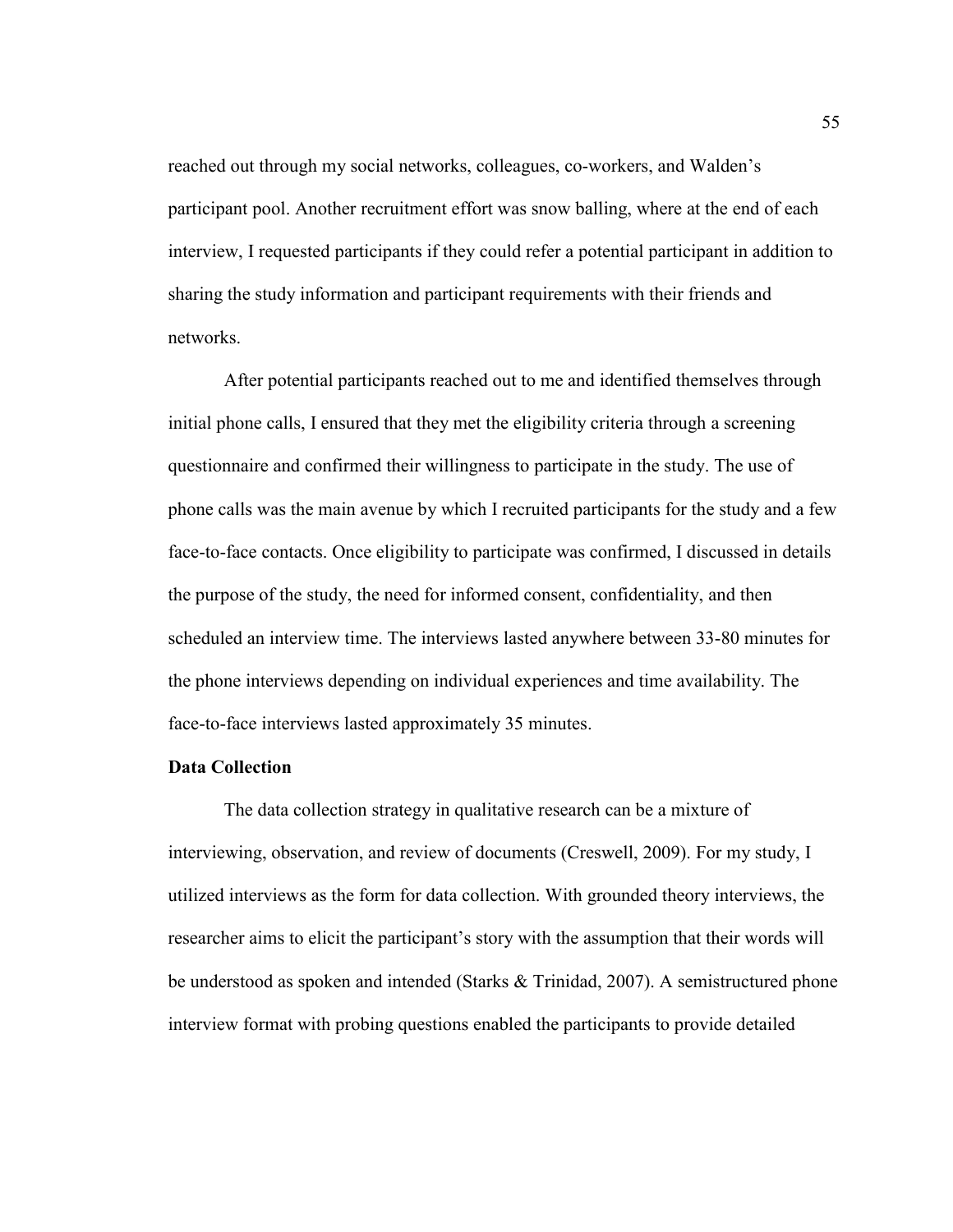accounts of their experiences in caring for individuals with chronic diseases during disasters and provided clarity on unclear matters.

The target participants were disaster planners and disaster relief workers who have planned for or managed care for individuals with chronic diseases in a disaster or in the aftermath. Prior to the beginning of each interview, I ensured that I received consent from the participants to continue with the interview process and provided an overview of the research study making sure I articulated the goals clearly. The data collection process followed an interview protocol that began with basic demographic questions and on to indepth open-ended interviewing. The questions and answers process was audio recorded to ensure that answers were interpreted as intended. According to Creswell (2009), use of a digital recorder is the most common method of recording interviews as it preserves the entire interview for data analysis.

Data collection sample interview questions were (a) what types of disasters were you involved in, (b) did you encounter individuals with chronic diseases during your disaster response, (c) what were the most common chronic diseases noted, (d) how prepared were the individuals with chronic diseases, and (e) what preparedness measures did those with chronic diseases have in place? Additional areas that were addressed were the preparedness measures from the organizational perspectives, strategies that worked, strategies that did not work, and recommendations for improvement for both individuals and organizations. Finally, I reached out to the participants to provide a copy of the interview transcript to review for accuracy prior to final analysis to ensure data validity.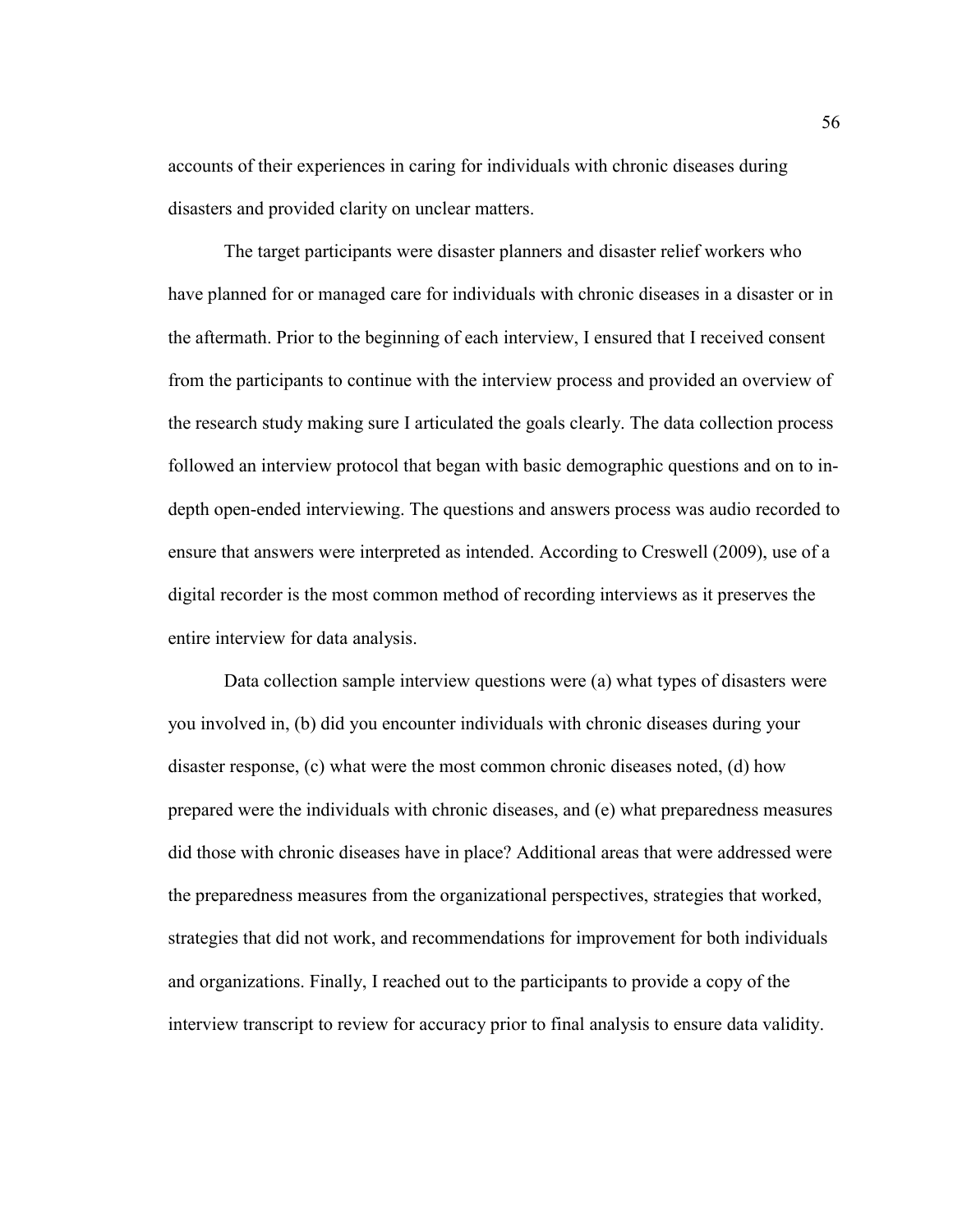This strategic line of data collection will potentially improve disaster planning for individuals with chronic diseases.

# **Data Analysis**

The analysis of qualitative data begins during the data collection process as the researcher identifies concepts and themes that help understand the phenomenon under study. As data are collected, the researcher uses notes to identify important information and develops ways to code the data (Creswell, 2009). The most common method for qualitative data analysis is the inductive approach. The Inductive approach analyzes data with no predetermined structure or framework and uses the actual data collected to determine the structure of the analysis (Burnard, Gill, Stewart, Treasure, & Chadwick, 2008).

In grounded theory, data are constantly compared through the coding and analysis of data in three stages: stage one is open coding that involves examining, comparing, conceptualizing, and categorizing data; stage two is axial coding when data is reassembled and grouped into patterns and the categories identified in the data; stage three is selective coding that identifies and describes the phenomenon (Starks & Trinidad, 2007). Using this three-stage method of analysis for my study allowed the separation and organization of the data into similar concepts and categories, development of relationships between the categories, and in grounding the experiences. My initial plan was to use NVivo for the data analysis; I however ended up using Atlas ti8, a type of Computer-Aided Qualitative Data Analysis Software (CAQDAS) tool. Atlas ti8 allows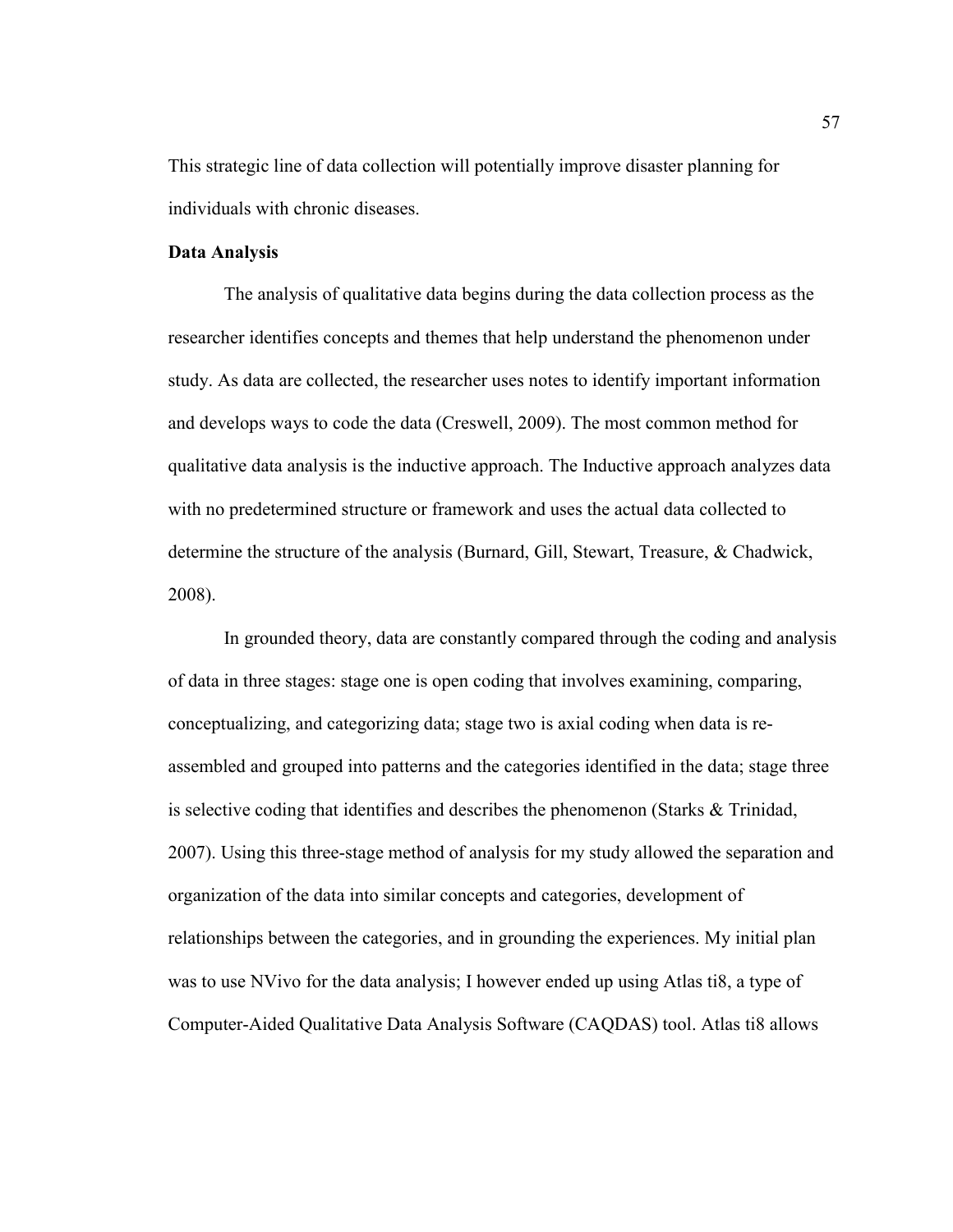researchers to develop and modify codes, identify categories and themes, create memos and notes, and determine the frequency and depth of codes (Friese, 2014; Ricardo, 2015).

This study aims to use the analyzed data to develop strategies for disaster preparedness, planning, and management and care for individuals with chronic diseases. These strategies will potentially improve the quality of care and disease maintenance for the target population and hence influence social change among health providers, relief workers, first responders, regulatory agencies, non- profit organizations, communities, and individuals.

## **Issues of Trustworthiness**

Study validity or trustworthiness determines whether study findings are deemed accurate by the researcher, participant, and the reader, and is considered one of the strengths of qualitative research (Creswell, 2003). When a researcher addresses issues of trustworthiness, it is an indication that the true picture of the phenomena under study is presented. I utilized several strategies to ensure trustworthiness in my study. Creswell suggests using more than one strategy to check accuracy of findings and hence increase study validity (Creswell, 2003). The strategies I utilized were member checking, triangulation, and clarifying researcher bias.

Triangulation is a strategy where the researchers examine multiple and different data sources to provide corroborating evidence and justify themes (Creswell, 2003; Creswell, 2007). By interviewing participants from different backgrounds who have either responded to a disaster or cared for individuals with chronic diseases, I was able to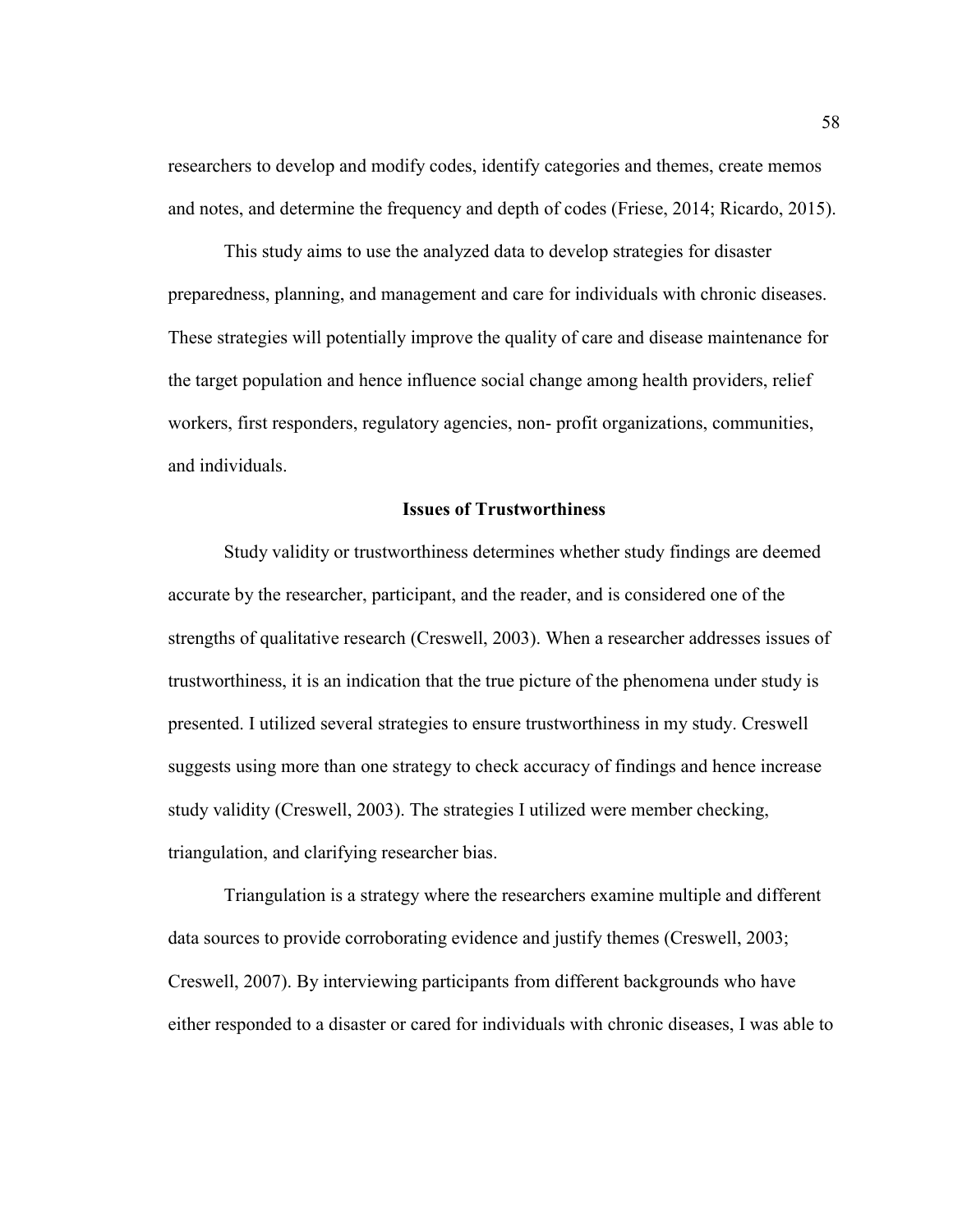corroborate emerging themes therefore enhancing the credibility of the study. In addition, use of documented literature confirmed the themes and perspectives. The other method that I used was the clarifying researcher bias method, a self- reflection process by a researcher that creates open and honest narratives acceptable to readers (Creswell, 2003). Allowing self-reflection throughout the study process ensured that I maintained objectivity in my encounters with the participants and in analysis of the data.

Member checking on the other hand cross checks the collected data during the interview process and at the conclusion of the study. The participants are given a chance to review the paraphrased and summarized information for accuracy (Creswell, 2009). I was able to review the collected and analyzed data with eight of the study participants who were available to do that. The rest of the participants opted not to complete the review due to time constraints and stated the assurance that they were confident the analysis was a true reflection of their narrations and experiences.

To ensure the transferability of the study results, I provided rich and detailed descriptions of the data collected to ensure a solid framework for any researcher or reader interested in transferring information to other settings (Creswell, 2003; Creswell, 2007). With this strategy, the participants and the study settings were described in detail enabling others to determine transferability (Creswell, 2007). Dependability is the consistency and stability of a participant's account and the researchers' ability to collect and record data accurately (Noble  $\&$  Smith, 2015). By use of the triangulation strategy, this study collected evidence from different sources to enhance dependability of the study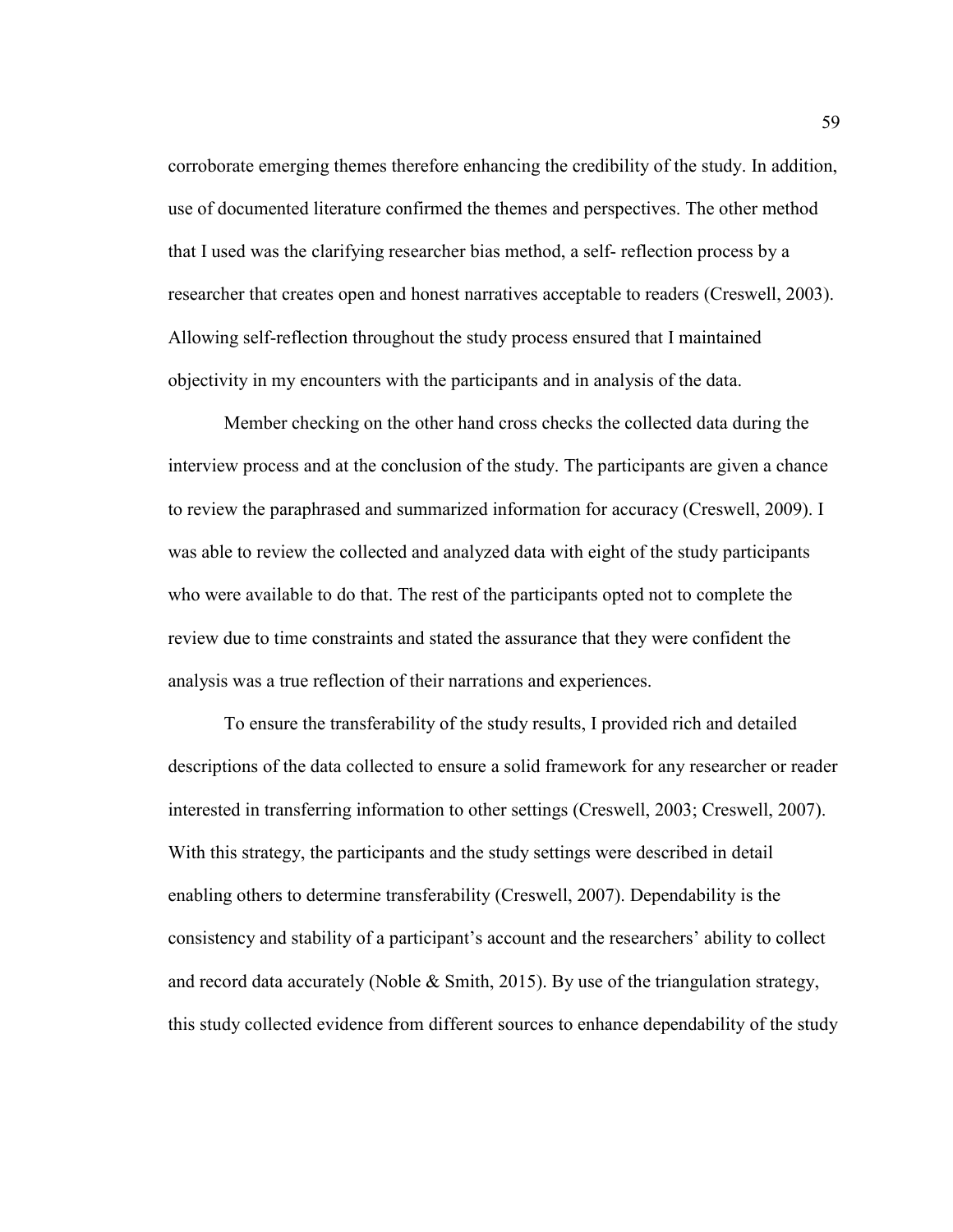results. The confirmability of this study was achieved by triangulation to reduce the effects of researcher bias, audit trials, and in-depth description of the methodology to allow scrutiny of the research results (Noble & Smith, 2015).

#### **Ethical Procedures**

The first step in safe guarding the rights of the participants and minimizing ethical issues for the study was to develop a consent form for the participants. An informed consent form signed by the participants prior to collecting data acknowledged the fact that their rights would be protected in the study process. The participants' rights included: the right to withdraw from study participation at any time without coercion, having detailed information on the study purpose, data collection process, and the right to a copy of the study results (Creswell, 2003). Prior to data collection, this study was submitted to Walden University's Institutional Review Board (IRB) and approval was granted (approval #10-11-17-0326419). The IRB review ensured that the study procedures protected the study participant's rights.

The privacy and confidentiality of study participants is very important therefore the telephone interviews were conducted in a private office setting at home to ensure privacy during the audio recording. Written material was kept locked throughout the data collection process and I used pseudonyms in place of any personal identifying information. In addition, measures to ensure that the data collected remained confidential were taken, and this included storing the audio recording and written material in a safe locked location and removing all identifying information. The plan for the collected and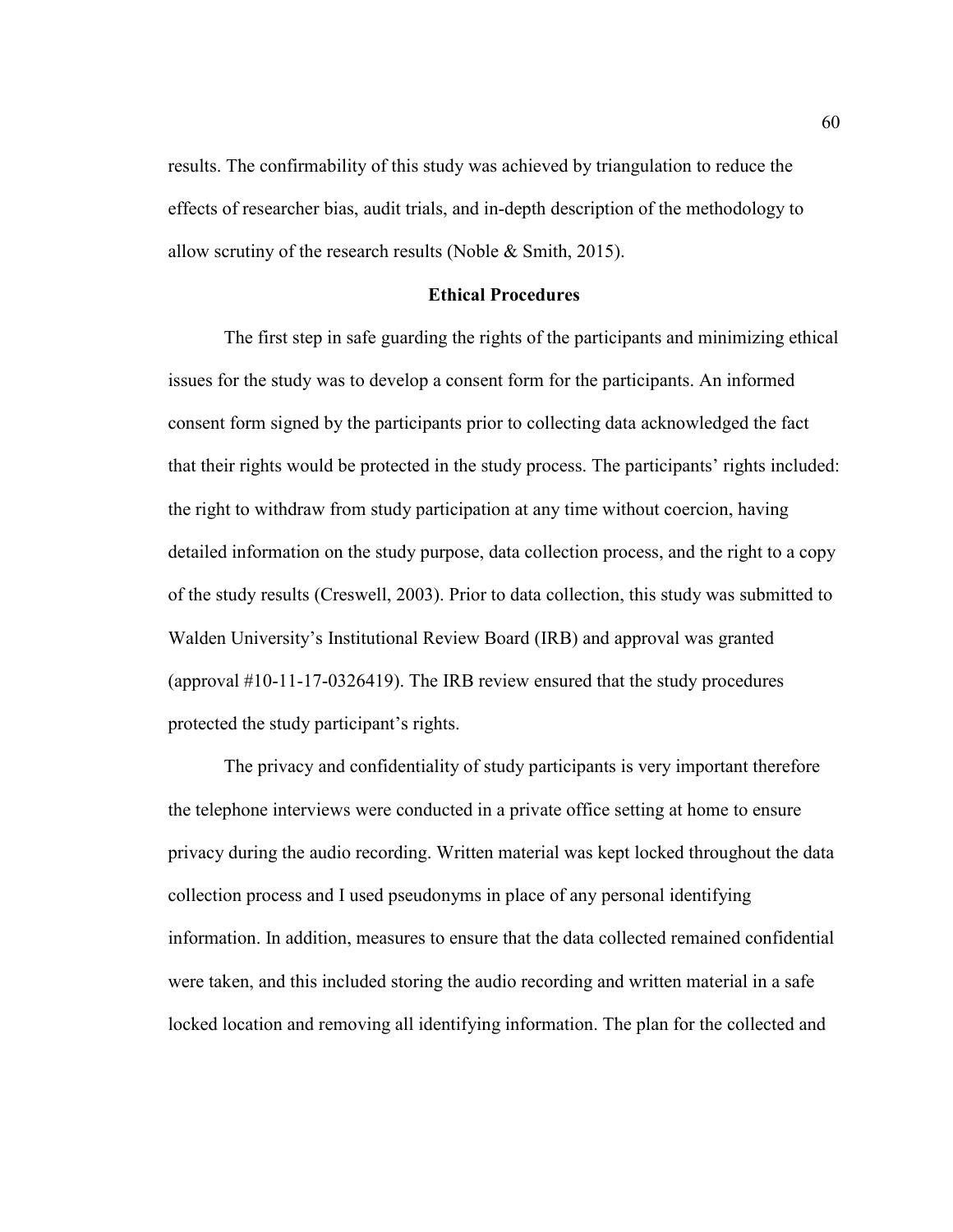analyzed data is to remain locked for 5-10 years after which I will destroy it as recommended by Creswell, 2003.

#### **Summary**

This chapter explained in detail the grounded theory methodology chosen for this study. The chapter started with a restatement of the study purpose and the research questions followed by specifics on the grounded theory method and the role of the researcher. To carry out a good qualitative study, I provided details on the various components of the chosen methodology such as study participants and selection criteria, the sampling strategies, and the data collection and analysis process. I also addressed the issues of trustworthiness and strategies used to establish such, and lastly I addressed potential ethical issues during the data collection process and ways to minimize them. Chapter 4 focuses on the data collection process and the data analysis.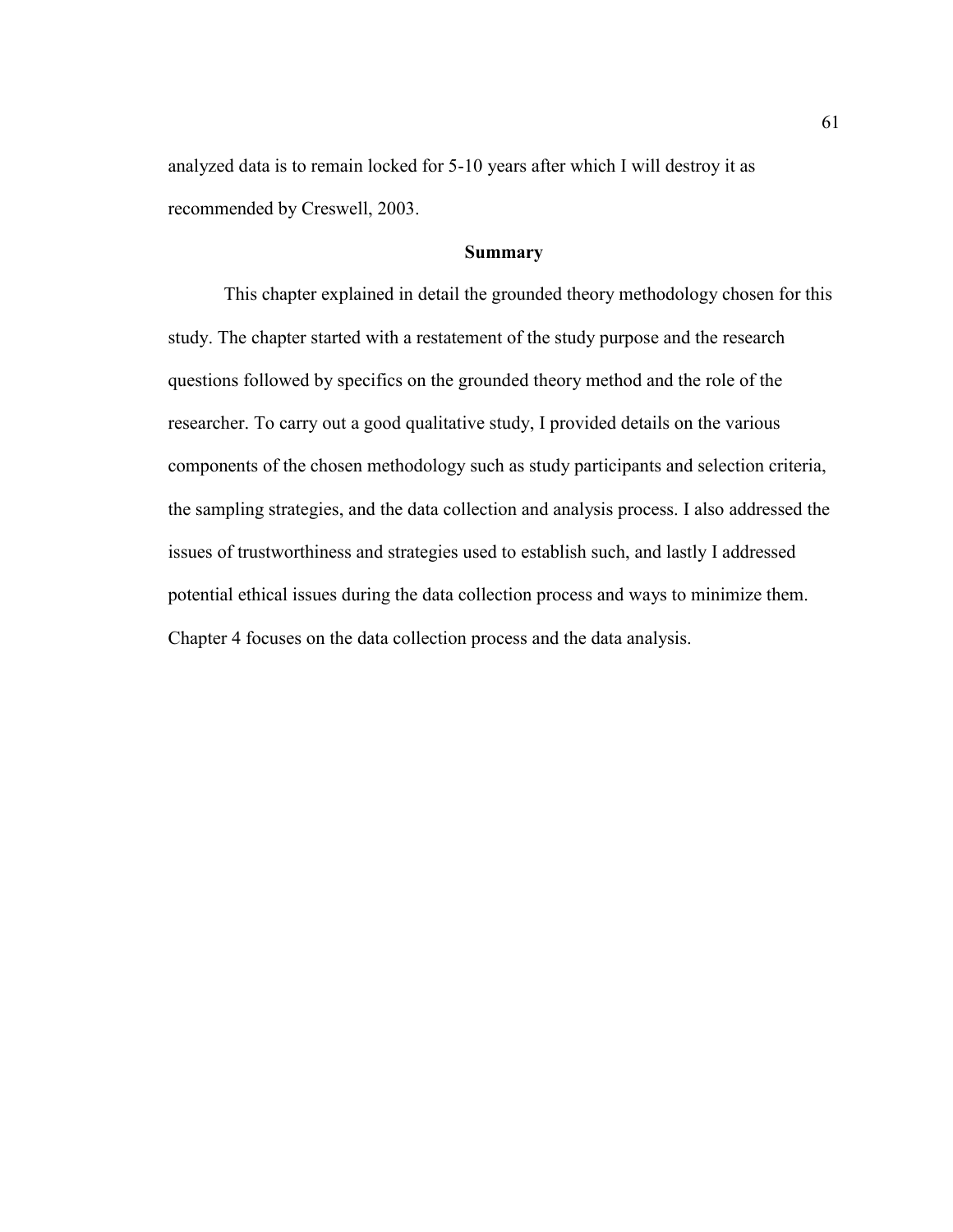#### Chapter 4: Results

#### **Introduction**

The purpose of this qualitative grounded research study was to explore the strategies that disaster relief responders and workers used to manage the needs of individuals with chronic diseases during and in the aftermath of disasters. Targeting disaster relief workers and responders provided a platform to explore their lived experiences in caring for individuals with chronic diseases during disasters. In addition, their experiences allowed for the development of strategies for disaster preparedness and the management of chronic diseases during disasters. The goal of this study was to develop strategies that would improve disaster preparedness and disease management for individuals with chronic diseases before, during, and in the aftermath of disasters.

The qualitative approach used to address the research questions for this study was the grounded theory approach. The data collection method was in-depth firsthand interviews of participants involving insights and experiences of disaster relief responders and workers. The primary research question of the study was:

*RQ:* How do disaster relief responders and workers address the needs of chronic disease individuals during and in the aftermath of a disaster? From this primary question, five sub questions were in addition to an interview protocol with secondary questions focusing on the phenomena under study (see Appendix A):

*SQ1:* How do disaster planners and relief responders manage chronic disease exacerbations?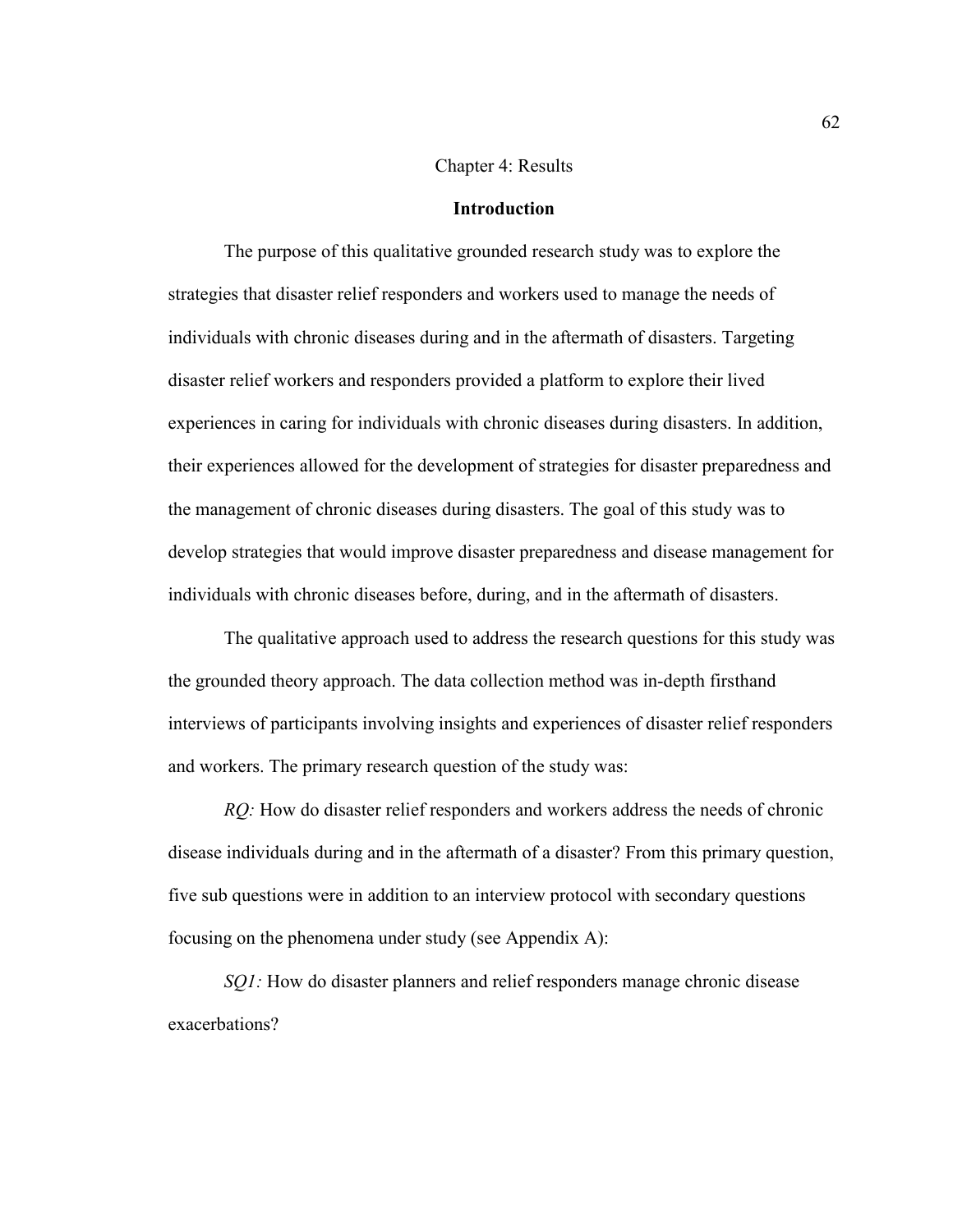*SQ2:* In what ways are individuals with chronic diseases prepared during a disaster as reported by disaster relief responders and planners?

*SQ3:* In what ways were the disaster communities prepared for the response and management of individuals with chronic diseases as reported by disaster relief responders and planners?

*SQ4:* What strategies for chronic disease preparedness work following disasters as reported by disaster responders and planners?

*SQ5:* What strategies for chronic disease preparedness do not work following disasters as reported by disaster relief responders and workers?

This chapter focuses on the data collection method, data analysis process, and study results. I start by discussing the study participants' setting and demographics, as well as the methodology used to collect data. Next, I discuss data analysis while noting identified codes and emerging themes and provide evidence of trustworthiness. Finally, I conclude this chapter by addressing the research question and provide a summary of the research and a transition to Chapter 5.

#### **Setting and Demographics**

The total number of individuals screened for the study was 19; however, not all individuals met the criteria for the study. The actual number of disaster relief responders and workers and planners who met the criteria and participated in the study was 15. Four individuals did not meet criteria for various reasons; one had not managed the care of individuals with chronic diseases but was a support personnel for responders, another was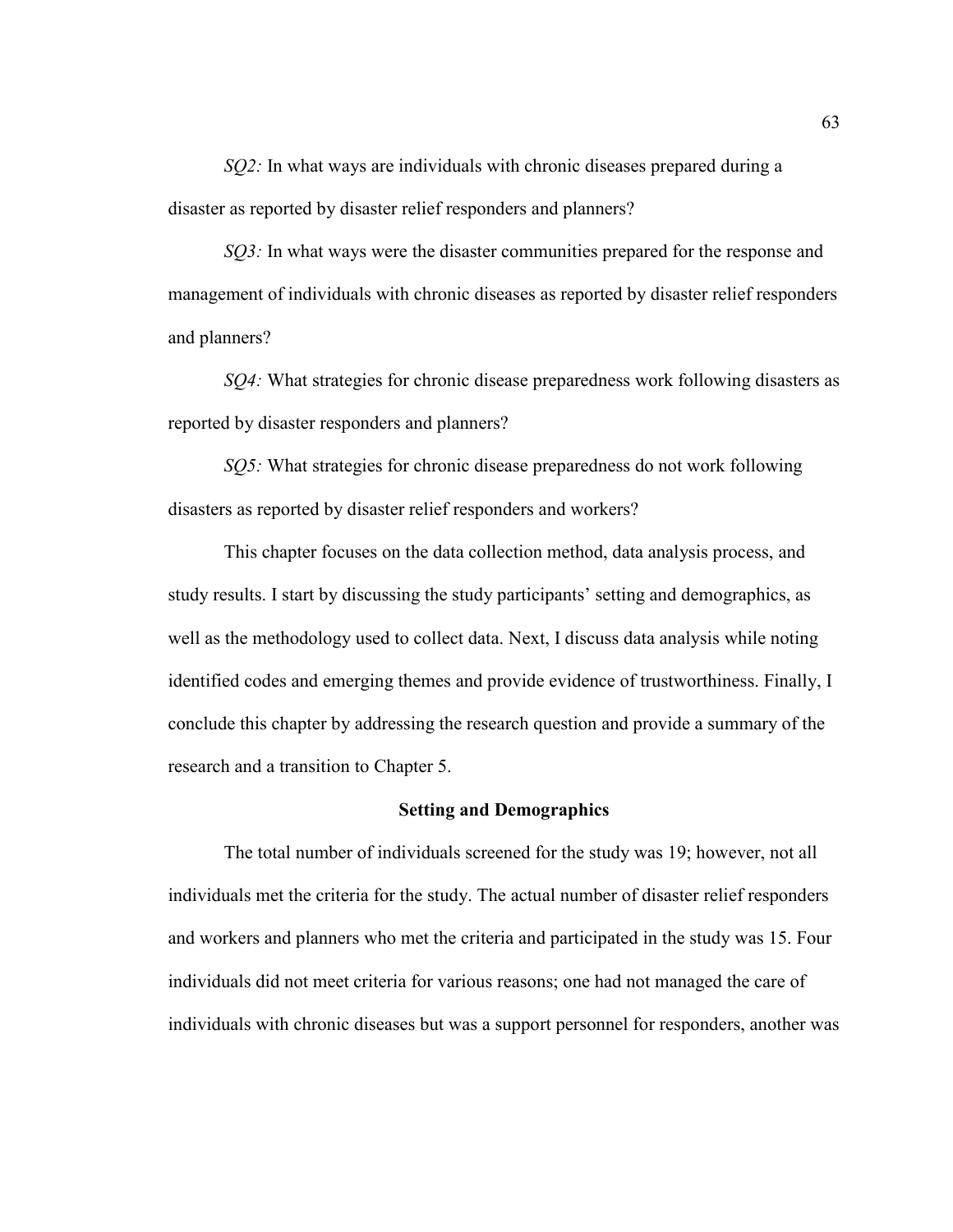in-charge of logistics at an offsite shelter and never managed any care, the third experienced a natural disaster but was not a responder, and another was involved in disaster planning but not for individuals with chronic diseases.

All 15 participants met the recruitment criteria as listed: They were disaster responders or relief workers, had participated in a natural disaster and managed the care of individuals with chronic diseases or planned for the same, and were noninstitutionalized adults over 18 years of age. To ensure confidentiality of the participants, any information that could easily identify them was removed from the analysis. The participants also received an alias name and these names are used throughout the study. Participants included four males and 11 females, 11 registered nurses/disaster planners, a firefighter, a logistics manager, a chronic disease coordinator, and one paramedic; six of the participants were recruited through snowballing, four from social media, two were college acquaintances, and three were conference acquaintances. Lastly, there were six participants who had responded to only one disaster while the rest had responded to two or more disasters. Table 1 illustrates the demographics of the study participants.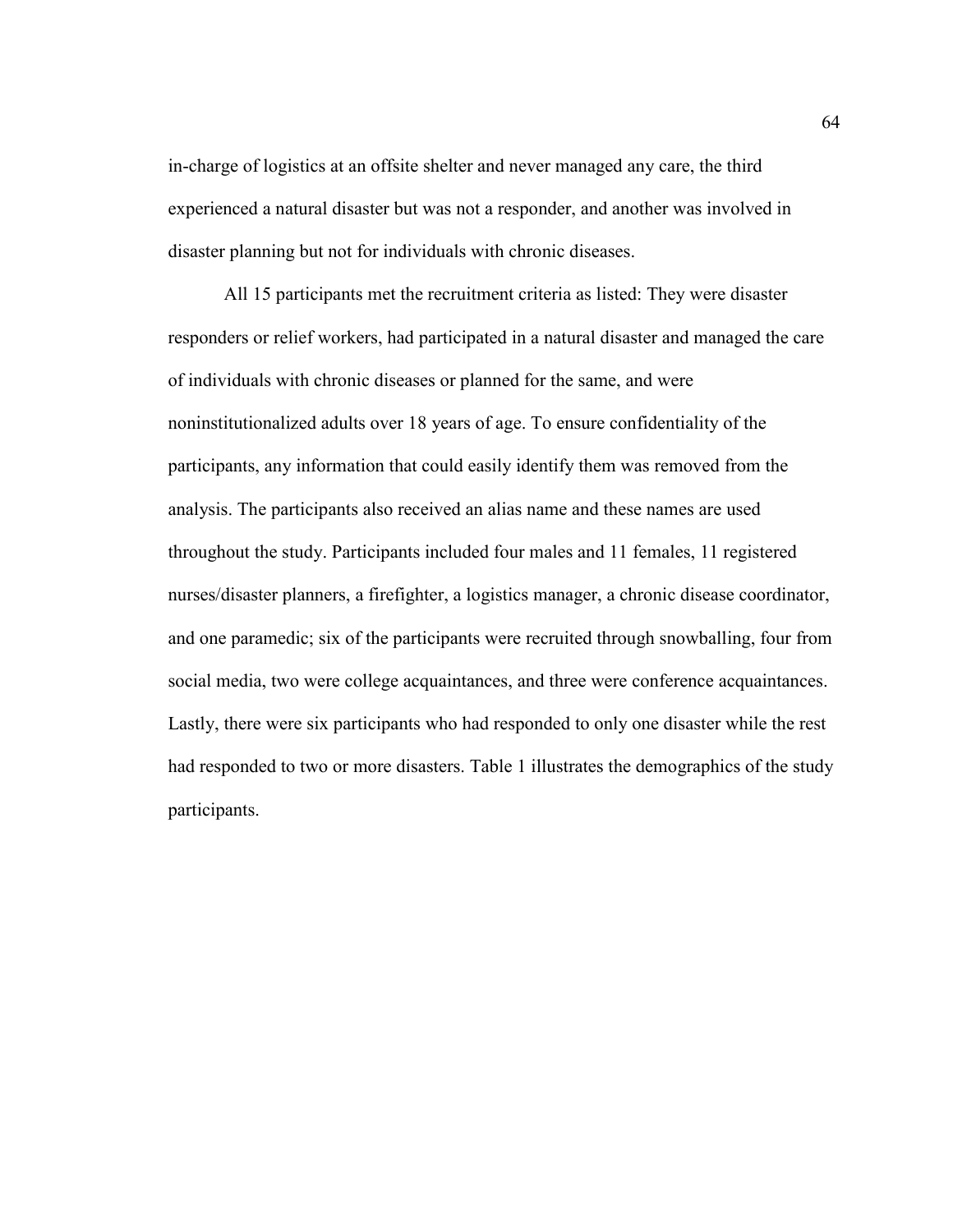## Table 1

# *Study Participants' Demographics*

| Name of Participant | Gender | Occupation                                     | Recruitment<br>Method      | Disasters that the<br>Participants<br>Responded To |
|---------------------|--------|------------------------------------------------|----------------------------|----------------------------------------------------|
| Anna                | Female | <b>Registered Nurse</b>                        | <b>Snow Balling</b>        | Hurricane Katrina,<br>Harvey, Irma, and<br>Maria   |
| <b>Betty</b>        | Female | Registered Nurse                               | <b>Snow Balling</b>        | Hurricane Harvey                                   |
| Cathy               | Female | Registered Nurse/Disaster<br>Planner           | Social Media               | Hurricane Maria                                    |
| Dorothy             | Female | <b>Registered Nurse</b>                        | Acquaintance               | Hurricane Charley,<br>Wilma, and Irma              |
| Esther              | Female | Registered Nurse/Disaster<br>Planner           | Social Media               | Hurricane Harvey                                   |
| Florence            | Female | Nurse Practitioner/Disaster<br>Management Team | <b>Snow Balling</b>        | Hurricanes Sandy,<br>Irma, Maria                   |
| Grace               | Female | <b>Nurse Practitioner</b>                      | Snow Balling               | Hurricane Maria                                    |
| Henry               | Male   | Paramedic                                      | Social Media               | Hurricane Maria                                    |
| Isaac               | Male   | Logistics Manager                              | <b>Snow Balling</b>        | Matthew, Harvey,<br>Virgin Islands,<br>Irma, Maria |
| Sharon              | Female | Chronic Disease<br>Coordinator                 | Colleague Referral         | Katrina, Matthew,<br>Harvey, Irma                  |
| Katherine           | Female | Registered Nurse                               | Conference<br>Acquaintance | Hurricane Maria                                    |
| Moffat              | Male   | NASA-Satellite Engineer                        | Snow Balling               | Hurricane Katrina<br>and Maria                     |
| Nancy               | Female | Nurse Manager/Disaster<br>Planner              | Social Media               | Hurricane Harvey                                   |
| John                | Male   | Fire Fighter/Disaster<br>Planner               | Conference<br>Acquaintance | Hurricane Katrina,<br>Sandy                        |
| Lillian             | Female | Disaster Planner                               | Conference<br>Acquaintance | Hurricane Sandy<br>and Irma                        |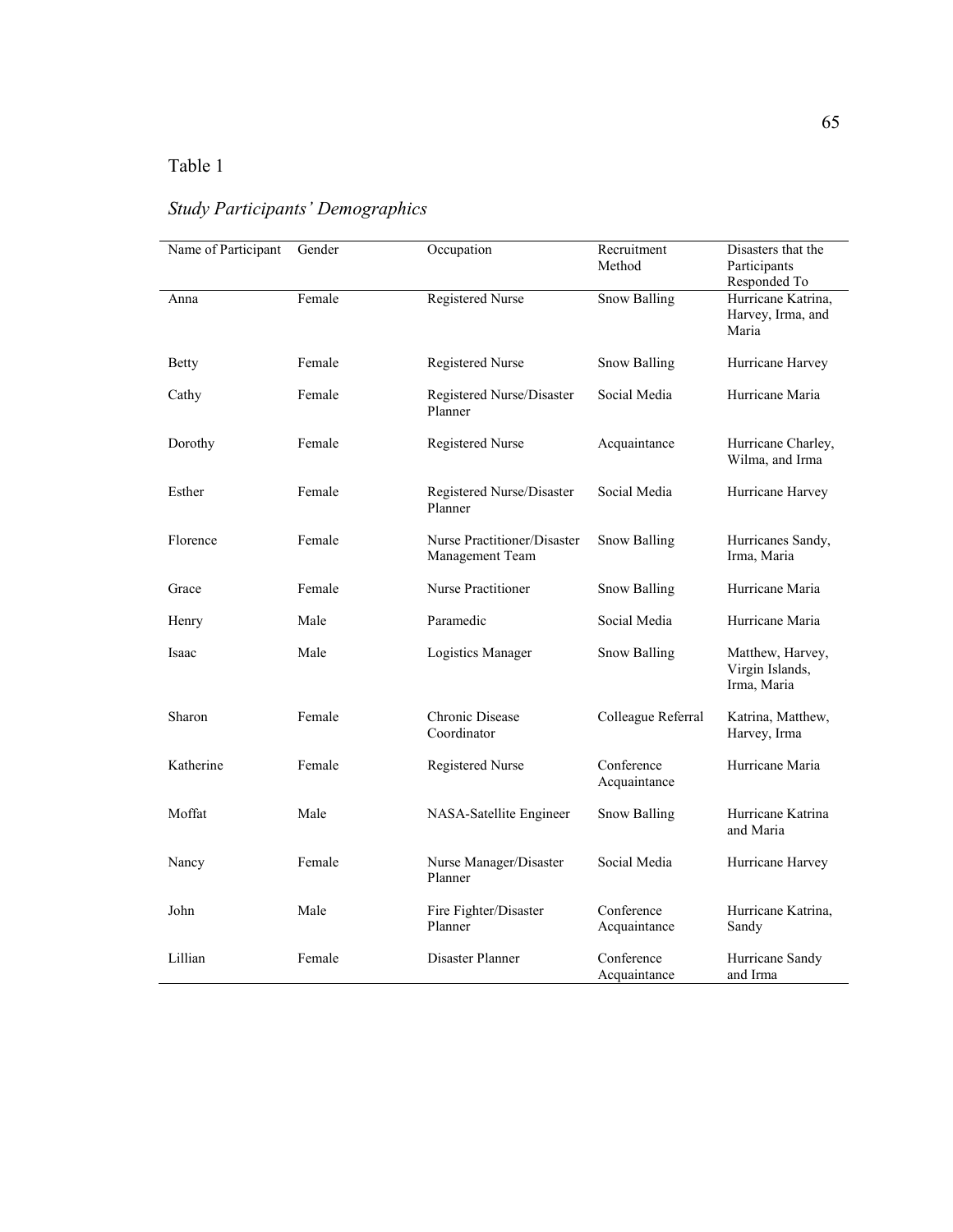#### **Data Collection**

Data were collected from 15 participants with the primary data collection method being 11 phone interviews, three face-to-face interviews, and one self- recorded response to the interview questions. The 11 phone interview participants and the one who selfrecorded the responses were in different parts of the country; therefore, I had between two to four initial brief phone contacts with them during which time I explained the purpose of the study, screened for criteria requirements, reviewed the consent form, and made arrangements for phone interviews. With the face-to-face interviews, I had brief phone contact with one participant for introductions and arrangements to find an interview time and location, whereas for the other two I only had one meeting that covered all aspects of the interview. The phone interviews lasted between 33 and 80 minutes whereas face-to-face interviews lasted approximately 35 minutes each. For the majority of participants, although I made the initial calls, they had the freedom to make the follow-up calls at their convenience mainly, because of their challenging time and work schedules as well as allowing them autonomy to decide if they wanted to continue with the study or not.

I audio recorded the phone interviews after first notifying the participants of the need to record and after receiving their consent to do so. In addition, I took notes to later compare and clarify inaudible parts of the audio recordings. For face-to-face data collection, I wrote notes as participants answered the questions through narratives, and in the process I stopped and asked for clarification. At the end of the face-to-face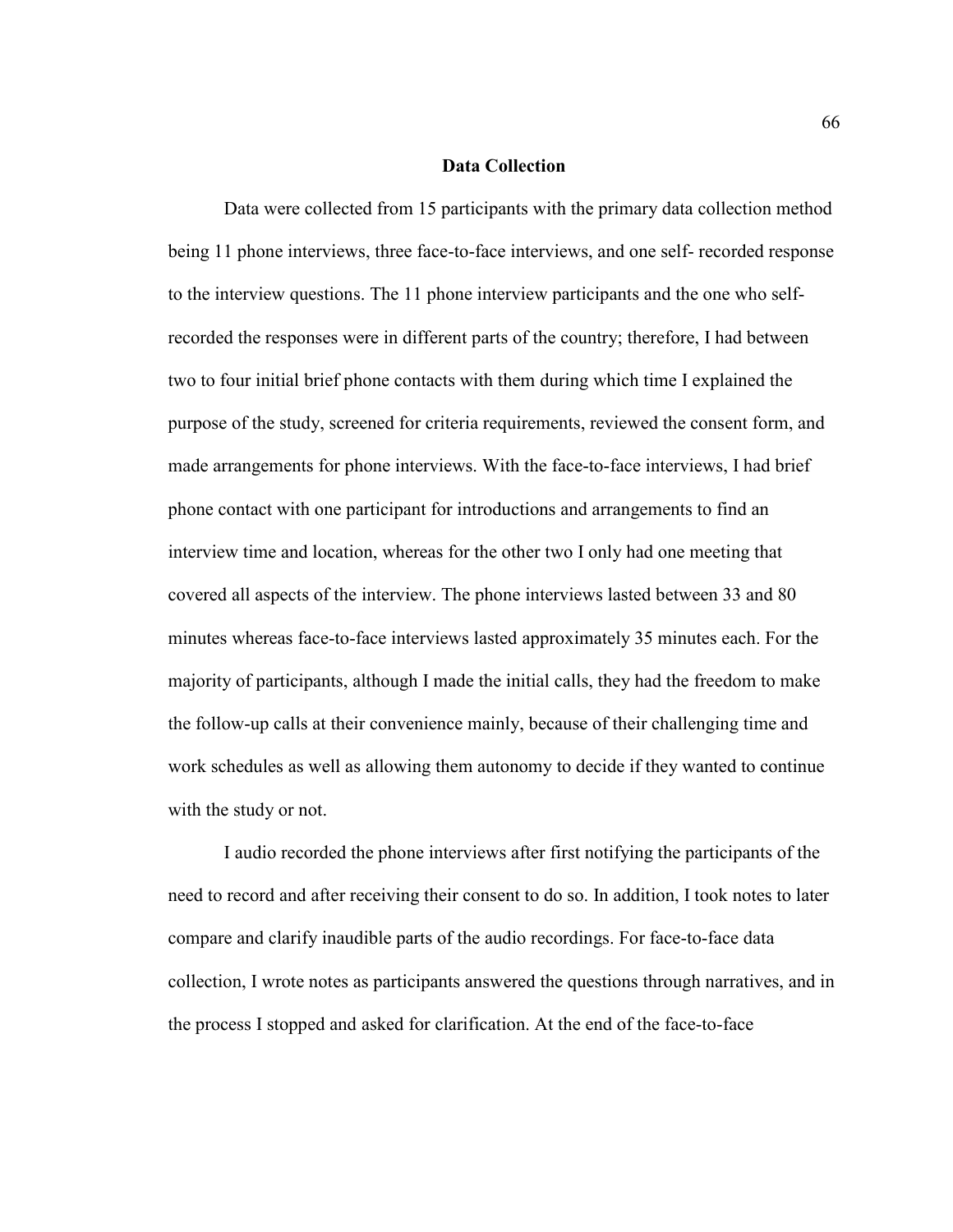interviews, I reviewed the transcripts with the participants to make sure I had correctly captured their experiences.

#### **Data Analysis**

The data analysis process according to Creswell (2009) begins during data collection as the researcher identifies important information and develops ways to code the data into concepts and themes. This process allows a researcher to have a better understanding of the phenomenon under study (Creswell, 2009). I utilized inductive coding, termed the most common method for qualitative data analysis that analyzes data with no predetermined structure or framework and uses the actual data collected to determine the structure of the analysis (Burnard et al., 2008). Inductive analysis ensures that extensive raw data are condensed into a summary format, establishes clear links that are transparent and defensible between the study objectives and summary findings, and develops a model or theory from the experiences or processes evident in the raw data (Thomas, 2006).

According to Thomas (2006), the expected outcome of using inductive coding is to highlight the study objectives in three to eight summary categories. He outlined a process to carry out inductive analysis as: (a) preparing raw data files in to a common format (font size, margins, and backing up each raw data); (b) familiarization of the raw data (the researcher becomes familiar with the content of raw data and identifies themes and events; (c) creating categories and themes (the researcher identifies and defines the themes and categories); (d) using overlapping codes (same text may be coded in to more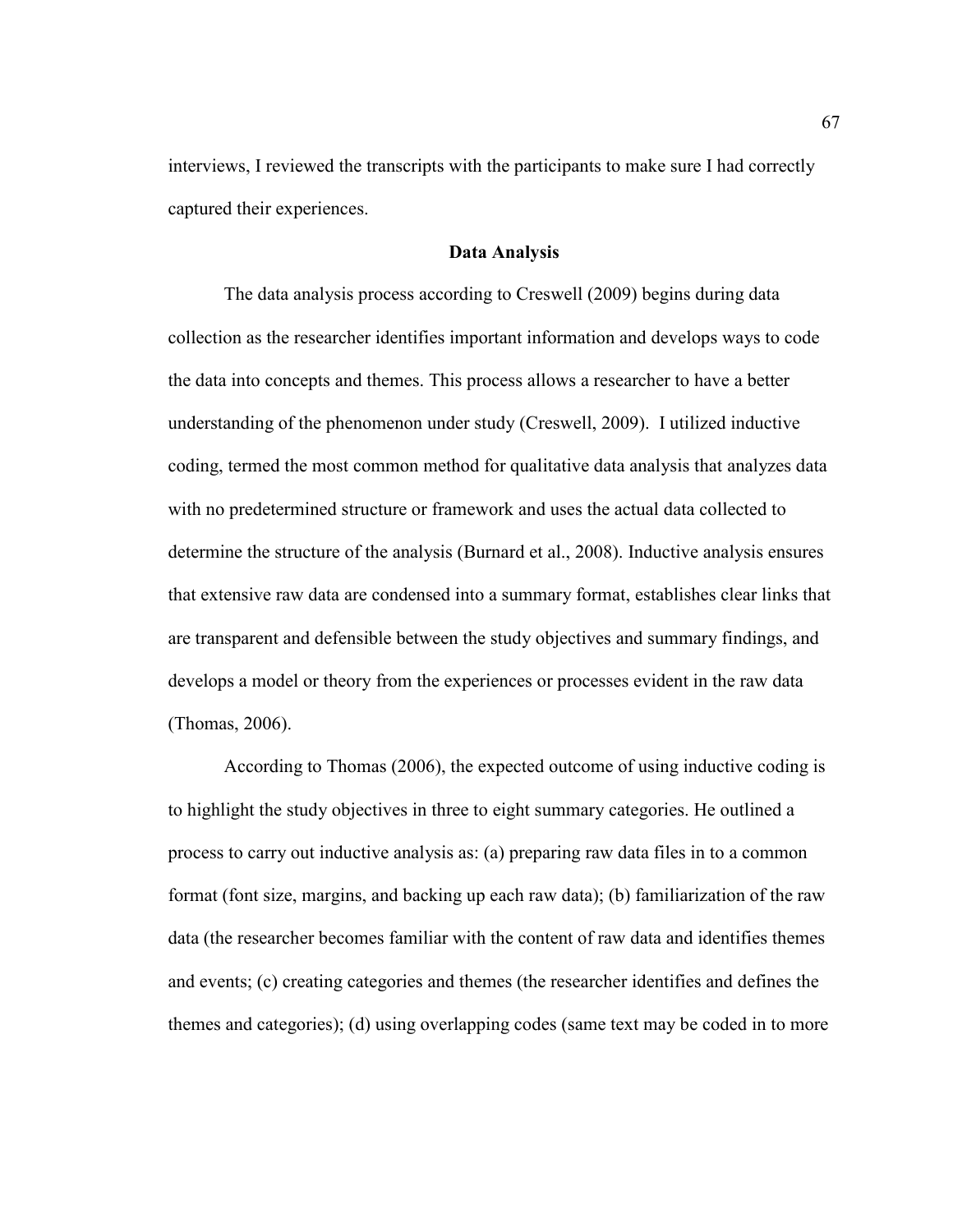than one category as needed) and un-coded text (leaving out text irrelevant to the study objectives); and (e) revising and refining the categories by combining or linking similar categories.

To successfully generate large themes and develop a theory based upon the data derived from the lived experiences of the study participants, I used the three phases of coding: open coding, axial coding, and selective coding. Phase one which is open coding involves taking a part of an observation or interview and reading carefully line by line while applying a label or paraphrase (code). The codes represent different perspectives such as emotions, interviewee impressions, and values that a researcher considers important from the observations or interviews (Gale, Heath, Cameron, Rashid, & Redwood, 2013). During the open coding phase, I analyzed the interviews, sentence by sentence and created codes based on how I interpreted the sentences and placed the codes in similar categories.

According to Kolb (2012), axial coding is the second phase of coding and involves putting together the open coded data in new ways to allow connections between categories and subcategories. It also entails the researcher taking a detailed look at the categories and identifying the conditions that give rise to them (Kolb, 2012; Saldana, 2013). Charmaz (2014) explained that axial coding helps to answer questions such as why, who, when, how, where, and what, hence allowing the researcher to fully describe experiences under study. The last phase is selective coding which involves identifying the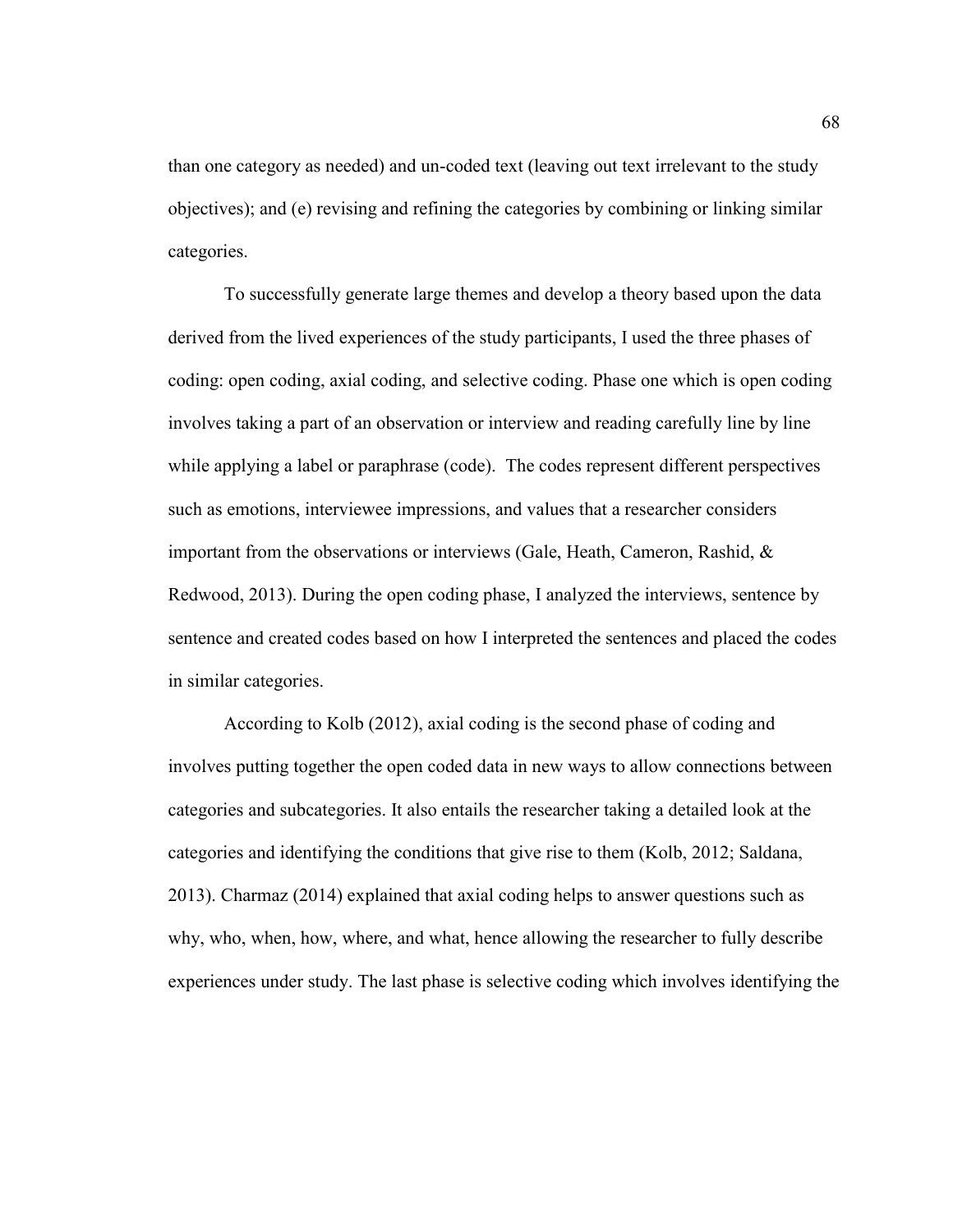main category and connecting it to the other categories in a systematic manner, validating similarities, refining, developing, and completing codes (Kolb, 2012).

I used Atlas ti8 for my data coding and analysis. Atlas ti8 is a type of Computer-Aided Qualitative Data Analysis Software (CAQDAS) tool used in qualitative data analysis process. It was originally developed as a tool for organizing data however does much more than that with advancement in technology (Friese, 2014). In using Atlas ti8, researchers are able to develop and modify codes, categories and themes, create memos and notes, and determine the frequency and depth of codes (Friese, 2014; Ricardo, 2015). With the Atlas ti8 software, I was able to identify the emerging themes by using the codes, memos, code categories, and evaluating the transcribed interviews multiple times.

After having an external transcriptionist transcribe the recorded interviews into Microsoft word, I reviewed the transcript comparing it to the recorded interviews for accuracy, and also, had participants review the transcripts for accuracy. I then uploaded the documents in to Atlas ti8 for coding and analysis and was able to identify 98 codes through the coding process. After reviewing the codes several times, re-reading the transcripts and referencing the interview questions, I noted some similarities with certain codes and therefore, I combined them. This process led to a total of 89 codes, which I grouped into categories of similar content areas and ended up with 17 categories.

In the process of identifying the codes and categories while using the inductive process, the themes started to emerge, reflecting the phenomenon under study. The research participants presented a wealth of lived experiences given their diverse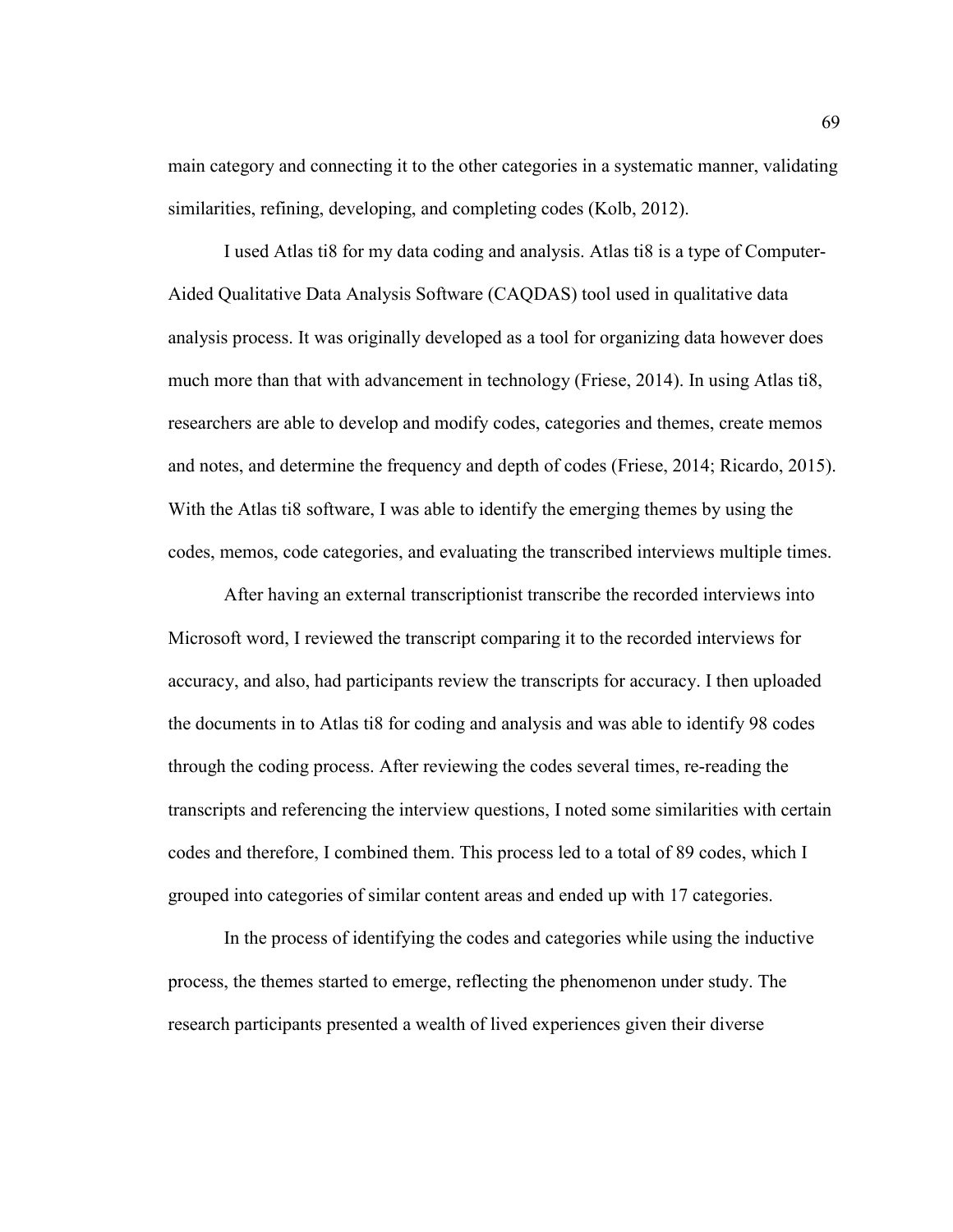backgrounds. Their experiences differed based on the number of years they had responded to natural disasters, the magnitude and extent of the disasters, the disaster locations, and their professional backgrounds. Despite these differences, there were commonalities in the lived experiences of these participants that put emphasis on the phenomenon. Some of the recurring themes included health, disease, sympathy, empathy, preparedness, survival, mental health, resources, collaboration, resilience, and humane acts.

#### **Evidence of Trustworthiness**

To ensure the trustworthiness, credibility, transferability, dependability, and confirmability of the study, I employed a number of strategies during the data collection process. The strategies used to ensure credibility were triangulation, member checking strategy, and the clarifying researcher bias strategy. I triangulated the data by interviewing disaster response participants who had varying differences in their background, type of disasters they had responded to, location of disasters, and the time that the disasters took place. This allowed for corroboration of the themes that emerged. To clarify researcher bias, I underwent a self-reflection process to ensure that I remained neutral and objective minded as I carried out the study.

 Using the member checking method, I reviewed the collected and analyzed data with eight of the participants. The participants were able to confirm the accuracy of the transcripts and clarify any additional questions that I had. A preference for four of the participants involved in the member checking process was an over the phone review of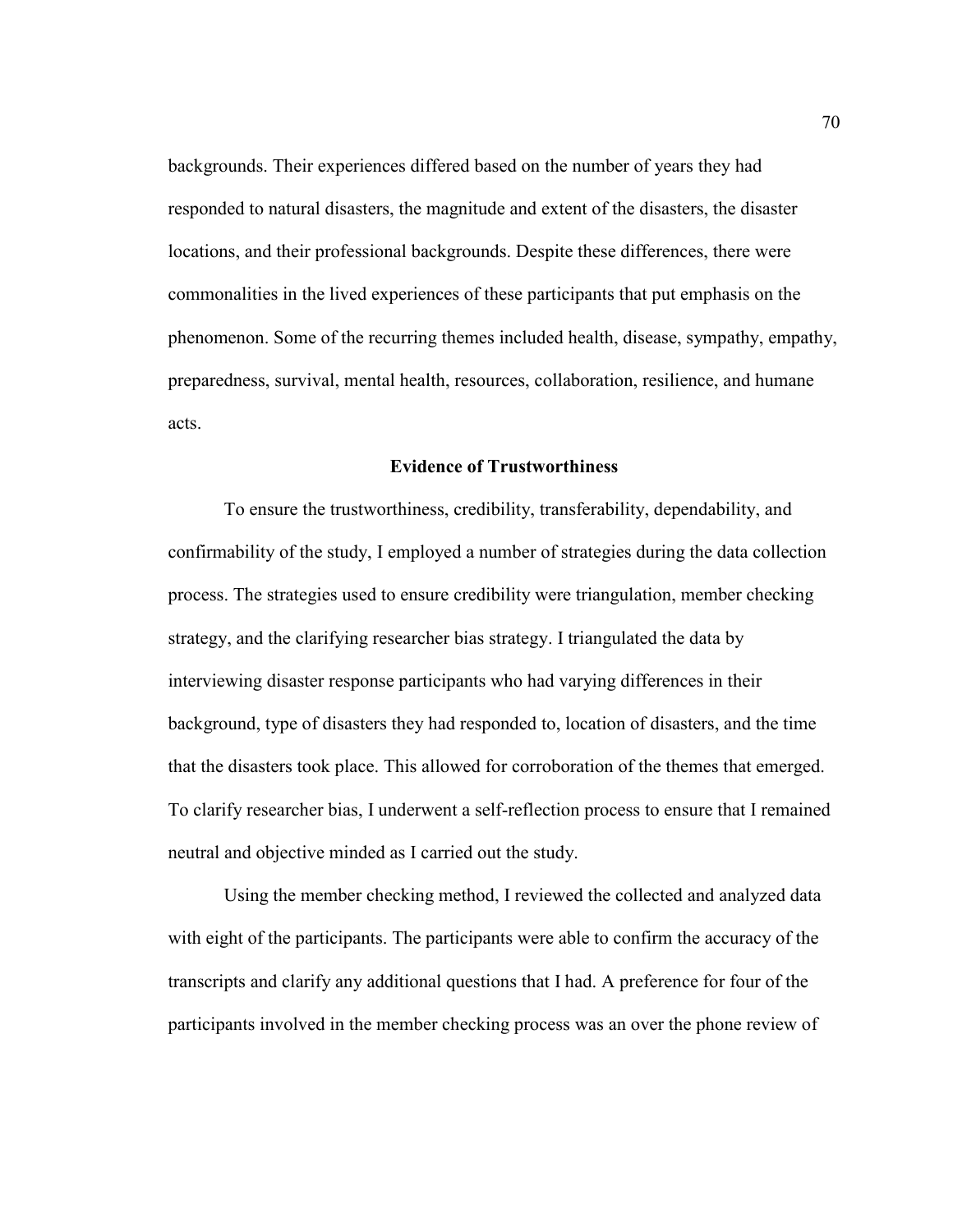their analyzed data. I reviewed the data with the face-to-face participants as I collected it and prior to concluding the interviews while one of the participants sent their hand written responses. The rest of the participants were not available to participate either because they were unreachable or opted not to have the review due to time constraints stating that based on the interviewing process they were confident that the analysis reflected their views and perceptions.

 To ensure that the study results are transferable, I provided rich and detailed descriptions of the data collected (of the participants, settings and their experiences). This created a solid framework for any researcher or reader interested in transferring information from this study. I also used a digital audio recorder to record the interviews and uploaded the interviews into Atlas.ti8 for coding and data analysis. Another strategy that I used was to establish the study context by providing the background data and a detailed description of the phenomena under study therefore allowing comparisons to be made.

 In triangulating the data, I managed to minimize my bias as a researcher and highlighted the participant's perceptions hence ensuring confirmability of the study. In addition, I provided a detailed and in-depth methodology of the study allowing the study results to be scrutinized. Lastly, I employed an audit trial of the research process. This included maintaining a notebook with the dates and times I conducted the interviews, transcribed the interviews and when I uploaded the interviews in Atlas.ti8. I also kept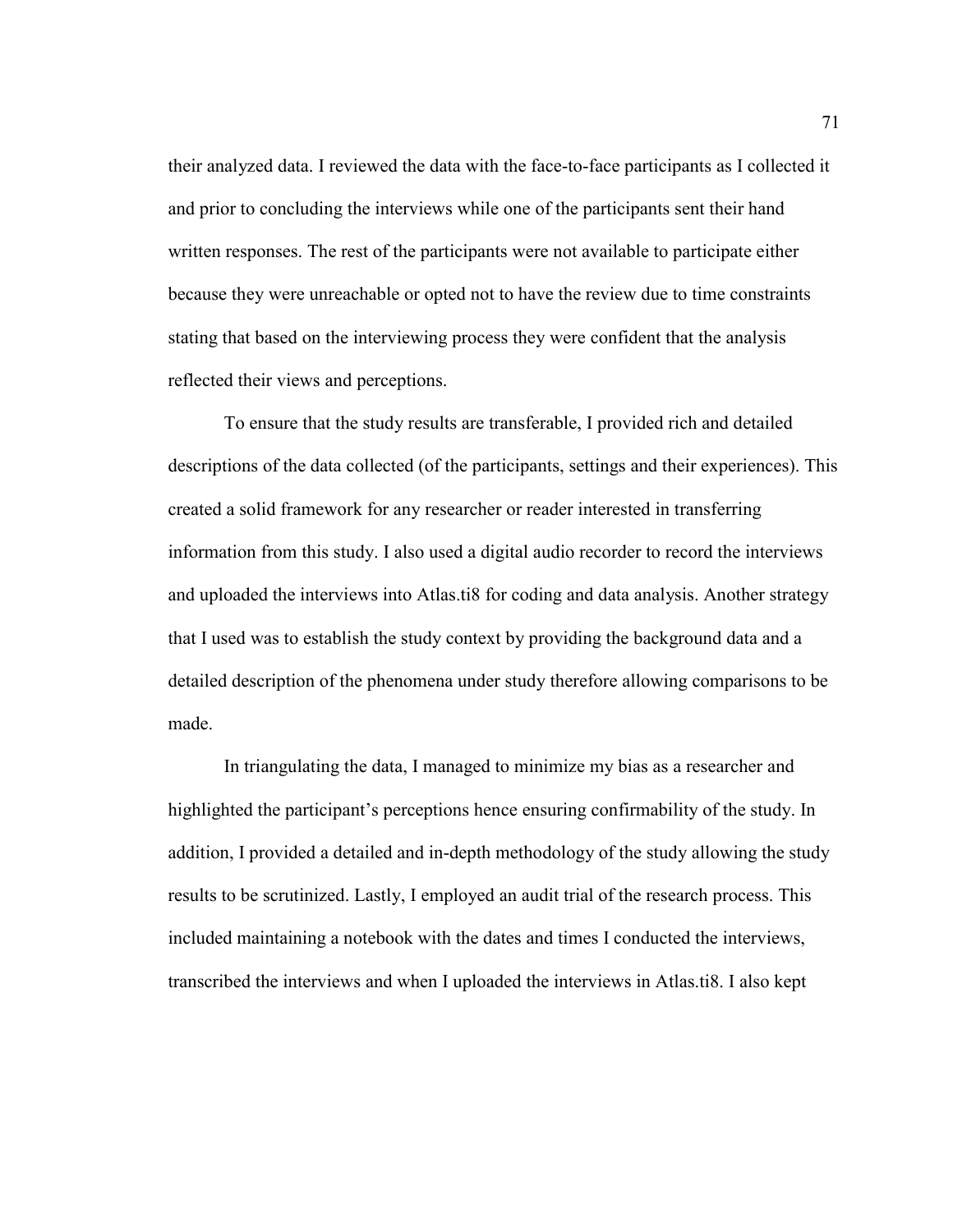notes on verbal and written feedback that I received from my committee chair, colleagues, and peers.

 I ensured the dependability of the study by use of the triangulation strategies in the data collection phase. Another strategy was to provide an in-depth description of the methods used in collecting data, analyzing data, and in interpreting data. Having my colleagues, peers, and methodology advisor review the study plan, process and interpretation of results also enhanced dependability of the study. Ensuring dependability of a study is important as it establishes that the study findings are consistent with the collected data (Creswell, 2009).

#### **Results**

 Throughout the process of my research, I sought to answer the primary research question through exploring the five sub questions. After conducting the data analysis, themes and sub themes emerged from the interviews that further enhanced an understanding of the phenomena under study. A theme as described by Vaismoradi, Jones, Turunen, and Snelgrove (2016) is an attribute or concept, the main product of data analysis that allows a researcher to answer the study question. It contains codes that generally unify ideas in the phenomenon under study (Vaismoradi et al, 2016). The themes are organized according to the research questions and the participant's responses (quotations and perceptions) are used to support the identified themes.

 In reviewing the interviews, it is evident that the primary research question was addressed by all the study participants as evidenced by the various common keywords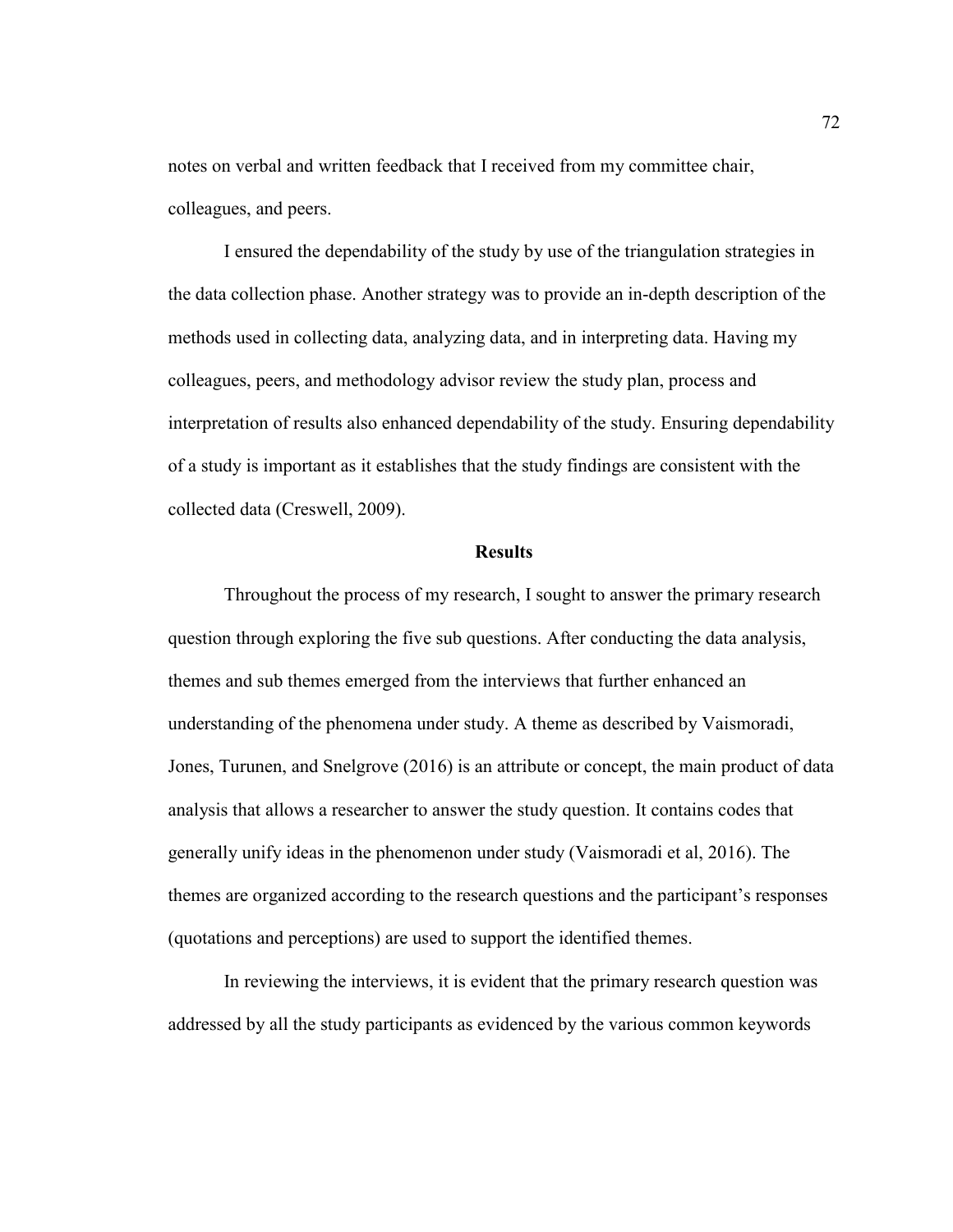and expressions that they identified. This question looked at the holistic approaches applied by disaster responders and planners to address chronic disease needs during and after disasters. Some of the interviewees admitted that they did not specifically single out the concept of chronic disease management while responding to disasters; however, they were able to relate to their practices and observations upon reflecting on their experiences during the interviews. Some of the key words and expressions noted were: information technology, the goodness of all the people (responders, victims, and the community), patient triaging, color coding patients, presence of healthcare personnel, presence of Walmart pharmacy, family support, disaster victim resilience, ability of the victims to handle stress, and special needs shelters for chronic diseases.

The emergent themes and corresponding questions are summarized in the table below, descriptions and discussions on how they relate to the phenomenon under study are provided.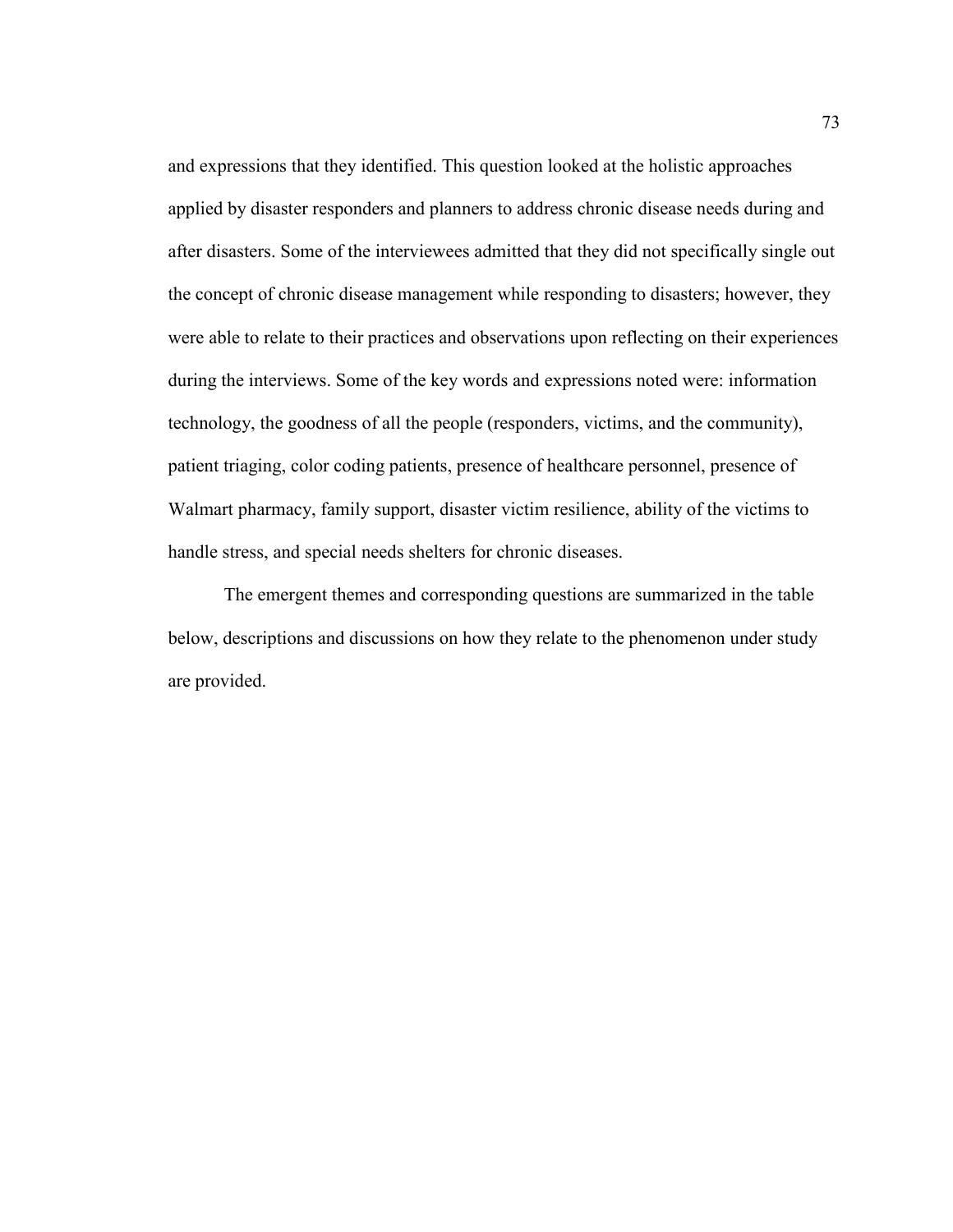### Table 2

| <b>Research Questions</b>                      | Then (s)                                    |  |
|------------------------------------------------|---------------------------------------------|--|
|                                                |                                             |  |
| RQ1: How do disaster relief responders and     | Theme 1: Disease management techniques:     |  |
| workers manage chronic disease                 | The means to managing chronic disease       |  |
| exacerbations?                                 | exacerbations in disasters.                 |  |
|                                                |                                             |  |
|                                                |                                             |  |
| RQ2: In what ways are individuals with         | Theme 2: Perceived individual disaster      |  |
| chronic diseases prepared during a disaster as | preparedness                                |  |
| reported by disaster relief responders and     |                                             |  |
| workers?                                       |                                             |  |
| RQ3. In what ways were the communities         | Theme 3: Assessing the preparedness of      |  |
| prepared for the response and management of    | disaster communities                        |  |
| individuals with chronic diseases?             | Sub Theme A: Community preparedness         |  |
|                                                | and immediate response during a disaster    |  |
|                                                | Sub-Theme B: Disaster response              |  |
|                                                | organizations and preparedness              |  |
|                                                | Sub Theme C: Responder training and         |  |
|                                                | preparedness                                |  |
|                                                |                                             |  |
| RQ4. What strategies for chronic disease       | Theme 4: Strategies, approaches, and        |  |
| preparedness work following a disaster as      | practices: Advancing disaster preparedness  |  |
| reported by disaster responders and workers?   | and response for individuals with chronic   |  |
|                                                | diseases                                    |  |
| RQ5. What strategies for chronic disease       | Theme 5: Ineffective strategies for chronic |  |
| preparedness do not work following a disaster  | disease management in disasters.            |  |
| as reported by disaster relief responders and  |                                             |  |
| workers?                                       | Theme 6: Mental Health                      |  |
|                                                |                                             |  |
|                                                | Theme 7: Greatest good for the greatest     |  |
|                                                | number of people                            |  |
|                                                |                                             |  |

Theme 8: Resilience

## *Research Questions and Emergent Themes*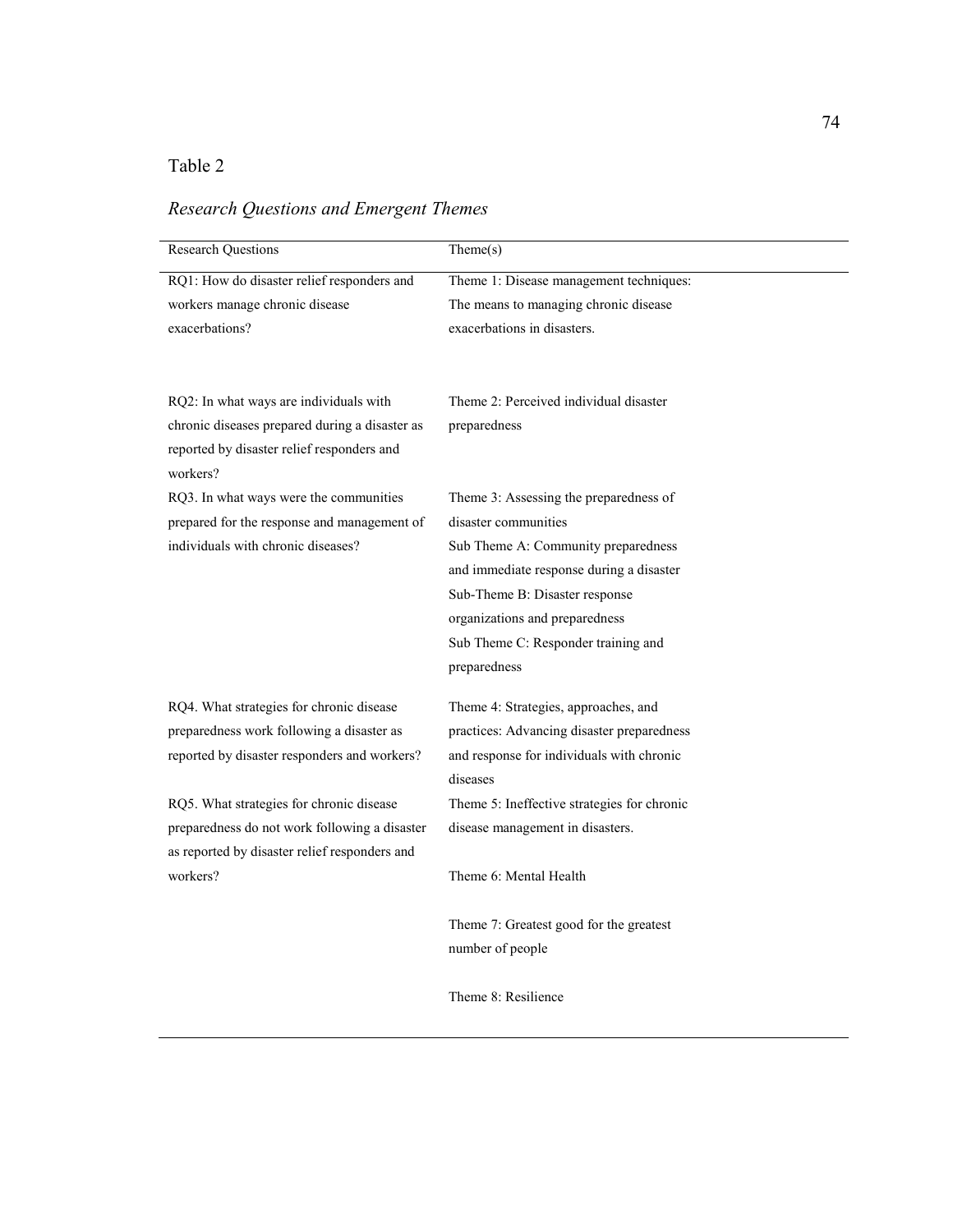*SQ1*: How do disaster relief responders and planners manage chronic disease exacerbations?

**Theme 1: Disease Management Techniques: The Means to Managing Chronic Disease Exacerbations in Disasters.** 

 The research participants in this study reflected on their disaster response experiences putting emphasis on the various approaches and practices that they employed to manage the chronic disease exacerbations. They recognized the approaches, efforts, and challenges that they and their team members experienced during the disaster response. They addressed what they observed and practiced as well as highlighting guiding concepts of accountability, responsibility, coordination, and collaboration as driving forces behind these practices. The following descriptions and comments from participants reflect this theme that answers the question: How do disaster relief responders and workers manage chronic disease exacerbations?

 Almost all study participants expressed that generally the shelters were well set up with basic resources and they had an adequate supply of nurses, pharmacists, medical providers, and respiratory therapists. They however encountered great challenges when faced with inadequate or scarce essential resources such as medications, electricity, generators, water supply, and medical supplies. To manage the chronic diseases, the participants stated that they just made do with what they had. Betty explained that this involved strategies such as substituting unavailable medications to control exacerbations and utilizing capable individuals who were 'walkie-talkies' (stable and able to move

75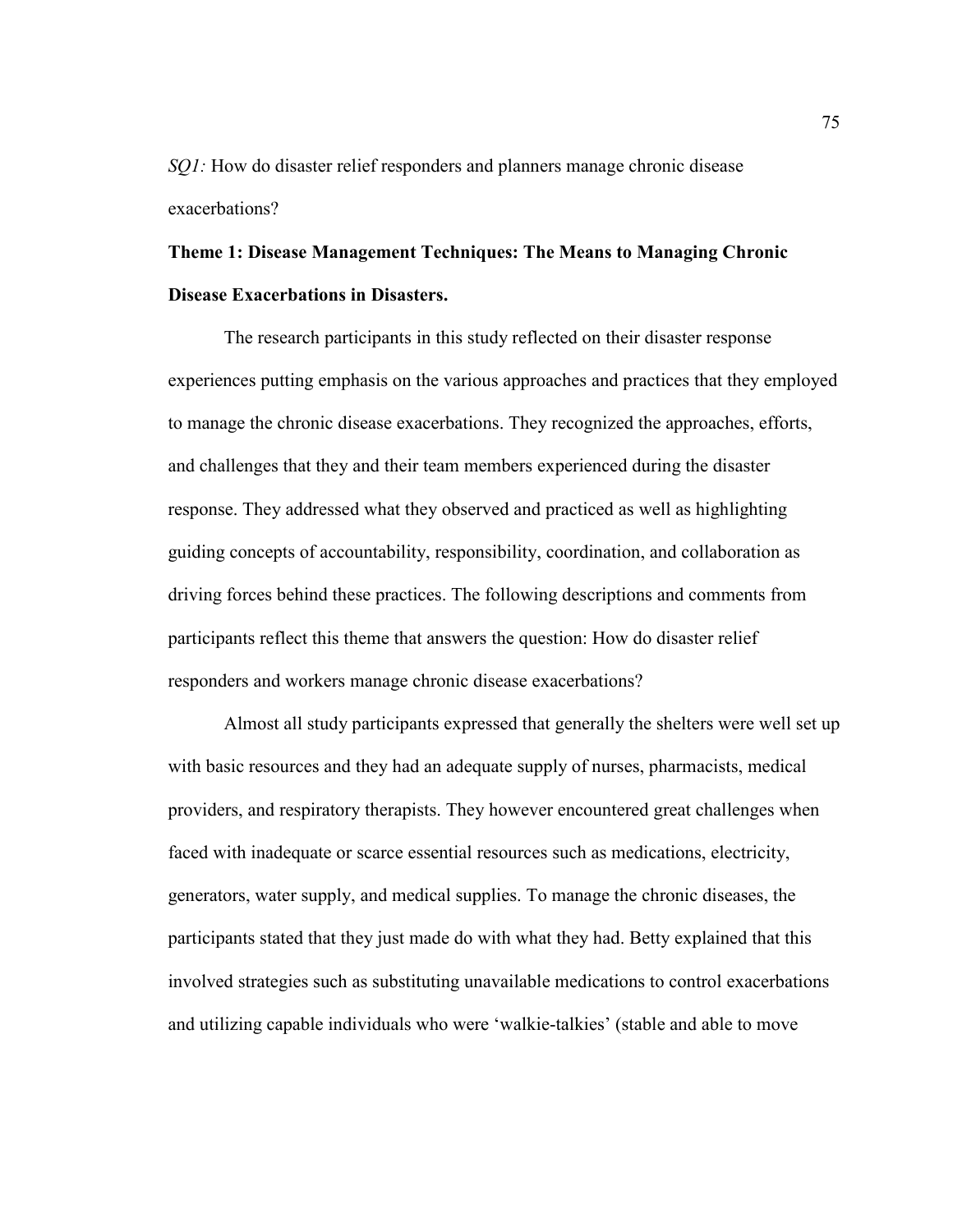around) to assist other victims. Nancy also added that due to inadequate resources, they borrowed supplies such as insulin from family members or victims who had extra supplies and used the vial as a multi dose vial while ensuring patient safety by not reusing needles.

 Anna, a seasoned disaster responder was involved with Hurricane Katrina, Harvey, Irma, and was awaiting deployment to Puerto Rico at the time of this interview. She described that, "When you have individuals in shelters, you're basically at the mercy of whatever resources that shelter has available. Even with several generators, you are still not able to meet all the respiratory and IV pumps needs". Katherine emphasized the stated situation by describing the approaches that majority of the responders practiced in order to manage chronic diseases by saying that:

With the lack of electricity, we had to end up bagging a lot of the patients who were on vents. The power outages were a major challenge in keeping the place running and in taking care of all those patients…We just ended up doing manual nursing 101. For the vent patients, we just manually took turns to bag them to provide the oxygen and for IV needs we were counting the IV drips and just hanging them to gravity for the medications. For the insulin, sometimes we tried to rescue some of the insulin that was in the refrigerators, we kept the refrigerators closed so that we can keep them nice and cold, to be able to use them. Although we had a backup generator that still went out.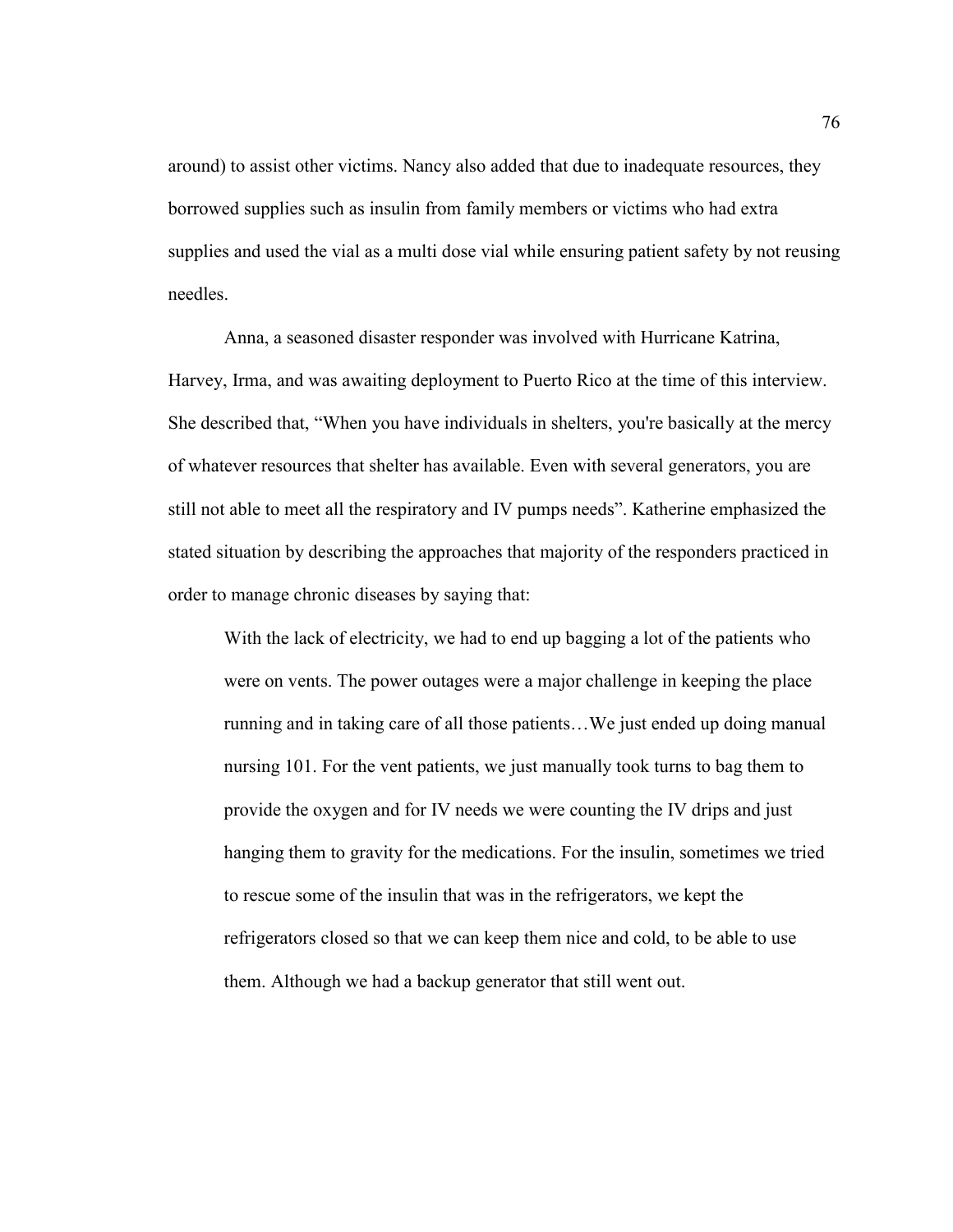Just like in a clinical setting, the participants noted that in order to adequately manage the chronic disease symptoms, they had to prioritize the presenting symptoms in order of severity. In addition, managing the symptoms also meant they had to engage their critical thinking skills for appropriateness and timeliness. This as they explained was to ensure they managed everyone's symptoms the best way they could with the resources they had. The goal for disaster response as the study participants indicated was health improvement and maintenance for all.

Nancy and Anna discussed critical thinking and prioritizing strategies. Nancy explained that in her experience, managing chronic diseases required patience, critical skills, and speed as time was of essence. Her team triaged patients as they were brought in to the clinics and they managed those with stable symptoms with medications while the more serious ones were transported to close-by open hospitals. Anna described the prioritization and critical thinking strategy by explaining a color-coded triage system they used to gauge, prioritize, and determine how to provide care and ensure they were doing the greatest good for the greatest number of people. She explained:

The color-codes are either green, which means they're walkie-talkie patients and they can wait to receive treatment for multiple hours; If they're yellow…they need to receive care within two hours, then you have like red and black...some of these unfortunately, you cannot provide care to so you have to do the best you can with what you have.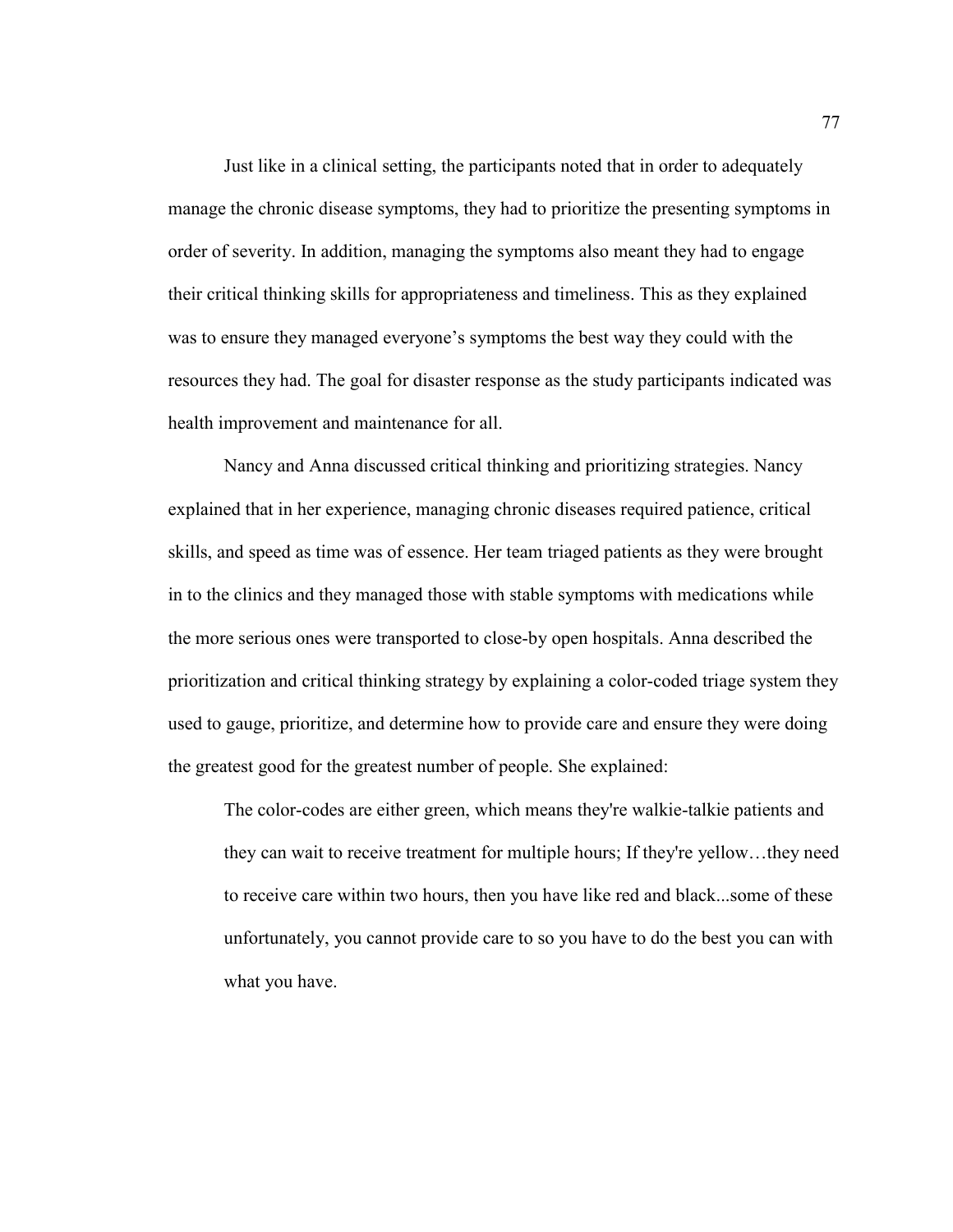To adequately manage chronic diseases, 93% of participants stated that success depended on collaboration among all responding units; between departments, disaster organizations, local organizations (faith-based organizations, churches, and hospitals), local businesses, police force, as well as individual responders. They acknowledged the presence of Walmart's mini mobile pharmacies and stores as key to curbing symptom exacerbation due to availability of medications and other necessities. They stated that the collaborative efforts were evident in the sharing of resources and manpower (health providers) among responding units to provide appropriate and timely disease management. Isaac a seasoned disaster responder recalled that in his experience, the collaboration between FEMA, American Red Cross, and the army was vital to the management of chronic disease symptoms both at the emergency response locations and by airlifting the victims out to nearby or to the appropriate hospitals. In Henry's experience, hurricane Maria was a devastating, out of control and severely destructive disaster however, the challenges were minimized through collaborative efforts between different responding organizations, the federal government and the local communities who reached out with loving arms and said:

You're here to help us...How can we help you? Churches, in general, reached out like did FEMA… You need food, we will find you food. You need clothes for the patients, we will find some clothes…A local laboratory, just a normal bloodtesting laboratory generously came in and set up equipment and said, 'We will work for free to help you'…The local Coca-Cola bottle company reopened their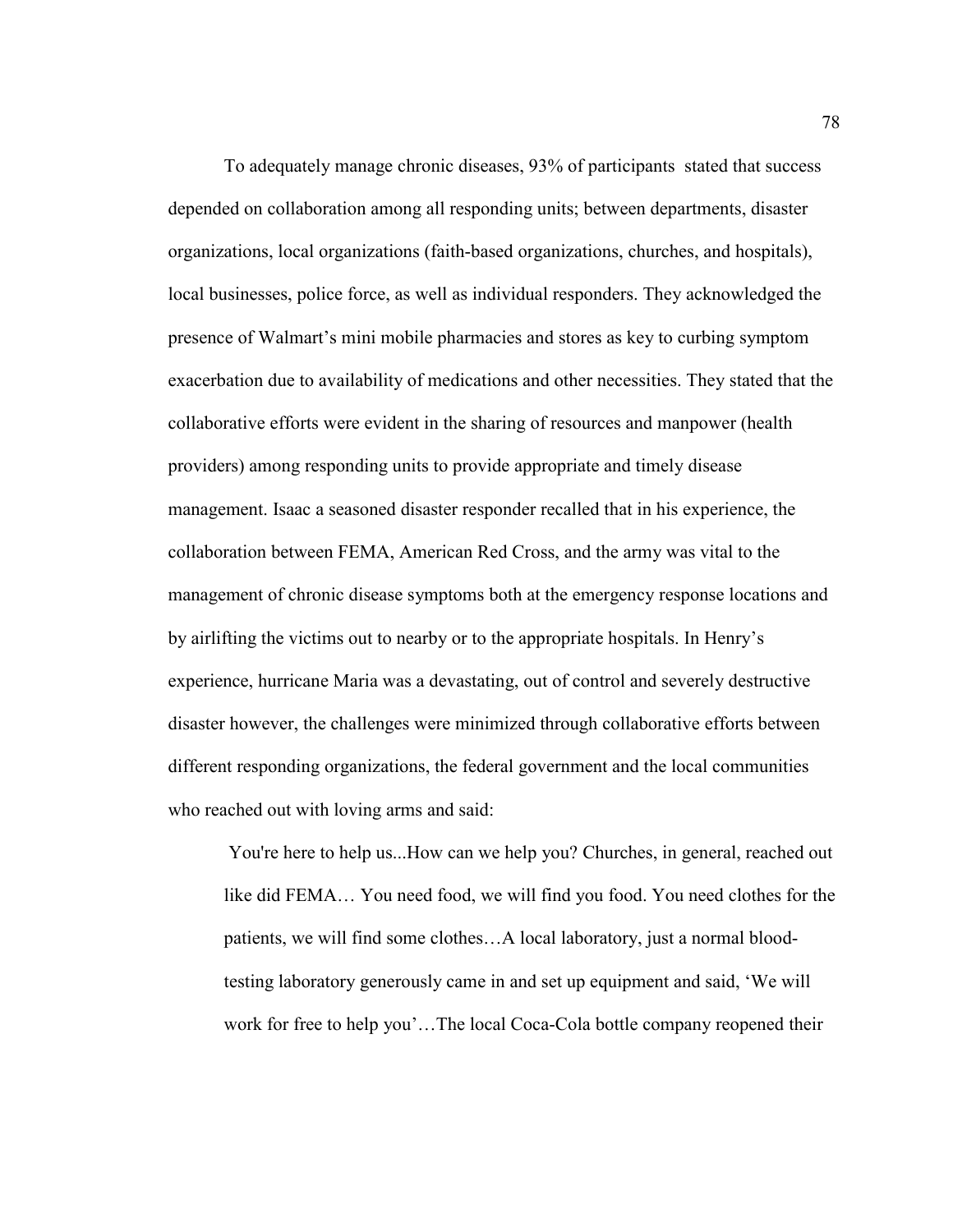facility, worked on filtering water and supplied it across the island. Without collaboration with others, there would be no success during disasters.

 Two of the participants described working for organizations that catered only for chronic disease individuals during disasters. Dorothy, one of the participants shared that to manage exacerbating symptoms; they had a pool of doctors, nurses, and non-licensed staff to manage symptoms and an onsite pharmacy for those individuals who did not have their chronic medications with them. They also collaborated with nearby hospitals where they transferred the patients with deteriorated symptoms. To accomplish this, there were Emergency Medical Technicians (EMT) and local police on standby to assist with the transfers. These collaborative efforts as Dorothy explained contributed to the success of the chronic disease shelters.

Another strategy noted by participants as an integral part of chronic disease management was teamwork. Teamwork was described by many as "coming together regardless of their backgrounds to save lives." Katherine, another first-time responder with hurricane Maria emphasized that she felt encouraged at the amount of team work and collaboration she witnessed as responders ensured that even with few resources, exacerbating symptoms were managed. She said that, "We all worked as a team, helped each other out, trouble shoot problems together, and had solutions to help us manage under the circumstances." She also added that in the spirit of teamwork, "A couple of my friends who were nurses went to the community, knocking at the doors to check on people that may have needed care because a lot of the people were barricaded."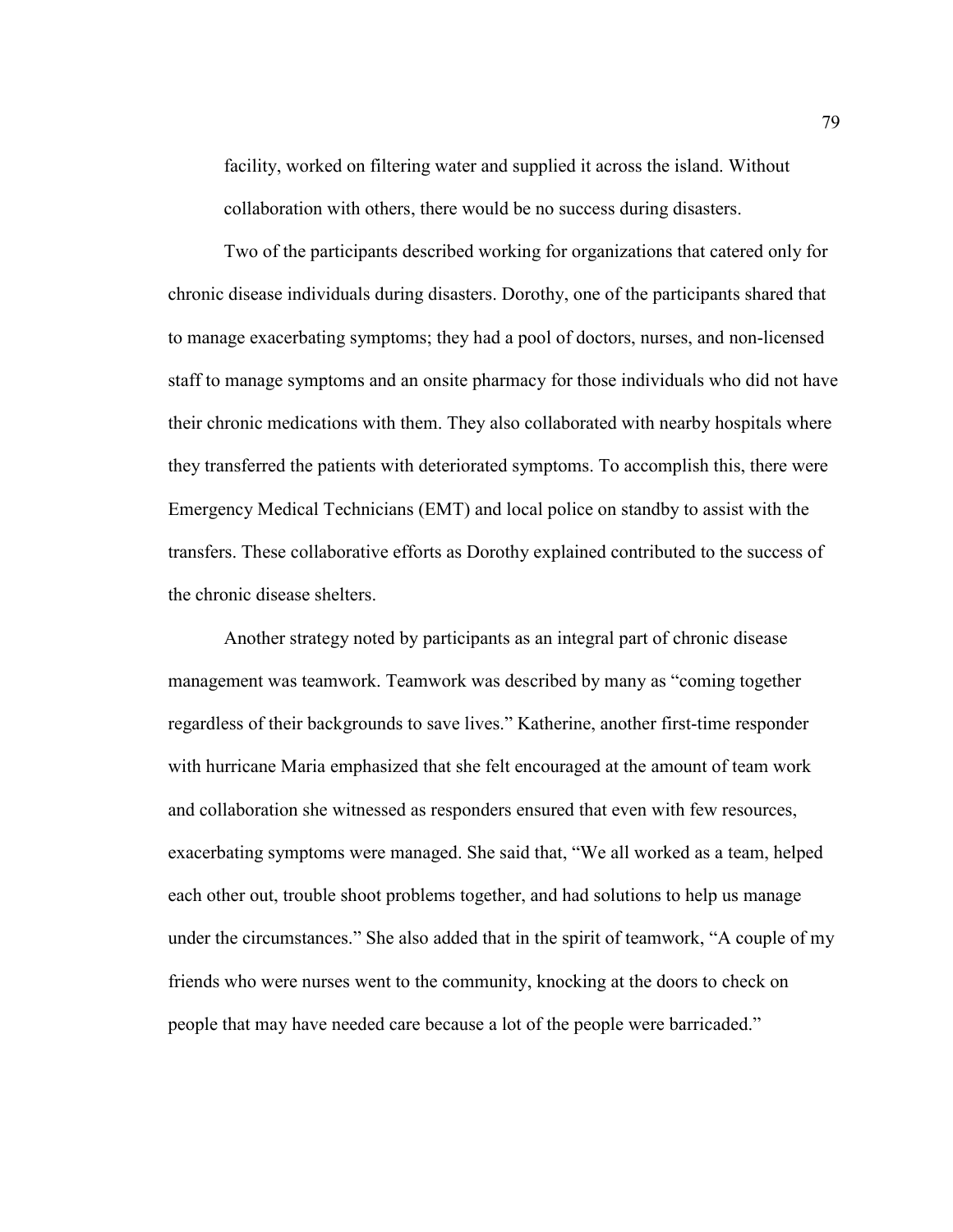Several other strategies were used by the participants in order to manage individuals with chronic diseases. One of these strategies was using home medications brought by the victims to the shelters after the physicians had reviewed and consented to the use. This according to Betty reduced some challenges and ensured that the individuals continued with their regular medications in a timely manner. Another strategy utilized in most of the shelters was the presence of a documentation system (manual paper process) that tracked patient symptoms, interventions and progress and this allowed for continuity of care even with the challenging disaster circumstances. The participants also discussed that they had shift communications between outgoing and incoming shifts as another means to ensure continuity of care.

Cathy, a dialysis nurse and disaster preparedness planner managed care of dialysis patients in a rescue site during Hurricane Harvey and Maria. She noted that renal diet compliance was a major challenge for these individuals because of lack of finances after evacuating from their homes and the high costs of healthy foods. This then led to exacerbations of symptoms such as high blood pressure, edema, high glucose levels, and imbalanced electrolytes. The availability of physicians who assessed and wrote prescriptions, and a pharmacy that had most of the needed medications were necessary in managing the chronic disease symptoms exacerbations. However, in order to manage symptoms through diet control and to encourage diet compliance, Cathy said:

I can tell you, we came together as employees and just felt we could donate our own money for particular patients that were from Houston and you could tell they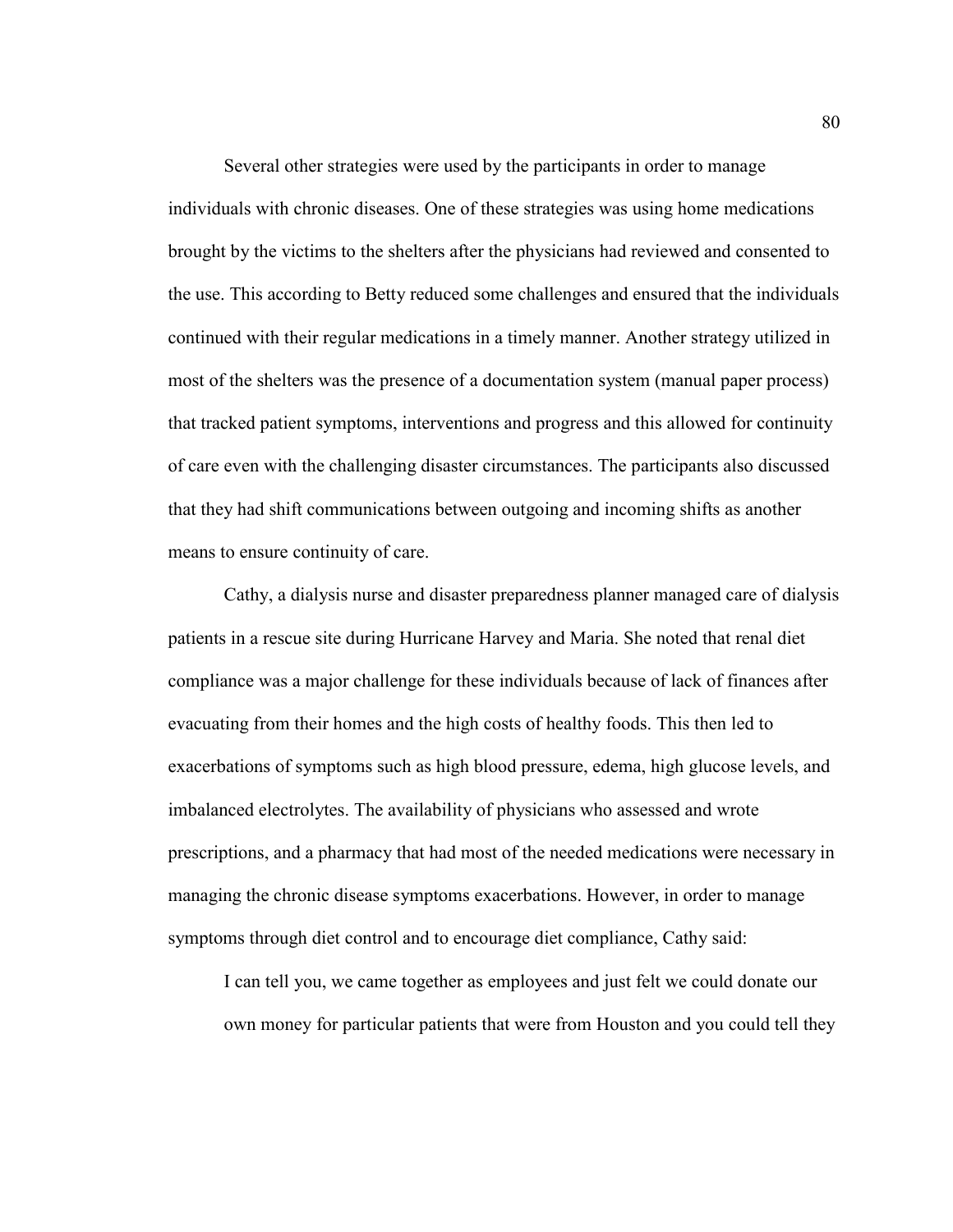wasn't ready with funds to be able to buy healthy foods, so we would donate some money and say, Okay, here's your money for lunch for a week. This really helped them buy appropriate food and their symptoms were not as bad.

Those participants who volunteered or worked for the veteran administration (VA) system gave a recount of their experiences in managing chronic diseases. This was mainly because they alluded to the availability of resources that enhanced the care management. In almost all the disasters, they were noted to have an adequate number of volunteers as well as family members who all worked together to manage those individuals with chronic diseases. Grace, a first-time responder added that the set up/organization within the shelter (makeshift pharmacy, supply area, respiratory, social worker area, and clinic area) all made it easier and organized in caring for those who had chronic diseases

Sharon and her husband run a chronic disease telemedicine management company in partnership with physician clinics. Some of the disasters they participated in were Katrina, Matthew, Harvey, and Irma with one of their major roles being to ensure continuity of care for their patients affected by disasters. They accomplished this by locating the patients during and after disasters and monitoring and managing their chronic diseases. Once contact was established, they managed their conditions through remote assessments, prescription filling or connecting them with primary physicians and hospitals for symptom management. Their patients have access to a phone or tablet and can be located as long as there is Internet or hotspots. The nurses make assessments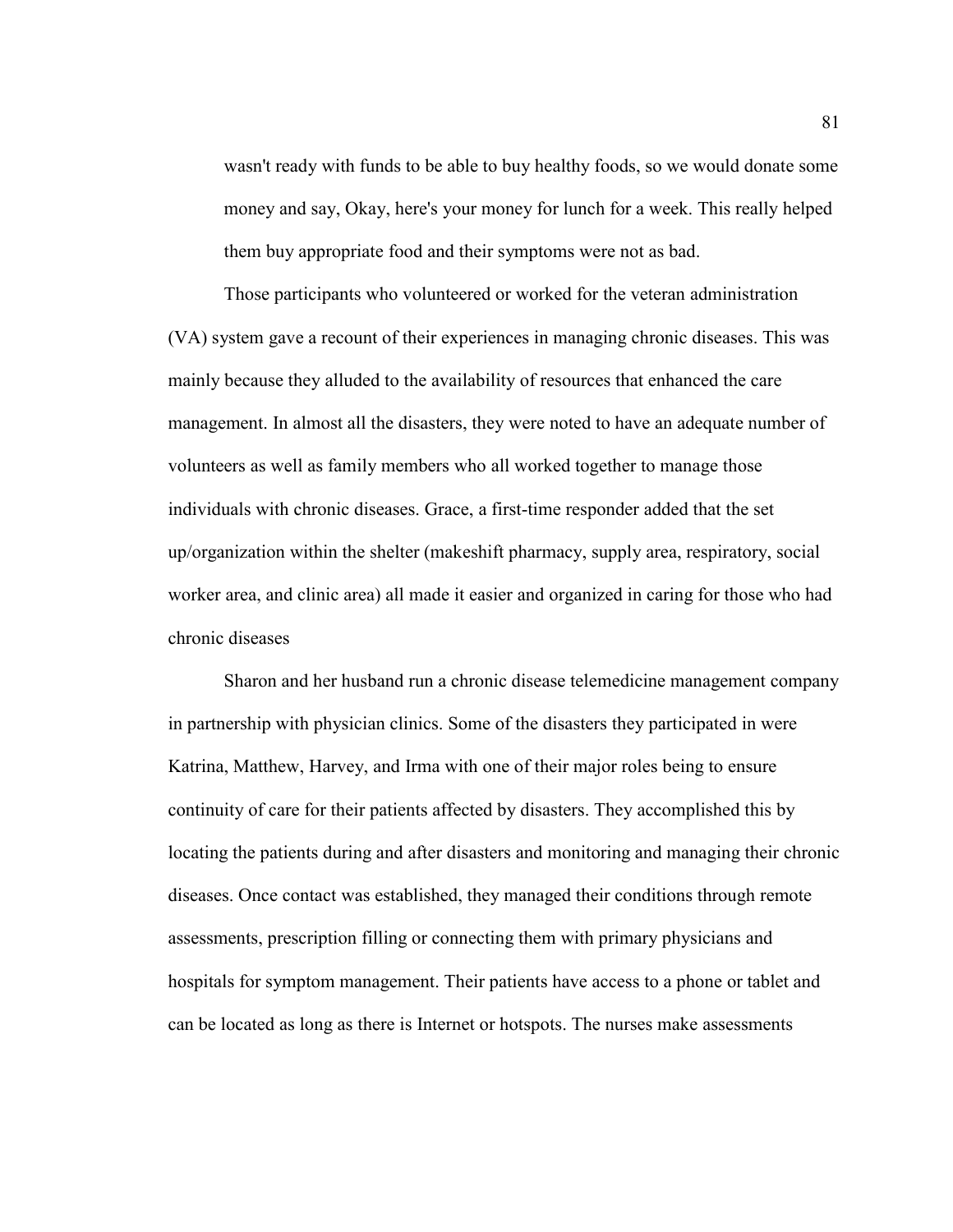through video conferencing and from that they make recommendations for symptom management or referral to a hospital or medical shelter.

The participants reported that often the management of chronic diseases depended on the availability of resources and it required the responders to be creative and use of all possible options to get these resources. Moffatt, a contractor with FEMA, responded to both hurricanes Katrina and Maria and he recalled managing individuals who required essential resources such as oxygen to control symptoms of Chronic Obstructive Pulmonary Diseases (COPD) and asthma. His team's primary role was individual/family rescue and placement in rescue trailers, but these trailers caused symptom exacerbation for some due to odors, dust, and new materials from the trailers. Their conditions were also exacerbated by lack of medications, electricity, and clean water supply. To manage the above, Moffat recounted how they supplied oxygen tanks to those who needed them going into great lengths to get bigger oxygen tanks to meet the increasing demand, relocated others to more appropriate trailers, and when conditions seemed to deteriorate, the medical responders took over.

 As the participants indicated, there were numerous challenges encountered in the effort to manage chronic disease exacerbations during disasters. The responders however developed strategies that enabled them to overcome most of the challenges giving the disaster victims a chance at survival. Managing chronic diseases was not an area that the majority of the responders reported as having prepared for; however, they did the best they could to safeguard the lives of the disaster victims. According to the participants, the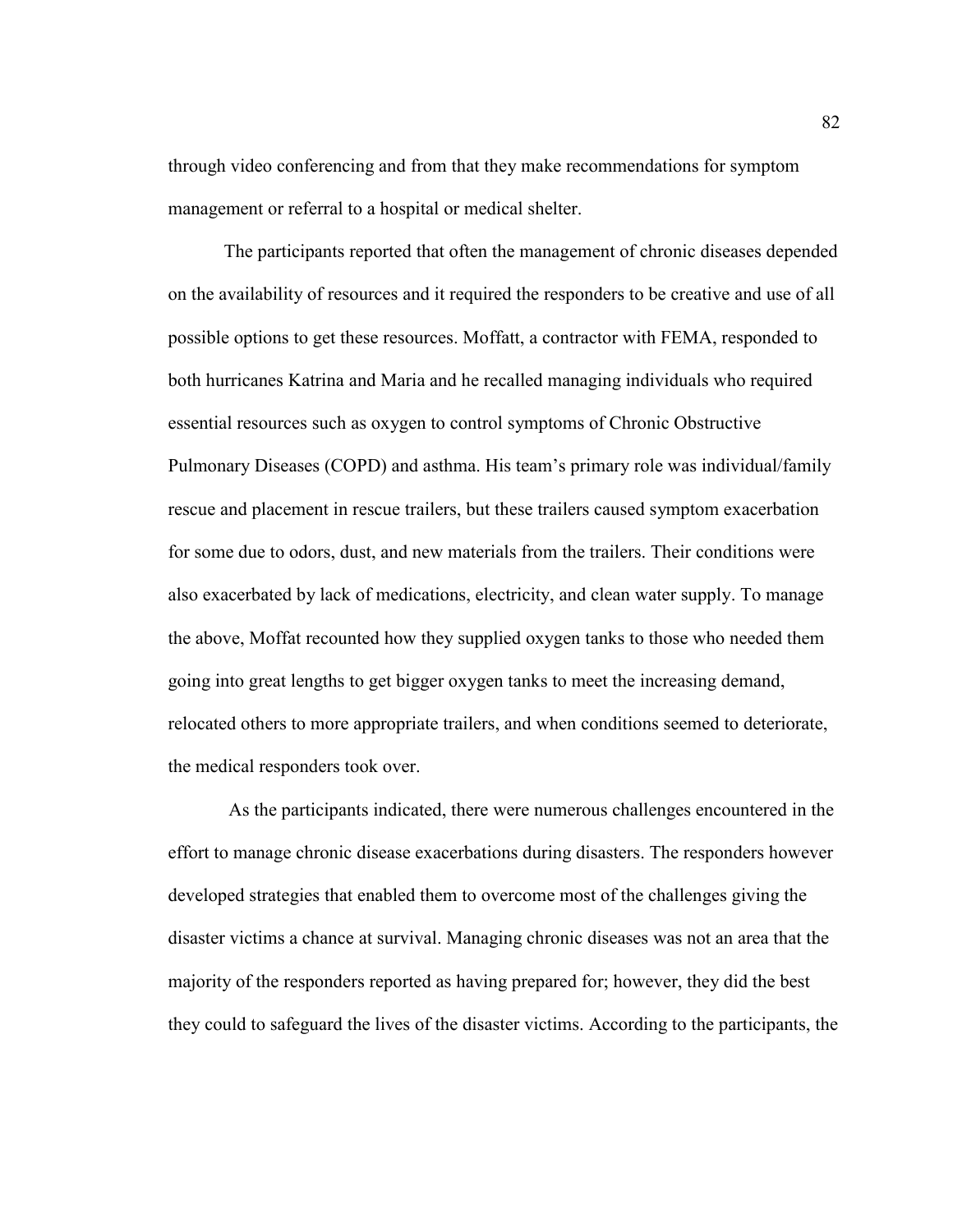success in managing symptom exacerbations was because of engaging concepts of accountability, responsibility, coordination, and collaboration in to their practices.

*SQ2:* In what ways are individuals with chronic diseases prepared during a disaster as reported by disaster relief responders and planners?

#### **Theme 2: Perceived Individual Disaster Preparedness**

Individual disaster preparedness is constantly a topic of discussion among public health practitioners and the general public before, during and after a disaster strikes (CDC, 2016b). The call for individuals to be prepared is to ease evacuations, for health maintenance, and ensure available resources are utilized on the most vulnerable individuals or communities (Banks, 2013). The participants expressed concerns at the widespread lack of individual preparedness despite the public forewarning information reminding citizens to prepare and evacuate pending a disaster. The study respondents narrated incidents of inadequate individual preparedness, a factor that failed to advance disaster response experiences.

In Texas, Anna explained that there were a lot of hurricane warnings to evacuate but many people chose to stay behind and yet still were unprepared. She added that in Florida, the majority of the communities were retirees with multiple comorbidities and they were not at all prepared for the devastation that followed. According to Nancy and Isaac, with the type of information available to the public regarding preparedness and evacuation they noted that, "Individuals should have been able to go to their pharmacies and get an extra 10-day medication supply, purchased generators, and packed some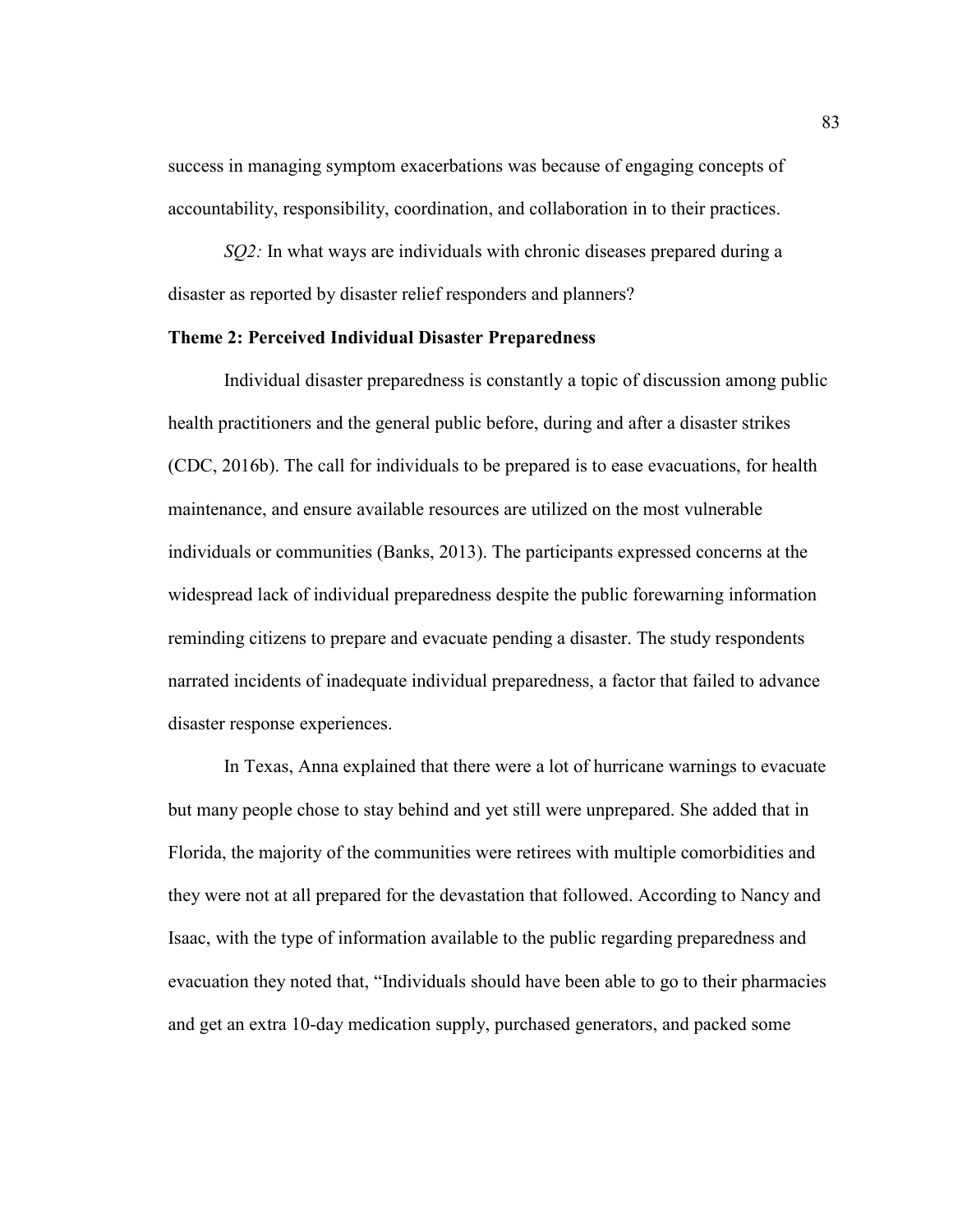drinking water and canned foods." Moffatt additionally described that in his experience, the disaster victims did not seem to have prepared for the disasters, not the Katrina disaster or the Maria disaster. He summarized by saying, "Nobody was prepared, barely."

Cathy explained that chronic dialysis patients receive a packet that contains their medical history, medical prescriptions, dialysis prescriptions, and most current laboratory test results. The idea is for the patients to have the packet with them wherever they go in case of dialysis needs and other medical needs. However, Cathy shared that in her disaster response experience; only one individual had the medical packet available. She explained that "the lack of medical history really delayed care especially in providing dialysis for the patients." Other participants who managed care or encountered dialysis patients shared similar experiences.

 There was another aspect of preparedness brought up by Betty and Florence who responded to hurricane Maria. Betty explained that in her experience, patients who had their families with them were more prepared and majority had a supply of their home medications. Florence noted that the family members were very involved and provided needed medical information, provided basic care like bathing patients, administered home medications, and provided moral support. The presence of family members as noted with the Texas and Puerto Rico disasters was greatly appreciated by the responders as their families provided significant information about their loved ones that helped the medical teams manage their chronic conditions better.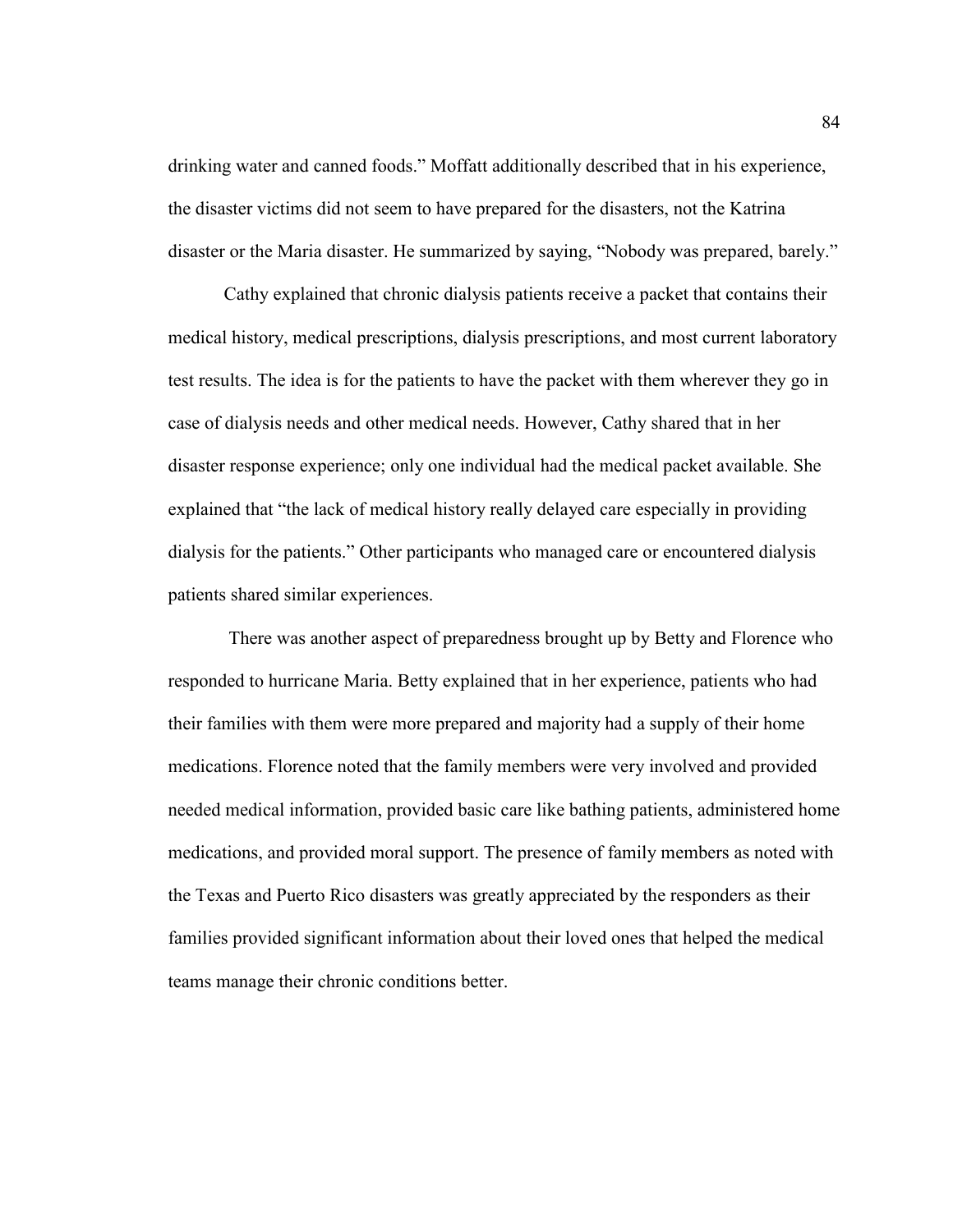The rest of the participants encountered the same experiences as individuals who were not prepared but also some who were somewhat prepared. Cathy and Grace explained that in their experience; the victims had to flee the disaster area and hence had no time to evacuate with any necessities and hence the unpreparedness. The other participants said it was a combination where some individuals had medications and other items and others did not have anything, not even medications. This, as the participants explained was a challenge for the responders as they tried to manage chronic diseases without medications or medical records. They voiced their concern and frustration at the widespread lack of individual preparedness, a factor that hindered disaster management and impacted on the wellbeing of the disaster victims.

*SQ3*: In what ways were disaster communities prepared for the response and management of individuals with chronic diseases as reported by disaster relief responders and planners?

#### **Theme 3: Assessing the Preparedness of Disaster Communities**

The general perception from respondents regarding local community preparedness was that more needed to be done. Some participants noted that the presence of the local Red Cross, non-profit organizations, and faith-based organizations alone was not adequate to manage the care for those with chronic diseases. What lacked in preparedness was the absence of basic resources, organization of the response efforts, and adequate collaboration/ communication among the responding organizations. However, they stated that community preparedness varied depending on location and severity of the disaster.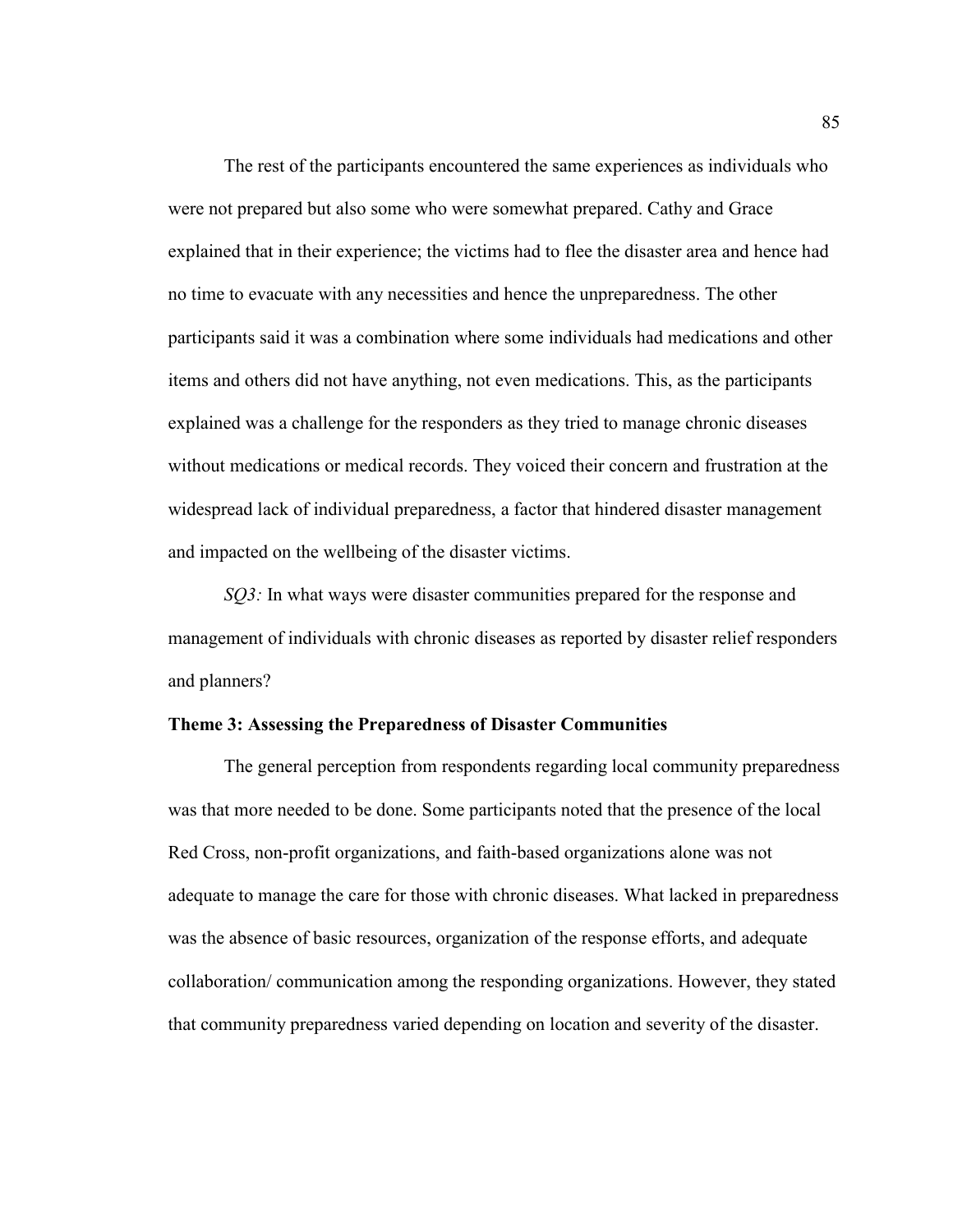As the respondents reflected on their experiences, some of them gave personal accounts of what they witnessed. Anna said:

I would say, as long as the community healthcare organizations are up and running, they are almost able to pretty much stand on their own. But just an example with the hurricane Harvey; a lot of the businesses were closed because they had no electricity, and they were flooded. If an individual needed their medication, they couldn't just drive to CVS and get their medication, because the business had no electricity, no computer access, they couldn't pull up records… It almost throws you back in the Stone Age.

Florence, a three-time disaster responder, shared about individuals with diabetes. She indicated that food was a major component in managing individuals with chronic diseases and therefore considerations are needed when planning for food relief. She said:

It was tough because of especially limited resources for food. We got food but it was dependent on what we could get from local donations or the Red Cross, some days it wasn't a great meal and it was really dependent on their preparedness for people with diabetes. Not many community organizations or people were out there, so they couldn't get consistent carbs or somewhat regular diabetic diet…and it was hard.

Cathy said:

For the dialysis patients, there was no community preparedness at all. Transportation was a challenge and likewise the food supply. The responders had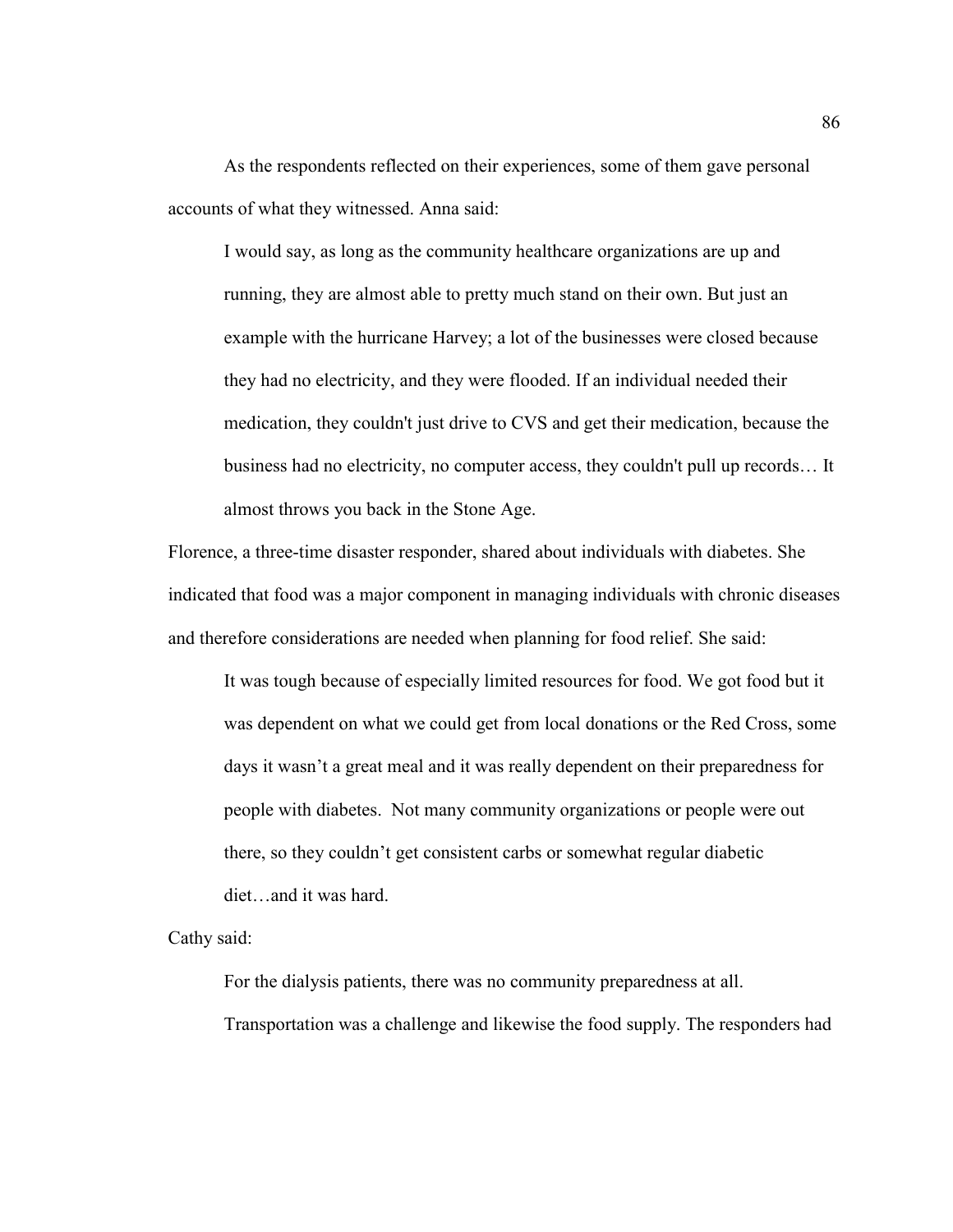to do a lot of coordination to ensure they maintained compliance with scheduled dialysis days and ensure they had needed resources.

 Katherine, Grace, and Henry explained that prior to the Puerto Rico disaster, chronic diseases were managed by public health clinics/hospitals and hence during the disaster, most family members had medications and health history available. However, they were amazed that large facilities did not have generators to cater for the vent/oxygen dependent patients. John and Lillian also voiced concerns that in their respective disaster response areas (Katrina, Sandy, and Irma), the major hospitals did not have ready-to-go generators and this delayed chronic disease management hence the exacerbating symptoms. At least 60% of the responders verbalized that the health organizations within the disaster areas were not adequately prepared especially with dealing with an influx of disaster victims and in resource allocation.

Approximately 80% of the responders appreciated local businesses that stayed open as long as they could to assist the communities. Nancy and other participants praised the Walmart store for setting up little stores in various disaster areas and for donating food stuff, new clothing and other items. In Betty's experience, she recalled that Walmart had set up a pharmacy on site to ensure free medication availability for the disaster victims. In various disaster areas, the presence and efforts of local faith-based organizations was noted according to the participants, what lacked however was adequate coordination and resources. The participants voiced that there needed to be good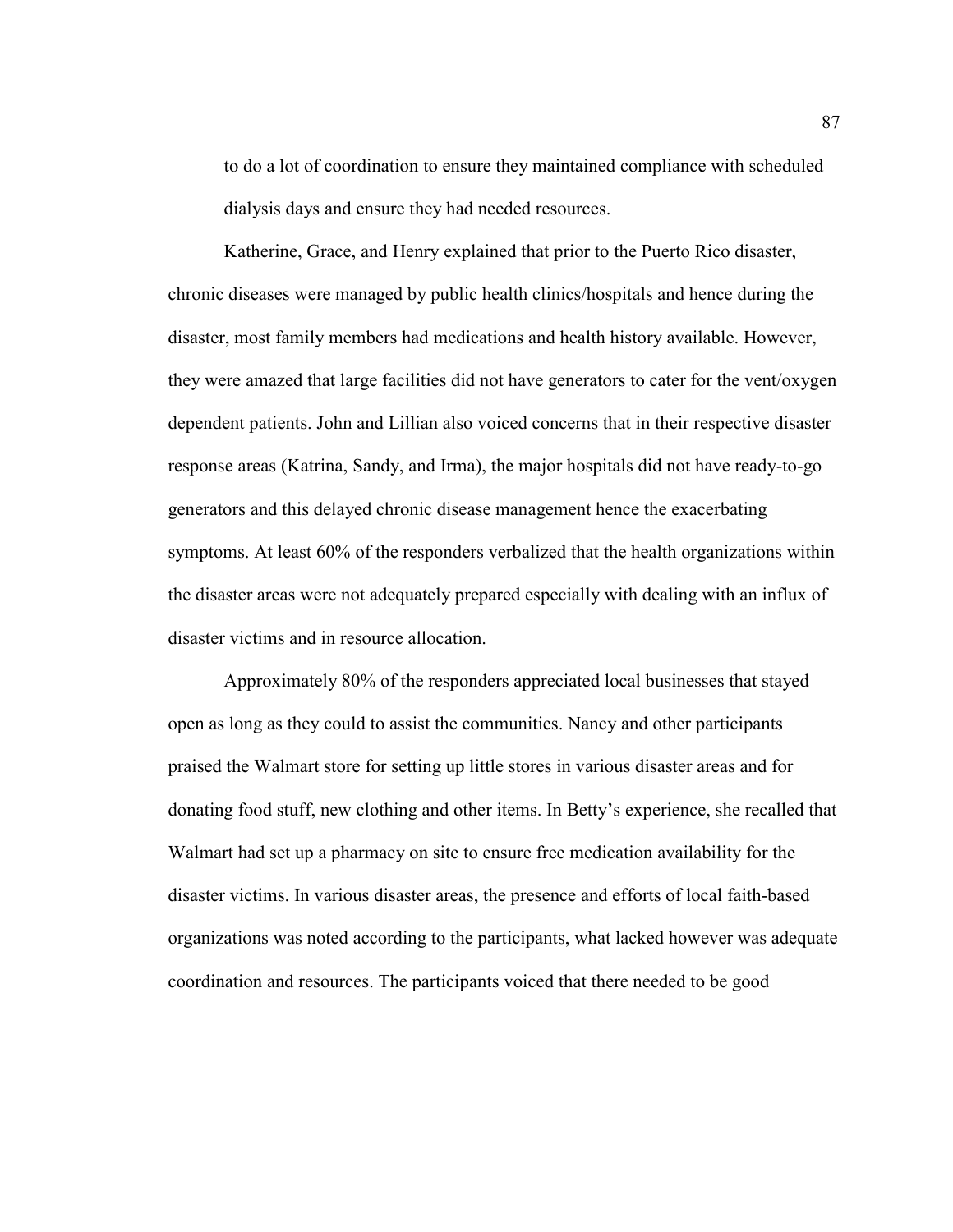communication between donors and receivers so as to better inform the communities about available resources.

#### **Subtheme A: Community Response Immediately Following a Disaster**

The collaboration between and presence of local businesses, organizations, and individuals was dependent on the severity of the disaster. The participants shared that the response strategies utilized by the local communities were dependent on the type and magnitude of preparedness prior to the disasters. Almost all the participants shared that when present, the locals provided food, shelter, transportation, and managed donations. They expressed that the basic activities of disaster response were mainly carried out by the local communities. Esther said:

During Hurricane Harvey, I witnessed different churches going out and collecting clothes and other items from communities and bringing them to this one big warehouse for distribution to the victims. There were people who just came to help; nurses, policemen, and paramedics...Walmart was there too, and they had a small pharmacy.

The study participants recognized the efforts made by local communities to collaborate with disaster organizations in order to enhance disaster response for all individuals. In his experiences, Moffat remembered the presence of the local Red Cross, faith-based organizations, and Salvation Army. However, during Katrina, they had to close down a shelter due to lack of funds to support the individuals. Despite the challenges, the participants described the community response as togetherness. Isaac said: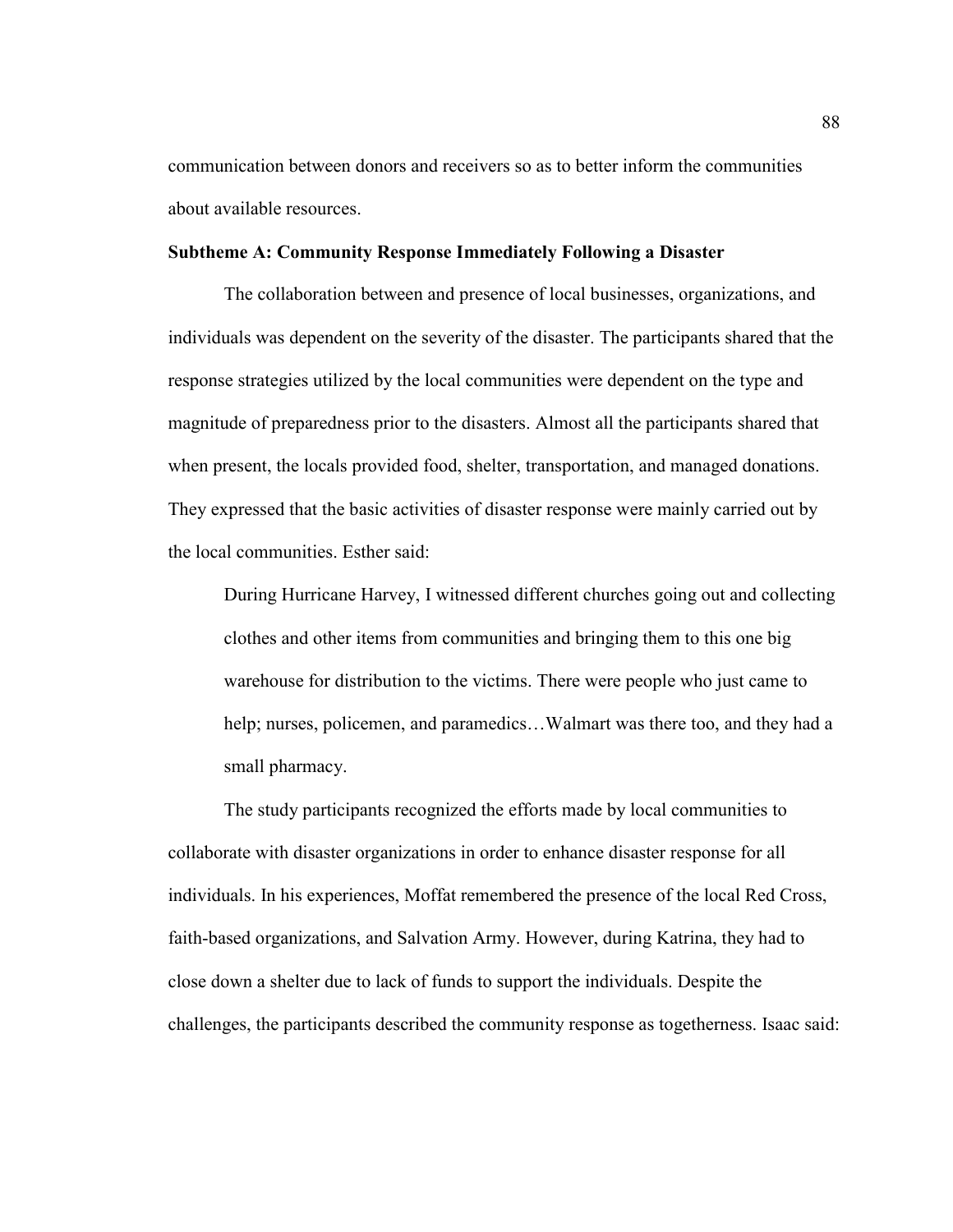We see a lot of participation by the community, by the mayor, by so many organizations and businesses that try to aid and help out as much as possible when a disaster hits. They do their best as much as possible to help out in any way they could help us out because they understand that we're there for a reason and that's to help out their communities…They take us in like we're family and help up to the best of their ability to help each survivor to what they need as much as possible…

#### **Subtheme B: Preparedness of Disaster Response Organizations**

Success of disaster response and recovery is attributed to the preparedness of responding organizations (Arrieta et al., 2009; Banks, 2013). FEMA for example is one of the disaster response agencies and has been part of coordinating the federal government's disaster preparedness and response efforts. The agency also plays an integral part in encouraging and educating individuals, communities, and organizations about disaster preparedness (FEMA, 2019). All the study participants agreed that their organizations were in some way prepared to respond to the disasters and that what differed was specific preparation for the chronic diseases. In order to determine the management of care for individuals with chronic diseases, below are discussions and examples derived from the disaster responder interviews and indicate the preparedness levels of the responding organizations.

In the study, 67% of the participants noted that their organizations had some sort of preparedness to manage chronic diseases. The preparations raged from medical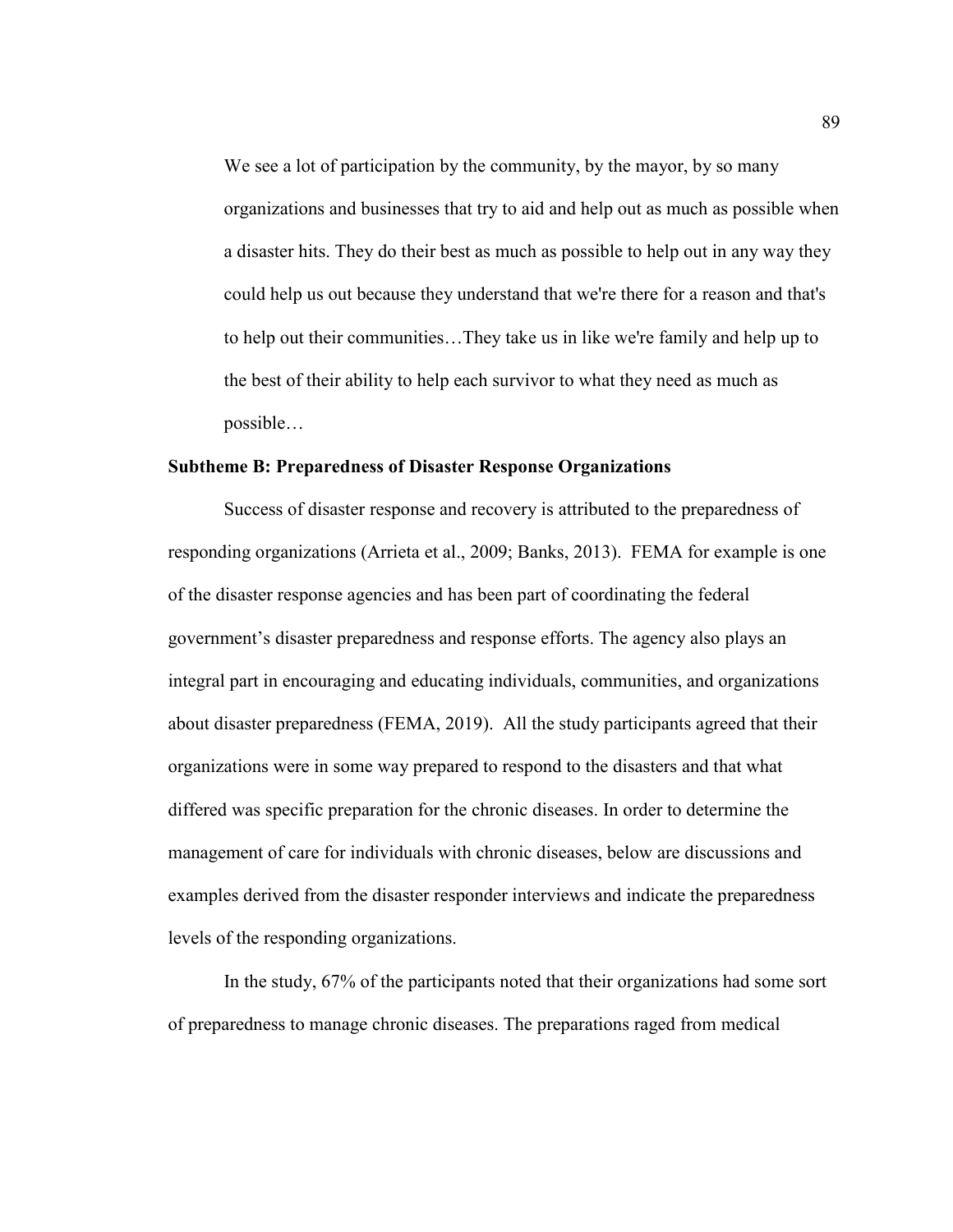personnel at the disaster site to availability of resources and collaborations with other organizations. Of these participants, 40% were very confident that their organizations had specifically prepared for chronic disease management. In their responses, they noted the presence of emergency response ambulances and personnel, collaborations with local or nearby hospitals, adequate staffing/volunteers, availability of necessities such as food, water, medication, blankets, and the presence of the shelters. Anna a seasoned disaster responder with the same organization stated that, "because we know ahead of time what we're going into and we have local, state, and national resources, we tend to do pretty well", and Betty added that, "what I experienced with my organization was preparedness and good planning, at the shelter, there were nurses from different hospitals in the Dallas metroplex area, the VA, and others."

The rest of the participants who responded to other disasters shared experiences where the responding organizations were generally prepared however specific preparations for individuals with chronic diseases were inadequate. They reported that it was a work in progress that requires more preparedness efforts towards individuals with chronic diseases. There was consensus that preparedness depended highly on disaster location, magnitude, and duration; in Florida, the interviewees and noted increased and improved preparedness over the years compared to places such as Puerto Rico and Virgin Islands. One preparedness effort that stands out in Florida according to Dorothy is the presence of special needs shelters exclusive for individuals with chronic diseases. The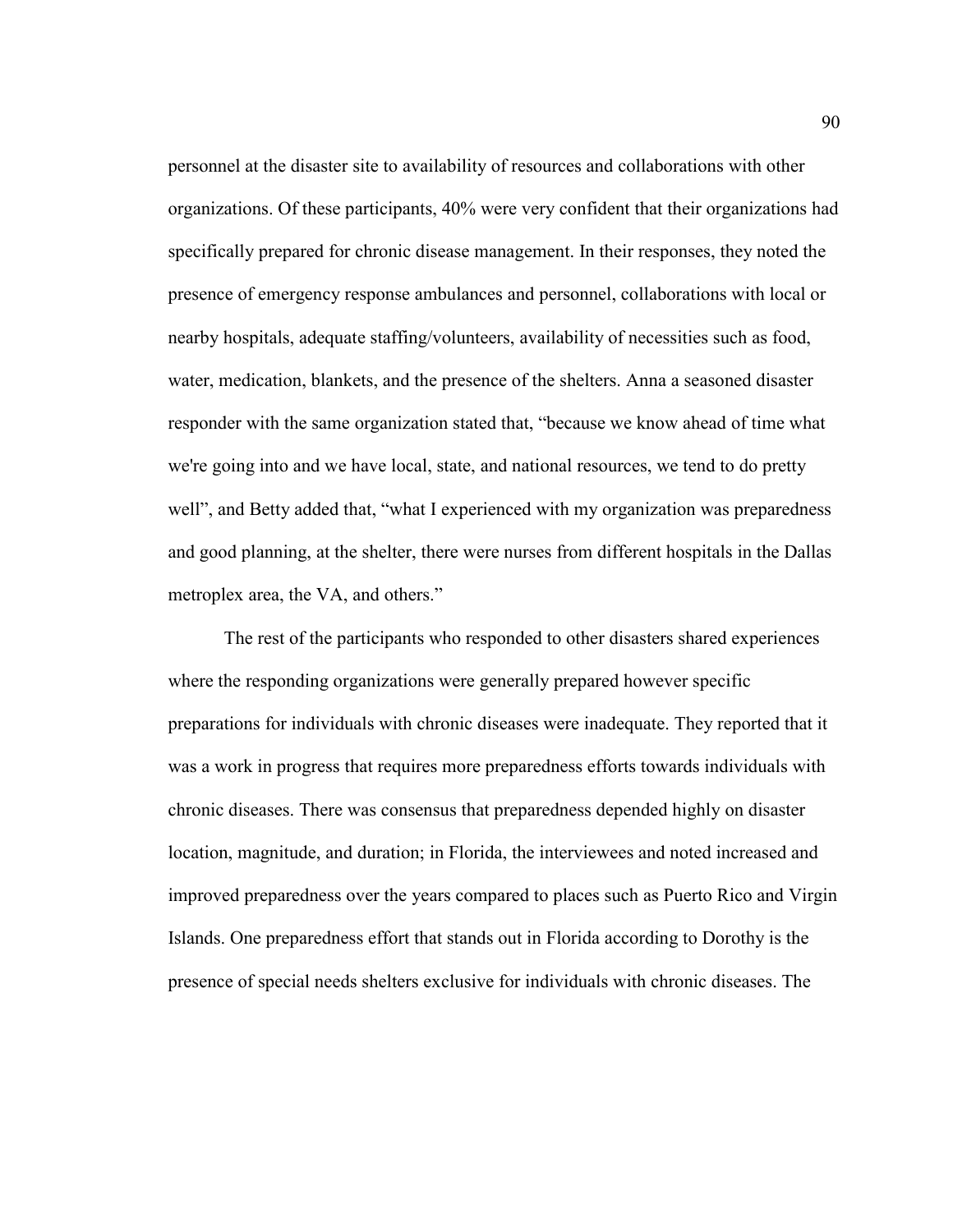patients had to pre-register prior to the disaster and the main criterion to register was the presence of a chronic disease.

An indication of the need for improved disaster preparedness for individuals with chronic diseases was Moffatt's notable comparison of FEMA's response during the Katrina and Maria hurricanes. He said that, "During Katrina, FEMA did not have appropriate and adequate staff to manage the disaster, but was somewhat better prepared during hurricane Maria, yet still inadequate." He also noted that during and after disasters, it is often difficult to get people settled in temporary homes, shelters, hotels, and trailers due to government red tape and the lack of clear cut collaboration with other response organizations. Just like most of the study participants, Isaac said, "the disaster organizations were pretty much planned, well-planned in terms of tools, equipment, personnel, and medical needs. What lacked is the chronic disease planning." The lack of adequate disaster preparedness especially for individuals with chronic diseases is hence still a problem despite the progress made since hurricane Katrina.

Other organizational preparedness efforts according to the participants were gauged through the communications observed between the organizations and the responders prior to deployment. Majority of the participants voiced that communications regarding disaster response did not include the management of chronic diseases but was geared towards travel**,** accommodation, and team assignments. Allocation of duties was mainly determined once the responders were on site as well as any orientation or training that was deemed necessary. Sharon, Lillian, and Dorothy however explained that most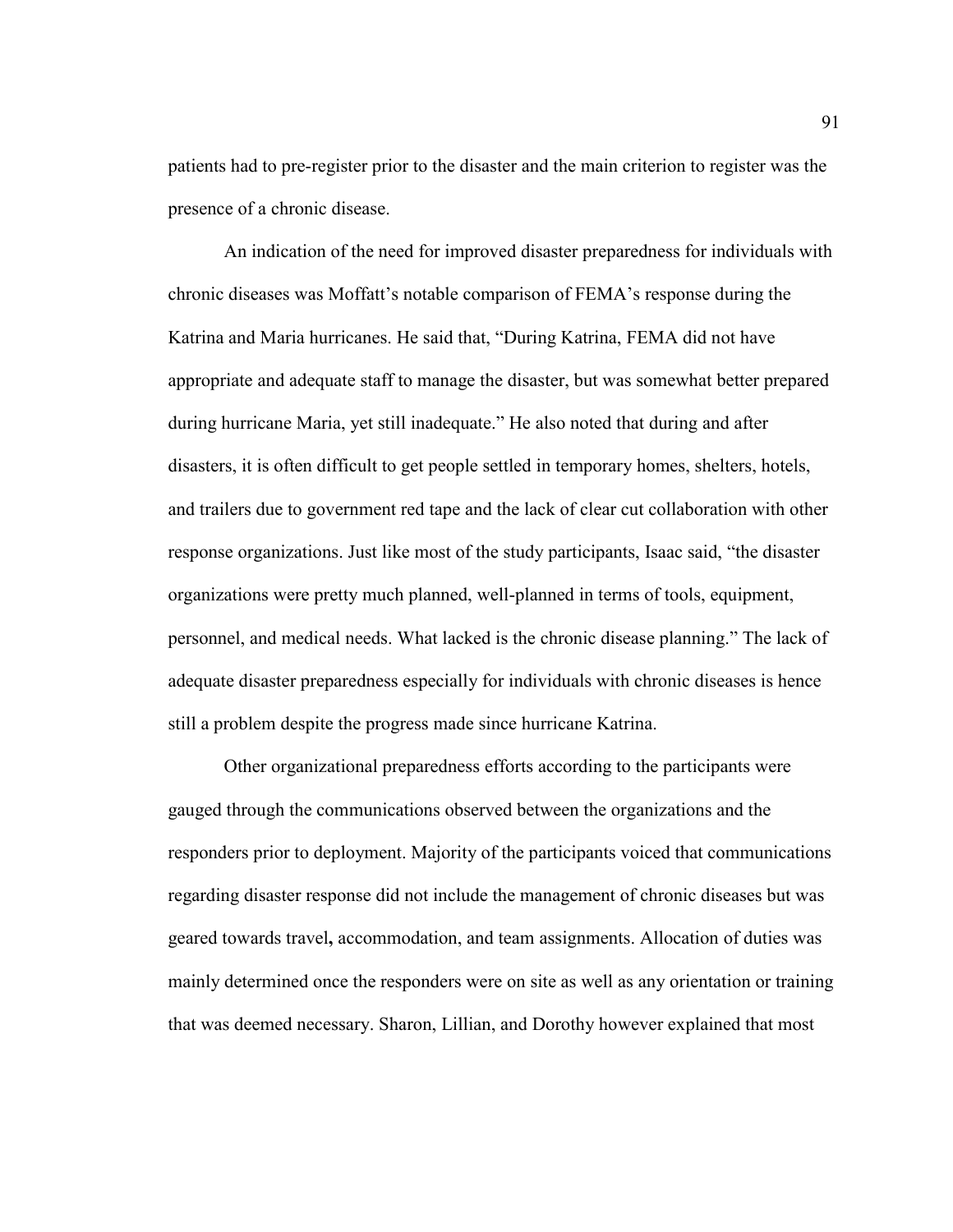organizations have a medical disaster response team, both local and national that manages acute and chronic diseases and may explain the lack of focus on chronic disease response management. Sharon said, "They look at our skills to see if we are going to be able to meet the needs of the patients before they even send us in."

Another aspect of organizational preparedness is planning for community sustainability and rebuilding after disasters. It is a process that allows communities to heal physically, mentally, and economically, as many study interviewees noted. In relation to this, Moffat said, "Building relationships helps create stability in communities and sustains recovery efforts." To accomplish this, John, a disaster planner explained that after the acute disaster phase organizations make efforts to exit an area systematically:

It's a slow process but teams are steadily moved out depending on what the needs of the communities are. Typically, it's a slow process; they're not all just pulled out at one time, because that would be a big shock to a community. If you sent 5,000 nurses to Puerto Rico and they're there on a Monday and then the next day on Tuesday, everybody's gone, it would be another disaster.

#### **Subtheme C: Responder Training and Preparedness**

The study participants had varying experiences regarding responder training and preparedness prior to deployment. Participants from major disaster response organizations were more likely to confirm some form of chronic disease training ahead of a disaster response event. Some of the seasoned participants felt that they were well prepared to manage the victims during disaster response. For instance, in terms of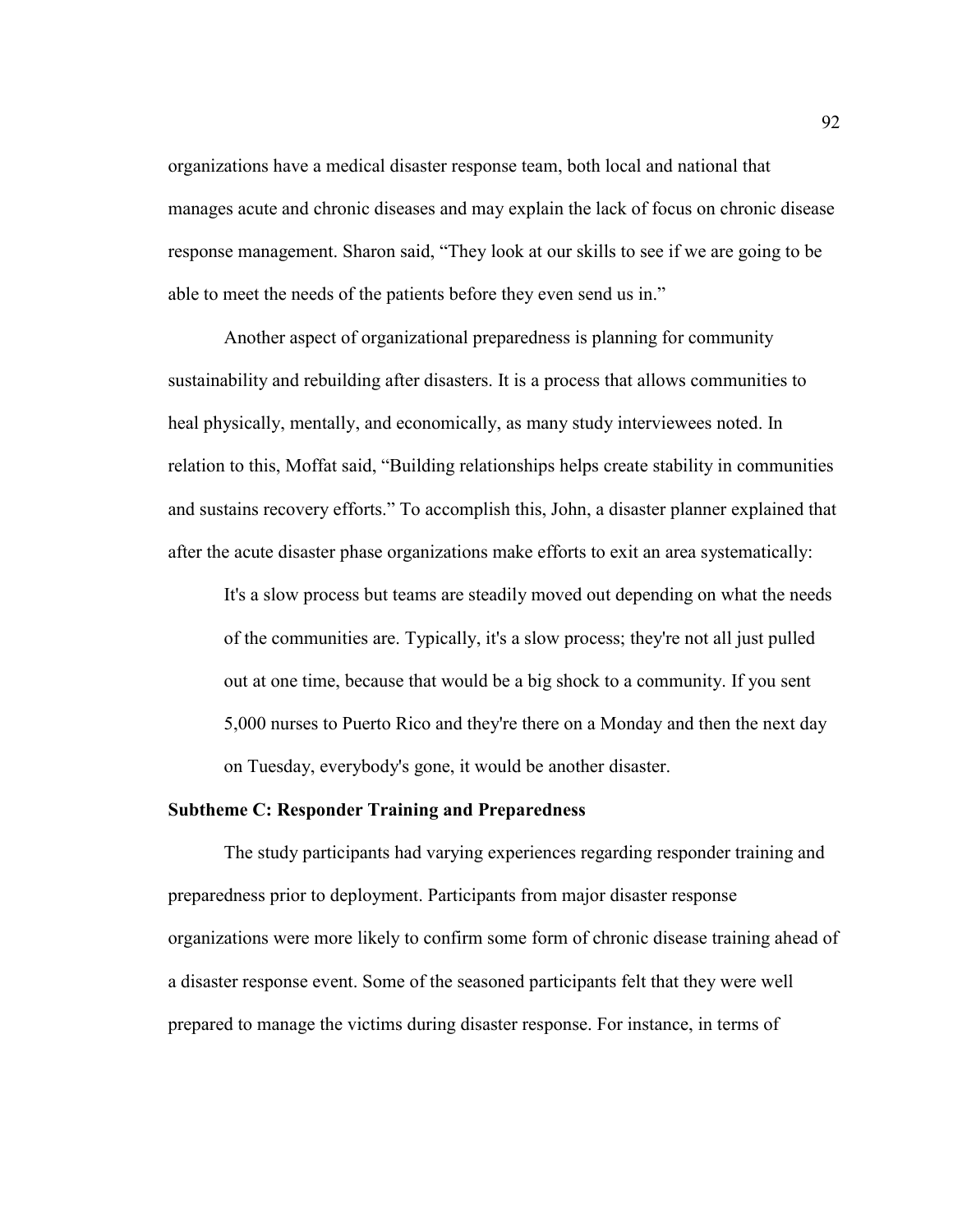personal supplies such as stethoscopes, the responders had their own supplies, or the organizations provided them with them. Katherine and Anna discussed that their organizations carried out responder training several times in a year, held conference calls to discuss issues and needs prior to deployment, and debriefed responders with adequate information that they were able to handle whatever situations they encountered.

Like some of their colleagues, Dorothy and Henry confirmed that their respective organizations provided responder training prior to deployment. According to Dorothy, prior to individuals responding to disasters in the special needs shelters, they had to undergo simulation training on managing the chronic disease needs. Henry on the other hand shared that responder training for his organization was an ongoing process prior to deployment, during, and after exiting the disaster site. He described a hot wash, "where the teams get together to identify strengths and weaknesses so as to determine areas that needed improvement." The participants who confirmed responder training for chronic diseases within their organizations reported that the process enhanced the disaster response experience as well as the health outcomes of individuals with chronic diseases.

Isaac, a FEMA responder reported that prior to deployment, a lot of preparation and training took place through debriefs and PowerPoint presentations however, most were generalized to the rescue and recovery efforts without specifications on management of chronic diseases. Florence, a three time disaster responder said that, "we get survey questions at the end of every disaster response…general questions really, kind of an open-ended like what will you do better? What did you learn? Not really specific to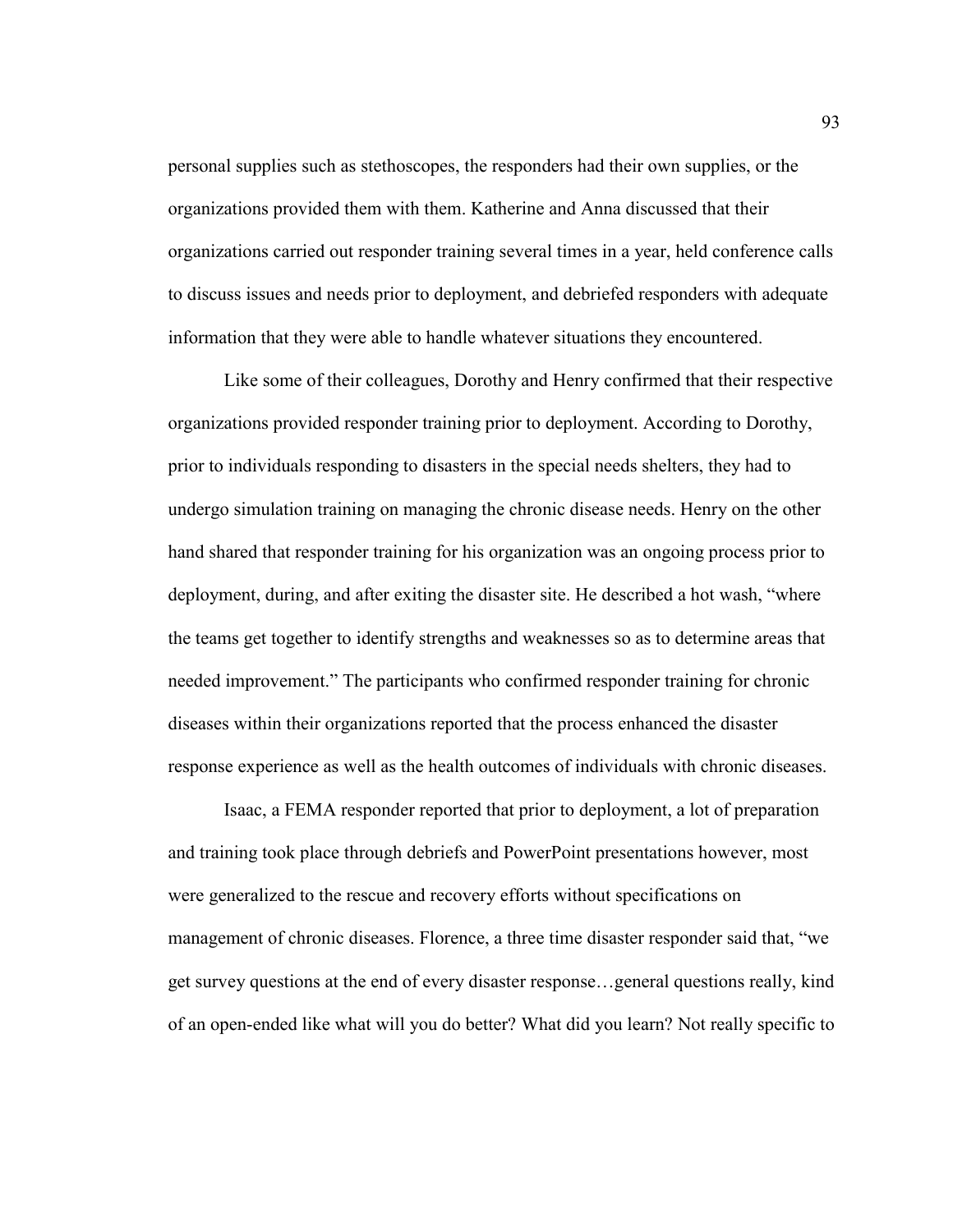anything." She stated that through the surveys, suggestions have been made for more preparedness and training on individuals with chronic diseases prior to getting to a disaster site. These surveys she says have been important in the improvement she and her colleagues have witnessed over the years especially in resource/supply availability and patient triaging in the shelters, however, more training and preparedness is still required.

The general consensus among all respondents was that their organizations could have prepared them better by providing training on chronic disease management during disasters. Grace, for example, described feeling confused just prior to deployment and immediately after arriving at the disaster site because there was inadequate communication, debriefing, and lack of organization. Some other participants shared that supplies such as diabetic testing equipment were not always in adequate supply leaving the responders to make do and be creative with what they had and with no advanced preparation or training on what to do in such circumstances. Regardless of the experience with organizational training, the participants all verbalized that they would like to see more focus on chronic disease response preparedness.

*SQ4:* What strategies for chronic disease preparedness work following disasters as reported by disaster responders and planners?

# **Theme 4: Strategies, Approaches, and Practices: Advancing Disaster Preparedness and Response for Individuals with Chronic Diseases**

Having strategies and plans that are effective is the key to success in disaster response and recovery according to the participants. They all collaborated that there are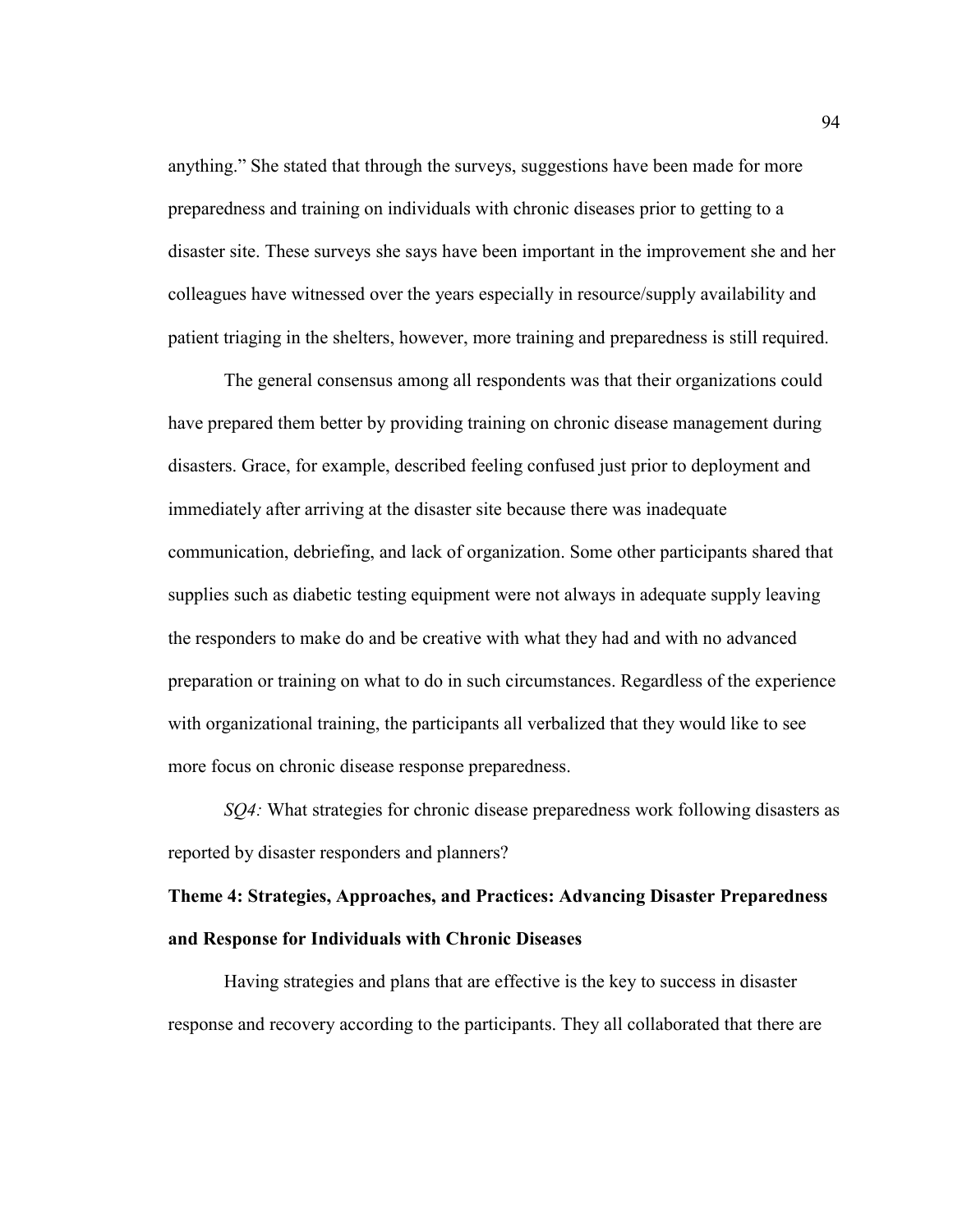strategies that were in place in the various disasters they responded to and were effective as planned. In addition, the responders applied various approaches and practices that helped advance the disaster response experience. Anna verbalized that "I think encouraging people and organizations to have an emergency plan is a strategy that is very effective when disaster actually strikes." Other responders echoed Anna's call for continued public and organizational encouragement to have an emergency plan.

The interview participants all pointed out that for almost all the disasters they had responded to, the number of workers and volunteers available was adequate to address immediate disaster needs. They stated that the planners made sure to include various professions such as doctors, nurses, pharmacists, information technology, EMT, and the police. They also noted that most of the organizations planned for a rotational schedule where their responders are at the disaster site for a period of time and then replaced by another group. Having the rotations helped to minimize lethargy and enhanced productivity among the responders. Having enough personnel to deal with disaster rescue challenges is a strategy that many of the study participants applauded.

Another strategy noted by the participants to be effective is the use of traditional pen and paper charting system. They reported that the medical personnel are still able to document and maintain records of their assessments, medication orders and administration, and other treatments and interventions even when electricity is scarce and use of generators is limited. In addition to the above, a number of respondents explained how they triage patients to determine the acuity of their symptoms and illnesses by using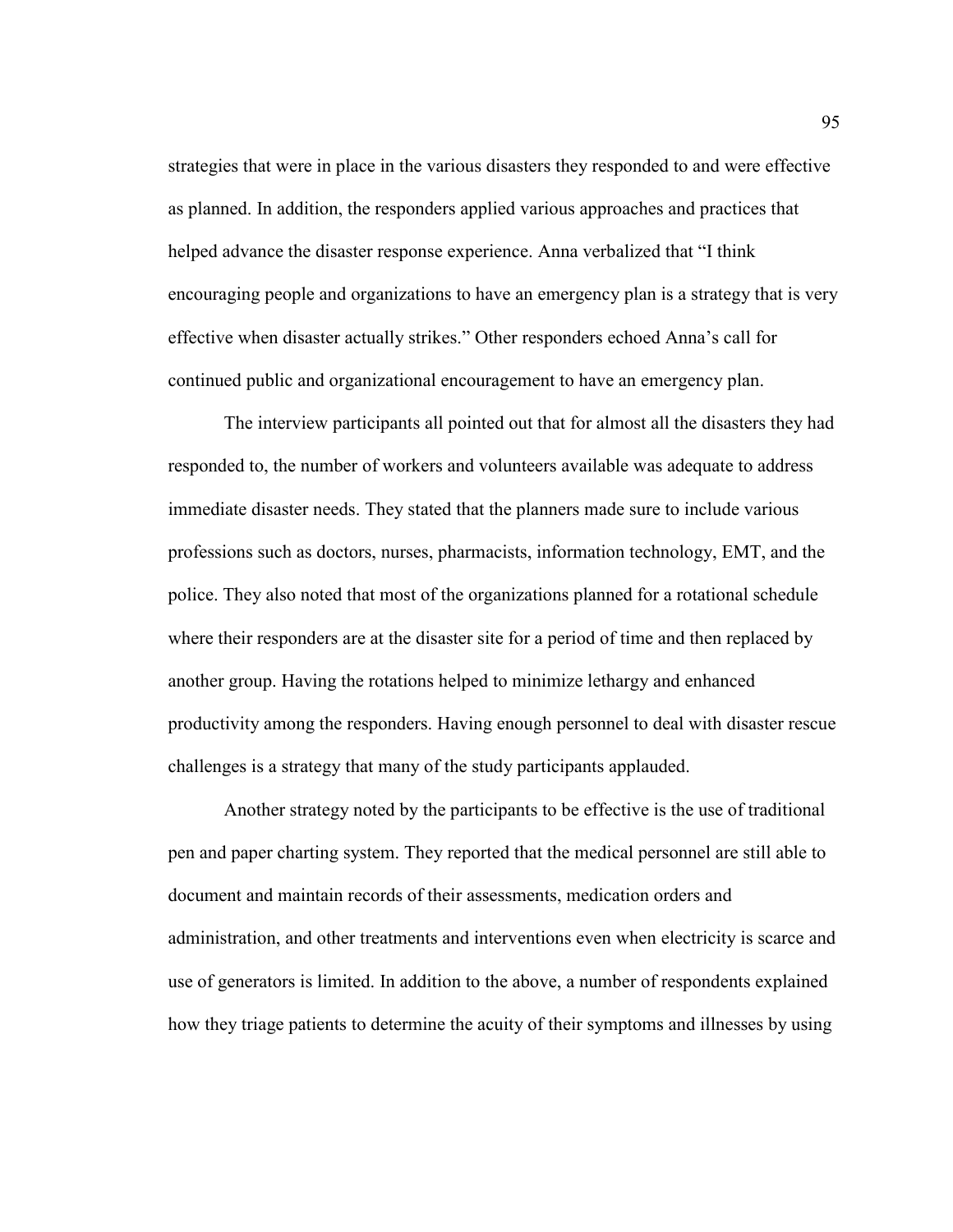color codes. They explained that, "the triaging strategy is very effective in ensuring that those who need immediate medical care are assisted without delay and that resources are distributed accordingly." The interviewees reported that triaging patients can be an emotional roller coaster however there is an assurance of doing the greatest good for the greatest number of people.

For Dorothy, an effective strategy during disasters is Florida's implementation of a special needs shelter that caters for only individuals with chronic diseases. According to Dorothy, when there is an impending disaster, citizens who meet certain criteria for chronic diseases are reminded to pre-register in one of the special needs shelters. The shelters are open just prior to the disaster and stay open until it is safe for the citizens to return to their homes or an alternative location. The aim of the shelters is to take care of their medical needs hence they are staffed by medical personnel, have pharmacies attached to them, and have ready to go generators in case of the loss of electricity.

For communities and organizations that provide disaster preparedness education to the public, it is an encouragement when the public takes heed and prepare. Lillian noted that, "I think that's one of the strategies, education before disasters…its key for those persons and making sure that they go to their doctor's appointment before the disaster strikes." Katherine said:

You have a wound, you want to make sure that it is dressed couple of hours before you enter into a shelter because you don't want to go there with a weeping wound, and it may fester, and it may turn out be worse than what it was.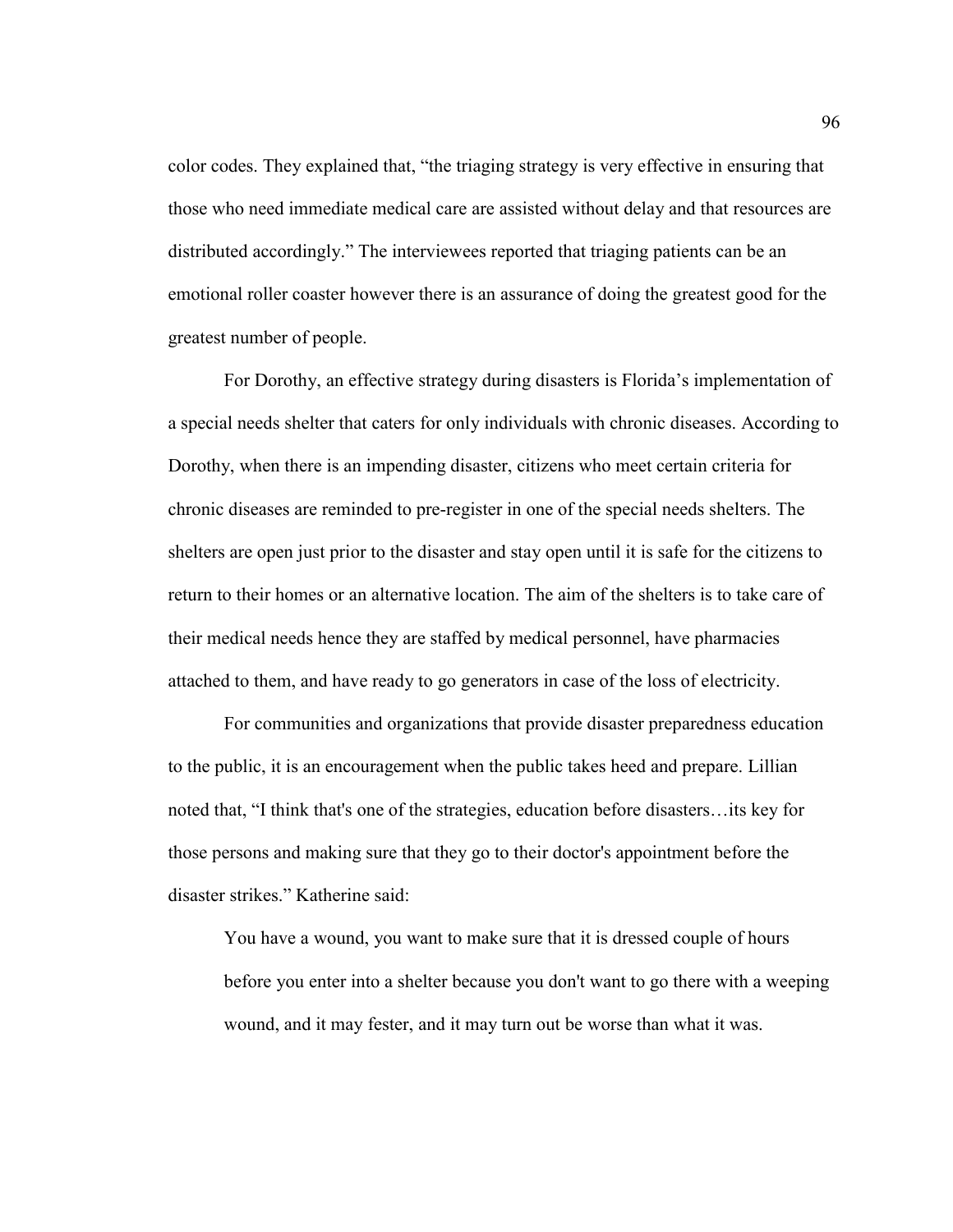Esther also shared a strategy that was effective in managing chronic diseases during the disasters in the rescue shelters. She discussed the importance of having an electronic medical record (EMR) and referenced a system used by the VA to ensure their members receive the care they need regardless of the location. In her experience, the VA used the EMR system to verify their member's identity, medical history, medications, and other pertinent information. This she said allowed for prompt and appropriate care. She summarized by saying that the use of EMR, allows continuity of care with the primary providers after a disaster.

In times of disasters, communities, nonprofit organizations, and faith-based organizations have traditionally responded and united to offer humanitarian aid to the victims. This disaster response strategy was noted by the participants as very effective in alleviating fear, anxiety, and anger through their presence and counsel, and in providing basic essentials to the victims through their donations. In many of the disasters, the participants noted the presence of the local faith-based organizations, the American Red Cross, some businesses, and also individual responders who donated their time and resources. Isaac said that, "No matter what the devastation, the communities come together."

Some participants also noted that in their experiences, there was collaboration and communication amongst various organizations and this aspect helped to advance the disaster response experience for both the responders and disaster victims. Grace said that, "You have to have really good communication so you can know what resources are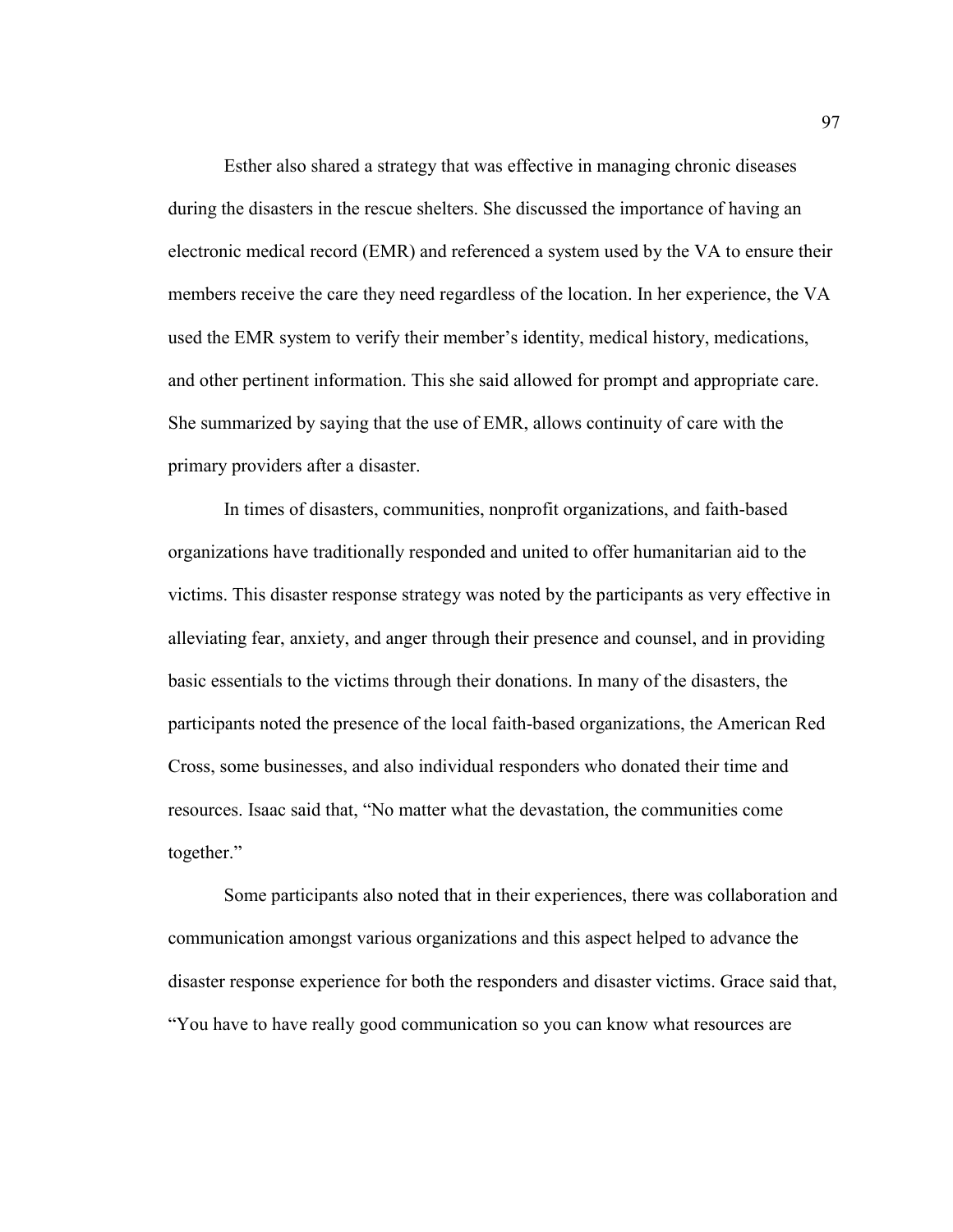available and really good communication between senders and receivers." Henry agreed that the success of disaster response was "largely a community effort, all the different organizations coming together to do some good." Communication can be a challenge even within the same organization especially when phone lines are cut off. Moffatt explained that his organization ensured ongoing communication internally and with those other organizations by use of a two way radio.

The participants who responded to the Texas, Florida, and Puerto Rico disasters described warehouses that were utilized as the receiving centers for donations from local donors as well from around the country. Lillian said that, "People would donate clothing and stuff...all these churches basically pick up all these collections and donations in the community to bring it to a big center." She explained how in every shelter, there were people stationed to communicate their needs…we need men's underwear, socks, things like that." Other participants confirmed too that there was ongoing communication between shelters and the warehouses, a strategy that enabled a better process in caring for the disaster victims.

Another strategy that seemed effective according to the participants was the presence of Walmart mini stores within some of the rescue shelters. Individuals who came in without clothes or basic necessities received a hundred dollars gift vouchers and used that to purchase items from the mini stores or they purchased with their own money. In addition to the stores, they had pharmacies set up and this became an integral part of chronic disease management. Majority of individuals with chronic diseases do not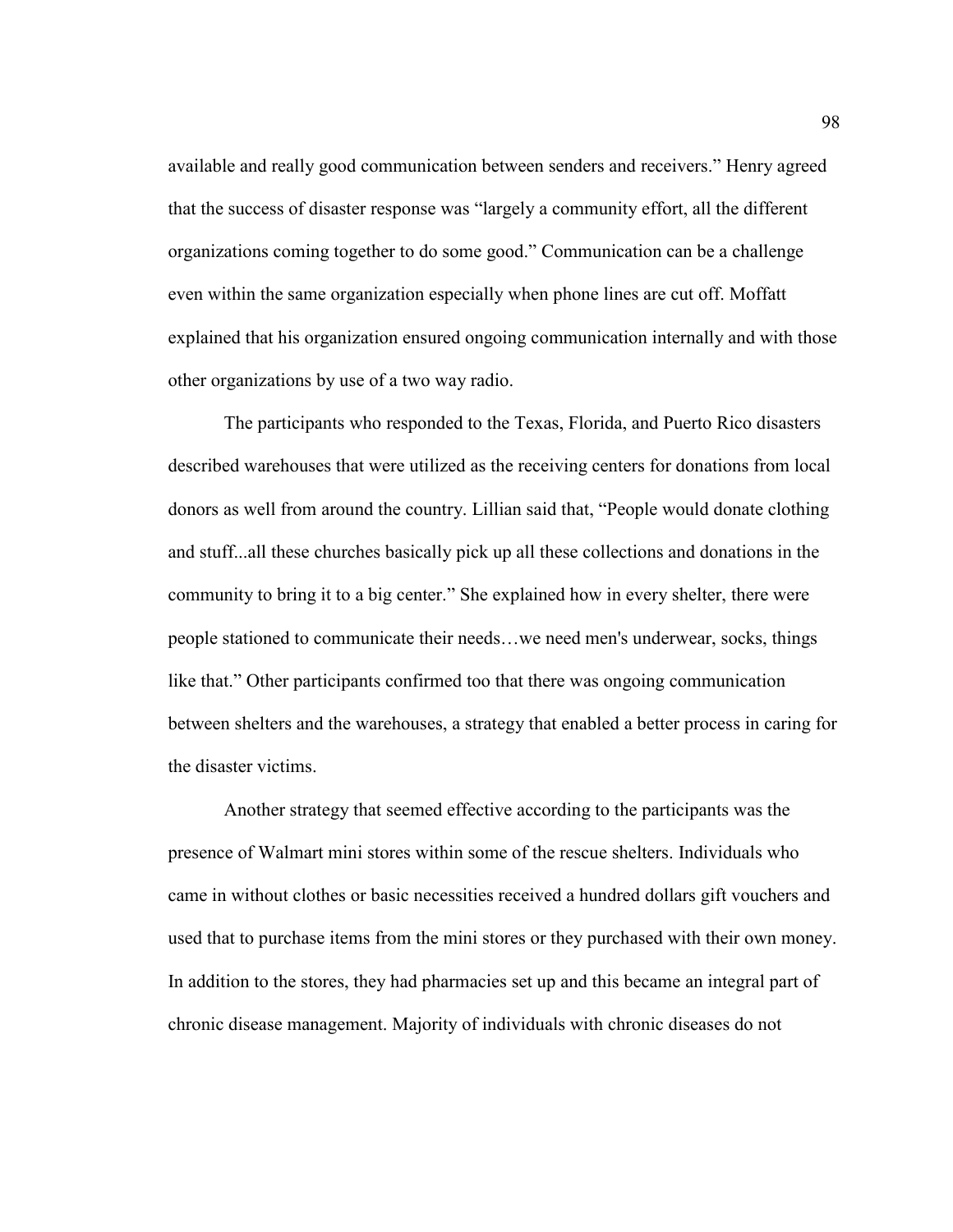prepare for disasters especially when it comes to the medications, they were however able to get their prescriptions filled in the mobile pharmacies.

*SQ5:* What strategies for chronic disease preparedness do not work following disasters as reported by disaster relief responders and workers?

# **Theme 5: Ineffective Strategies for Chronic Disease Management in Disasters.**

There are some strategies that were not as effective in managing chronic diseases as planned. The participants of this study described strategies that hindered chronic disease management or posed challenges. These strategies were in relation to the shelters, donations, and preparedness efforts. Anna said:

If you take a look at like these mega-shelters that were put up in Houston or the one in Dallas, they're usually equipped to handle about 1,700 people. This last event with Hurricane Harvey, there was close to 5,000 people. When you put 5,000 people all with different-- some are healthy, some are very sick and you put them all in one congregated area, you create additional problems.

Betty and Florence made their observation about the shelters and voiced concerns that there were too many individuals in one small enclosed area, no adequate isolation areas for the many contagious illnesses, and no partitions or privacy for personal hygiene care. In addition, they verbalized that the bathrooms were not enough, and the food and medical supplies were stored in the same area. Isaac however made the observation that the shelters will always be a good solution for displaced individuals; however, proper planning and considerations are needed. He said: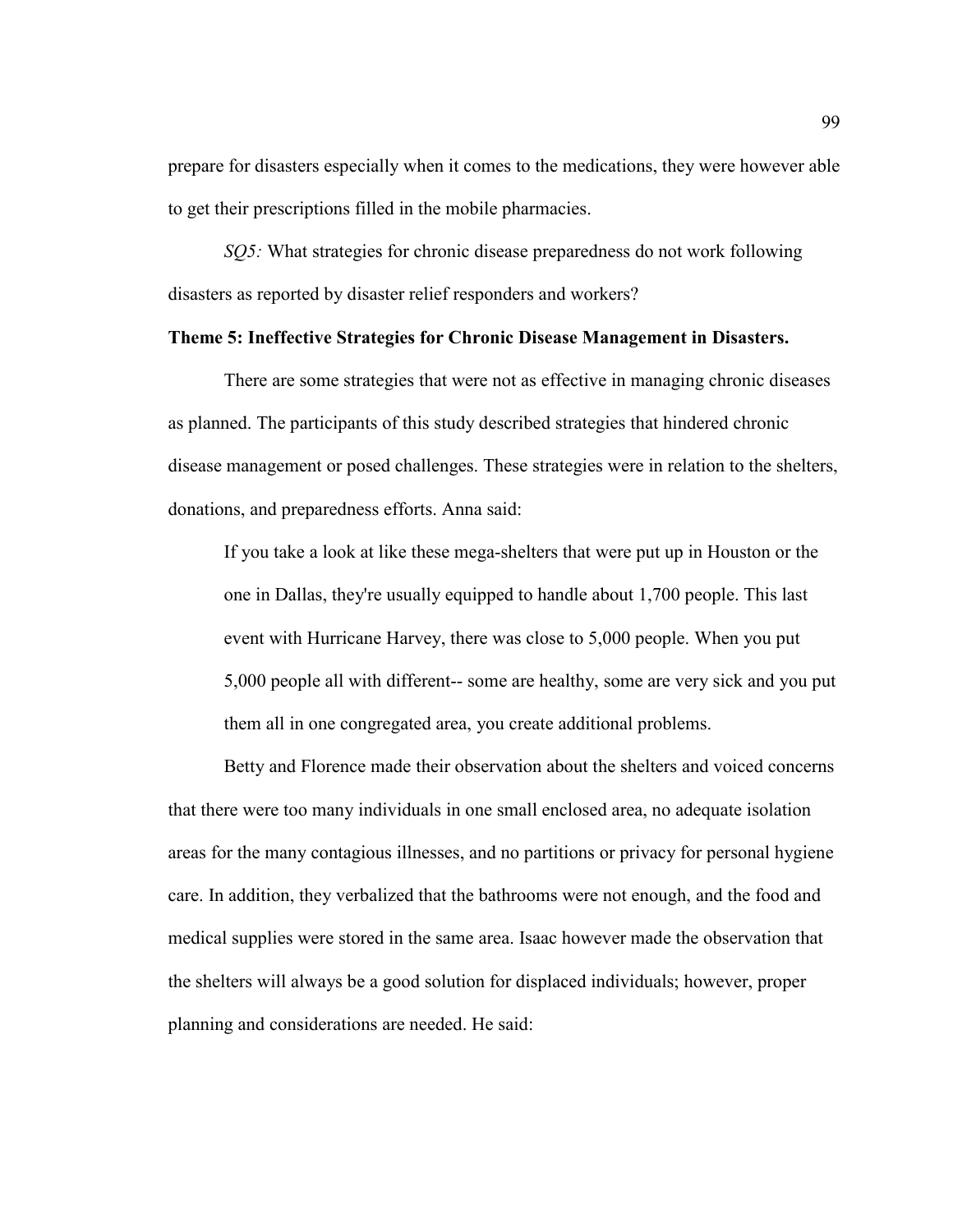When you have a natural disaster, there is no setting where this section is going to be on diabetes section, this section is on mental health section, or this section is CHF. There is really no separation of the conditions. It's get as many as you can into a safe shelter. Again, you are throwing all of these different mentalities and comorbidities, and it can be chaotic sometimes…sometimes it is okay to take safety over comfort!

In his experience, Moffatt felt that having the plans to relocate victims in to trailers was a great idea; however there were no clear guidelines or plans on how to manage the supply of electricity, water, garbage disposal, and sewage drainage. In addition, there were victims who could not move to the trailers due to their asthmatic conditions which was exacerbated by odors, dust, and new materials used in the trailers. He also mentioned that the disaster planners had overlooked the use of trailers by individuals with disabilities hence lengthening the relocation process and causing heightened anxiety amongst the citizens in need. He said, "People refused to leave their homes, some were sleeping in cars due to the trailer space constraints for their families."

Another strategy that was not effective according to Anna and John was the distribution of money or gift cards to the disaster victims during the active phase of disasters. They noted that some organizations offered monetary gift cards to the disaster victims however there was no access to shopping locations. They made it clear that it could potentially be a great strategy but only dependent on the circumstances surrounding the disasters, the timing, and the location. In regards to gift cards, Anna explained: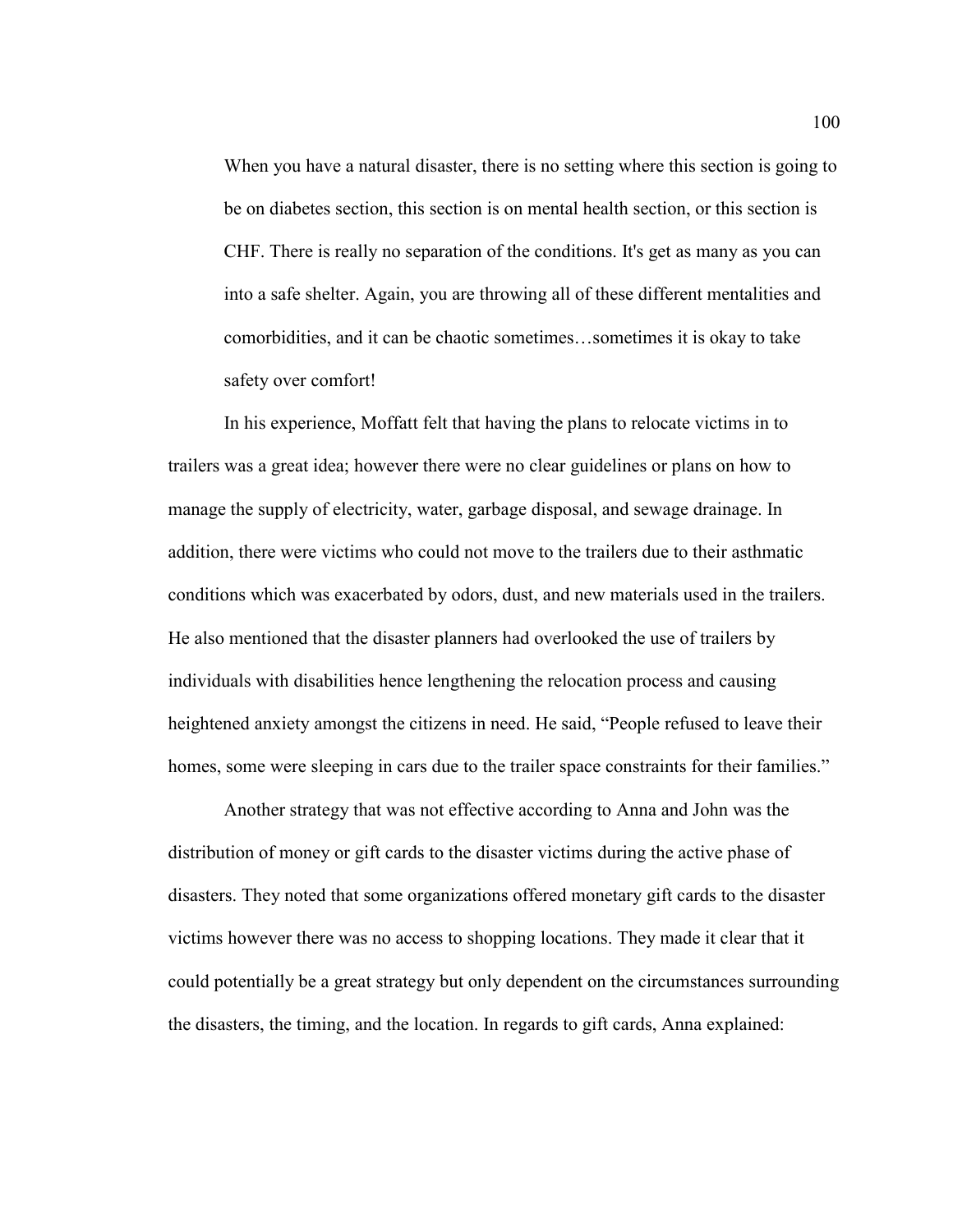It is not effective during disasters; any time there's a natural disaster, you have these agencies that try to help these individuals monetarily. I think their focus should be more on having those supplies on hand and being able to distribute those supplies.

In addition to this, John said:

There are things that you have to purchase with money but giving someone at least a card with \$250 on it, like a lot of the emergency organizations do is really not going to help when banks are closed and ATMs are out of cash, and businesses are closed. They can't really do too much with a visa card.

A major challenge noted about the shelters according to Katherine, Sharon, Cathy and other participants was the rule on smoking. They explained that the no smoking rule kept many individuals away who had health needs that could be addressed in the shelters thereby increasing their health risks. They deemed it counterproductive having rules in a community setting that were more appropriate for individuals in an inpatient setting. Katherine said:

Smoking is a source of stress release for many people and if it's going to keep people calm and if it's going to take away stress it is okay because they are already in a stressful situation. Allowing them to go outside and have that one cigarette, these are individuals that have probably smoked for 20 or 30 years, it's not going to do as much harm to them as if you try to take that little bit away from them.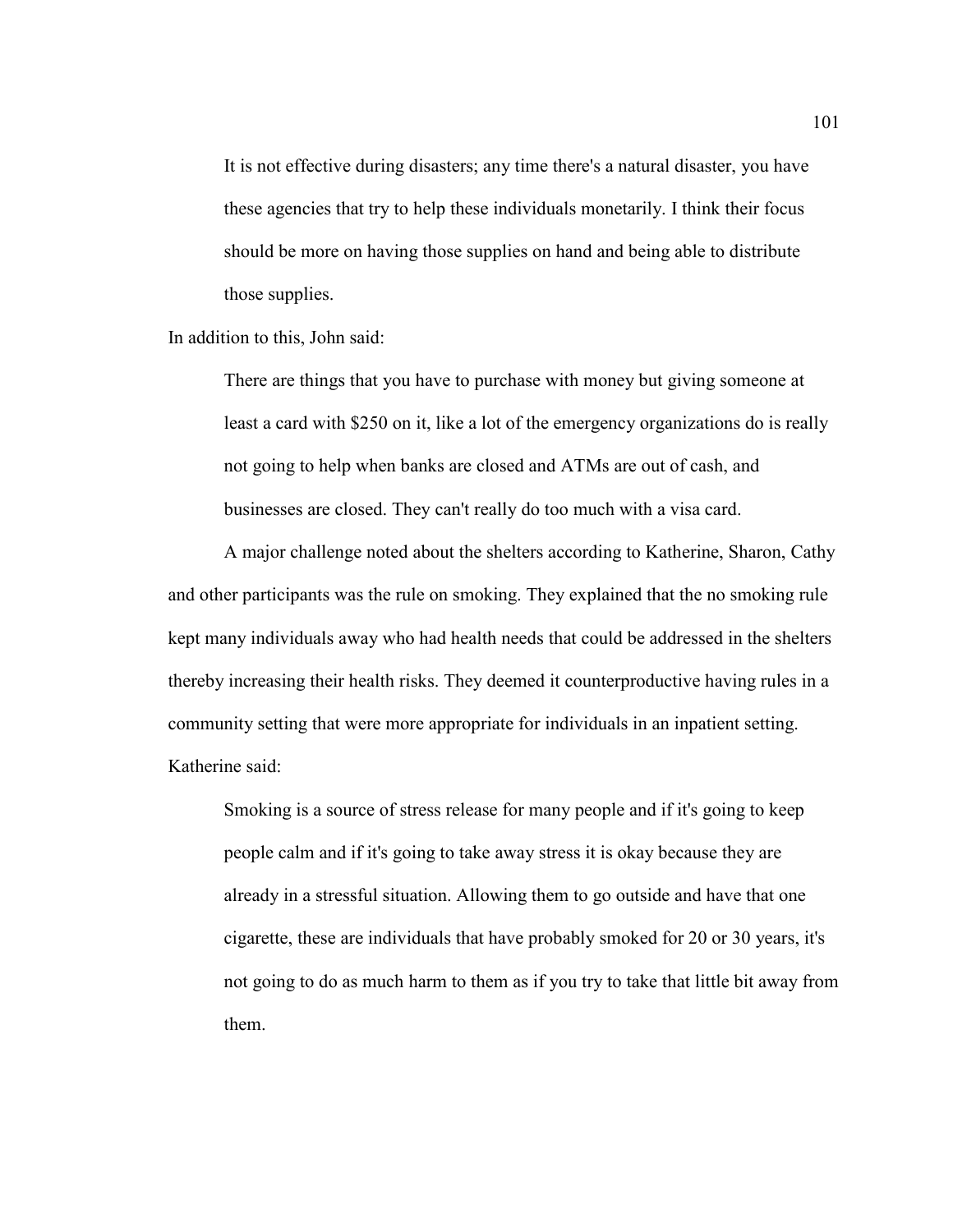Katherine also explained about the futility of health promotion on smoking cessation during disasters. She said, "You want to promote wellness behaviors but now is not the time to address that. There is a time and a place for everything. You have to be able to recognize that." One of the goals for health care providers is to promote the health of citizens at given opportunities. The study participants however indicated that it is not appropriate to try and influence behavior changes in individuals who are undergoing a life changing event such as disasters. Sharon said that "Allowing them a moment to have a cigarette also gives them a sense of control as they handle their stress, remember, most have lost it all."

Safety was a major concern for the participants in the disaster zones but especially in and around the shelters. Lillian, Isaac, John, and Grace discussed about trying to maintain order in the shelters and situations that prompted police involvement to diminish some stress or tensions. Henry added, "We've had instances where people have been attacked or gotten in fights in these shelters because of the crowdedness and anger." In addition to this, Esther said:

Then you have single women that may have been sexually traumatized and you're putting them in with men that have mental problems and again, you are already packed in these places. You have those fears that come up and it can be chaotic sometimes.

There were other challenges identified by the participants as hindering effective responses. Cathy stated that with the Maria disaster, some organizations restricted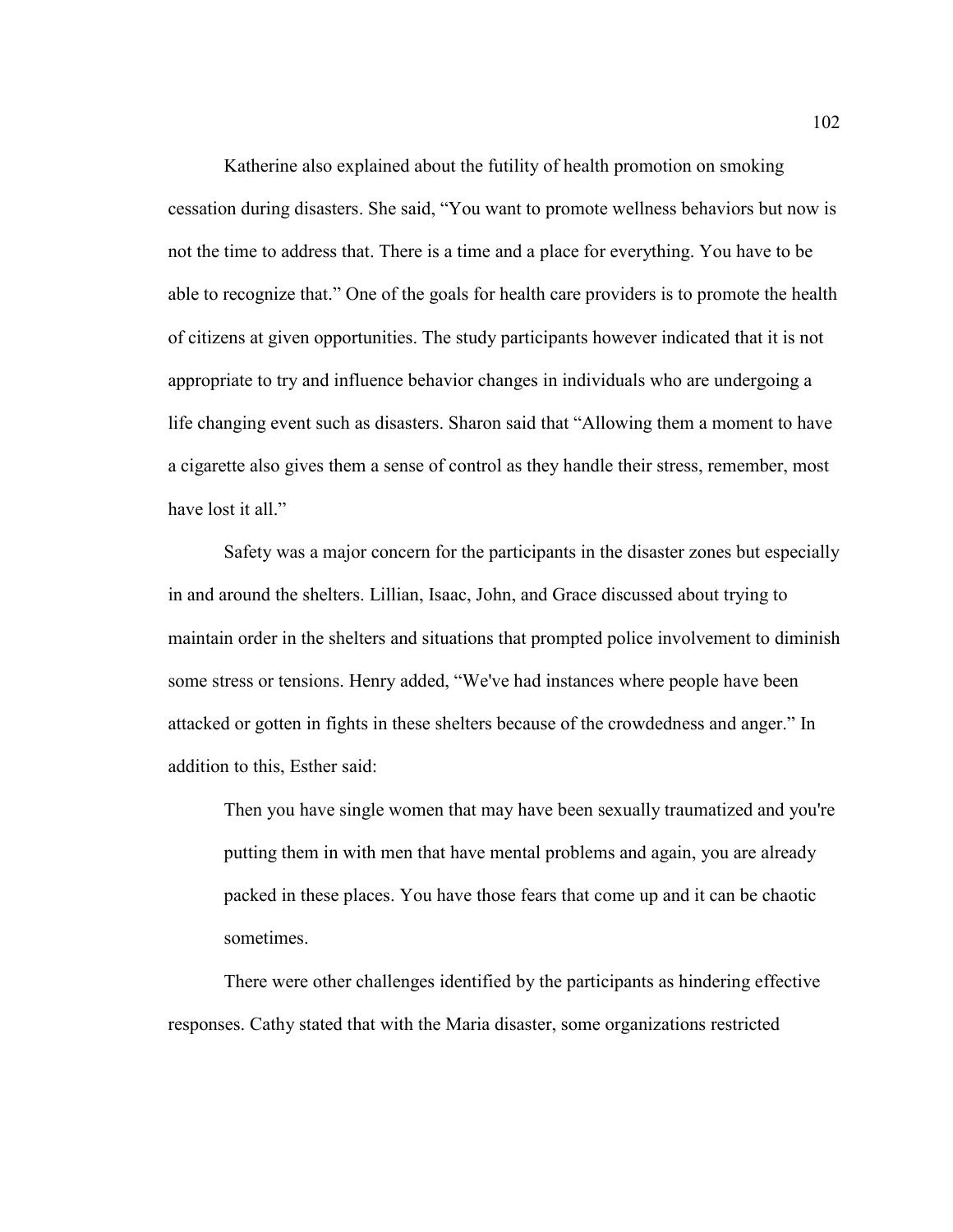volunteers to only those who spoke Spanish, a strategy that may have hindered qualified individuals from volunteering. She felt that it was an unnecessary hindrance given that there were locals who were readily available to interpret the language when needed. Dorothy also discussed that with the special-needs shelters, one of the requirements was to have a family member or caretaker stay with the individuals who had chronic diseases:

Well, some of the problems were caregivers left them. The caregivers would drop them off and leave them at the special needs shelter, and the special needs shelter is not geared to take care of their personal needs. Their caregivers should have been with them, but some of them, the caregivers, did not come. They just dropped them off and expected the medical team to take over personal care. The medical team was there for medical care.

This as Dorothy explained strained the medical personnel as they had to manage the medical needs as well as personal needs such as hygiene and feeding assistance.

Food was an essential main item donated by responding organizations and the communities during disasters but in some instances, the food donated turned out to be a major challenge for those requiring special or restricted diets. Cathy, Esther, and Florence expressed the challenges on managing the exacerbating symptoms of individuals with diabetes, high blood pressure, and renal diseases after consuming foods high in fats and sugars. Cathy said that, "A lot of people that were diabetic complained because the foods were mainly high fat, high salt and high cab. They didn't have a lot of fresh meat, fruits, or vegetables." For dialysis patients, Florence said, "the labs don't lie, and you can see the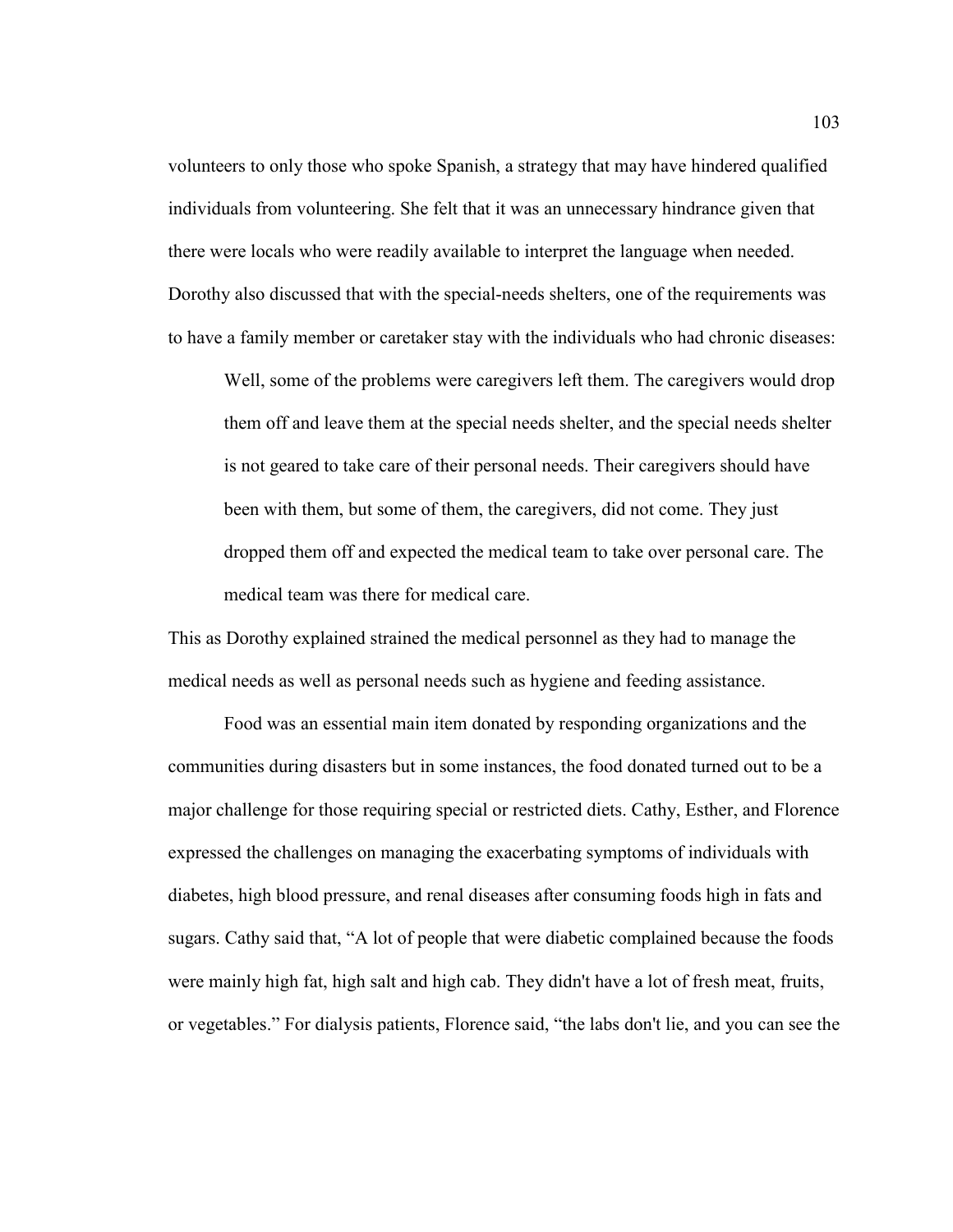potassium shooting up, blood sugar very high, you know they are not complying. At that time, they are doing what they can, the best they can with what they have."

# **Theme 6: Mental Health**

 There are some themes that emerged during the interviews as general observations and experiences that were not directly related to the interview questions. One of the themes was mental health and the aspect of prevalence among the disaster victims, the approaches, and the availability of resources to manage those with mental health issues. The participants shared that they encountered individuals with mental health issues either as a history or acute presentation due to the effects of the disasters. To many, it was an area that was neglected with inadequate preparedness by majority of the disaster organizations and an area that required some form of interventions to ensure success in the disaster response efforts.

A few of the participants acknowledged the presence of mental health providers however stated that they were inadequate to meet the needs of the disaster victims. Anna expressed that during hurricane Harvey, there were only four counsellors and three social workers for thousands of patients or people who had been affected and concluded that most of them had to wait for weeks before their needs were addressed. She said, "these people are dealing with these mental…loss of life if they have lost a loved one, loss of their possessions, their belongings…A couple that were together 45 years lost everything, they were devastated and not handling it well." Anna continued: "You want to tell them that all will be okay, but it is little comfort when you have lost everything. As a nurse,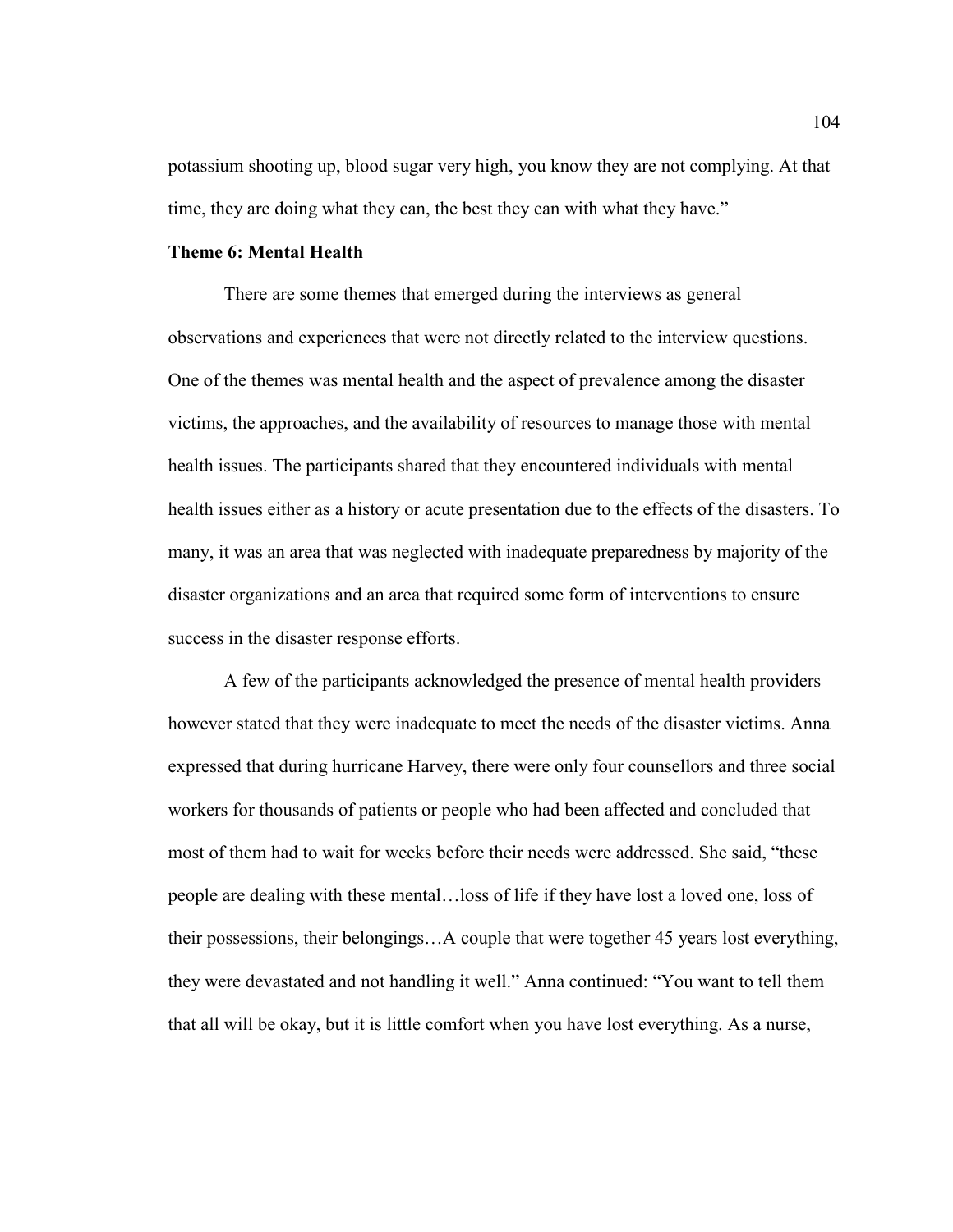they teach us to help people improve their health but no training to address the mental impact." Anna's experience resonated among other study participants who noted the inadequacy of resources to address the mental health concerns.

The lack of preparedness for individuals with mental health was expressed by the participants when they noted that individuals with mental illnesses such as schizophrenia, bipolar, anxiety, and manic depression were placed together with the general population in the shelters. Their symptoms were often aggravated by being in crowded situations which happened to be the case with the shelters. Anna said that in such situations, "individuals with a mental illness may feel threatened and they may lash out." The situations were complicated by the lack of individual preparedness as most of the victims did not have their maintenance medications with them and the shelters lacked the same.

Besides individuals who had previous mental illness diagnosis, there are those who had acute presentations given the effects of the disasters. Cathy discussed individuals who were "shocked, stressed, depressed, and emotionally broken because they had lost everything and because of what they had witnessed." She explained that as they managed their chronic diseases, they tried to provide some sought of counseling to alleviate their pain and grieve. According to Cathy, the most challenging individuals were evacuees from Puerto Rico because:

They were sick but had to go through dialysis to sustain their lives; however, they were very sad because they were constantly worried about the people they left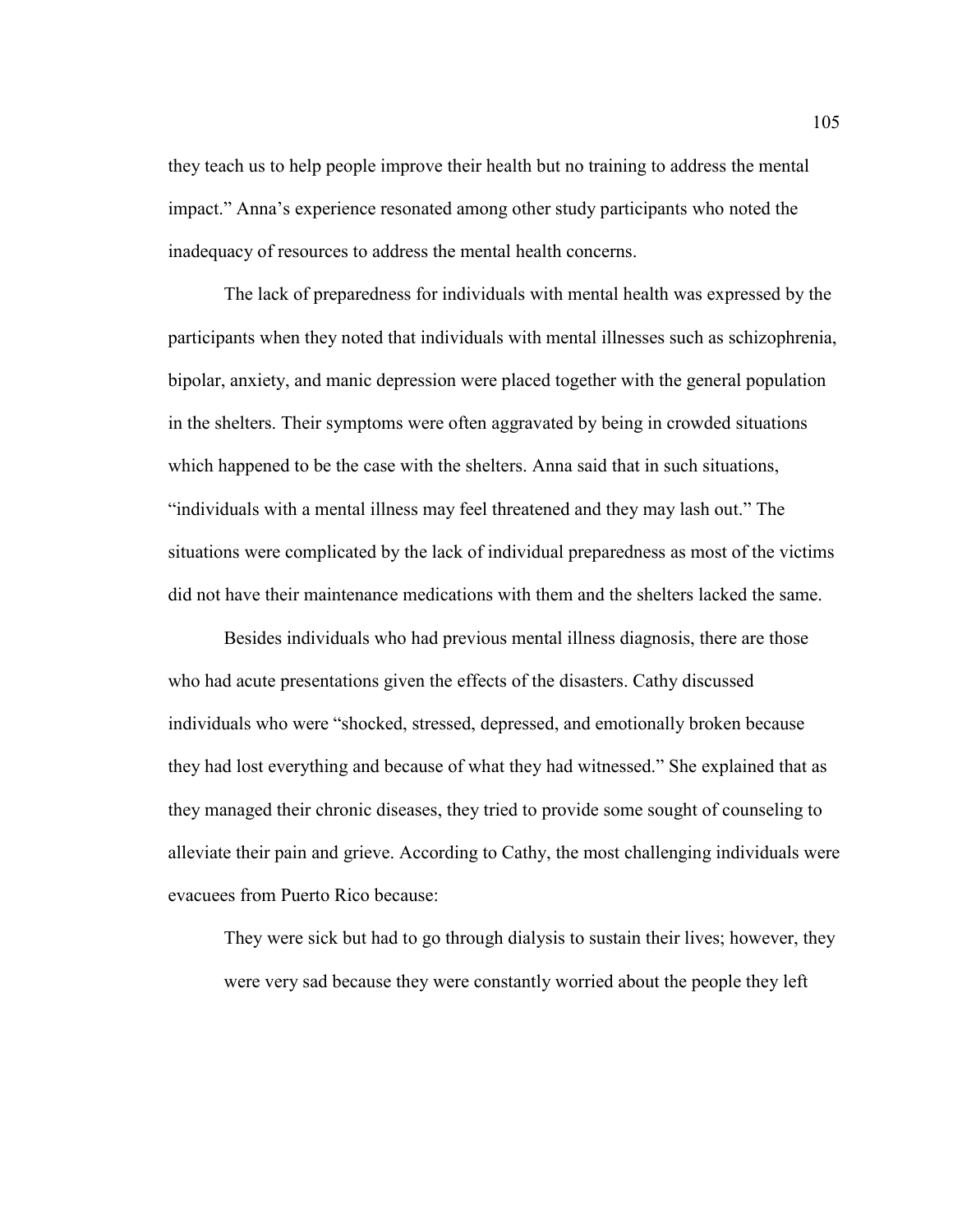home, their loved ones, and the total loss of their properties. They felt like they had abandoned their loved ones to come so far away for treatment.

Esther and other participants noted the absence of mental illness medications even in the pharmacies that had set up temporary sites. She said: "The things that the pharmacies did not have is any kind of anti-depressants, anti-psychotic, there were no drugs for any mental health condition." She continued that in her experience, there was a small section of the tent set up for a social worker or counselor and that was it. Florence explained the challenges of not being able to help someone with mental illness. She said: "You would tell it would be nice to have people talk to them further. We couldn't spend that time mental health-wise as much as we wanted. We did what we could then move on to the next patient, unfortunately."

There were a couple of shelters that had the presence of mental health counselors, especially in Florida. Dorothy said that, "we had persons that had mental illness, whether they came in with mental health is not quite sure, but we did have people exhibiting mental health illness, but there were mental health counselors that were assigned to the shelters." Florence also stated that in her experience, there was a volunteer priest who acted the part of a mental health counselor but after he left, her team was left to deal with situations the best way they could. In Sharon's experience, the availability of mental health practitioners was dependent on identified needs where her organization called in trained personnel from their organization after reaching out to the local mental health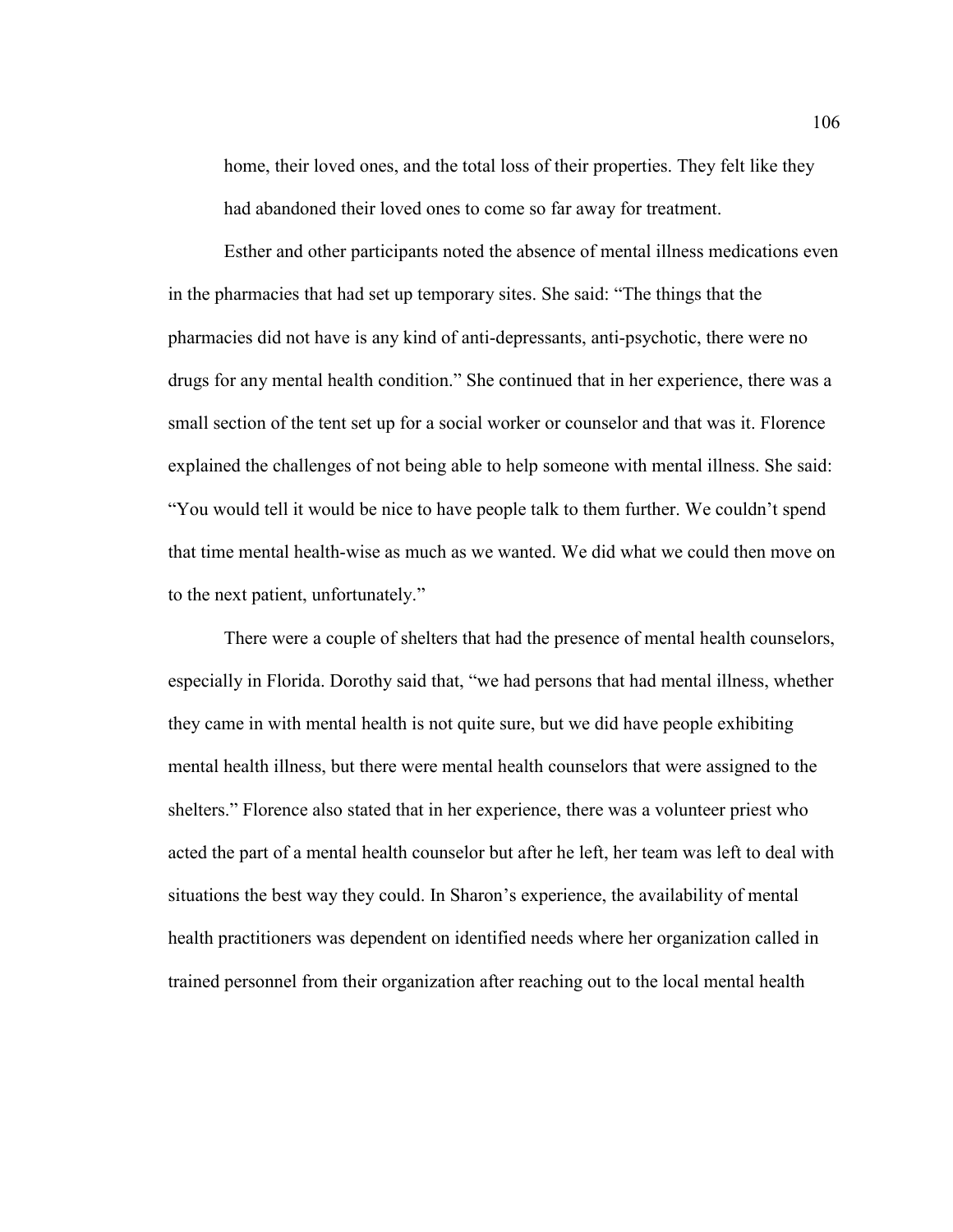providers as the need arose. Meanwhile, the medical personnel did the best they could with the limited training they had to address acute need.

### **Theme 7**: **Greatest Good for the Greatest Number of People**

Another general theme that emerged during the interview process was doing the greatest good for the greatest number of people. The participants made a reference to this in relation to the availability of resources, manpower, severity of symptoms, and severity of the disaster. The idea or practice according to the participants is to ensure responders rescue and safe guard the lives of as many people as possible despite the presenting circumstances. To most of the disaster responders, it is a concept that is in-grained in times of disaster rescue and requires critical thinking skills, prioritization, speed, and often detaching oneself emotionally from the victims.

The study participants all verbalized that to do the greatest good for the greatest number of people during disasters, disaster responders should be able to perform with fewer resources or work in unfavorable conditions yet perform at their very best. Such situations as they described required teamwork, patience, and control over emotions and having the right mind set to overcome challenges. They described situations where they had to make tough decisions during the distribution of scarce resources, where they had to use the police presence to control unruly crowds, or to restrict an obviously agitated individual from smoking in the presence of others. For medical personnel who often have to make splitting decisions when prioritizing medical emergencies or conditions, Anna,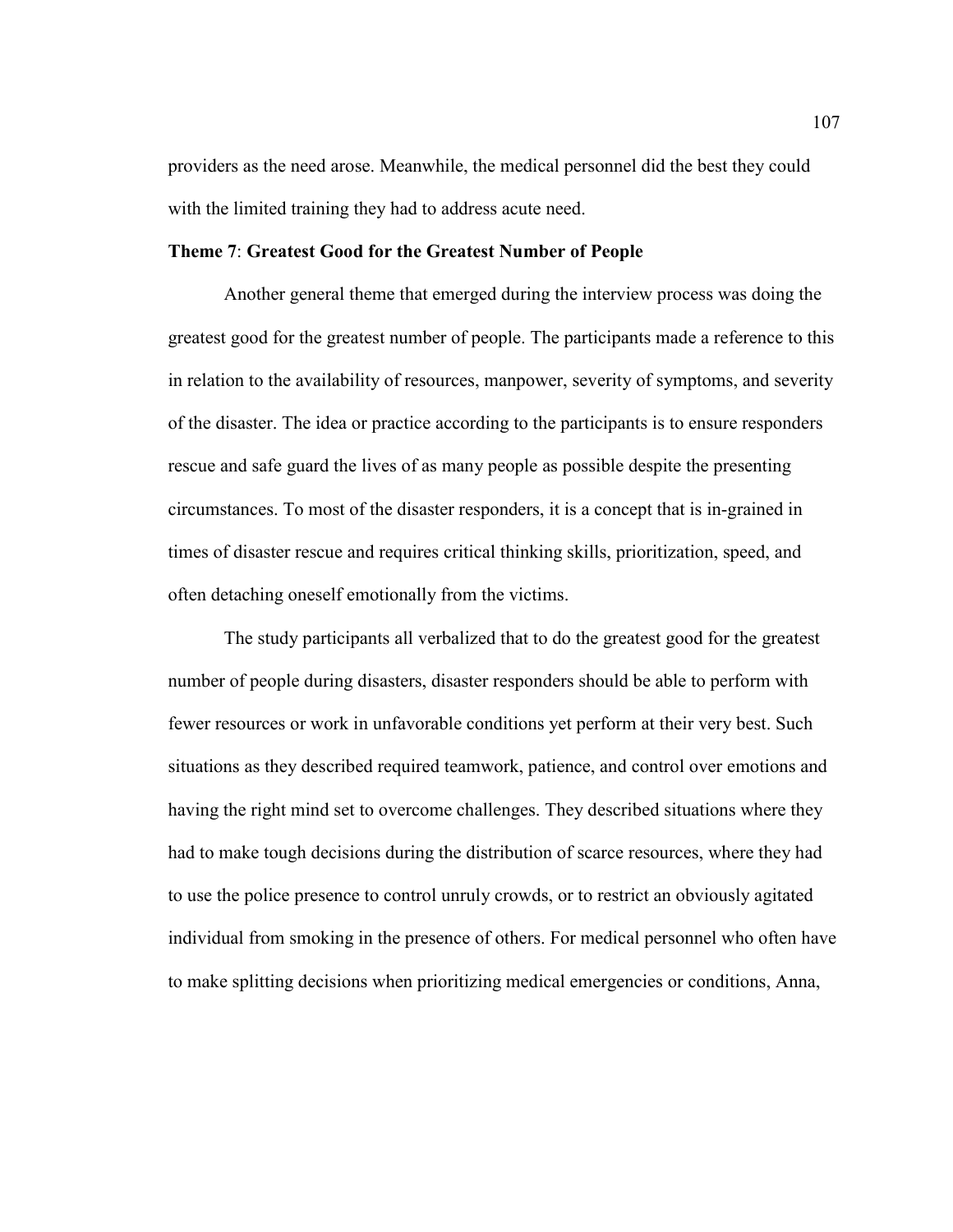one of the participants described it as "an emotional turmoil and emotionally draining." She said: Anna said:

I'm one of the triage nurses and you have about a five-second timeframe to make a decision on what color you're going to give an individual. That keeps you from, I don't want to say getting too emotionally involved because you really cannot at that point when you're triaging be emotionally involved. It's hard. You have to almost detach yourself because these are individuals' lives but again, they're human beings. As a nurse, you don't ever want to lose a patient. When you're a nurse, you're not thinking, "Okay, this one is red, this one is blue, and this one is green, whatever." You're not thinking that. You're thinking, "I'm a nurse, my job is to help them and make them better." Well, sometimes you can't make them better. That's why you have to detach yourself when you're triaging. You have to look at what's going on with that individual and make a decision within five seconds as to what color they're going to be…again it is the greatest good for the greatest number of people.

Cathy said:

What we did as staff, we worked longer hours; we did our regular people. Mostly they come in the morning and by 4:30 PM, we are finished. We had a third shift which would start 5:00 PM to the evening-ish. That's what we ended up doing. We also brought in extra staff to-- We didn't have a lot of staff, did not have so many…but we worked on working longer, the clinic had to pay longer…even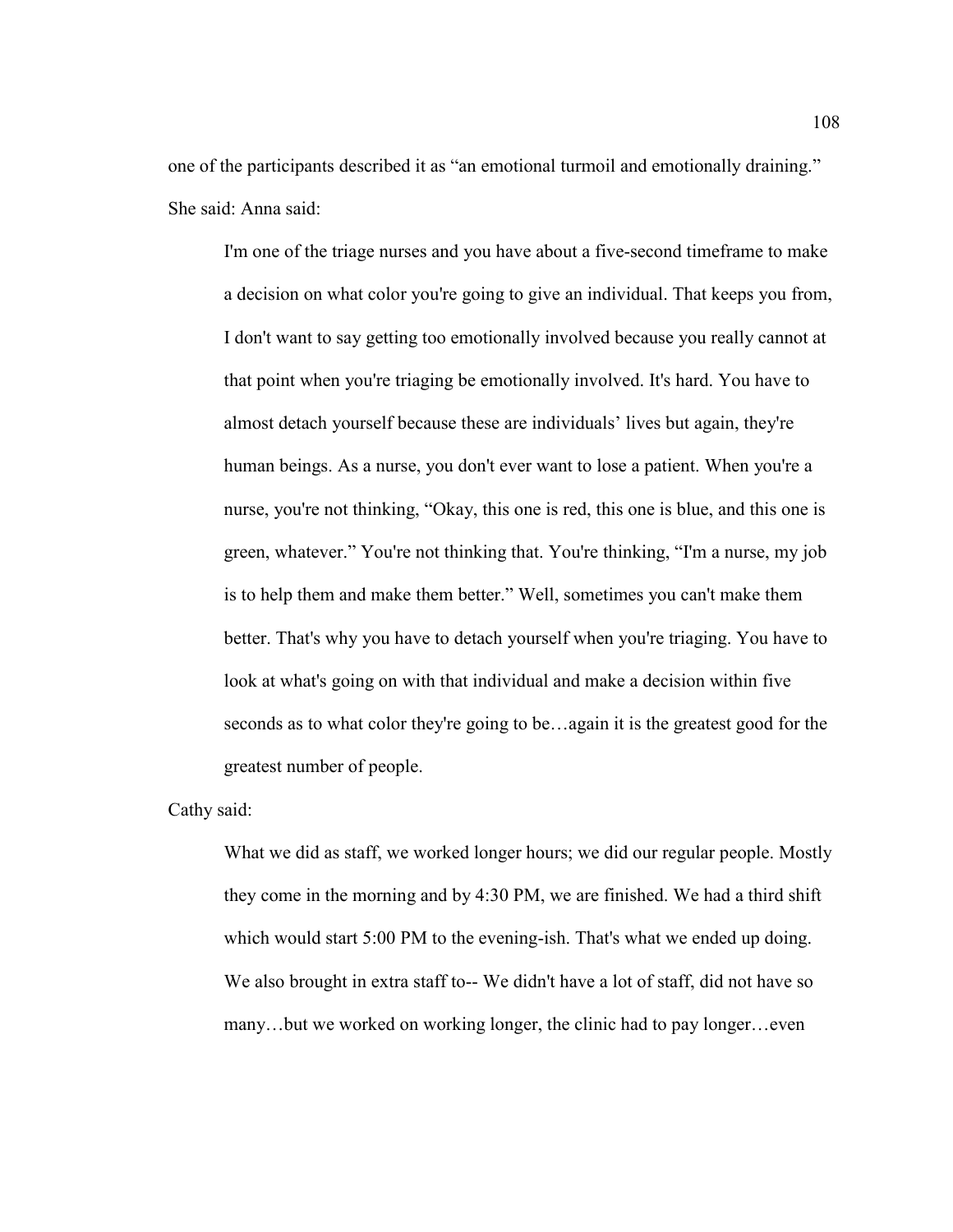without insurance or any of that stuff, they sorted all that later…so yes, even if the dialysis hours were short sometimes, everybody managed to get their three-daysin-a-week dialysis…we tried doing the greatest good for the greatest number of people.

Grace said:

But I do think it is the way that the staff worked together in general I think it was the best for the patients there. Everybody worked there as a team. Like I said, you had social workers, you had respiratory, you had nursing staff and patient families… even with little privacy, and we did the best that we could. We provided good care whether you have this equipment, or that equipment, or whatever you had. We just kind of made it work and did the best we could. I think the patients knew that; they knew you were working hard for them…because of the continuity of care, because you had staff that worked well together.

The study participants shared that with the many challenges that face communities in times of disasters, the spirit of team work and empathy enabled them to overcome some of the challenges. As Florence stated, "In order to make it, we found different ways to manage the best way we could." Many of the participants were very emotional while sharing the challenges that the communities faced during the disasters. They however all agreed that having disaster responders on site gave the communities a sense of belonging, love, and hope for a better day.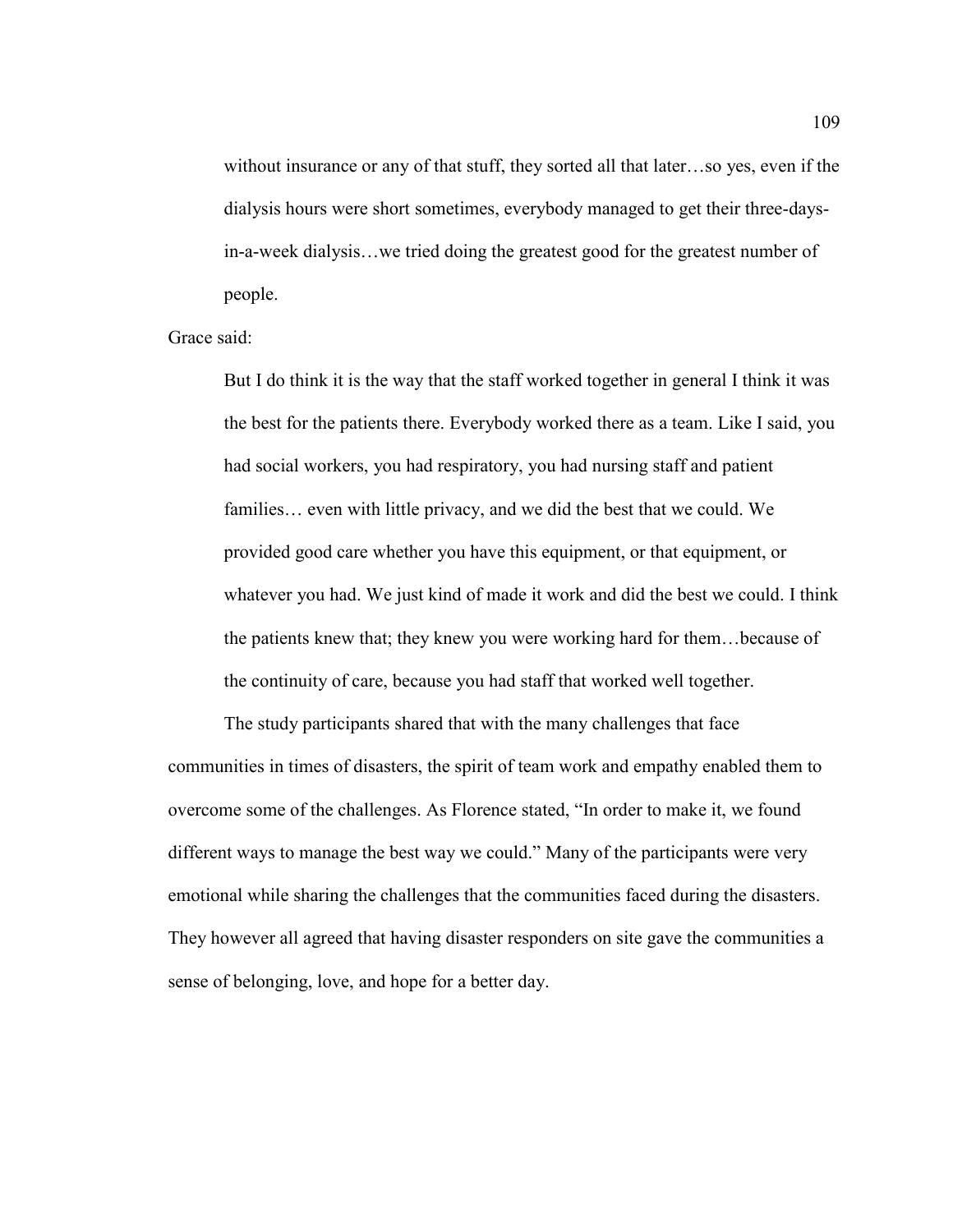# **Theme 8: Resilience**

In conducting the interviews, the participants elicited an admiration for the communities because of their determination to rebuild, to remain positive, to join and help each other out, and to not give up despite the devastation from disasters; the communities were resilient. Resilience is the last theme that emerged from the participant interviews and the theme resonated across majority of the participants. For communities to go through severe devastation and destruction and yet remain positive was an aspect that most participants credited for enlisting multiple times for disasters response. In addition, they said that the support and presence of relief organizations and individuals made it easier and possible for these communities to bounce back. Isaac described resilience among communities that had taken in so much destruction, families with no homes, no clothes, and no food and yet they were able to walk away from that with hopes of rebuilding.

 The study participants' descriptions involved experiences of individuals who were strong, positive, and shared their stories amidst their pain. According to Florence:

A lot of these people--a majority of these people were amazing. Whether it was in Florida or Puerto Rico, they were absolutely amazing and some are awesome. There was a couple and they were just so thankful. You would never know that they went through the disaster, had lost so much. For the most part people were just happy to be somewhere and happy for someone to be taking care of them to tell you the truth.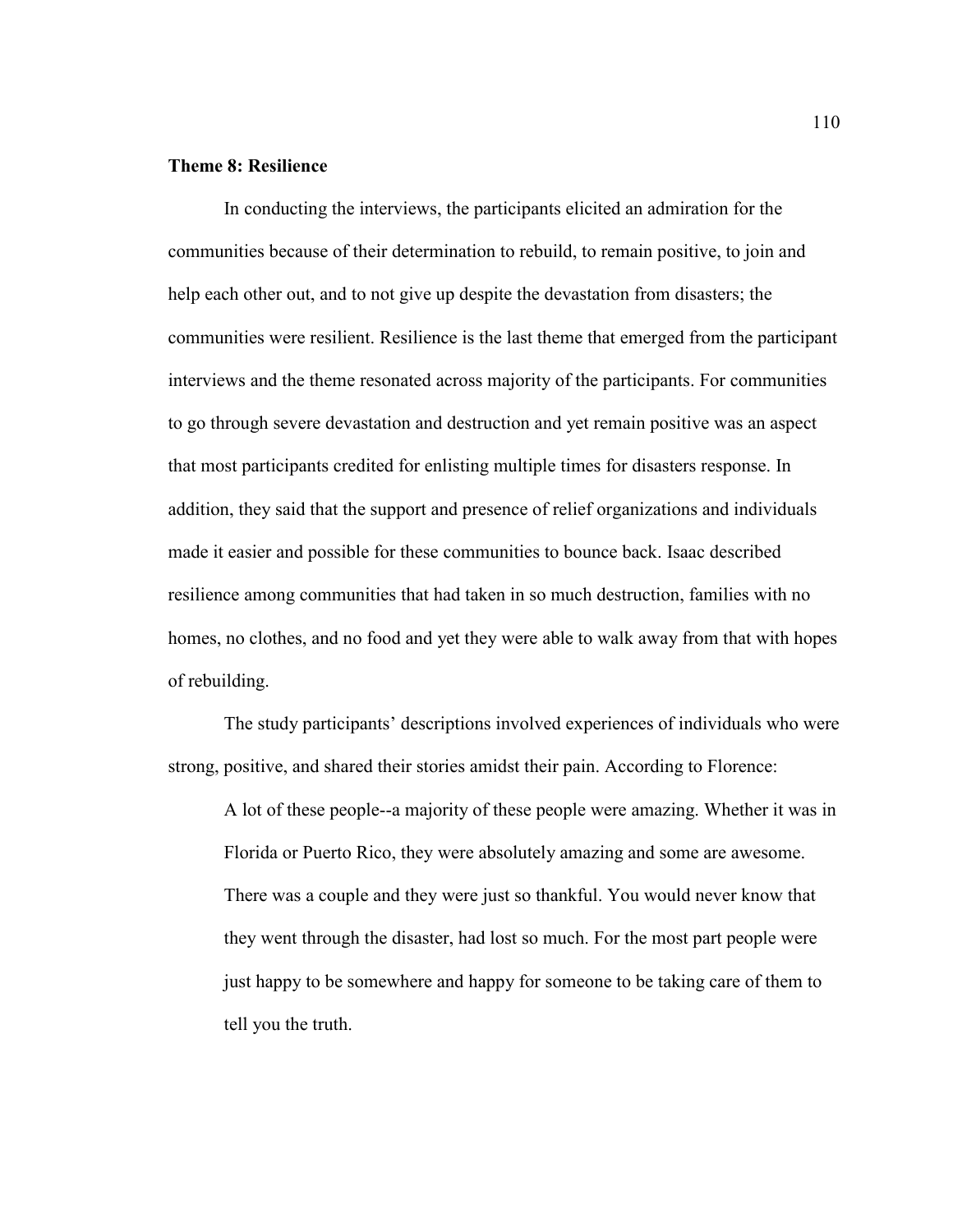With Hurricane Maria in Puerto Rico, Sharon said:

Our organization worked with the local companies to rebuild and reconstruct from water filtration to the sewer system. So, literally everybody on the island chipped in the best they could. Sometimes the best way they chipped in was just to go back to work. They didn't sit around on their butt and they moan… They didn't weep or cry. In fact, one of the biggest things to come out of this is the phrase, "Puerto Rico se levanta," which translated from Spanish means Puerto Rico will arise.

Lillian said:

I came across individuals who said that, "we are not going to be down, and we are not going to be finished by this, we are going to work." Everybody chipped in to help any way they could and one of the biggest things they could do for us was to provide food and they appreciated our presence there.

As noted by the study participants, resilience can be challenging for many, however it is evident that determination, self-worth, togetherness, and humanitarian efforts are key factors to enabling communities and individuals to become resilient even after devastating life changing events.

#### **Discrepant Cases**

During the data analysis for this study, there were no discrepant cases noted. The data collected from all participants conformed to the set standards as indicated in the literature review. There were some notable differences in terms of the way disaster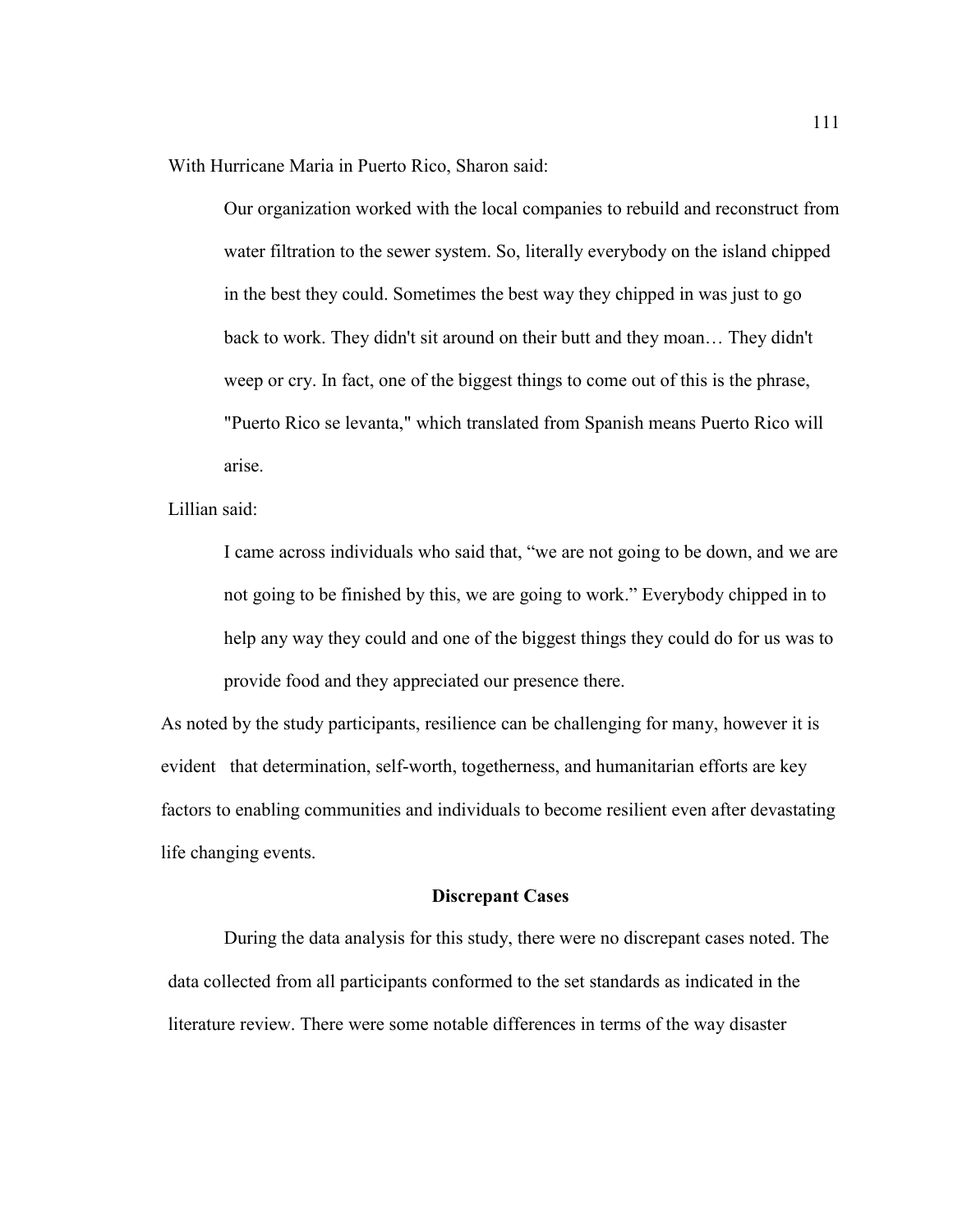responders addressed the needs of individuals with chronic diseases; however, no discrepancies arose from any of the interviews. The data analysis was consistent with the explanations and experiences outlined by the study participants with no conflicts or inconsistences.

# **Summary**

 The purpose of this study was to explore how disaster relief responders and workers addressed the needs of individuals with chronic diseases during and in the aftermath of a disaster. In this chapter, I discussed the study participant's demographics, the data collection process, and on how the data was analyzed. There is a section that reviews measures taken to ensure the trustworthiness of the data by addressing credibility, transferability, dependability, and confirmability. Within the chapter, I addressed the research questions as well as the themes that emerged in relation to the questions and the responses from the study participants.

 The following are themes that emerged from the data analysis in relation to the research questions. They represent the lived experiences of the study participants. **Theme 1**: Disease management techniques: The means to managing chronic disease exacerbations in disasters.

This theme emerged in relation to the research question (How do disaster relief responders and planners manage chronic disease exacerbations?). The participants of this study reflected on their disaster response experiences in managing chronic diseases by sharing that they had to apply certain principles such as accountability, responsibility,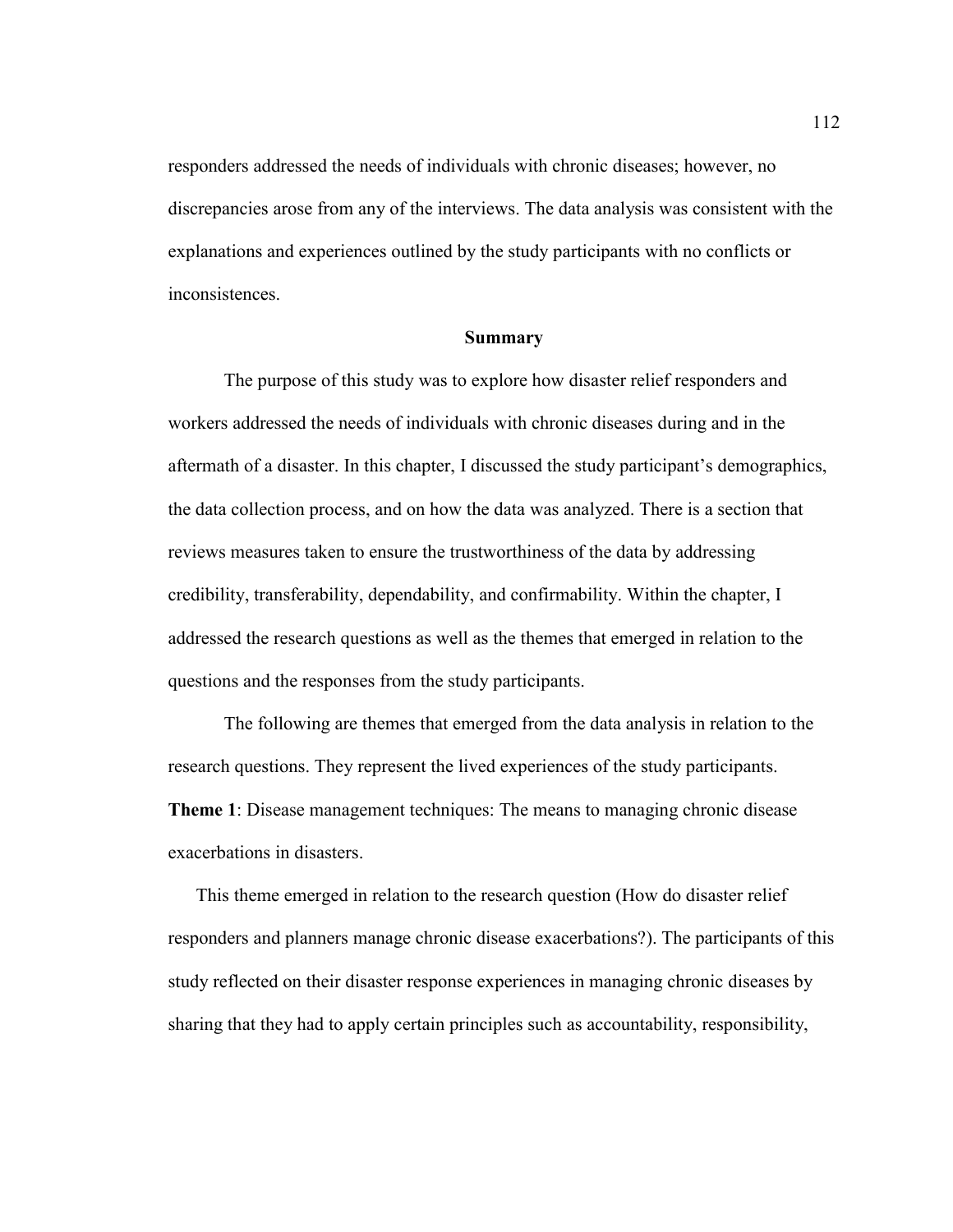coordination, and collaboration as driving forces behind their practices. Their main challenge was not having adequate resources, and this was resolved by collaborating with other responders and stakeholders. To manage the chronic diseases, the participants stated that they just made do with what they had. This involved strategies such as substituting medications, safe sharing of home medications, having stable patients and family members assist sicker patients, and triaging patients to prioritize medical needs. **Theme 2**: Perceived individual disaster preparedness.

The research question related to this theme is: In what ways are individuals with chronic diseases prepared during a disaster as reported by disaster relief responders and planners? The participants expressed concerns at the widespread lack of individual preparedness despite the public forewarning information disseminated during disaster warnings. A majority of participants noted that very few individuals were prepared with an additional few who were inadequately prepared. However, the greatest numbers of disaster victims were completely unprepared, a factor that hindered the management of chronic diseases and impacted on the wellbeing of the disaster victims.

**Theme 3**: Assessing the preparedness of disaster communities.

This theme and the three subthemes (Local community preparedness and immediate response, disaster response organizations and preparedness, and responder training and preparedness), are in relation to the third sub question (in what ways were the communities prepared for the response and management of individuals with chronic diseases?). In answering this question, the emergent theme and sub themes were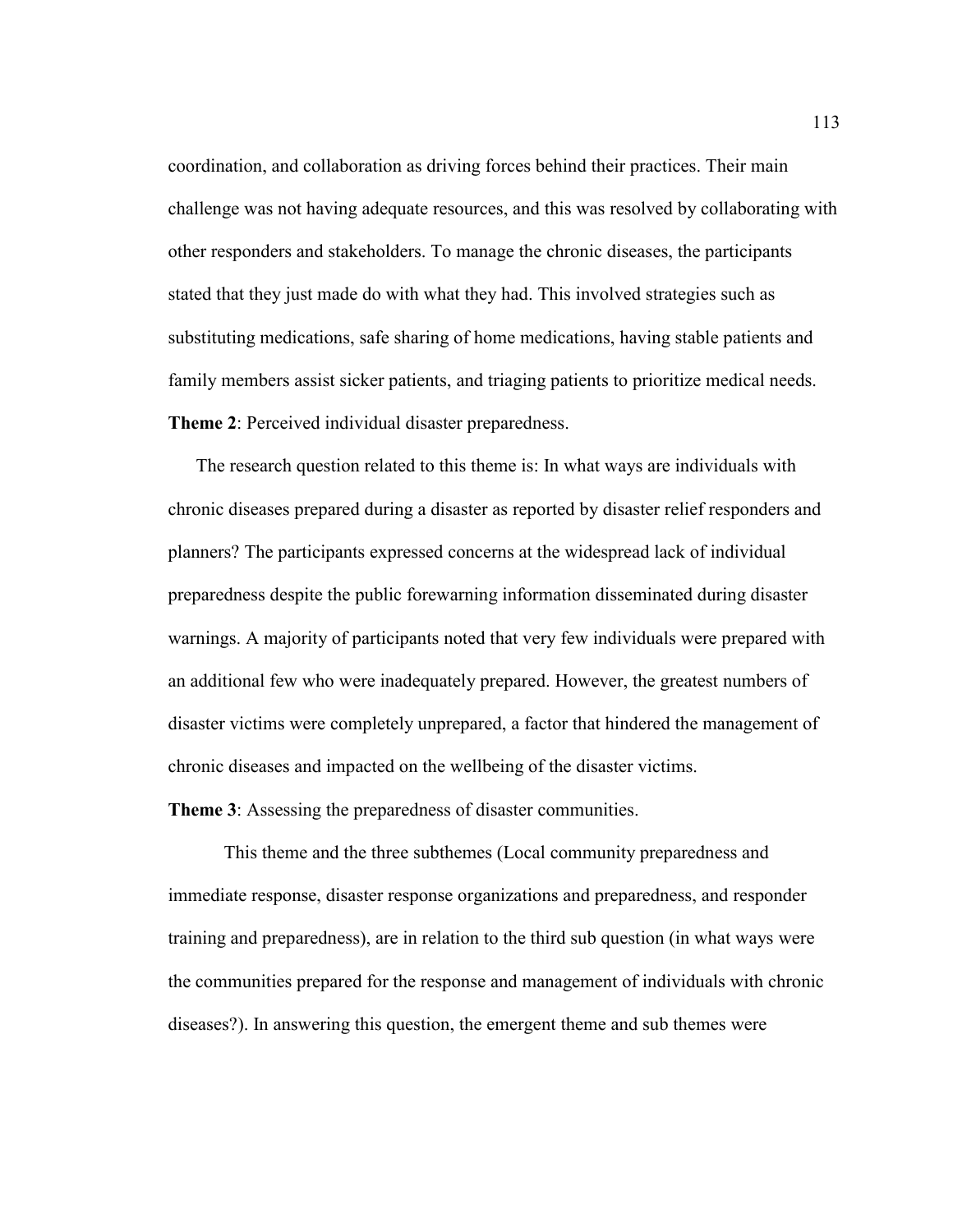intertwined together where the participants referenced them back and forth. The general perception from the respondents regarding preparedness by the disaster communities (local communities and responder organizations) was that more needed to be done. There lacked basic resources, organization of the response efforts, and collaboration and communication amongst the responding organizations and the local communities.

The collaboration and presence of local businesses, organizations, and individuals was dependent on the severity of the disaster. The participants shared that the response strategies utilized by the local communities were dependent on the type of preparedness efforts prior to the disasters and the magnitude of the disasters once they occurred. In terms of preparedness for the disaster response organizations, 100% of study participants agreed that their organizations were in some way prepared to respond to the disasters however, what differed was specific preparation for the chronic diseases, which mainly lacked. Training the disaster responders prior to disaster response emerged as one measure of preparedness and the study participants shared their experiences with their sponsoring organizations. Majority agreed that there was some sought of general training and communication regarding the disasters; however, the organizations could have better prepared the responders by providing specific training for chronic disease management. **Theme 4**: Strategies, approaches, and practices: Advancing disaster preparedness and response for individuals with chronic diseases.

This theme was related to the fourth sub question (what strategies for chronic disease preparedness work following a disaster as reported by disaster responders and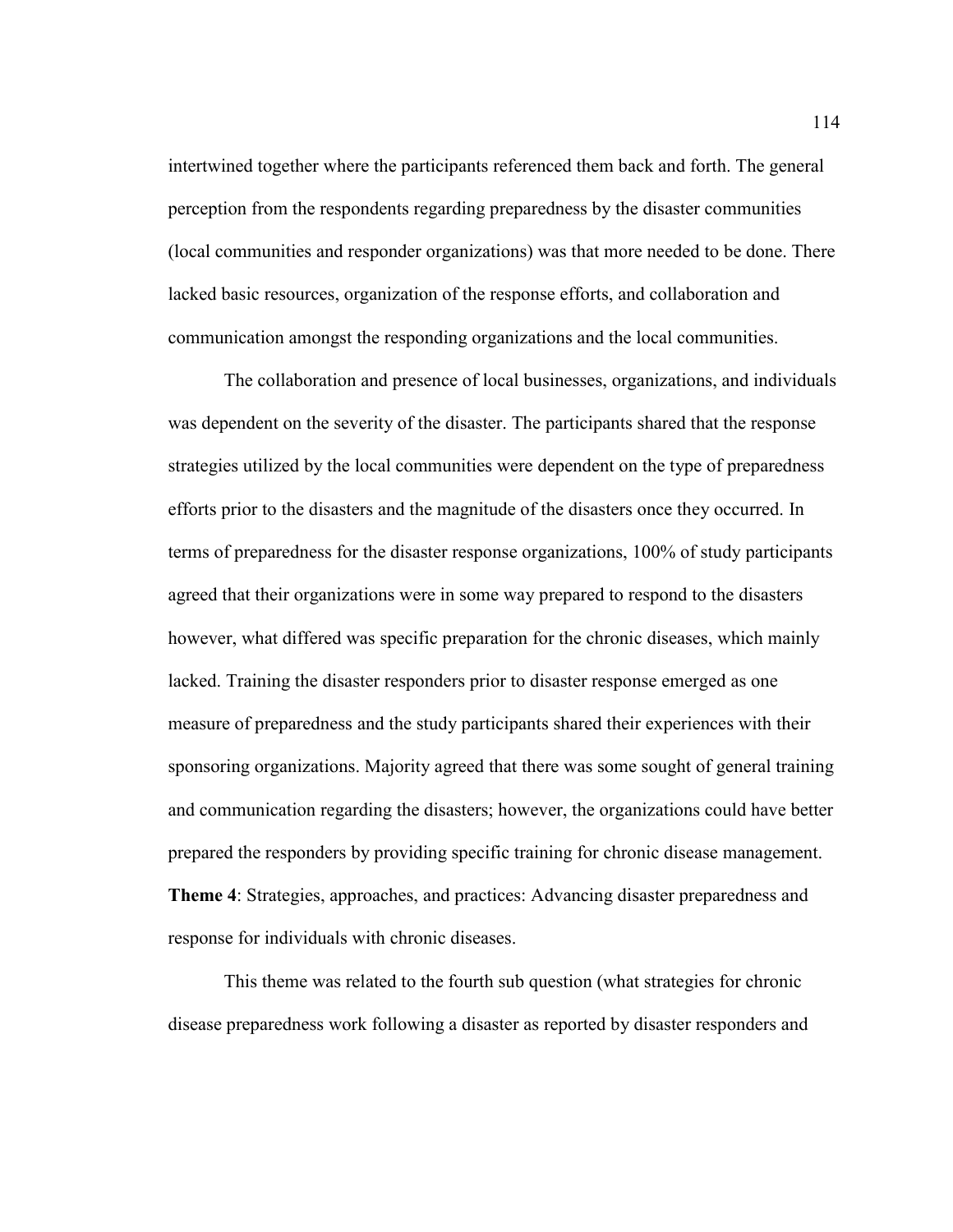planners?). As noted, the study participants shared various strategies that enhanced their disaster response for individuals with chronic diseases. One strategy reported by all participants to enhance disaster response was encouraging individuals and organizations to have an emergency plan; it was noted to be very effective when a disaster took place. Other strategies reported were ensuring availability of personnel and resources, use of pen and paper for documentation when electricity was scarce, and use of electronic medical records for continuity of care when electricity was available. Other strategies involved triaging patients by use of color codes to prioritize medical care and resource allocation, utilizing faith-based organizations for moral and emotional support, and one of the greatest strategies being collaboration and communication amongst responding organizations.

**Theme 5**: Ineffective strategies for chronic disease management in disasters.

This theme emerged from the question: What strategies for chronic disease preparedness do not work following a disaster as reported by disaster relief responders and planners? The participants expressed concerns about various strategies that did not enhance disaster response for individuals with chronic diseases. They described strategies that hindered or created challenges for chronic disease management. These strategies were in relation to the shelter (size, rules, and set up), donations (use of gift cards and money), and preparedness efforts (relocation in to trailers, resources, and collaboration between organizations). Other challenges identified were restrictions to Spanish speaking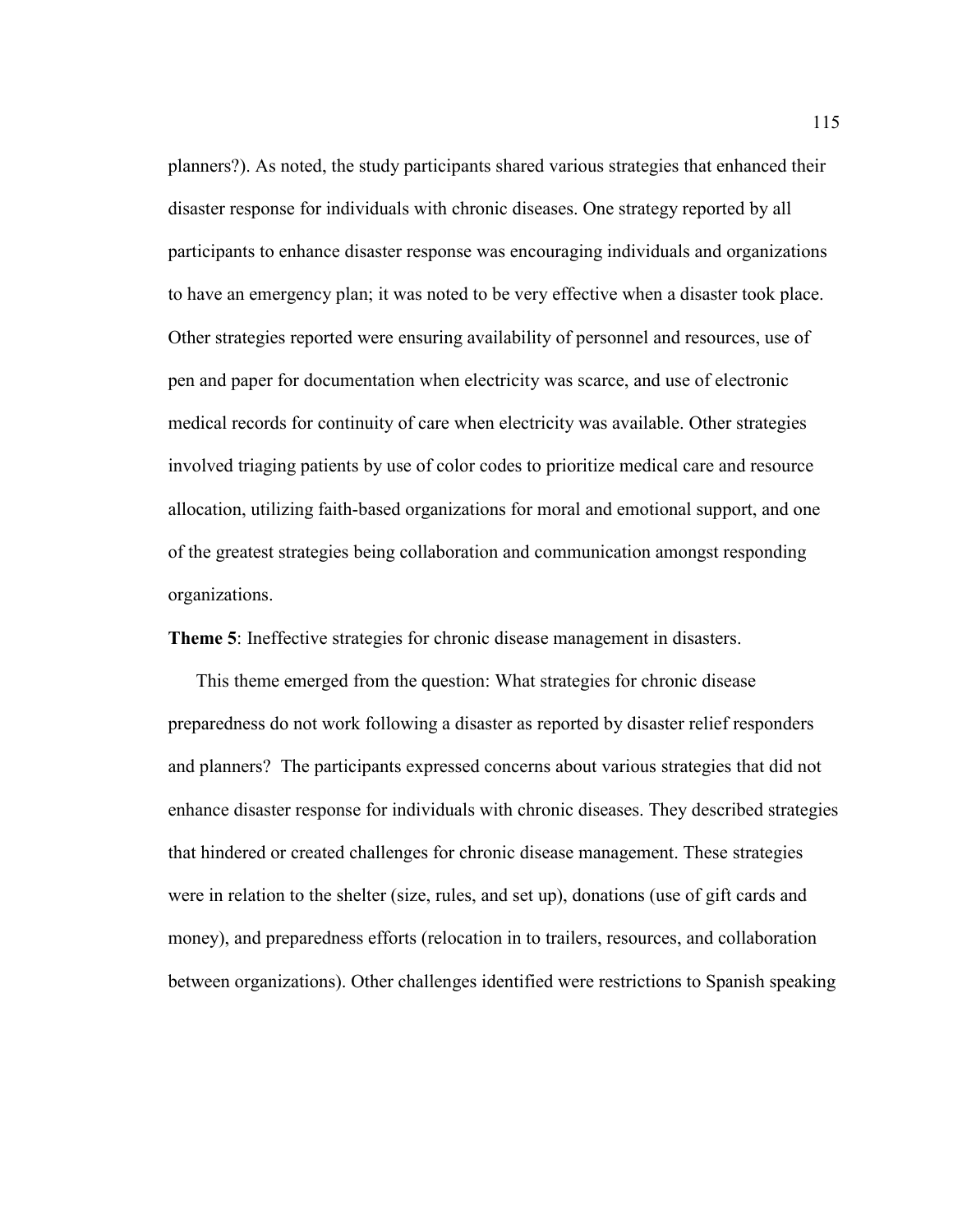only responders, attempts at health promotion to disaster victims, and unhealthy food supply not appropriate for individuals with certain diseases.

The last three themes (Mental health, greatest good for the greatest number of people, and resilience) all emerged during the interviews as general observations and experiences but were not directly related to the interview questions. The mental health theme emerged as the participants described disaster victims who presented with acute and chronic mental health issues in the wake of scarce mental health providers. The disaster responders verbalized that this was an area that was often neglected during disaster planning and preparedness. The theme on greatest good for the greatest number of people arose from the numerous descriptions of the creativity and critical thinking the disaster responders had to come up with so as to manage chronic diseases in the absence of resources and manpower given the severity of symptoms and severity of the disasters. Finally, the resilience theme emerged as the participants narrated the positive attitudes among the disaster communities, their determination to survive and rebuild, the spirit of togetherness, and the humane touch demonstrated by individuals.

Chapter 4 concludes with a summary description of the themes that emerged and related research questions. The themes that emerged provided insight into the phenomenon under study. In Chapter 5, I provide a summary of the key findings of the study and interpretations, limitations of the study, and recommendations based on participants' feedback. I discuss the implications of the study findings for social change.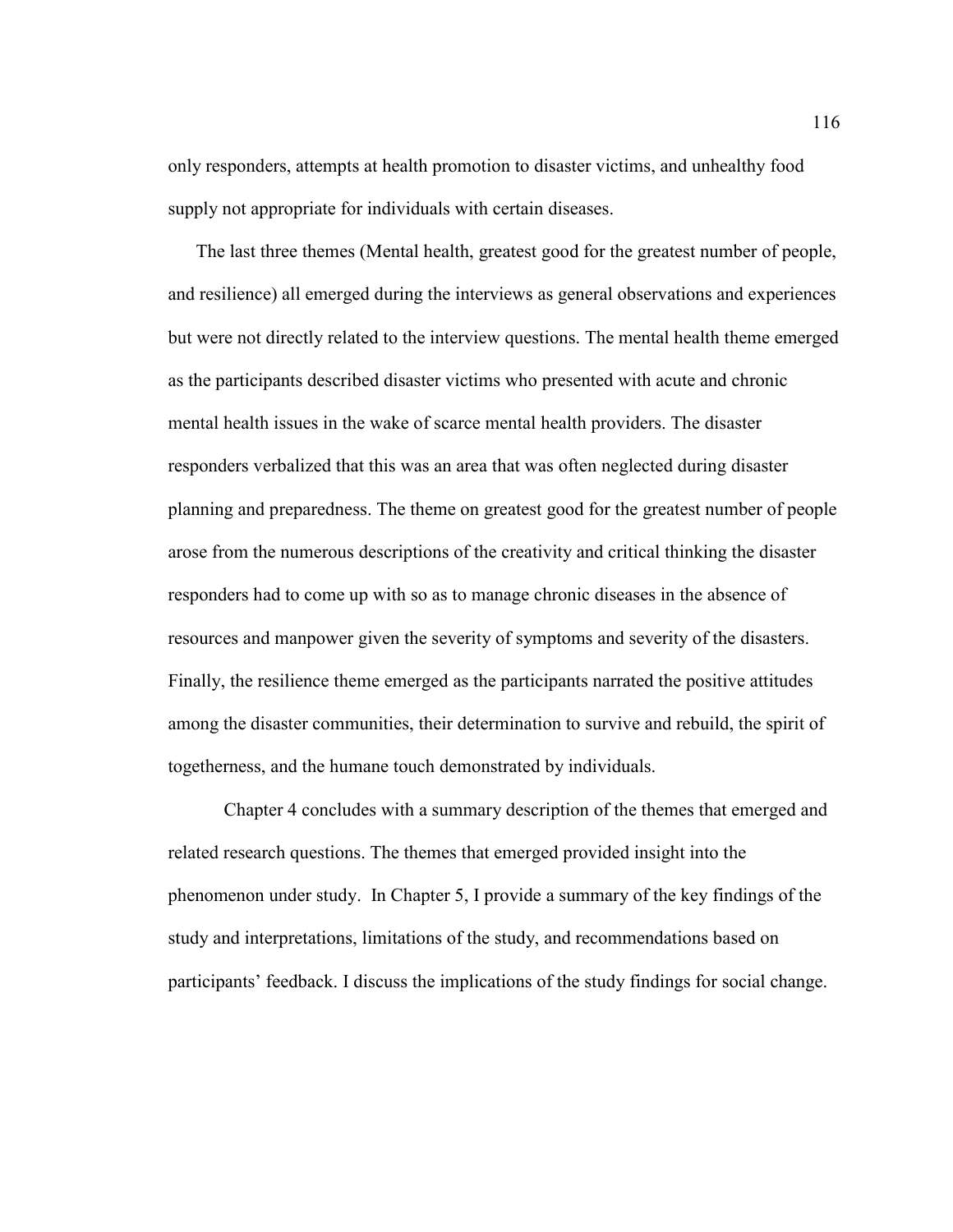Chapter 5: Discussion, Conclusions, and Recommendations

# **Introduction**

The purpose of this qualitative grounded research study was to explore the strategies that disaster relief responders and workers used to manage the needs of individuals with chronic diseases during and in the aftermath of disasters. In using the grounded theory approach, this study sought to get firsthand lived experiences of study participants to understand their practices in managing chronic diseases during disasters. Available literature, though saturated with studies on the adverse effects, devastation, and health outcomes of individuals with chronic diseases, lacks adequate information on the management of chronic diseases during and in the aftermath of disasters. I conducted this study in response to the public health concern for health outcomes of individuals with chronic diseases during disasters and the lack of disaster preparedness for this population. With the knowledge derived from these participants, I was able to identify strategies that could enhance and improve disaster preparedness and disease management for individuals with chronic diseases, thereby improving their healthcare outcomes during and in the aftermath of disasters.

#### **Summary of the Findings**

 The study participants contributed to the main goal of the study through discussions regarding their practices and management of individuals with chronic diseases. The primary research question was: How do disaster relief responders and workers address the needs of chronic disease individuals during and in the aftermath of a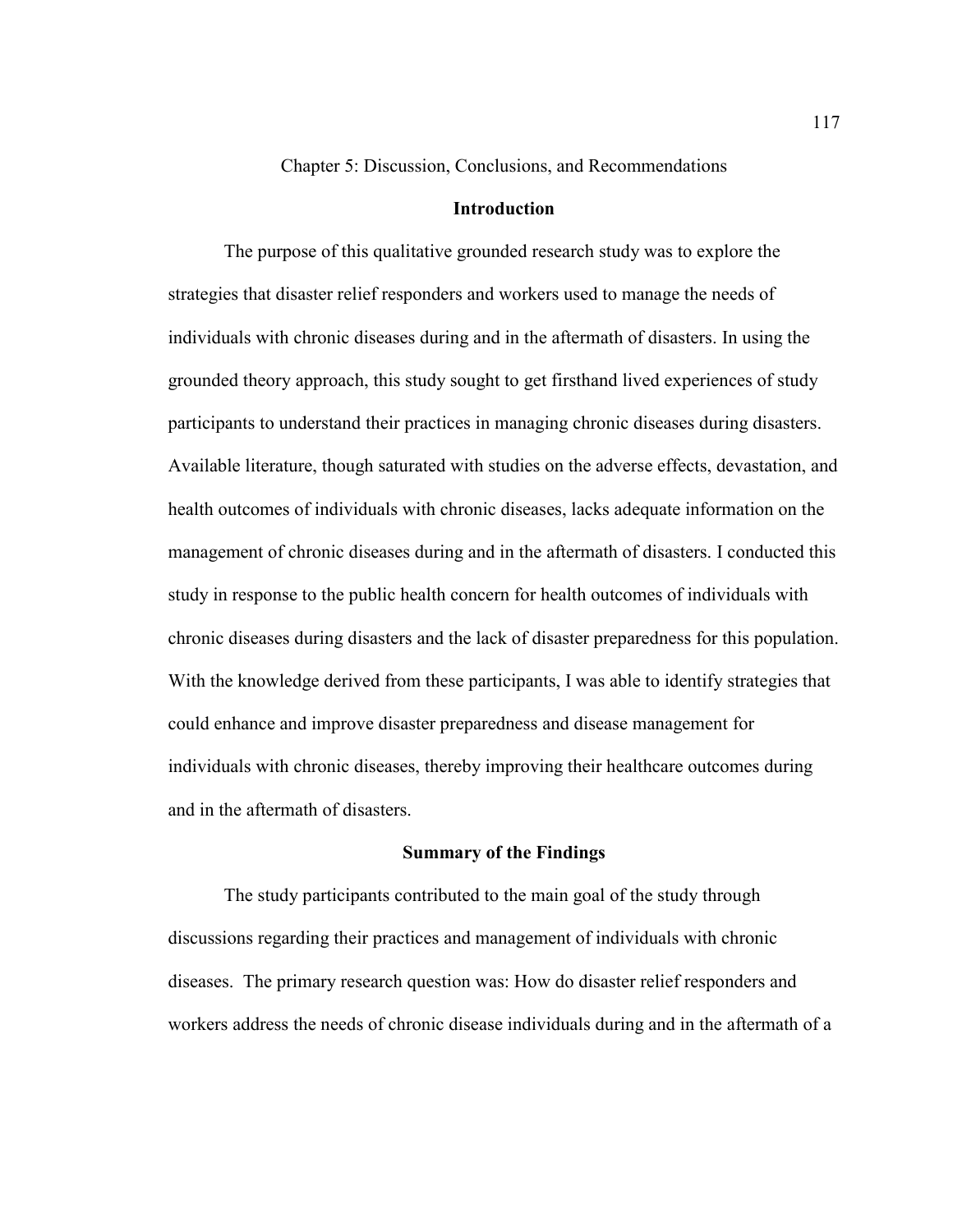disaster? This question was addressed by all study participants as they answered the five sub questions. Eight themes emerged from the participants' experiences: (a) the means to managing chronic disease exacerbations in disasters, (b) how participants perceived individual disaster preparedness, (c) assessing the preparedness of disaster communities, (d) advancing disaster preparedness and response for individuals with chronic diseases, (e) ineffective strategies for chronic disease management in disasters, (f) mental health concern, (g) doing greatest good for the greatest number of people, and (h) community resilience.

 The research questions explored holistic approaches applied by disaster responders and planners to address chronic disease needs during and after disasters. Some of the interviewees admitted that prior to and while responding to disasters, they did not specifically focus on chronic disease management; however, they were able to provide pertinent information as they discussed their practices, experiences, and observations on the management of chronic diseases. All study participants acknowledged the legitimate public health concerns involving health outcomes of individuals with chronic diseases, and through their experiences, they noted that lack of resources and lack of individual, community, and organizational preparedness played a major role in how chronic diseases were managed. They indicated that disaster responders make efforts to manage chronic diseases; however, an interdisciplinary approach is needed relating to the responsibilities and preparedness of individuals, local communities, and disaster response organizations.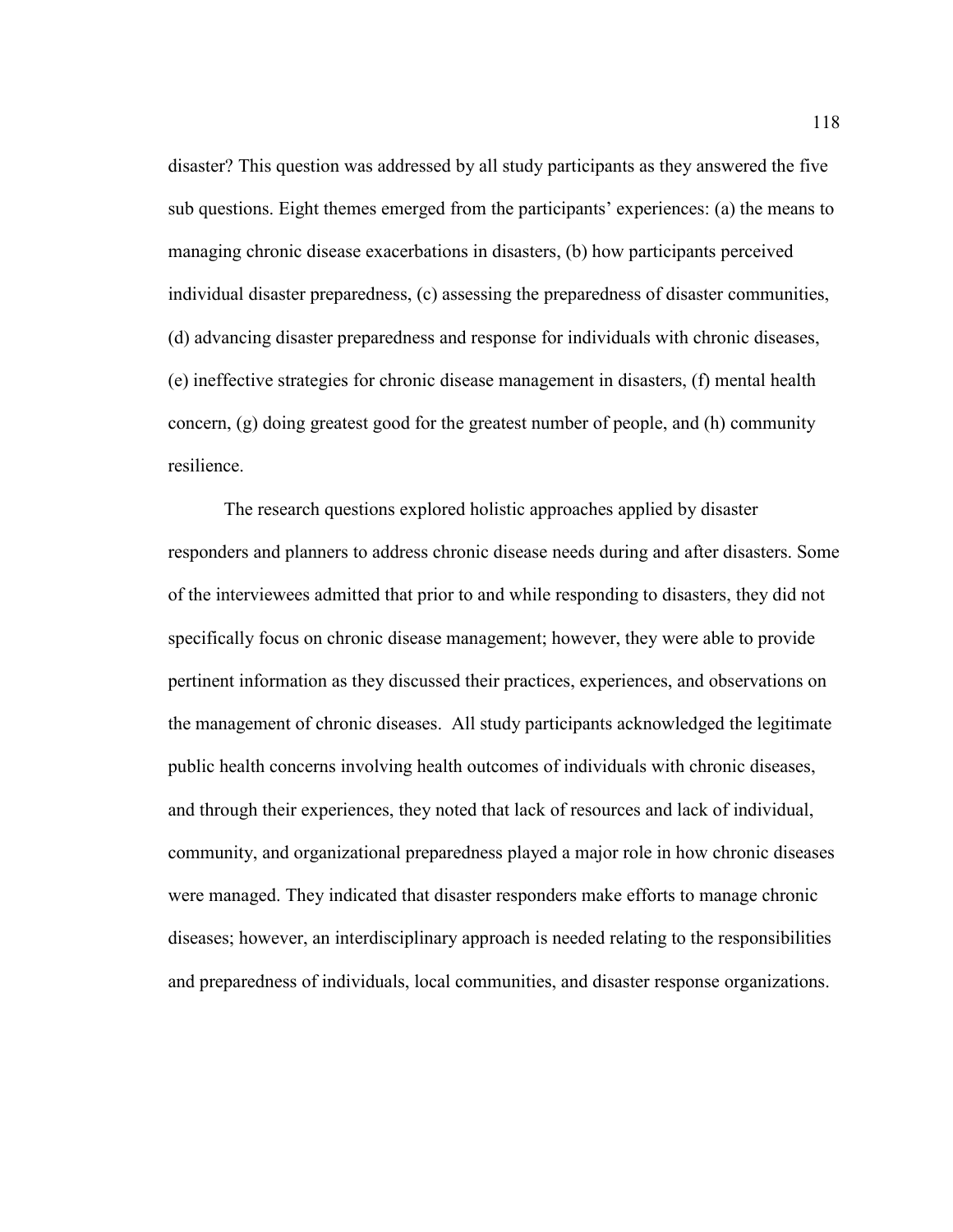According to the participants, the management of chronic diseases was dependent on the magnitude, duration, severity, and location of the disasters.

# **Interpretations of the Findings**

 This study used the grounded theory research approach to better understand the perceptions and experiences of disaster responders in terms of how they managed individuals with chronic diseases. The grounded theory approach allowed participants to share their lived experiences, hence enriching the data and study findings. The study results confirmed and supported the literature review findings on disaster preparedness and management of chronic diseases. The study findings also extend current knowledge regarding disaster preparedness, response, and chronic disease management during and in the aftermath of disasters.

The use of shelters in disaster areas is indicated in this current study as well as in past literature as key to disaster response outcomes. An important finding is that the shelters in disaster areas were properly set up with basic supplies and staffed with various medical personnel, a strategy that seemed to enhance chronic disease management according to study participants. There was however inadequate and scarce essential resources such as medications, electricity/generators, water supply, and medical supplies in the disaster shelters. According to Mori et al. (2007), the lack of such essential supplies for individuals with chronic diseases hindered support for their daily needs, limited their mobility, aggravated their disease symptoms, and lessened efforts involving chronic disease management. The findings of this study and literature suggest that inadequate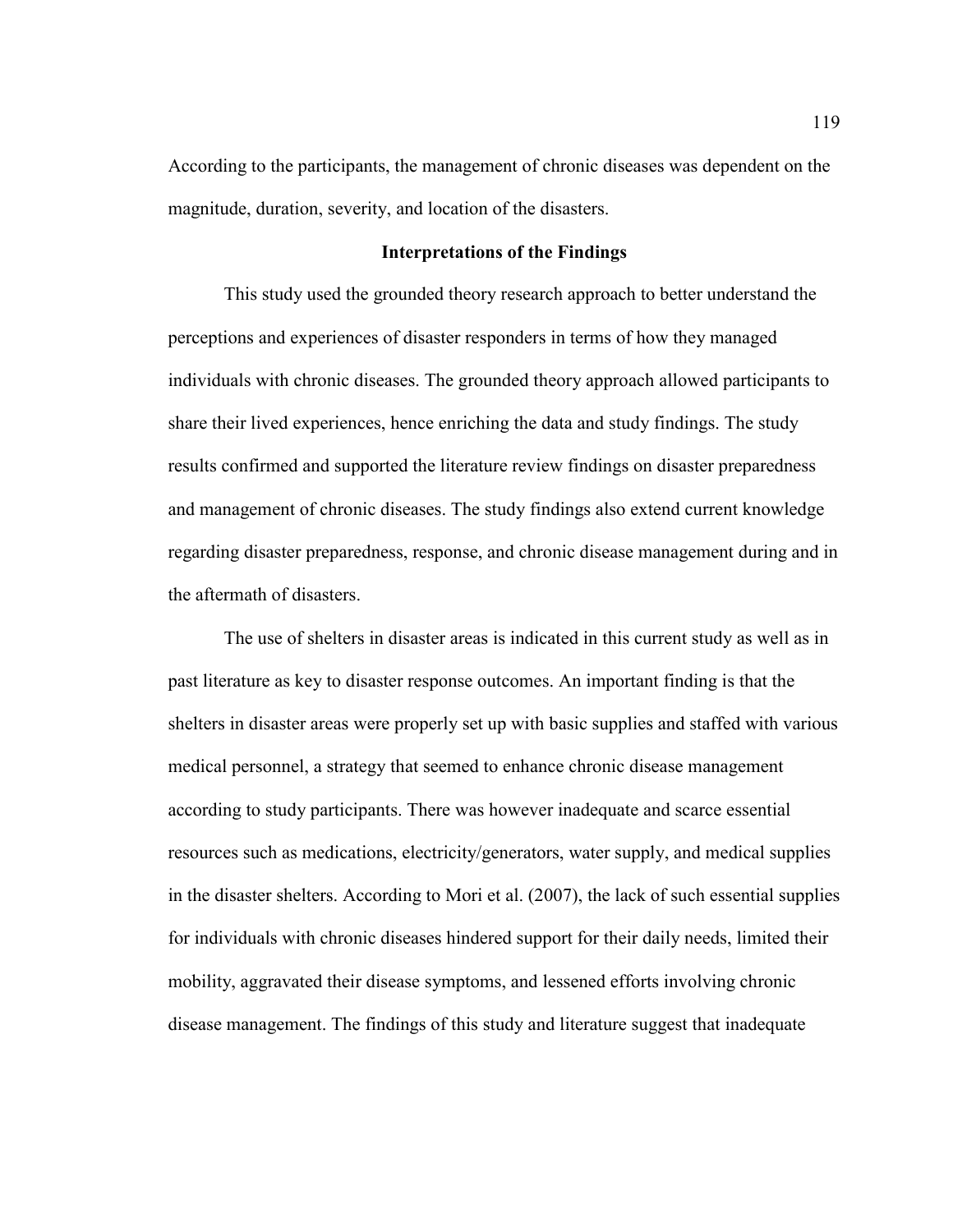resource availability continues to be a major concern for researchers as well as disaster responders.

In the absence of essential resources to manage chronic diseases, participants discussed various strategies that they used to manage symptom exacerbation. They employed critical thinking skills to prioritize the presenting symptoms and determine courses of action. They also triaged patients based on the severity of symptoms, and this assisted them in managing the most critical symptoms first as well as prioritizing resource allocation. The participants discussed situations where they made do with what they had to manage individuals with chronic diseases.

A major finding of this study was that vulnerability and increased poor health outcomes were experienced by individuals with chronic diseases during and after disasters. The study also highlighted the challenges encountered by responders during disaster response such as the lack of disaster preparedness for chronic disease management amongst individuals, communities, and disaster organizations. In addition, there were increased risks of adverse health outcomes for individuals with chronic diseases, especially in the absence of proper disaster preparedness and management efforts for chronic disease communities (Arrieta et al., 2009; Davis et al., 2010; Demaio et al., 2013; Holt et al., 2008). Disaster preparedness is vital for disaster response as it allows for an organized and collaborative process that leads to positive health outcomes not only for populations with chronic diseases but also for the general population.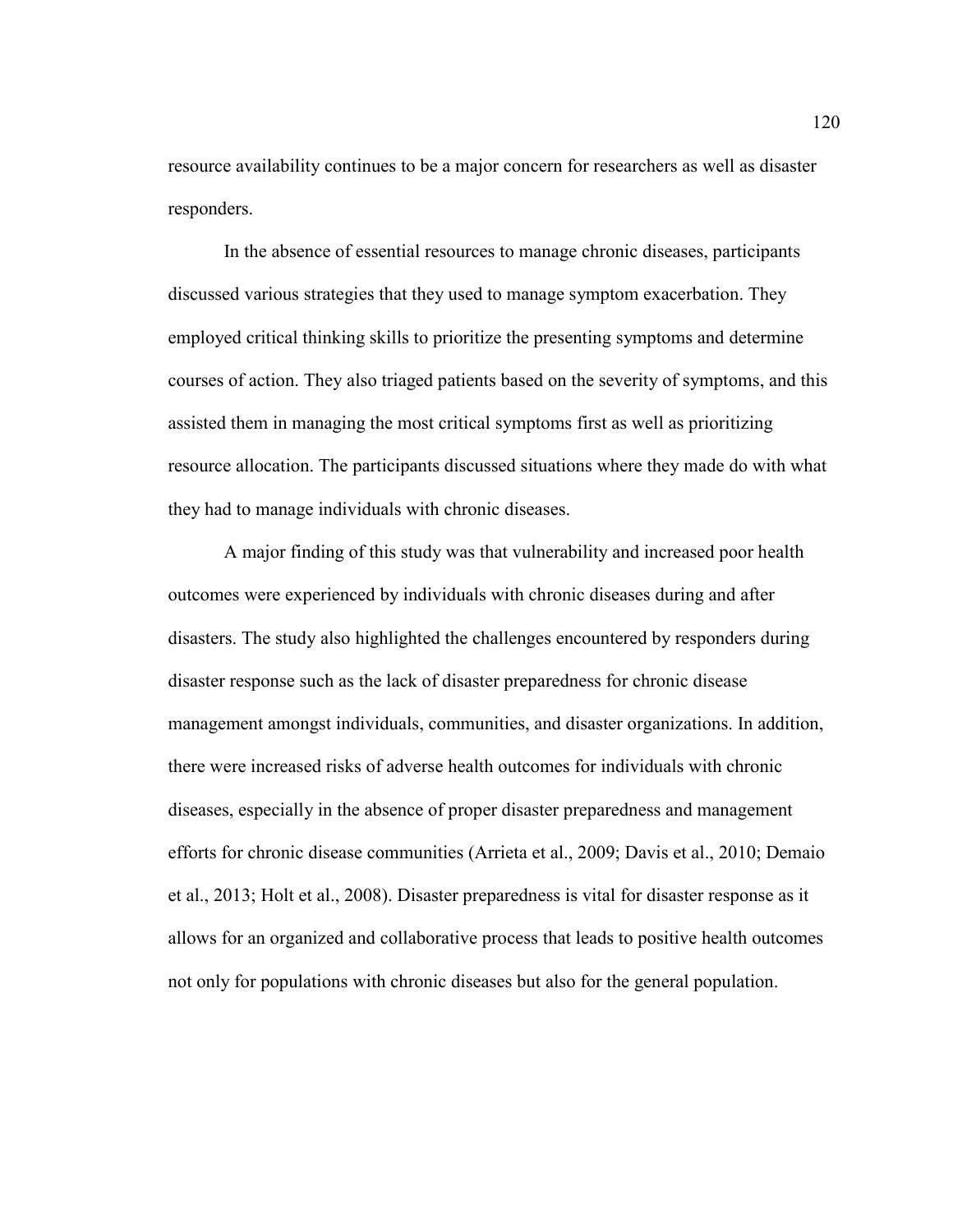The importance of having appropriate diets for the right individuals was part of the findings for this study. Compliance with renal and diabetic diets for victims was a notable challenge for the responders, as the food donors were not entirely prepared to ensure special foods were available for those with restricted diets. When the individuals on restricted diets consumed high fats, salts, and high sugar foods, this led to exacerbations of symptoms such as high blood pressure, edema, high glucose levels, and imbalanced electrolytes, making it difficult for symptom management. Radhakrishnan and Jacelon (2009) reported in their study that relief workers within the US stated that inappropriate diets such as sweetened buns were given to individuals requiring a diabetic diet making it difficult to control diabetic symptoms. The Missouri Health Department's CIDRAP developed a plan for individuals with ESRD and on dialysis that included a detailed 3-day diet plan of meals and snacks that limit amount of waste in blood to be used when dialysis treatments are not available (CIDRAP, 2013). This puts emphasis on the importance for food preparedness for individuals with chronic diseases prior to disasters.

 Banks (2013) said that older adults with certain chronic diseases were in great danger of symptom exacerbation during disasters due to lack of medications and specialized medical equipment as well as other preparedness measures. Some of these diseases (congestive heart failure, diabetes, hypertension, asthma, chronic kidney disease, COPD, oxygen dependent, and mental illness) were identified in the literature as most prevalent during disasters and this study's findings concluded the same. Robinson et al.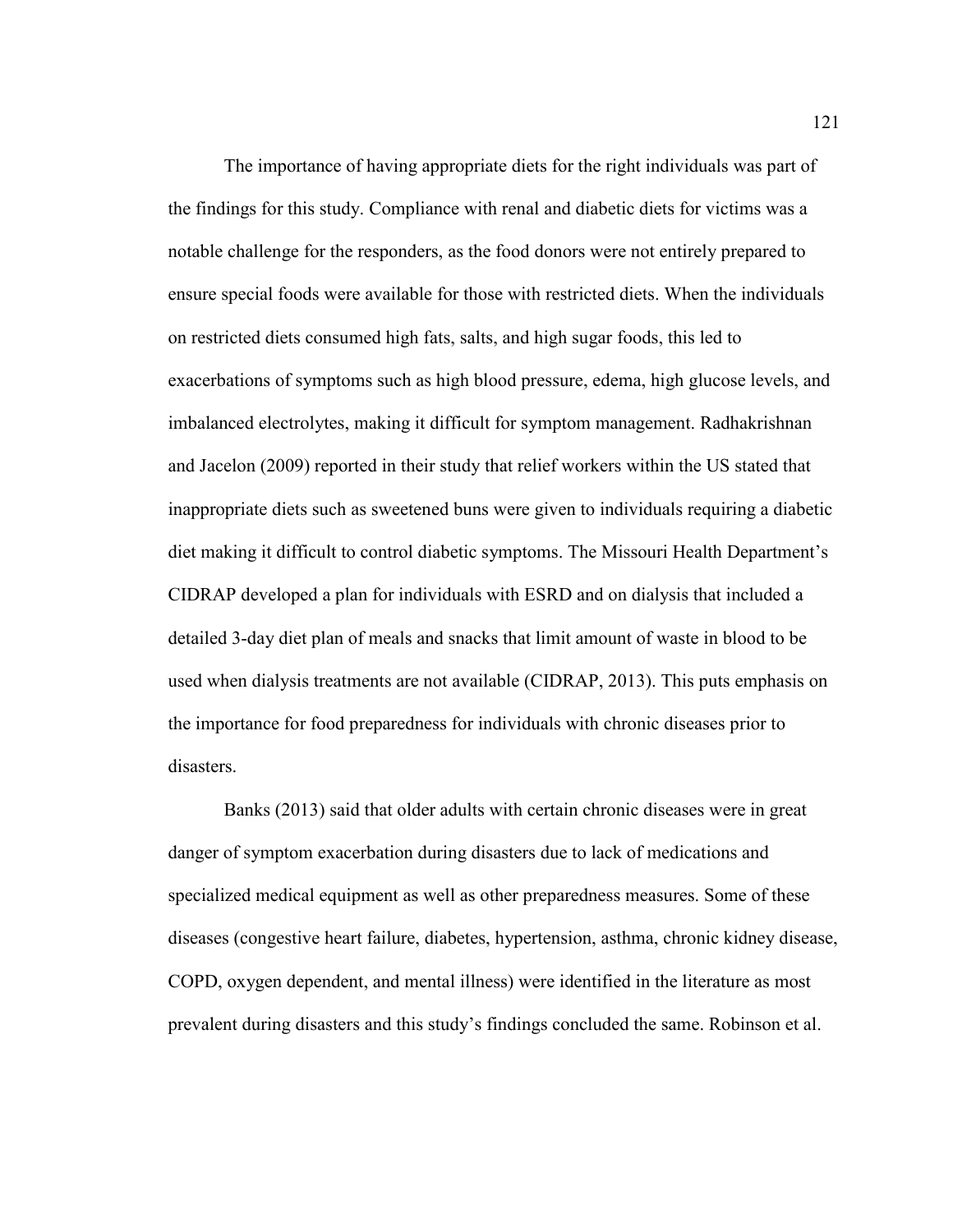(2011) also discovered that during disasters, increased stress levels among victims aggravated the symptoms of these chronic diseases, further compromising individual health outcomes. The participants in this study consistently indicated that the greatest challenges were managing these diseases, especially with scarce resources. The call to improve the health outcomes of individuals with chronic diseases after disasters through better disaster preparedness, planning, and management strategies is ongoing needed.

 This study extends the public health knowledge in various ways. Radhakrishnan and Jacelon (2009) recommended that a system that could identify and register patients with chronic diseases was needed as a strategy for improving disaster preparedness for these populations. In my study findings, four participants discussed their experiences with shelters that primarily catered to individuals with chronic diseases. Preregistration was required so that the planners could better prepare with allocation of medical supplies, medications, and health practitioners. This practice was identified by the participants as one of the strategies that worked to improve the health outcomes of individuals with chronic diseases and they verbalized the need for more disaster planners to embrace the practice.

 Another way that this study extended knowledge was that I acquired data about the effectiveness of disaster preparedness education to the public and media communication on preparedness prior to disasters. The communities and individuals with resources and evacuation preparedness had better chronic disease management and resource allocation. The use of electronic medical records in disaster areas that still had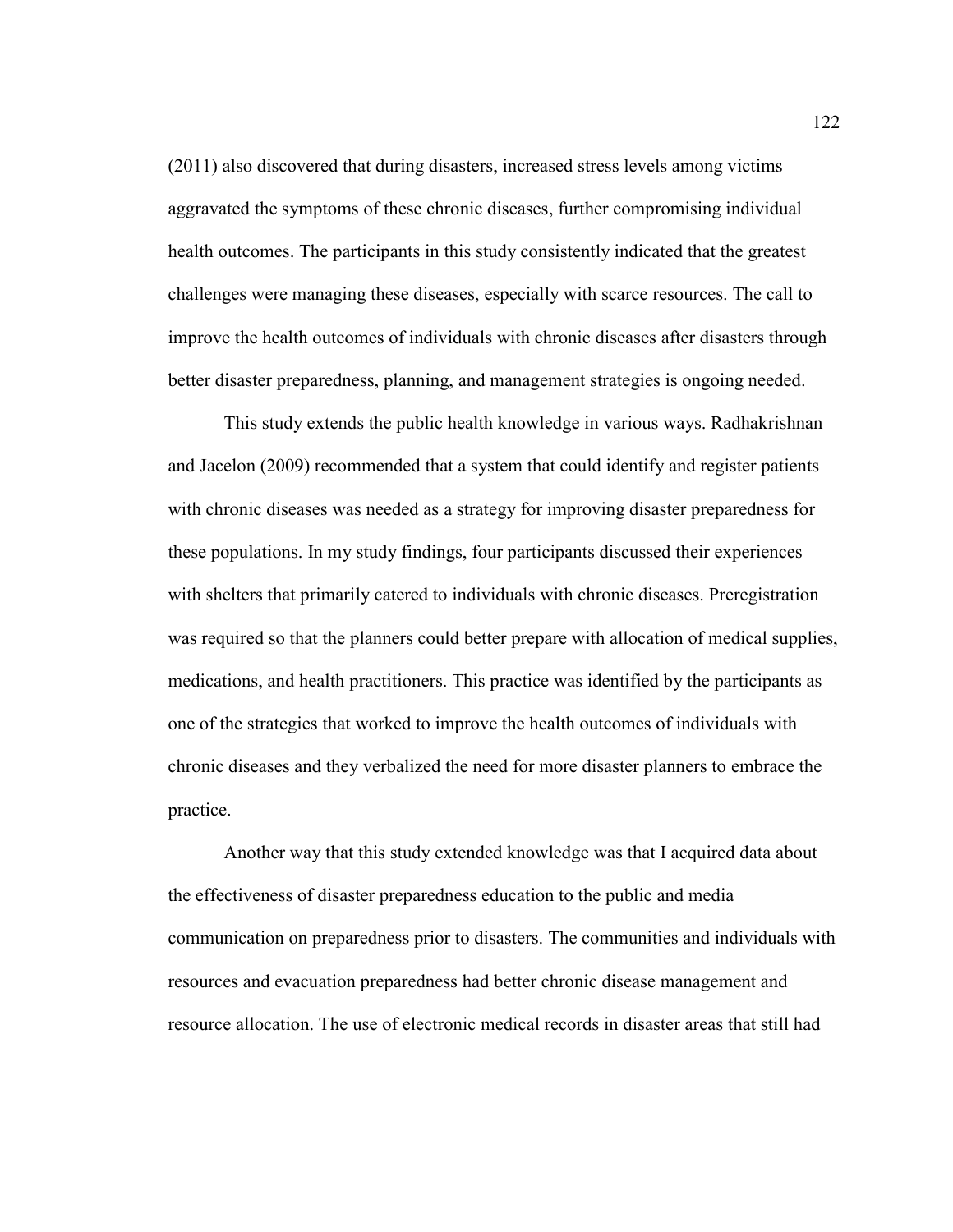electricity, or the use of generators was reported to enhance prompt, appropriate, and continuity of care among those with chronic diseases. According to the participants, in the absence of electricity or generators, the use of traditional pen and paper to communicate to other team members the patient needs, and the care provided seemed to have similar results.

 Based on information available, researchers identified the need for enhanced communication and collaboration amongst disaster responders and disaster communities (Horn & Kirsh, 2018; Slim et al, 2016). The participants in this study expanded this knowledge by confirming that organizations that ensured effective communication amongst their responders and collaborated with other response organizations and the affected communities had better outcomes for those with chronic diseases. Other findings that expanded knowledge were information on strategies deemed ineffective in advancing disaster response such as futility of gift card donations to disaster victims with no access to shopping sites as well as overcrowded and un-partitioned areas within the shelters. Smoking restrictions in the shelters and smoking cessation education additionally, proved to be ineffective strategies in managing chronic diseases among disaster victims.

 The participants discussed their encounters with new onset mental health illnesses and victims with previous mental health diagnosis. They shared that this was an area that was heavily neglected by response organizations in terms of preparedness, resource allocation, and management. Often, they lacked mental health medications, responder training to manage mental health illnesses, and lack of trained mental health providers or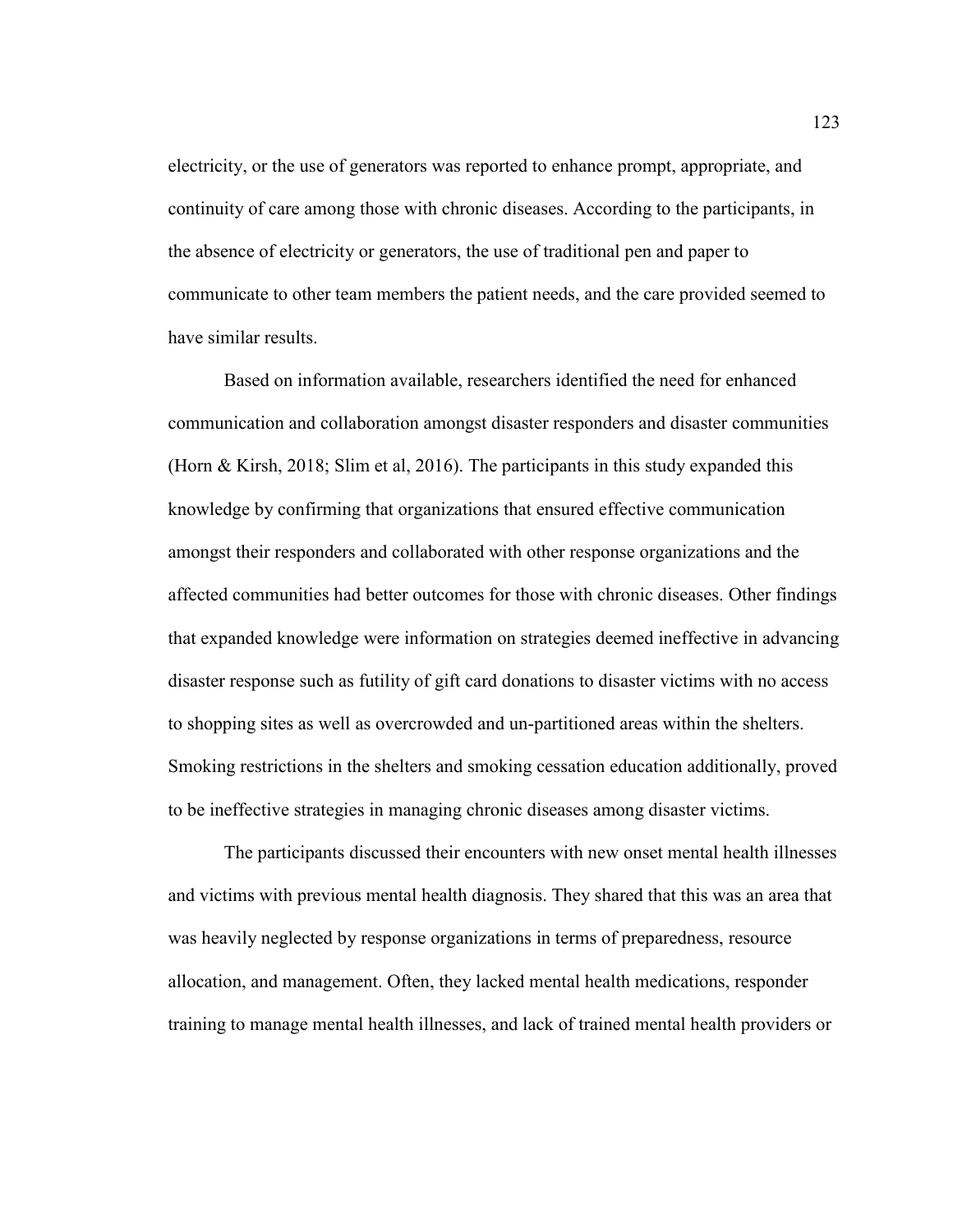counsellors. In some cases, the participants noted that faith-based ministers provided supportive counselling to the mental health victims to alleviate their anger, frustrations, anxiety, and depression. Results from this study identified the lack of mental health providers as a failure for disaster planners, a great challenge for the disaster responders in trying to manage the illnesses, a safety risk for other disaster victims, and a disservice to the mental health victims.

 Having focused on a grounded theory approach enabled the focus to be on the lived experiences of the study participants. The participants were able to share firsthand how they managed the care of chronic diseases during disasters while struggling with inadequate resources or in some instances, scarce resources. They all shared that despite the challenges they faced, they were committed to doing the best they could for the greatest number of people. Team work was discussed as the greatest strategy amongst the responders that yielded the most results given the challenging situations the participants encountered. The participants disclosed that the drive, determination, and positive attitudes of the disaster victims enabled them to give their best and that the overall community resilience and positive health outcomes were the highlights of their disaster response efforts.

 The theoretical framework that grounded this research study is the ecological model of disaster management. The model focuses on the interdependence of the various levels of disaster management during the whole disaster cycle. This framework was utilized in this study to better understand how the model's assumptions of planning,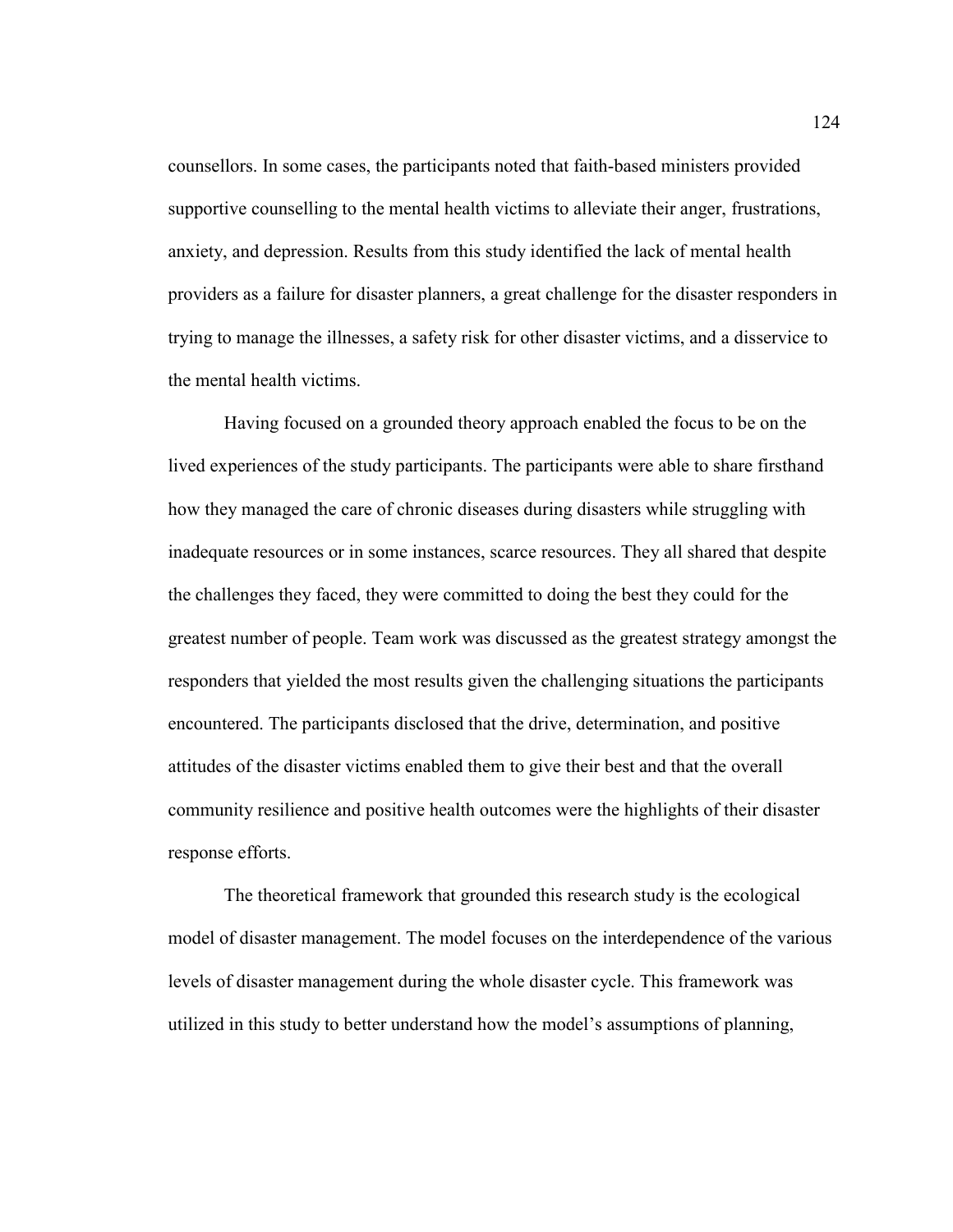preparedness, response, and recovery of disasters relate to the individual, community, organizational, state, and federal levels. The study results indicated that there is mutual interdependence and interaction between all the levels and they all influence the disaster management process and outcomes.

 One of the findings of this study was the inadequate disaster preparedness and management of individuals with chronic diseases. Based on the participant's narratives, use of the model was useful in developing disaster preparedness strategies for chronic disease populations and determining existing strategies that could be advanced. In this study, the participants focused on communication and collaboration between disaster responders and organizations as an effective strategy for disaster preparedness and response. This was in alignment with the model's focus on the interrelationship and interconnectedness of all the different levels from the individual level to the federal level.

 Another aspect of the ecological model for disaster management is the focus on engaging the social environment of a target community in advocating for policies that promote health in disasters. From the data collected in this study, I discovered that the participants alluded to the fact that disaster preparedness and response efforts were dependent on the magnitude, severity, and location of the disaster. As seen in the study, engaging the local businesses, hospitals, faith-based organizations, and individuals in disaster preparedness allows for the development of strategies that would be effective in managing the care of chronic diseases during disasters. The study participants concluded that disaster locations that had active local community engagement (individuals,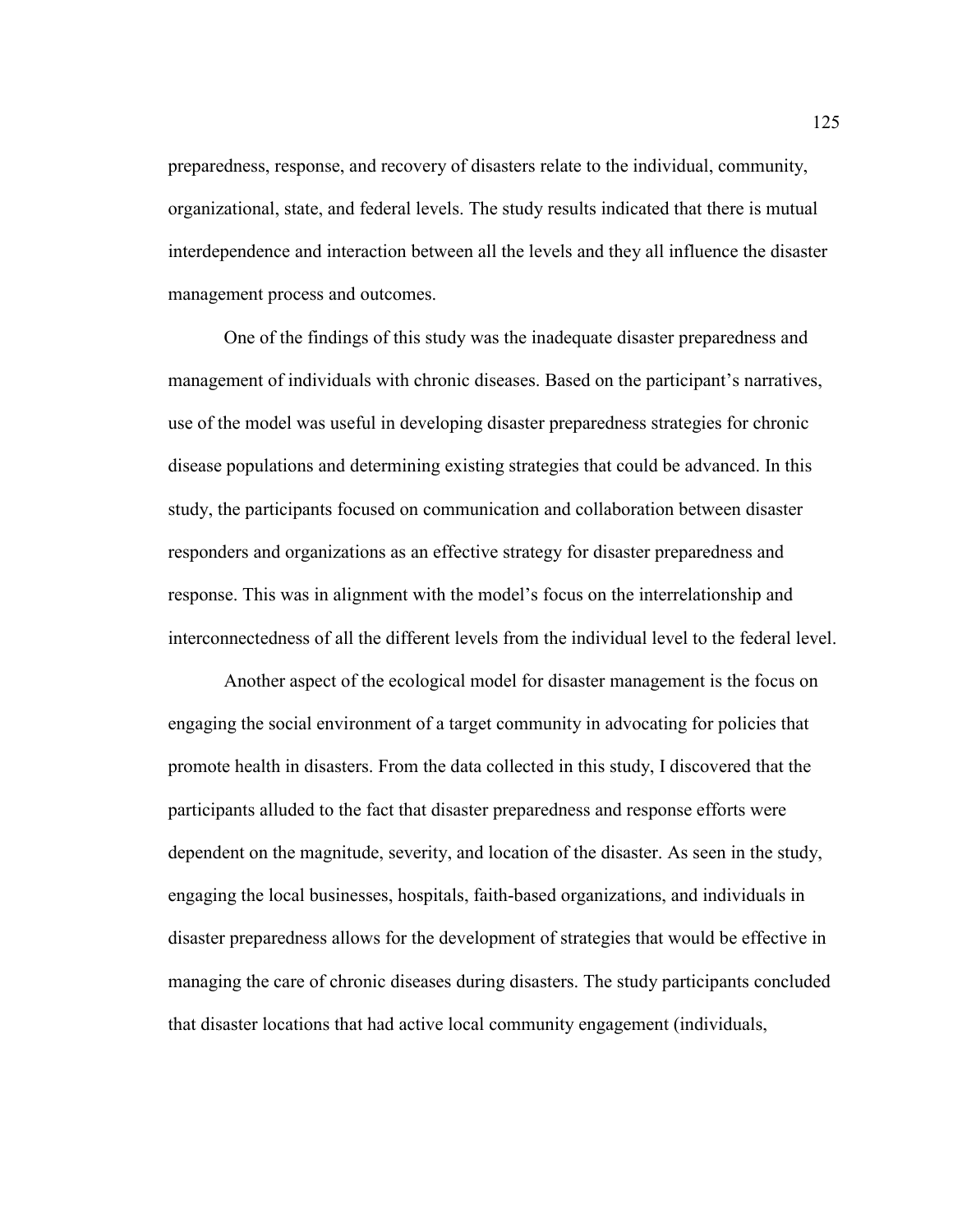hospitals, churches, local businesses) had better experiences with the disaster response and more favorable health outcomes for all victims.

 A finding in this study that every participant addressed was the scarcity of essential resources. They discussed that lack of resources was one major hindrance to an effective disaster response not only for individuals with chronic diseases, but also for the general population. There was consensus among all the participants that disaster response organizations and communities should plan and prepare to ensure availability of resources for disaster victims especially those with chronic diseases. Through the call for disaster preparedness and management, the ecological model puts emphasis on exploring availability of resources in communities to enhance the disaster response and outcomes for those with chronic diseases. Both the model and study findings focused on having partnerships with individuals, communities, and response organizations, flexible response strategies tailored to population characteristics, and dynamic interconnectedness and interdependence of all stakeholders to effective disaster response and disease management.

# **Limitations**

 One limitation for this study is participant recall bias. At the time of the interviews, majority of the participants had responded to varying numbers of disasters that dated several years back. The experiences they shared were self-reported and although they were able to recall the events from the disasters, there was a possibility of forgetting actual and specific events leading to a recall bias. Recall bias could lead to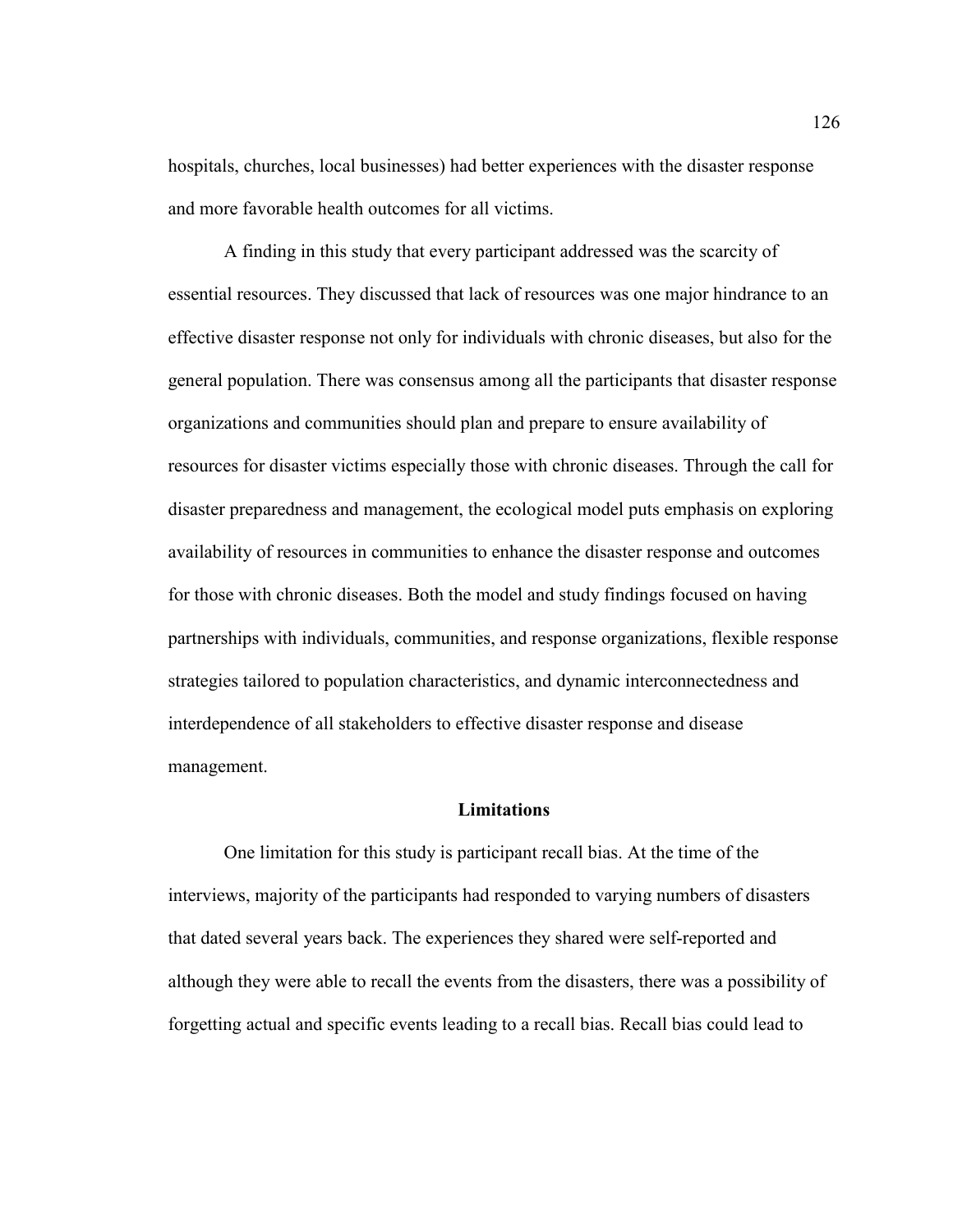overestimation or underestimation of the study results. Two strategies that can minimize recall bias is the careful selection and articulation of the research questions and administering the interviews close to when the disasters happened.

 For this study, I utilized snowballing and social media as some of the methods for participant recruitment, and they turned out to be limitations for the study because of the lengthy period that it took for the referred individuals to initiate contact and, to receive responses through the social media recruitment. In addition, after the initial contacts, the potential recruits did not follow up or return calls in a timely manner and therefore I had to send out reminders several times to the recruitment platforms hence limiting how fast I could move the interview process forward. This hence lengthened the data collection process. Researchers conducting future studies could probably collaborate with disaster organizations, local communities in disaster areas, and faith-based organizations for participant recruitment. The snowballing method however eliminated referrals that did not meet study criteria such as not having cared for chronic disease individuals during disaster response.

 Besides the limitations, there were some challenges identified about the participants who were located in different time zones and states. This was evidenced by the challenges in scheduling interview times with some of the participants who were hard to get due to the time differences. Another challenge was the difficulty in recruiting the target population (disaster responders and planners) who turned out to be professionals but with time constraints. Besides time zone differences, it was challenging to get access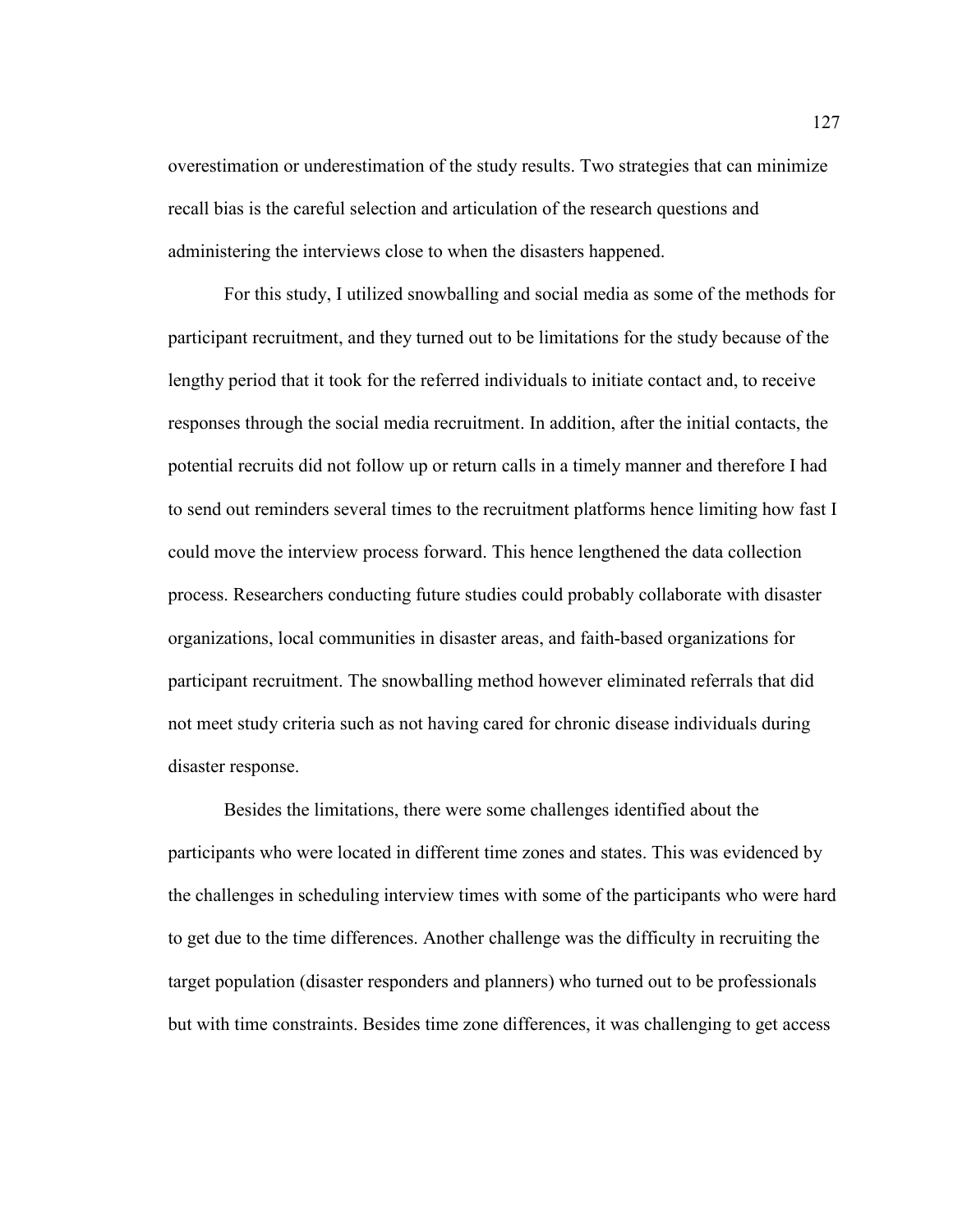to participants who were on the same time zone due to their work schedules and personal time demands. This resulted in an interview process that carried on for a lengthy period between contacts and often several attempts to conclude on the interview or follow up time. Despite these challenges, this study however provided in-depth experiences of the study participants that added to the body of literature that seeks to develop strategies for disaster preparedness and chronic disease management.

# **Recommendations for Future Research**

 According to the findings of my research study, the lack of disaster preparedness for individuals with chronic diseases continues to be a concern. Having communication and collaborative efforts among all levels of disaster organizational levels proved to yield positive health outcomes for the disaster victims as well as a positive experience for the disaster responders. Further research is needed to explore the barriers that hinder consistent communication and collaborative strategies among the organizational levels in disaster preparedness and management of chronic diseases. Knowing the barriers that exist could potentially inform disaster planners and allow for the development of strategies that could eliminate the barriers and foster communication and collaboration among disaster responders.

 Additional research should also be conducted to determine specifically why individuals, communities, and organizations do not adequately prepare for disasters despite repeated warnings and reminders and vulnerability to disasters. Having specific reasons could lead and enable disaster planners to develop aligned strategies that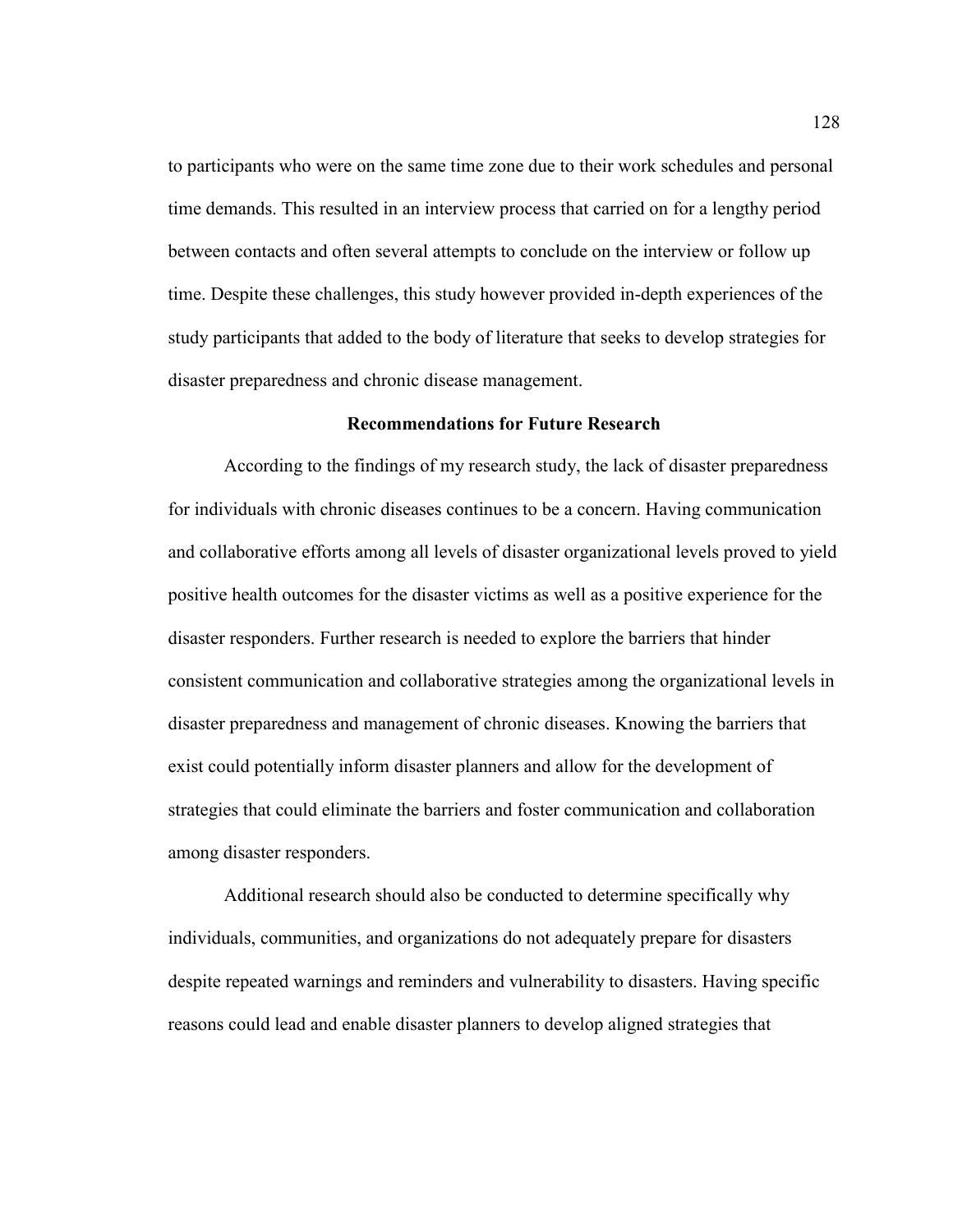individuals and communities could more readily embrace in preparing for disasters. Another research recommendation that arose from this study is how communities can identify resources that would be available in a disaster for individuals with chronic diseases as a disaster preparedness measure. The participants pointed out that the lack of resources was the main hindrance to chronic disease management and identifying community resources prior to disasters could be a step towards chronic disease management.

 The issue of mental health prevalence among disaster victims was reported as a major concern by the participants of this study. They discussed the absence of mental health providers at the disaster sites, the lack of disaster preparedness for individuals with mental health illness, and the lack of proper disease management. These findings indicated a need for further research to explore how chronic and acute mental health issues can better be managed during and in the aftermath of disasters. Lastly, the success of the special-needs chronic disease shelters in some Florida locations was evident and therefore, researchers can further investigate how they identified individuals with chronic diseases and the effectiveness of such shelters. They can then explore how such a strategy can be implemented in other disaster-prone areas to manage the care of individuals with chronic diseases during disasters and in the aftermath.

## **Implications**

 The findings of my study have significant implications for social change on all social levels to have disaster preparedness for individuals with chronic diseases. The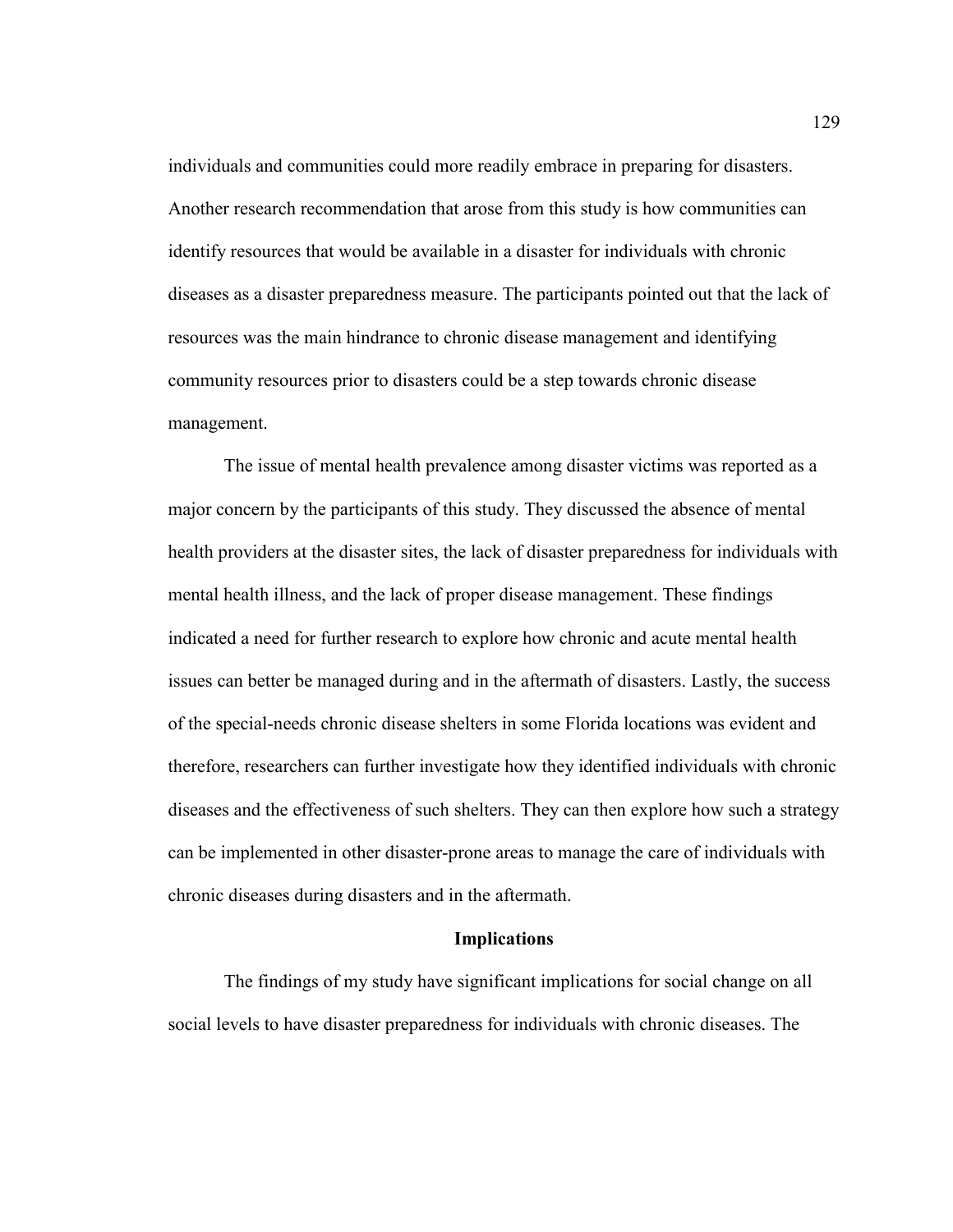results indicate that there are strategies that could be developed to enhance the health outcomes of individuals with chronic diseases through proper disaster planning and preparedness for this vulnerable population. The driving force behind the aim for social change is the need for positive health outcomes during and after disasters for populations with chronic diseases. All the stakeholders (individuals, communities, organizations, public health practitioners, health care providers, and the government) can use the findings of this study to serve the chronic disease population and enhance their health outcomes after disasters.

### **Individuals**

The findings of my study can help individuals with chronic diseases plan for disasters and ensure that they are equipped to manage their chronic diseases in the initial stages of a disaster and immediately in the aftermath. Personal preparedness is the first step in disaster preparedness and requires individuals to take responsibility for personal safety and health outcomes. The results outlined some strategies and recommendations that individuals with chronic diseases can adopt as an ongoing effort or prior to disasters to better manage their chronic situations during disasters. Individual preparedness has the potential to minimize challenges such as the inadequate resources and manpower often seen in disasters. The results could really empower individuals to take charge of their health and wellbeing by learning more about their illnesses and how to always maintain optimal health, be disaster ready with recommended medication and other resources,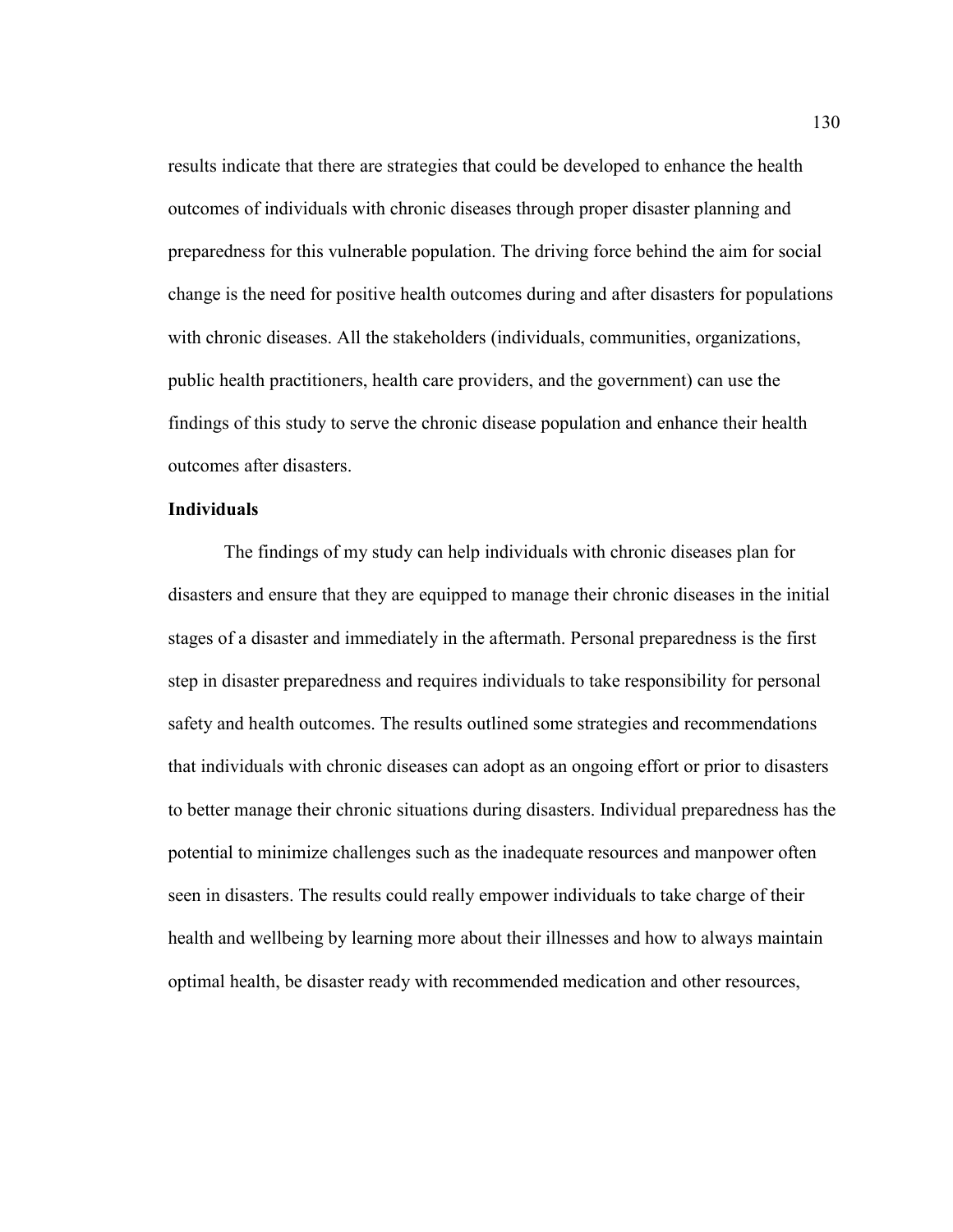having an evacuation plan, having their medical information and their doctor's information readily available to ensure continuity of care.

## **Communities**

 The study results indicated that communities are an important influence in disaster preparedness and response and there was a certain amount of community engagement. They were identified as the first responders at a disaster site and hence their preparedness is vital for a successful disaster response. The study results could help communities be able to identify resources that could be made available for citizens during disasters, be able to identify individuals with chronic diseases, and better plan for a community wide disaster response. A major finding of the study is the lack of communication and collaboration among communities and disaster response organizations. Based on the findings of this study, communities can strengthen community preparedness and response by engaging in better communications and collaborations with individuals, local businesses, faith-based organizations, the government, and disaster response organizations for a more enhanced disaster management approach for those with chronic diseases.

#### **Disaster Response Organizations**

 The findings of this study can empower disaster response organizations to better prepare for individuals with chronic diseases given that majority of the disaster response organizations play a major role in responding to disasters especially if it is a high magnitude disaster. One suggestion was to ensure chronic disease responder training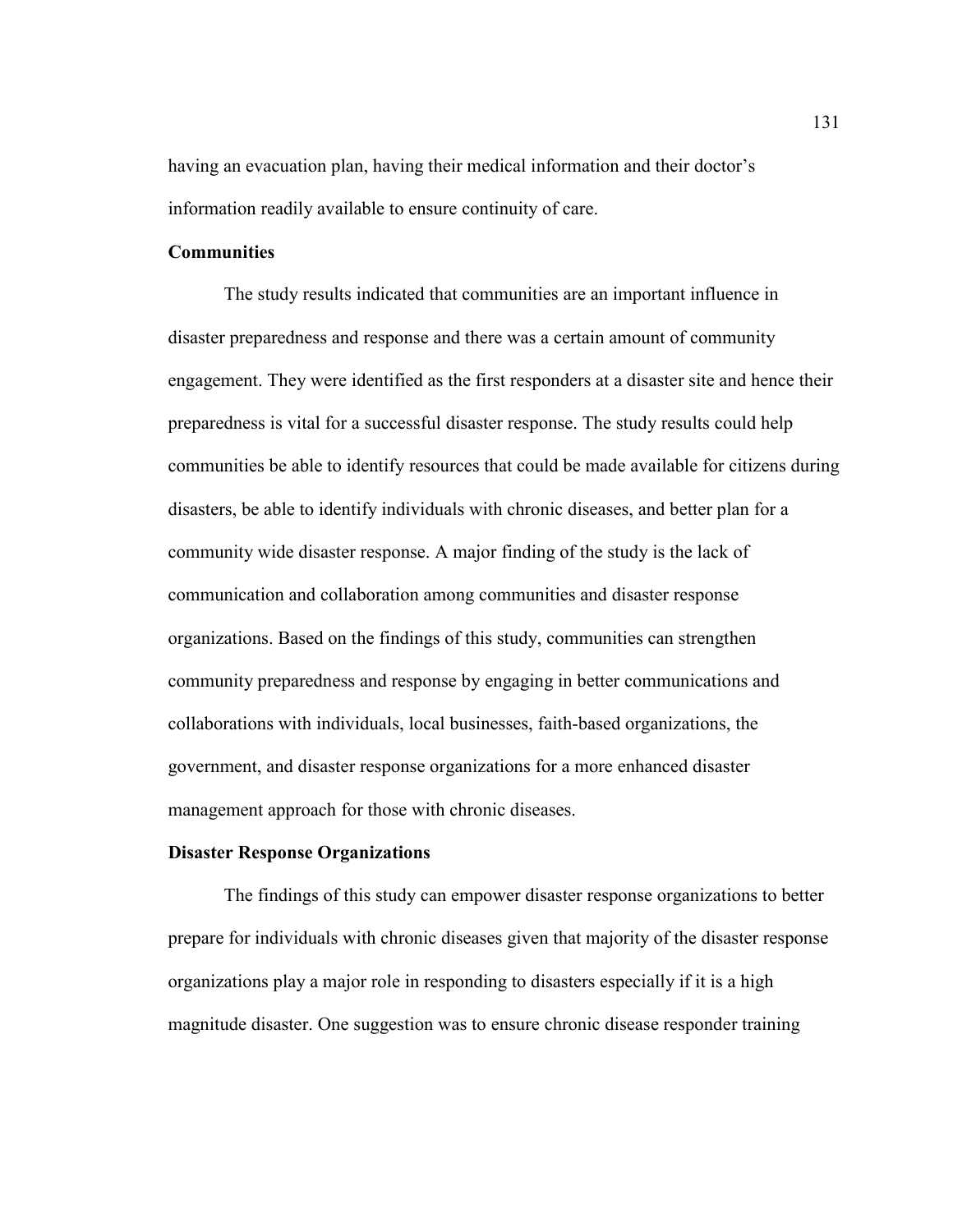prior to disaster response. The study findings identified the lack of/inadequate responder training as a hindrance to proper disease management by responders. In addition, the findings will direct these organizations into specific preparations for chronic disease disaster response. The findings also encourage the disaster response organizations to collaborate with local organizations such as hospitals, businesses, and non-profit organizations for a successful disaster response, not only for individuals with chronic diseases but for the general population.

#### **Public Health Practitioners and Healthcare Providers**

 The study findings will encourage public health practitioners and health providers to take active role in disaster planning, response, and in the management of chronic diseases. With adequate disaster planning and preparedness, there were positive health outcomes for individuals with chronic diseases during and after disasters. The results will influence practitioners and providers to become more engaged in mobilizing efforts for chronic disease disaster preparedness. Some of the strategies to minimize disaster impact on those with chronic diseases include teaching and encouraging citizens to prepare for disasters, ensuring timely communication and announcements of public disaster information that is precise and adequate, ensuring resource identification, and planning for continuity of care for these individuals. These study findings will also empower the practitioners and providers to influence the health outcomes of these individuals by implementing the strategies noted to be effective in managing chronic diseases during and in the aftermath of disasters.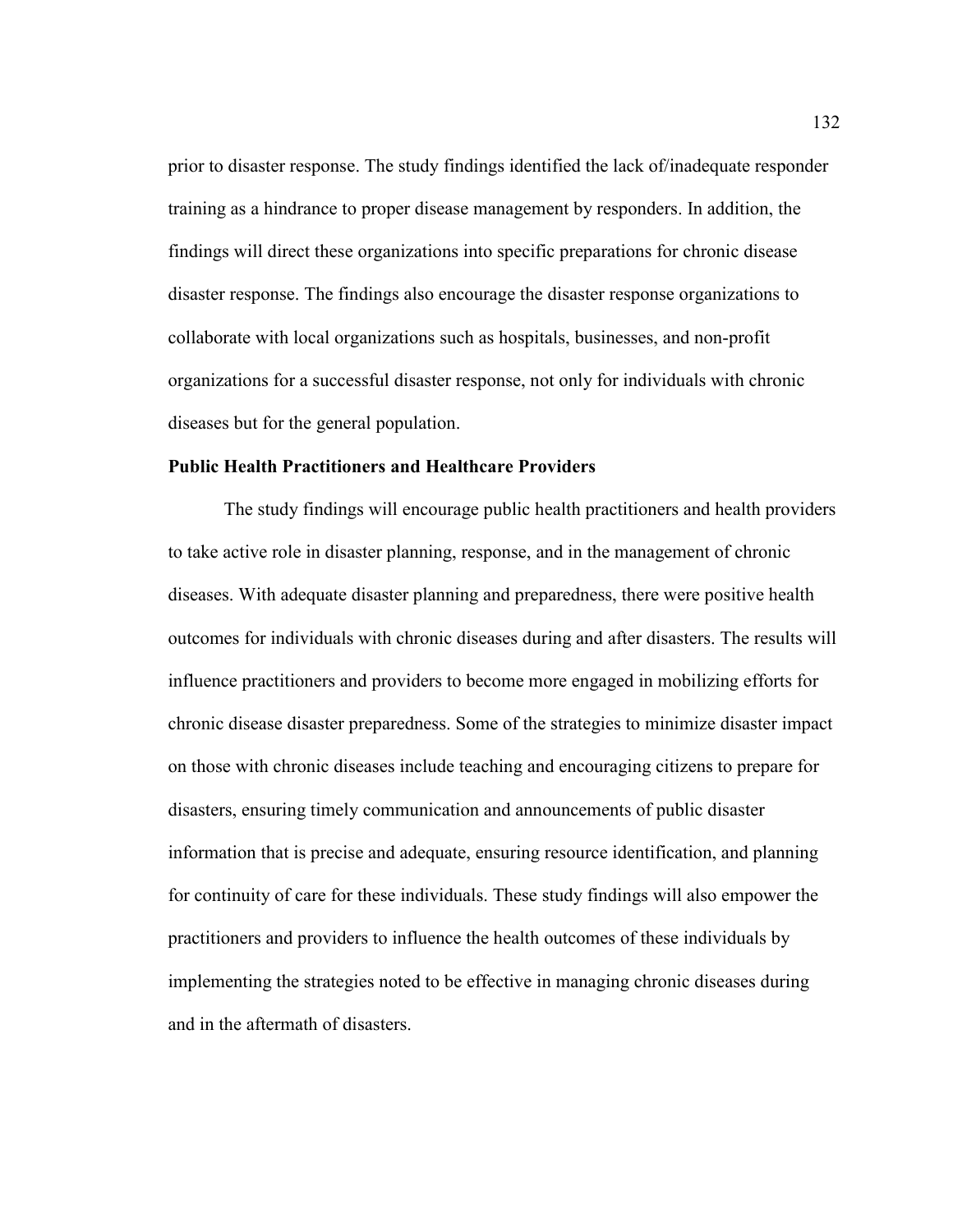### **Government**

 Each state and federal government bodies play a vital role in disasters, especially the major disasters. Their roles in disaster planning and response are important in ensuring success of the whole disaster process. The findings of my study indicate that collaborative efforts between the local communities and these government bodies allow for favorable disaster response results. The results will influence these bodies in developing policies that will enhance disaster preparedness and response for individuals with chronic diseases. The implications for positive social change in this study are enormous and require all the stakeholders to embrace and make intentional efforts to improve the health outcomes of individuals with chronic diseases during and after disasters.

### **Conclusion**

 The frequency of natural disasters here in the United States continues to rise every year leaving behind significant consequences such as loss of life, infrastructure and property damage, and economic loss (Chinen, 2017; Khan et al., 2014; Knap & Rusyn, 2016; Patterson et al., 2018). Additionally, the incidence and prevalence of chronic diseases have been on the rise especially in the aging population and some of them account for the leading causes of death in the United States (Arrieta et al., 2009; CDC, 2013; Demaio et al., 2013; Owens & Martsolf, 2014; Raghupathi & Raghupathi, 2018). From a public health perspective, these two aspects continue to be of concern given vulnerability of individuals with chronic diseases and the poor health outcomes they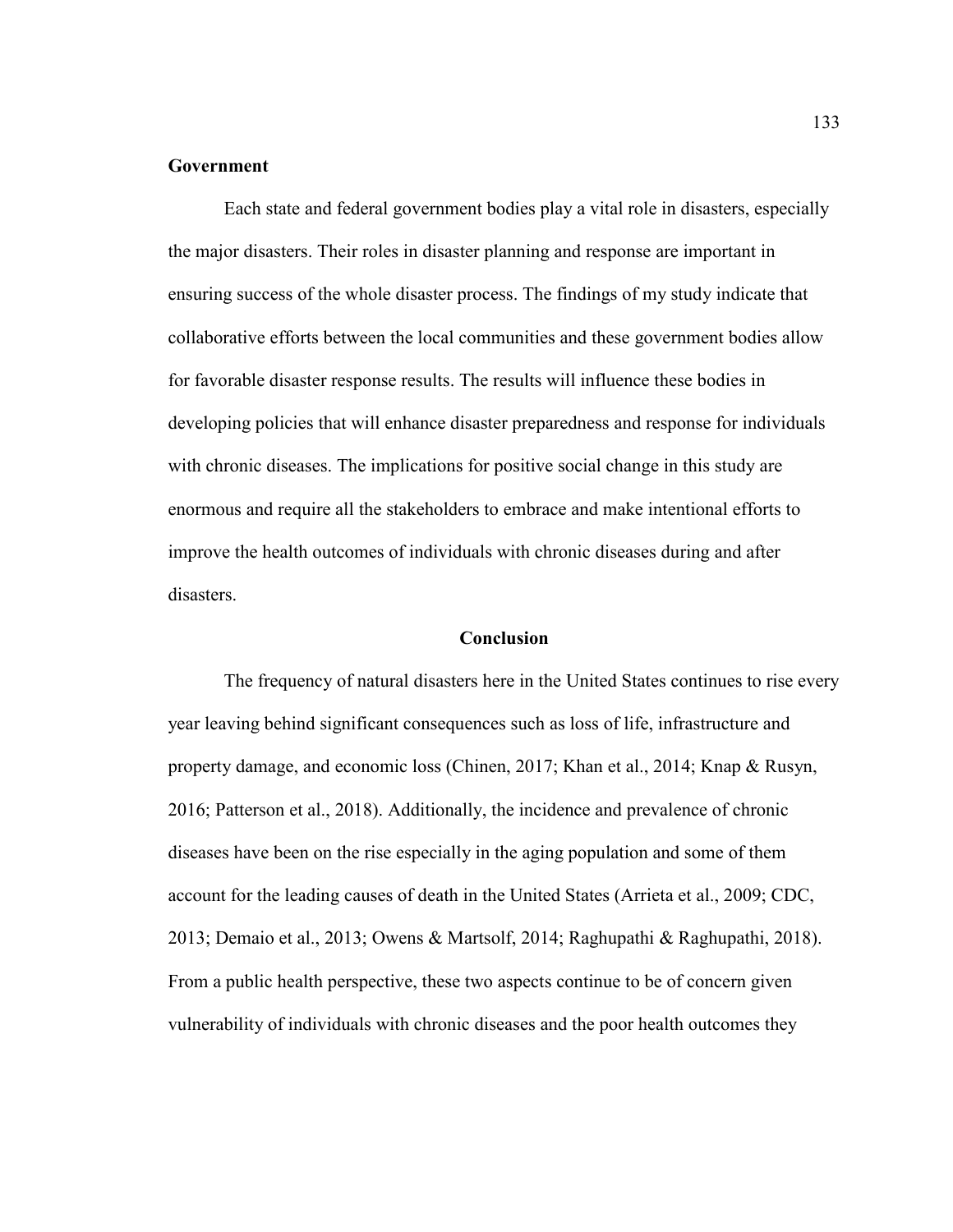experience after disasters and the lack of disaster preparedness for this population (Horn & Kirsch, 2018).The purpose of this qualitative study was to explore the strategies that disaster relief responders and workers utilized to manage the needs of individuals with chronic diseases during and in the aftermath of disasters. Through the study results, I was able to develop strategies that could improve disaster preparedness and disease management for individuals with chronic diseases.

 By focusing on disaster responders and workers who had lived the experience, the study results provide a good representation of the phenomena under study. The findings of my study also provided insight in to the strategies that disaster responders and workers utilize to manage the care for individuals with chronic diseases. This allowed for the development and enhancement of strategies that can be adopted by all stakeholders in the efforts of improving disaster preparedness for this vulnerable population. The study results highlighted the participants' efforts of 'doing good for the greatest number of people' as a way to manage chronic diseases in the absence of adequate disaster preparedness. This is an indication that the study findings of the need to have all stakeholders adequately plan and prepare for chronic diseases in the advent of a disaster are valid. The conclusion based on the study results is that all stakeholders must have some accountability and responsibility for individuals with chronic diseases and there has to be coordination and collaborative efforts between disaster response organizations, nongovernment entities, local communities, and individuals so as to ensure favorable health outcomes for individuals with chronic diseases.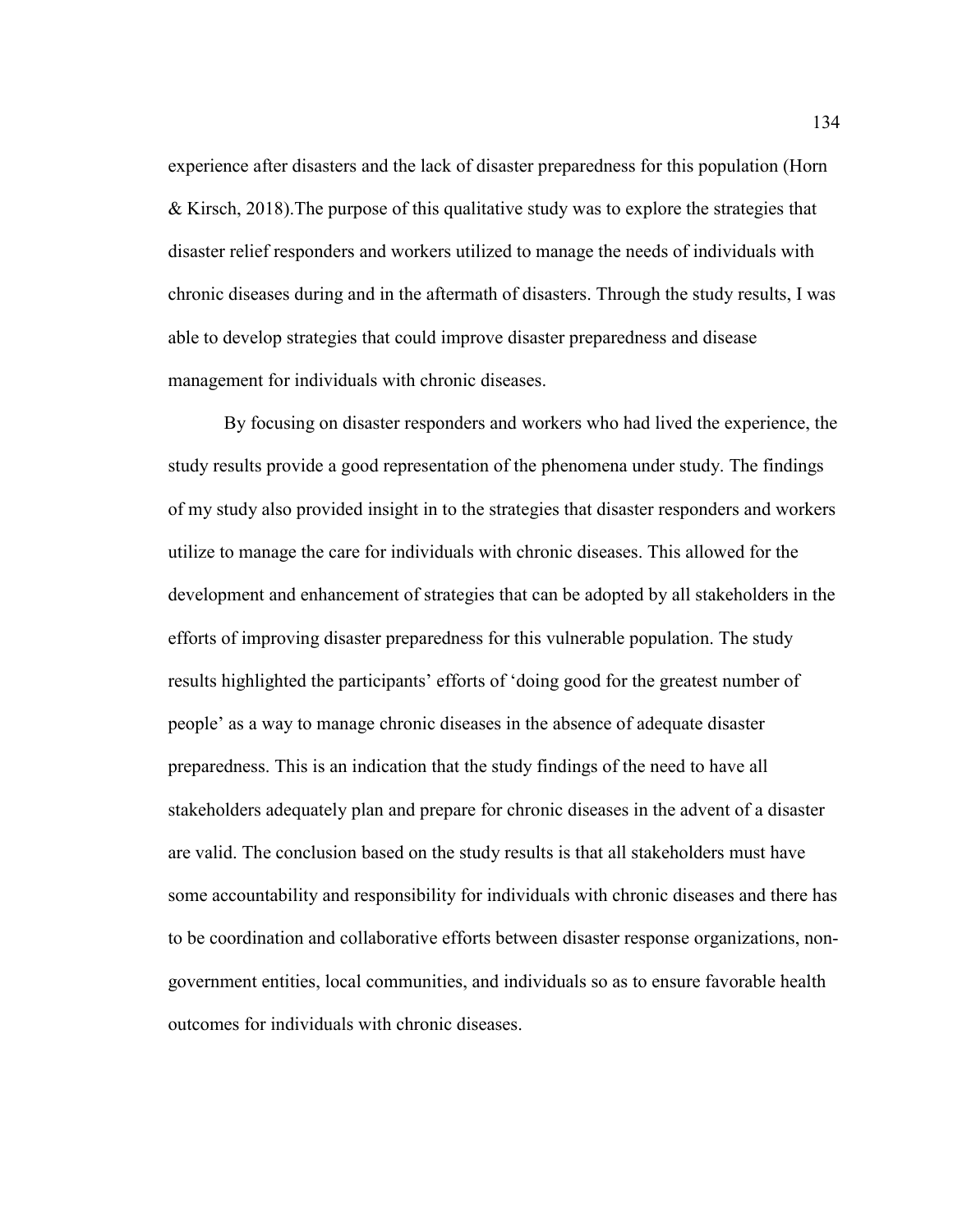#### References

- Arrieta, M. I., Foreman, R. D., Crook, M. A.., & Icenogle, M. L. (2009). Providing continuity of care for chronic diseases in the aftermath of Katrina: From field experience to policy recommendations. *Disaster Medicine and Public Health Preparedness, 3*(3), 174-182. doi:10.1097/DMP.0b013e3181b66ae4
- Atkinson, R., & Flint, J. (2018). Accessing hidden and hard-to-reach populations: Snowball research strategies. *Social Research Update, 33*. Retrieved from http://sru.soc.surrey.ac.uk/SRU33.html
- Baggett, J. (2006). Florida disasters and chronic disease conditions. *Preventing Chronic Diseases, 3*(2), 1-3.
- Banks, L. (2013). Caring for elderly adults during disasters: Improving health outcomes and recovery. *Southern Medical Journal, 106*, 94-98.
- Bauer, U. E., Briss, P. A., Goodman, R. A., & Bowman, B. A. (2014). Prevention of chronic disease in the 21st century: Elimination of the leading preventable causes of premature death and disability in the USA. *The Lancet, 384*(9937), 45-52.
- Beaton, R., Bridges, E., Salazar, M. K., Oberle, M.W., Stergachis, A., Thompson, J., & Butterfield, P. (2008). Ecological model of disaster management. *Journal of the American Association of Occupational Health Nurses, 56* (11), 471-478. Retrieved from http://www.ncbi.nlm.nih.gov/pubmed/19051571
- Benjamin, R.M. (2010). Multiple chronic conditions: A public health challenge. *Public Health Reports, 125*(5), 626–627. Retrieved from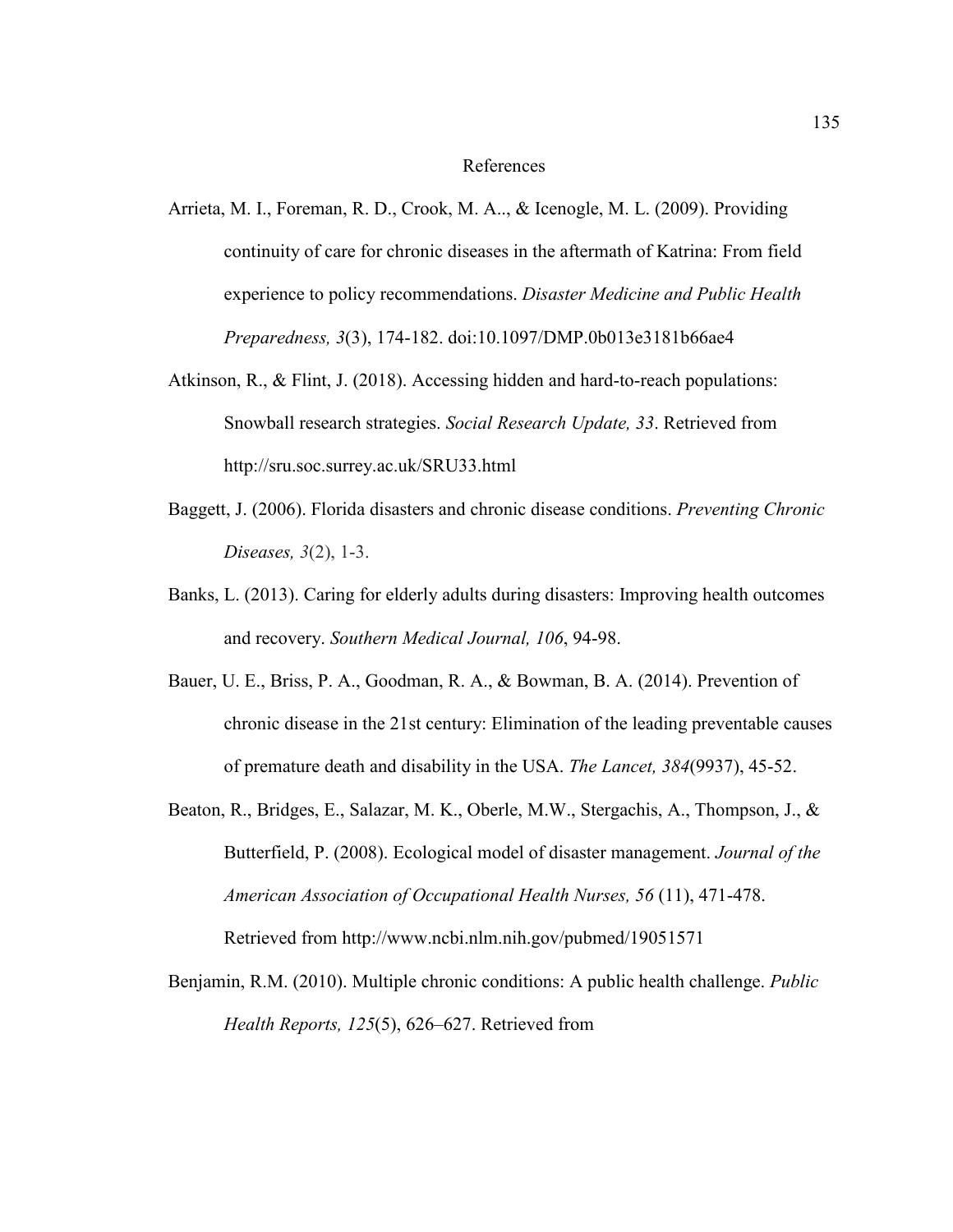https://www.ncbi.nlm.nih.gov/pmc/articles/PMC2924996/

- Bethel, J., Foreman, A., & Burke, S. (2011). Disaster preparedness among medically vulnerable populations. *American Journal of Preventive Medicine, 40* (2), 139- 143.
- Blanchard, B. W. (2008). Guide to emergency management and related terms, definitions, concepts, acronyms, organizations, programs, guidance, executive orders and registration: A tutorial on emergency management, broadly defined, past and present. Retrieved from https://training.fema.gov/hiedu/docs/terms and definitions/terms and definitions.pdf
- Bodenhelmer, T., Chen, E., & Bennet, H. D. (2009). Confronting the growing burden of chronic disease: Can the U.S. health care workforce do the job? *Health Affairs, 28* (1), 64-74. doi:10.1377/hlthaff.28.1.64
- Burnard, P., Gill, P., Stewart, K., Treasure, E., & Chadwick, B. (2008). Analysing and presenting qualitative data. *British Dental Journal, 204*, 429-432. doi:10.1038/sj.bdj.2008.292
- Cannon, T. (1994). Vulnerability analysis and the explanation of "natural" disasters. *Disasters, Development and Environment,* 13-30. Retrieved from https://www.researchgate.net/publication/248360551\_Vulnerability\_Analysis\_and \_The\_Explanation\_Of\_'Natural'\_Disasters
- Centers for Disease Control and Prevention. (2009). Chronic disease prevention and health promotion: Chronic diseases. Retrieved from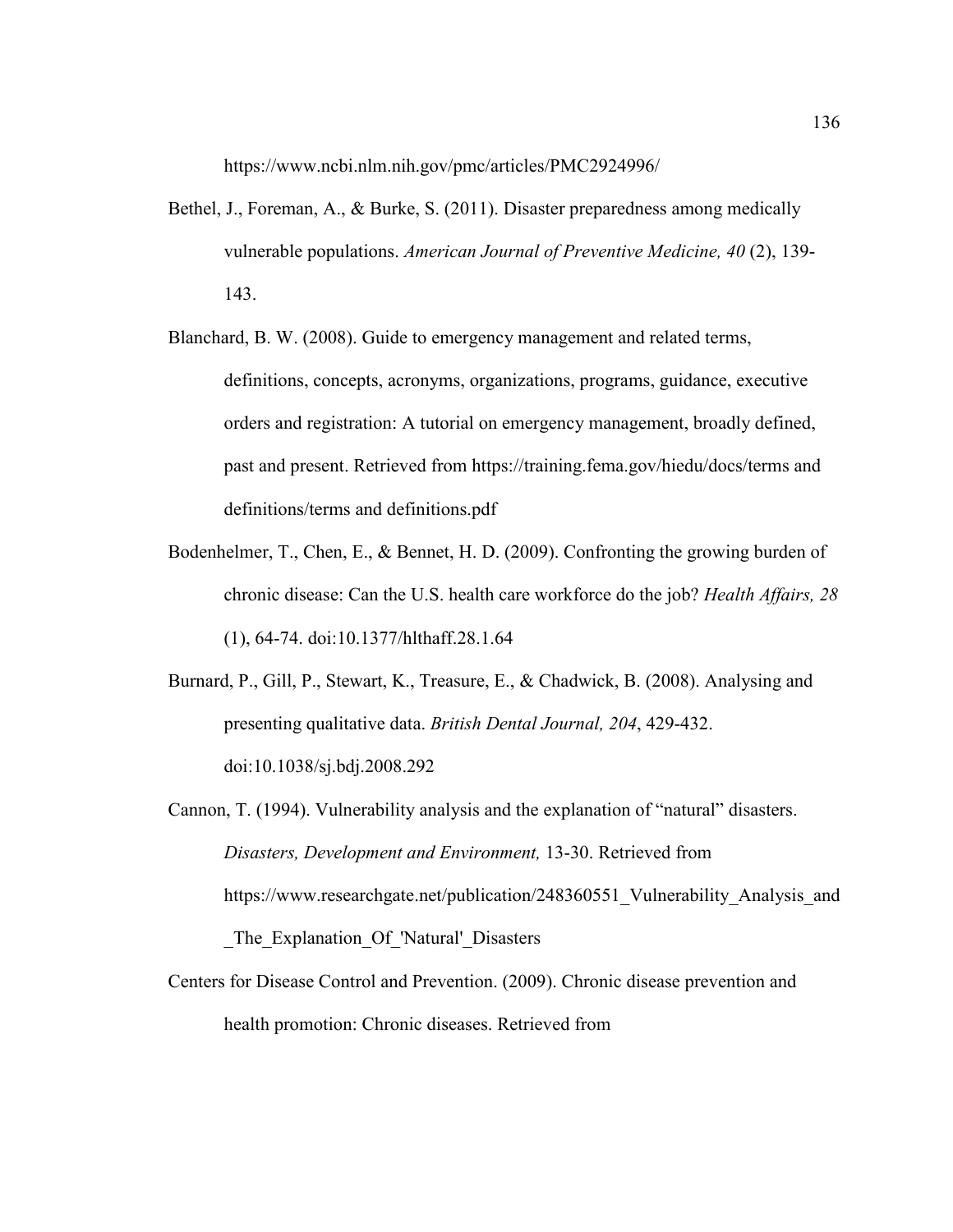http://www.cdc.gov/chronicdisease/resources/publications/aag/chronic.htm

Centers for Disease Control and Prevention. (2013). The state of aging and health in America. 2013. Retrieved from

http://www.cdc.gov/features/agingandhealth/state\_of\_aging\_and\_health\_in\_ameri ca\_2013.pdf

- Centers for Disease Control and Prevention. (2014). Chronic disease prevention and promotion. Retrieved from http://www.cdc.gov/chronicdisease/
- Centers for Disease Control and Prevention. (2016a). Chronic diseases: The leading causes of death and disability in the United States. Retrieved from http://www.cdc.gov/chronicdisease/overview
- Centers for Disease Control and Prevention. (2016b). A primer for understanding the principles and practices of disaster surveillance in the United States. Retrieved from https://www.cdc.gov/nceh/hsb/disaster/Disaster\_Surveillance\_508.pdf
- Center for Infectious Disease Research and Policy. (2013). Caring for chronic diseases during a disaster. Retrieved from http://www.cidrap.umn.edu/practice/ready-3 individuals-dialysis-mo
- Chan, E.Y., & Kim, J. (2011). Chronic health needs immediately after natural disasters in middle-income countries: The case of the 2008 Sichuan, China earthquake. *European Journal of Emergency Medicine, 18* (2), 111-114.
- Charmaz, K. (2014). *Constructing grounded theory* (2nd ed.). Thousand Oaks, CA: SAGE Publications.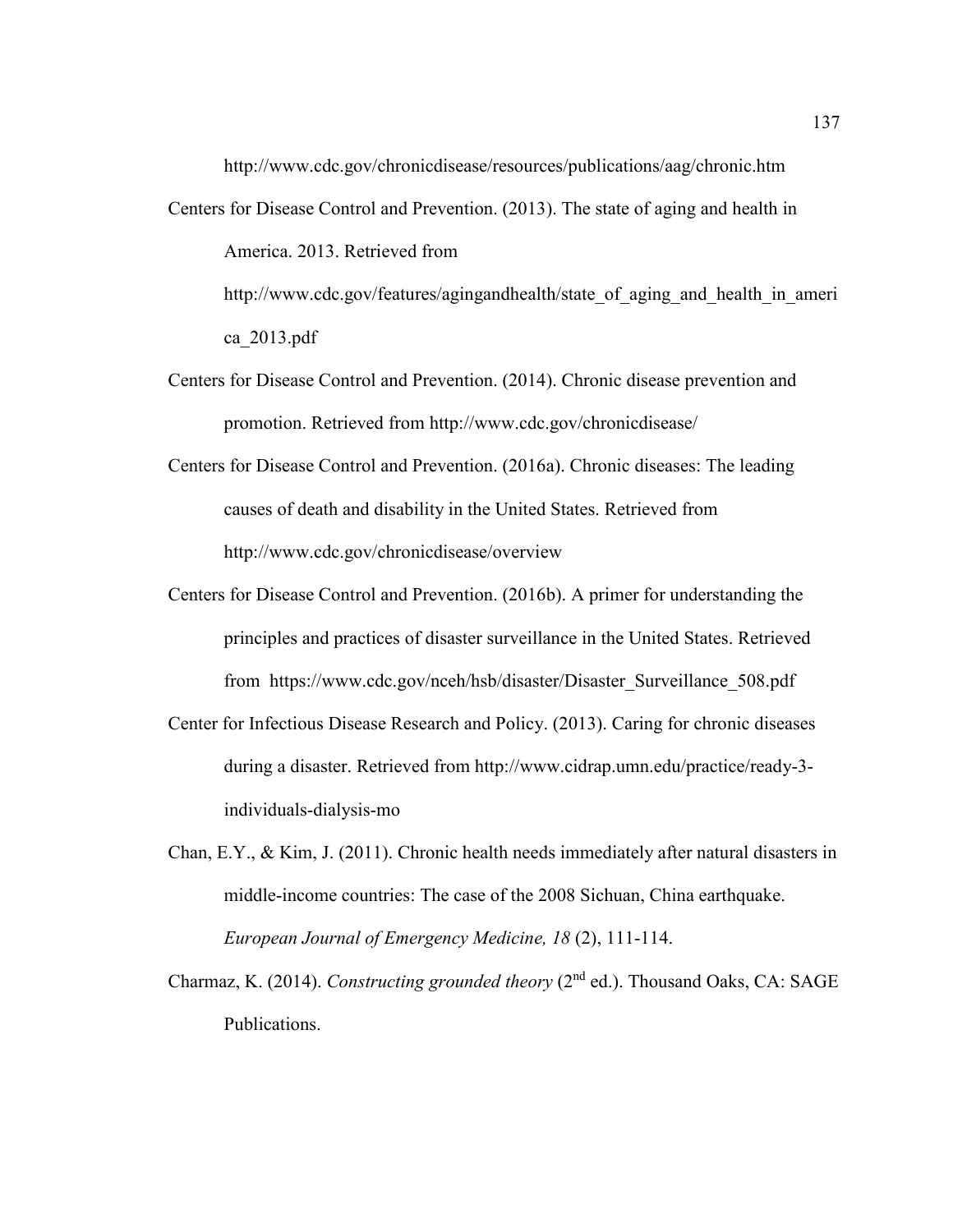Chinen, J. (2017). Natural disasters—impact on physicians and researchers. *Journal of Allergy and Clinical Immunology, 141*(3), 876-877. doi:

10.1016/j.jaci.2017.11.033

- Ciottone, G.R., Biddinger, P.D., Darling, R.G., Fares, S., Keim, M.E., Molloy, M.S., & Suner, S. (2016). *Ciottone's disaster medicine* (2nd ed.). Philadelphia, PA: Elsevier.
- Corbin, J., & Strauss, A. (2014). *Basics of qualitative research: Techniques and procedures for developing grounded theory* (4<sup>th</sup> ed.). Thousand Oaks, CA: Sage Publications.
- Creswell, J. W. (2003). *Research design: Qualitative, quantitative, and mixed methods approaches* (2nd ed.). Thousand Oaks, CA: SAGE Publications.
- Creswell, J.W. (2007). *Qualitative inquiry and research design: Choosing among five approaches* (2<sup>nd</sup> ed.). Thousand Oaks, CA: SAGE Publications.
- Creswell, J. W. (2009). *Research design: Qualitative, quantitative, and mixed method Approaches* (3rd ed.). Thousand Oaks, CA: SAGE Publications.
- Creswell, J. W. (2013). *Research design: Qualitative, quantitative, and mixed methods approaches* (4th ed.). Thousand Oaks, CA: SAGE Publications.
- Davis, J.R., Wilson, S., Brock-Martin, A., Glover, S., & Svendsen, E.R. (2010). The impact of disasters on populations with health and healthcare disparities. *Disaster Medicine and Public health Preparedness, 4*(1), 30-38.
- Demaio, A., Jamieson,J., Horn, R., de Courten, M., & Tellier, S. (2013). Non-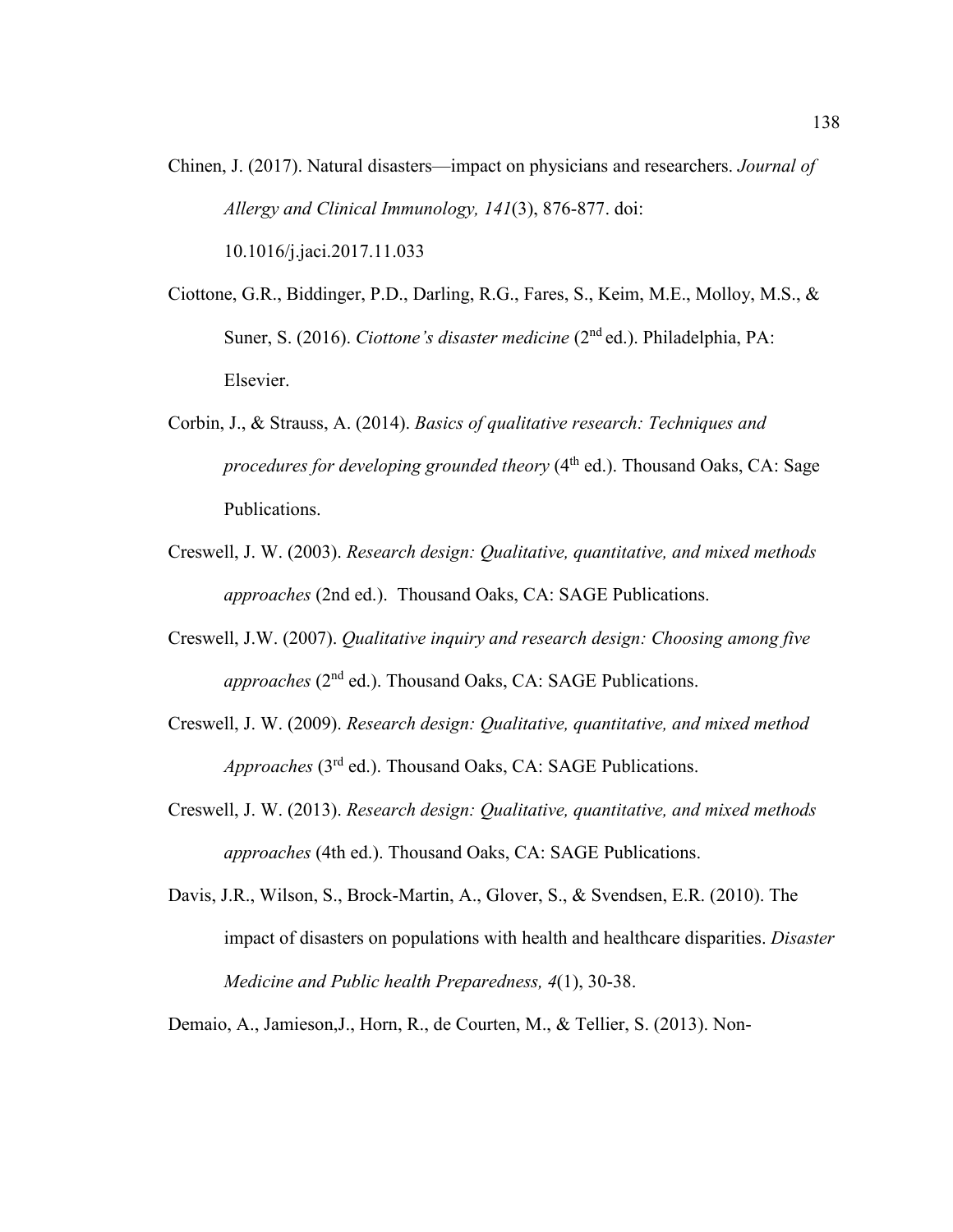communicable diseases in emergencies: A call to action. *PloS Current, 5*. doi:

10.1371/currents.dis.53e08b951d59ff913ab8b9bb51c4d0de

Department of Homeland Security. (2008). National response framework. Retrieved from www.fema.gov/pdf/emergency/nrf/nrf-core.pdf

Der-Martirosian, C.1., Strine, T., Atia, M.1., Chu, K.1., Mitchell, M.N., & Dobalian, A. (2014). General household emergency preparedness: A comparison between veterans and nonveterans. *Prehospital Disaster Medicine, 29*(2), 134-40. doi: 10.1017/S1049023X1400020X

Federal Emergency Management Agency. (2014). Every business should have a plan. *Department of Homeland Security*. Retrieved from http://www.fema.gov/medialibrary-data/1389022685845-

7cdf7d7dad7638a19477d01fdbfa820f/Business\_booklet\_12pg\_2014.pdf.

- Federal Emergency Management Agency. (2015).The disaster process & disaster aid programs. *Department of Homeland Security*. Retrieved from https://www.fema.gov/disaster-process-disaster-aid-programs
- Federal Emergency Management Agency. (2019). Individual and Community Preparedness Division. Retrieved from https://www.fema.gov/individual-andcommunity-preparedness-division
- Ford, E.S., Mokdad, A.H., Link, M.W., William, P.D., Garvin, S., McGuire, L.C.,… Balluz, L.S. (2006). Chronic disease in health emergencies: In the eye of the hurricane. *Preventing Chronic Diseases, 3*(2), A46.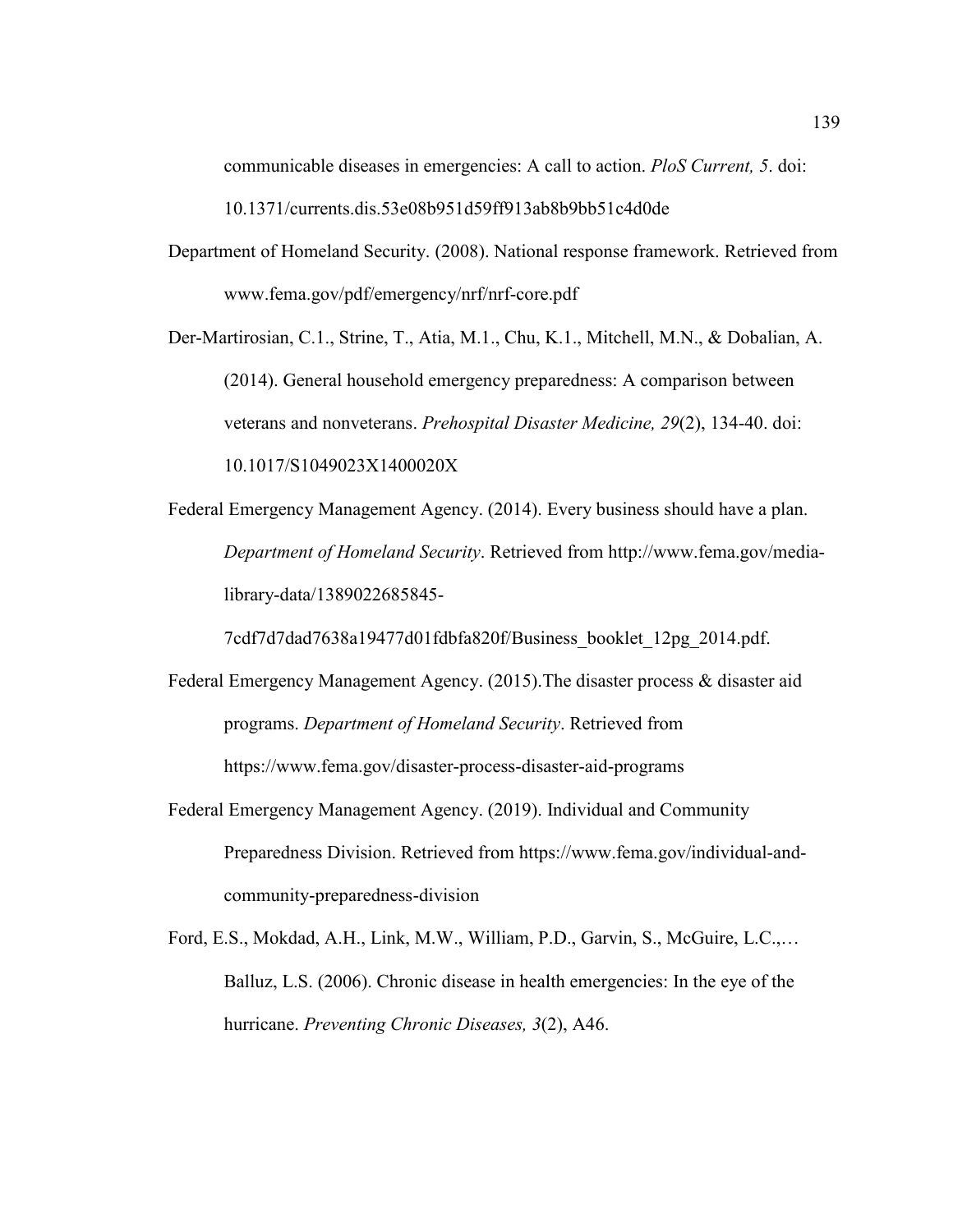- Friese, S. (2014). *Qualitative data analysis with ATLAS.ti* (3rd ed.). Chennai, India: SAGE.
- Gale, K., Heath, G., Cameron, E., Rashid, S., & Redwood, S. (2013). Using the framework method for the analysis of qualitative data in multi-disciplinary health research. *BMC Medical Research Methodology, 13,* 117. doi: https://doi.org/10.1186
- Gerteis J, Izrael D, Deitz D, LeRoy L, Ricciardi R, Miller T, & Basu J. (2014). Multiple chronic conditions chart book. AHRQ Publications No, Q14-0038. *Agency for Healthcare Research and Quality,* 2014.
- Glasser, B. (1992). *Basics of grounded theory analysis: Emergency vs forcing*. Mill Valley, CA: Social Press.
- Guha-Sapir, D., Van Panhuis, W. G., & Lagoutte, J. (2007). Short communication: Patterns of chronic and acute diseases after natural disasters – A study from the international committee of the Red Cross field hospital in Banda Aceh after the 2004 Indian Ocean tsunami. *Tropical Medicine & International Health, 12*, 1338– 1341. doi: 10.1111/j.1365-3156.2007.01932.x
- Guha-Sapir, D., Vos, F., Below, R., & Ponserre, S. (2011). Annual disaster statistical review 2011: The numbers and Trends. *Centre for Research on the Epidemiology of disasters.* Retrieved http://www.cred.be/sites/default/files/ADSR\_2011.pdf
- Holt, J. B., Mokdad, A.H., Ford, E.S., Simoes, E.J., Bartoli, W.P., & Mensah, G.A. (2008). Use of BRFSS data and GIS technology for rapid public health response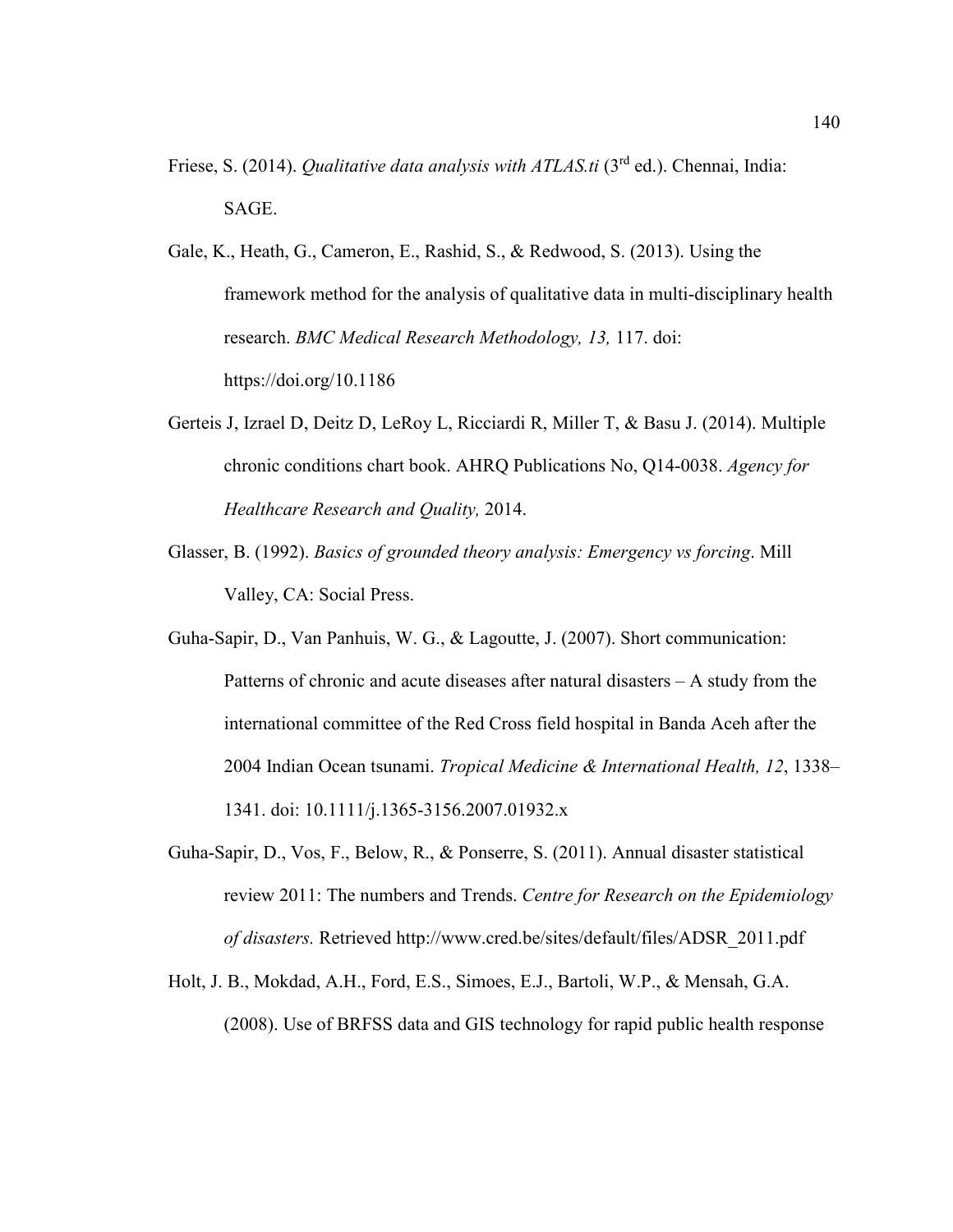during natural disasters. *Preventing Chronic Disease, 5* (3), A93.

- Horn, R.B., & Kirsch, T.D. (2018). Disaster Response 2.0: Non-communicable disease essential needs still unmet. *American Journal of Public Health, 108* (S3), S202– S203. doi:10.2105/AJPH.2018.304604
- Hussein, M. E., Hirst, S., Salyers, V., & Osuji, J. (2014). Using grounded theory as a method of inquiry: Advantages and disadvantages. *The Qualitative Report, 19*  (27), 1-15. Retrieved from http://nsuworks.nova.edu/tqr/vol19/iss27/3
- Icenogle, M., Eastburn, S., & Arrieta, M. (2016). Katrina's Legacy: Processes for patient disaster preparation have improved but important gaps remain. *The American Journal of Medical Sciences, 352* (5), 455-565. doi:

http://dx.doi.org/10.1016/j.amjms.2016.08.020

- International Federation of Red Cross and Red Crescent Societies. (2015). What are disasters? Retrieved from http://www.ifrc.org/en/what-we-do/disastermanagement/about-disasters/what-is-a-disaster/
- Jiao,J., kakoulides, S.V., Moscona, J., Whittier, J., Srivastav, S. Delafontaine, P., & Irimpen, A (2011). Effect of Hurricane Katrina on incidence of acute myocardial infarction in New Orleans three years after the storm. *American Journal of Cardiology, 101*(4), 502-505. Retrieved from http://www.ncbi.nlm.nih.gov/pubmed/22154089
- Johnson, S. L. (2011). An ecological model of workplace bullying: A guide for intervention and research. *Nursing Forum, 46*, 55–63. doi: 10.1111/j.1744-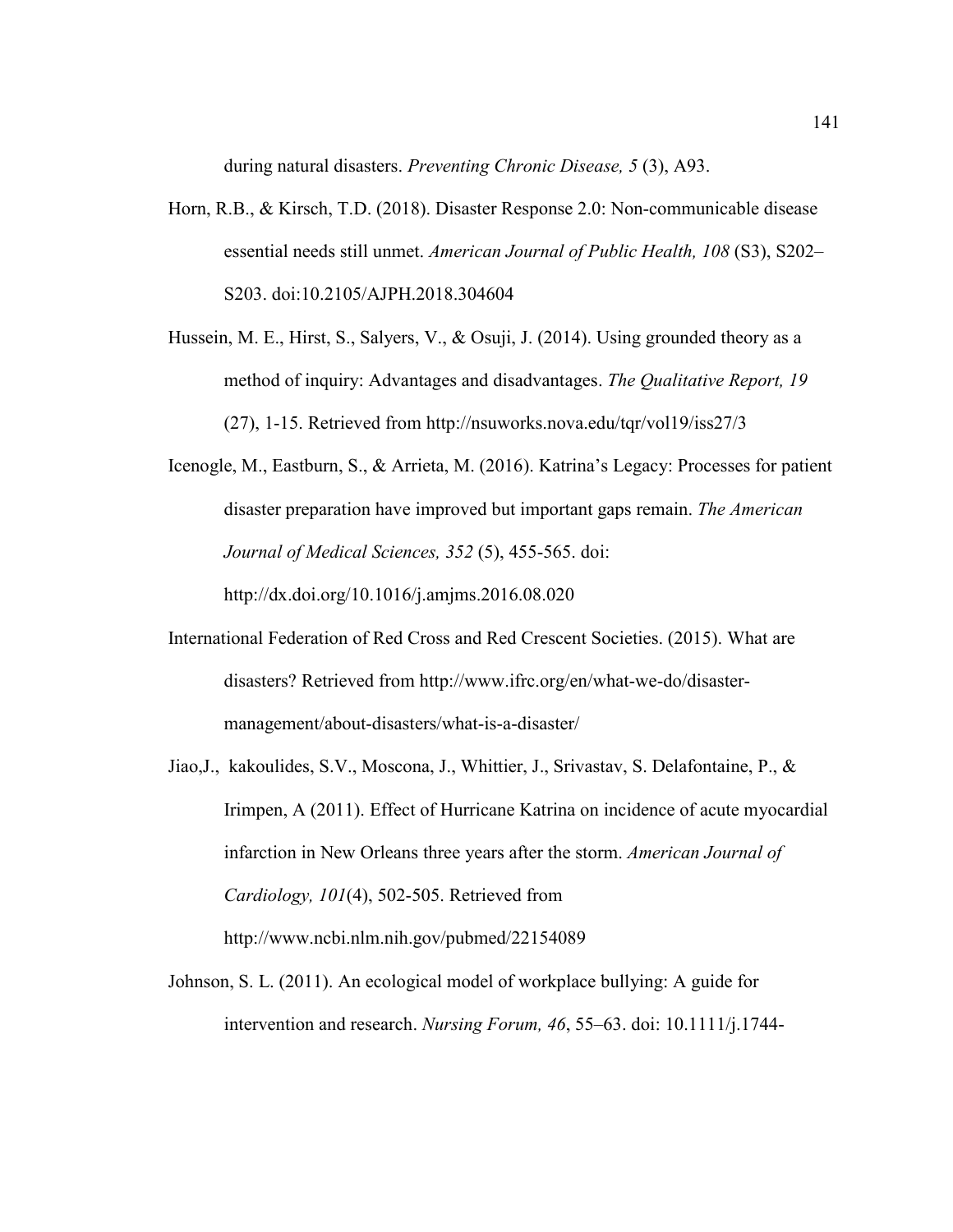6198.2011.00213.x

- Khan, Y., Schwartz, B., & Johnson, I. (2014). Surveillance and epidemiology in natural disasters: A novel framework and assessment of reliability. *PLoS currents, 6.* doi: 10.1371/currents.dis.6773eb9d5e64b733ab490f78de346003
- Kirchherr, J., & Charles, K. (2018). Enhancing the sample diversity of snowball samples: Recommendations from a research project on anti-dam movements in Southeast Asia. *PLoS one*, *13* (8), e0201710. doi:10.1371/journal.pone.0201710
- Knap, A. H., & Rusyn, I. (2016). Environmental exposures due to natural disasters. *Reviews on Environmental Health, 31* (1), 89–92. doi: 10.1515/reveh-2016-0010
- Ko, J. Y., Strine, T. W., & Allweiss, P. (2014). Chronic conditions and household preparedness for public health emergencies: Behavioral risk factor surveillance system, 2006-2010. *Prehospital and Disaster Medicine, 29* (1), 13-20. doi:10.1017/S1049023X13009126
- Koenig, K.L., & Schultz, C.H. (2016). *Koenig and Schultz's disaster medicine: Comprehensive principles and practice* (2nd ed.). New York, NY: Cambridge University Press.
- Kolb, S. (2012). Grounded theory and the constant comparative method: Valid research strategies for educators. *Journal of Emerging Trends in Educational Research and Policy Studies, 3* (1), 83-86.
- Lopez, V., & Whitehead, D. (2013). Sampling data and data collection in qualitative research. In S. Z. Whitehead, D. LoBiondo-Wood & Haber (Eds.), *Nursing &*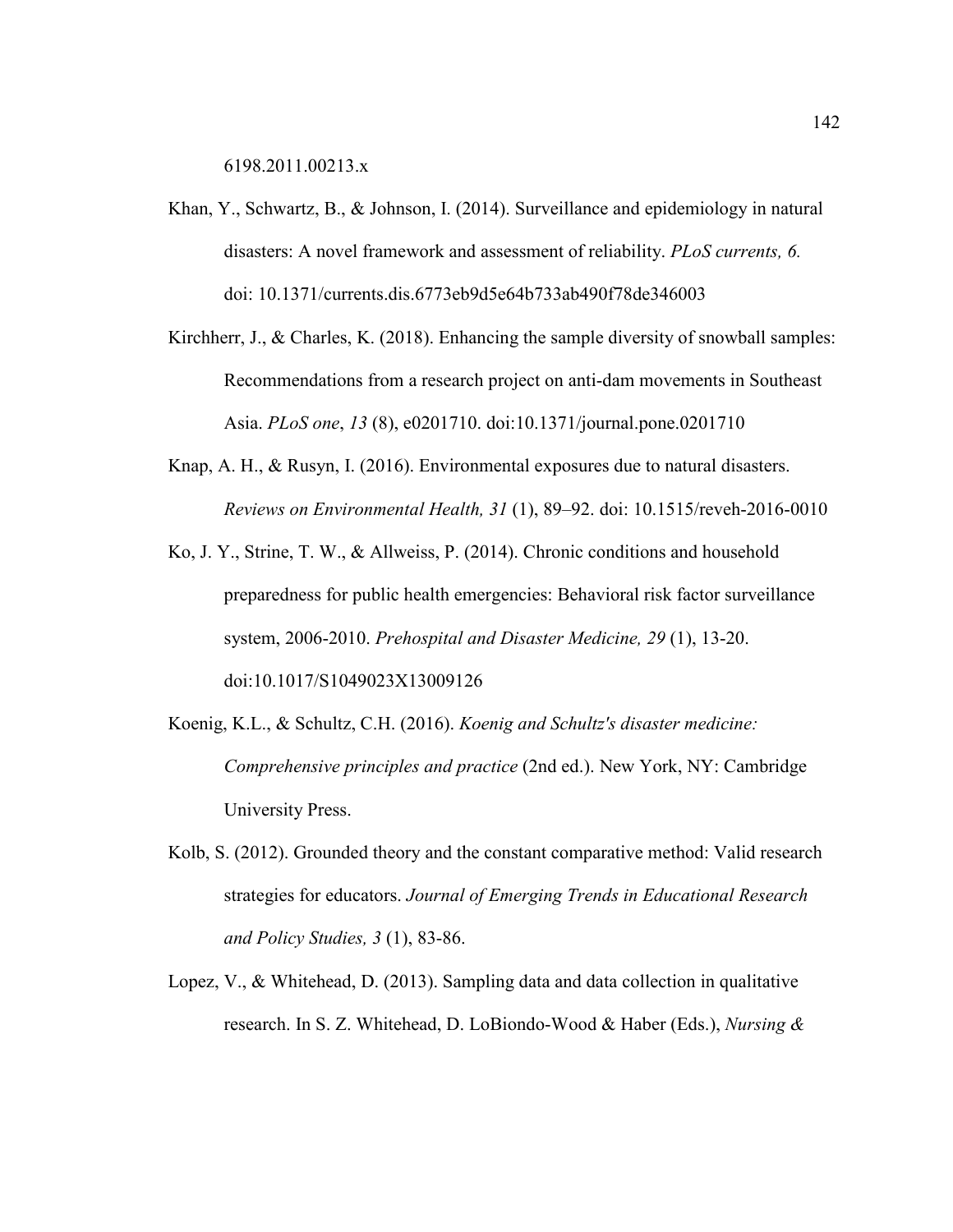*Midwifery Research: Methods and Appraisal for Evidence-Based Practice.* (4<sup>th</sup> ed., pp. 123-140). Marrickville, Sydney: Elsevier – Mosby.

- Maiden, R. P., Paul, R., & Thompson, C. (2008). *Workplace disaster preparedness, response, and management.* New York, NY: Routledge.
- Mensah, G. A., Mokdad, A. H., Posner, S. F., Reed, E., Simoes, E. J., Engelgau, M. M., & Chronic Diseases and Vulnerable Populations in Natural Disasters Working Group. (2005). When chronic conditions become acute: Prevention and control of chronic diseases and adverse health outcomes during natural disasters. *Preventing Chronic Disease*, *2*(A04). Retrieved from

https://www.ncbi.nlm.nih.gov/pmc/articles/PMC1459465/

- Mori, K., Ugai, K., Nonami, Y., Kirimura, T., Kondo, C., Nakamura, T.,… Kaji, H. (2007).Health needs of patients with chronic diseases who lived through the great Hanshin earthquake. *Disaster Management and Response, 5* (1), 8-13.
- Murakami, N., Siktel, H.B., Lucido, D., Winchester, J.F., & Harbord, N.B. (2015). Disaster preparedness and awareness of patients on hemodialysis after hurricane Sandy. *Clinical Journal of the American Society of Nephrology, 10,* 1389-1396. doi: 10.2215/CJN.10181014
- New world Encyclopedia. (2015). Disaster relief. Retrieved from http://www.newworldencyclopedia.org/entry/Disaster\_relief
- Noble, H. & Smith, J. (2015). Issues of validity and reliability in qualitative research. *Evidence Based Nursing, 18* (2), 34-35. doi: 10.1136/eb-2015-102054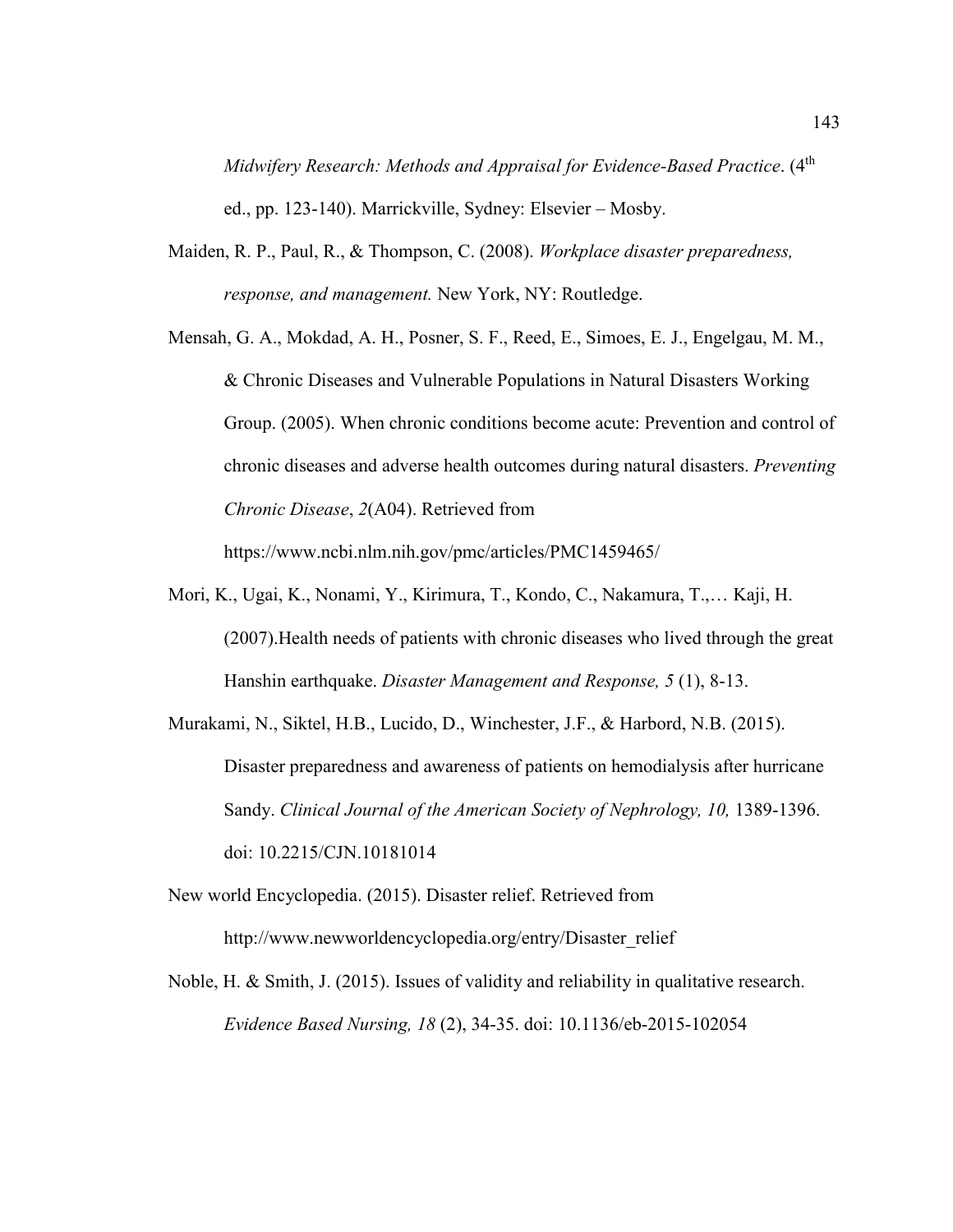- Nomura, S., Parsons, A., Hirabayashi, M., Kinoshita, R., Liao, Y., & Hodgson, S. (2016). Social determinants of mid- to long-term disaster impacts on health: A systematic review. *International Journal of Disaster Risk Reduction, 16* (2016), 53-67.
- Ochi, S., Hodgson, S., Landeg, O., Mayner, L., & Murray, V. (2014). Disaster-driven evacuation and medication loss: A systematic literature review. *PLOS Currents Disasters*. Edition 1. doi:

10.1371/currents.dis.fa417630b566a0c7dfdbf945910edd96

Ochi, S., Murray, V., & Hodgson, S. (2013). The great East Japan earthquake disaster: A compilation of published literature on health needs and relief activities, March 2011-september 2012. *PLOS Currents Disasters*. doi: 10.1371/currents.dis.771beae7d8f41c31cd91e765678c005d

Owens, J.K., & Martsolf, D.S. (2014). Chronic illness and disasters:

Development of a theoretical framework. *The Qualitative Report, 19* (43), 1-23.

- Owens, J.K., Stidham, A.W., & Owens, E.L. (2013). Disaster evacuation for persons with special needs: A content analysis of information on YouTube. *Applied Nursing Research, 26* (4), 273-275. doi:10.1016/j.apnr.2013.10.001
- Paterson, D.L., Wright, H., & Harris, P. (2018). Health risks of flood disasters. *Clinical Infectious Diseases, 67* (9), 1450–1454. doi.org/10.1093/cid/ciy227
- Phillips, J., Ring, K., & Hackett, P. (2011). Psychosocial responses to a disaster in the Caribbean: A case study of a Barbados cave-in. *Journal of Eastern Caribbean Studies, 36* (2), 1-33.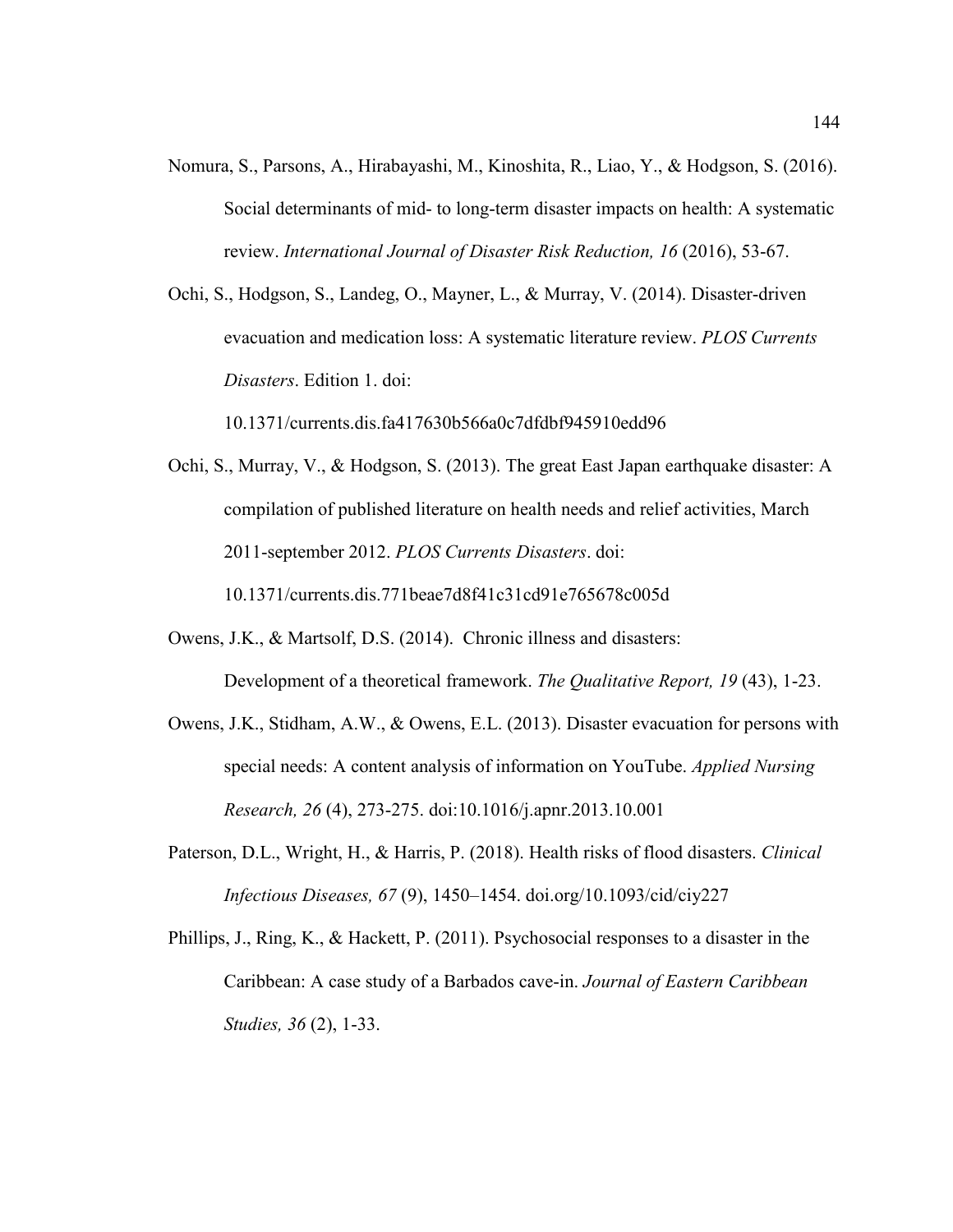Polit, D.F., & Beck, C.T. (2010). Generalization in quantitative and qualitative research: Myths and strategies. *International Journal of Nursing Studies, 47*(11), 1451- 1458. http://dx.doi: 10.1016/j.ijnurstu.2010.06.004

Pourhosseini, S.S., Ardalan, A., & Mehrolhassani, M.H. (2015). Key aspects of providing healthcare services in disaster response stage. *Iran Journal of Public Health, 44*  (1), 111-118. Retrieved from

http://www.ncbi.nlm.nih.gov/pmc/articles/PMC4449997/

- Radhakrishnan, K., & Jacelon, C. (2009). Synthesis of literature on strategies for chronic disease management post disasters. *Journal of Nursing and Healthcare of Chronic Illness, 1,* 294–302. doi: 10.1111/j.1752-9824.2009.01033.x
- Raghupathi, W., & Raghupathi, V. (2018). An empirical study of chronic diseases in the United States: A visual analytics approach. *International journal of environmental research and public health, 15* (3), 431. doi:10.3390/ijerph15030431
- Ricardo, C. (2015). Qualitative data analysis with Atlas.ti7 windows. Retrieved from https://atlasti.com/learning/classroom
- Ripley, A. (2008). *The unthinkable: Who survives when disaster strikes and why*. New York, NY: Crown Publishers.
- Robinson, W.T., Wendell, D., & Gruber, D. (2011). Changes in CD4 count among persons living with HIV/AIDS following Hurricane Katrina. *AIDS Care, 23* (7), 803-806.
- Ryan, B., Franklin, R.C., Burkle, F.M., Aitken, P., Smith, E., Watt, K., Leggat, P. (2015).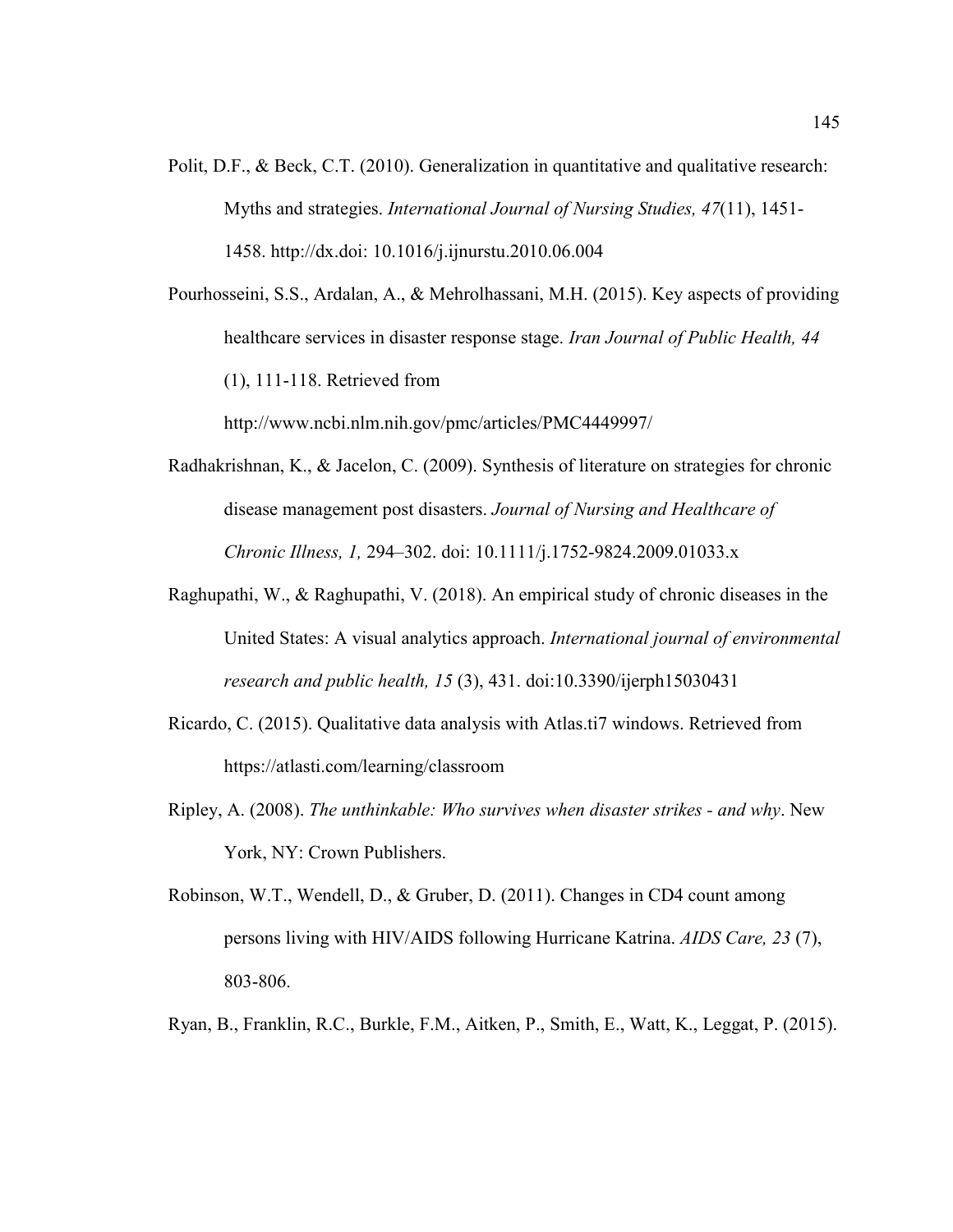Identifying and describing the impact of cyclone, storm and flood related disasters on treatment management, care and exacerbations of non-communicable diseases and the implications for public health. *PLOS Currents Disasters*, Edition 1. doi: 10.1371/currents.dis.62e9286d152de04799644dcca47d9288

- Saldana, J. (2013). *The coding manual for qualitative researchers* (2<sup>nd</sup> ed.). Los Angeles, CA: Sage.
- Sargeant, J. (2012). Qualitative research part II: Participants, analysis, and quality assurance. *Journal of Graduate Medical Education*. Retrieved from http://www.jgme.org/doi/pdf/10.4300/JGME-D-11-00307.1
- Sharma, A. J., Weiss, E.C., Young, S.L., Stephens, K., Ratard, R., Straif-Bourgeois, S.,… Rubin, C.H. (2008). Chronic disease and related conditions at emergency treatment facilities in the New Orleans area after hurricane Katrina. *Disaster Medicine and Public Health Preparedness, 2* (1), 27-32. doi:

10.1097/DMP.0b013e31816452f0

- Shehab, N., Anasario, M.P., & Lawry, L. (2008). Access to care among displaced Mississippi residents in FEMA travel trailer parks two years after Katrina. *Health Affairs, 27* (5), 416-429. doi: 10.1377/hlthaff.27.5.w416
- Shoaf, K. (2014). Organizing the health sector for response to disasters. *Ciência & Saúde Coletiva, 19* (9), 3705-3715. doi:http://dx.doi.org/10.1590/1413- 81232014199.03722014
- Slim, S., Hyo-Jeung, K., Gojka, R., Phillipa, B., Heiko, H., Cherian, V.,… Marcello, T.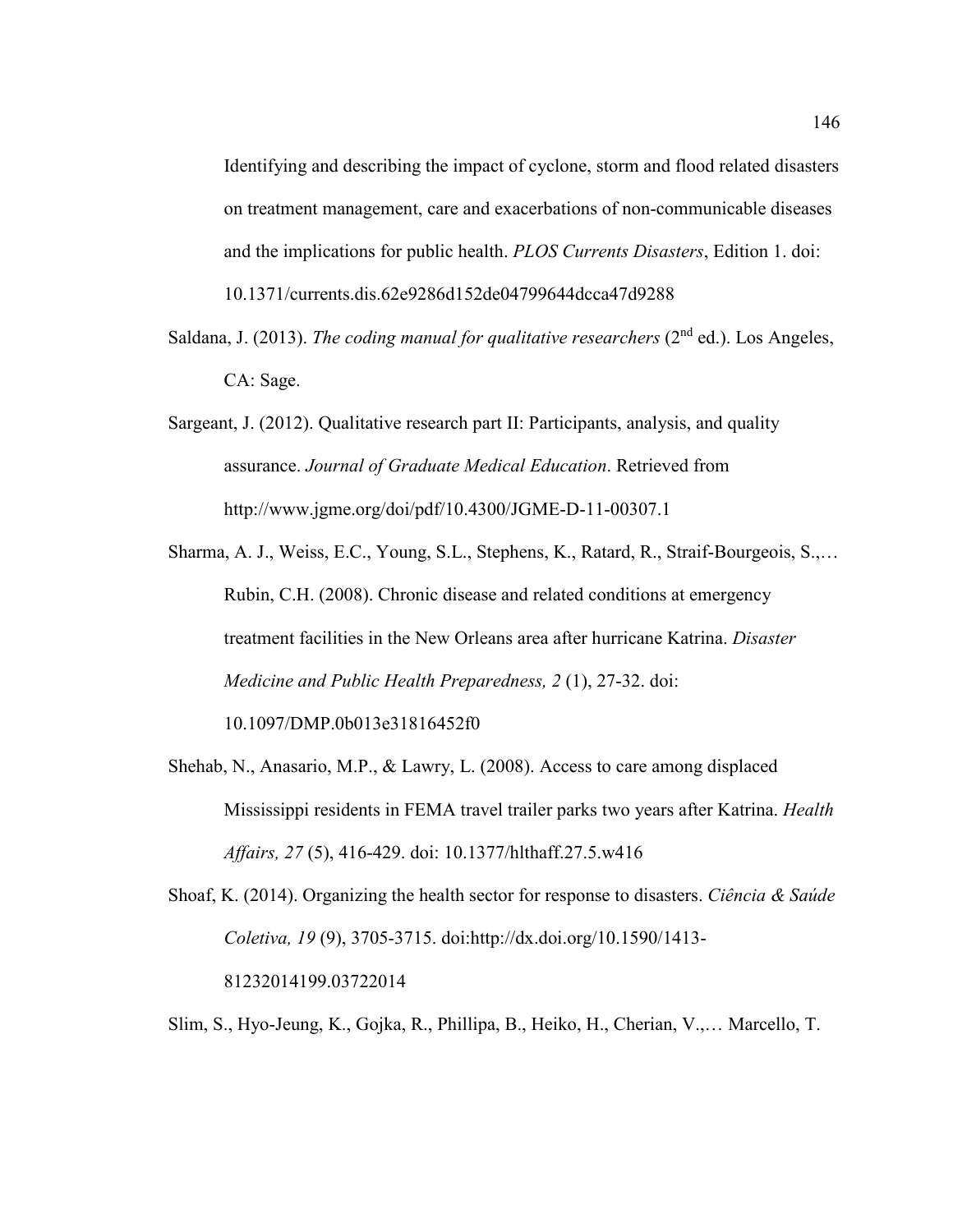(2016). Care of non-communicable diseases in emergencies. *The Lancet, 389*  (10066), 326-330. doi: 10.1016/S0140-6736(16)31404-0

- Starks, H., & Trinidad, S. B. (2007). Choose your method: A comparison of phenomenology, discourse analysis, and grounded theory. *Qualitative Health Research, 17* (10), 1372-1380.
- Taylor, S. J., Bogdan, R., & DeVault, M. (2015). *Introduction to qualitative research methods: A guidebook and resource* (4th ed.). Hoboken, NJ: John Wiley & Sons Inc.
- Thomas, D.R. (2006). A general inductive approach for analyzing qualitative evaluative data. *American Journal of Evaluation, 27* (2), 237-246. doi: 10.1177/1098214005283748
- Thomas, T., Sobelson,R., Wigington, C., Davis, A., Harp, V., Leander-Griffith, M., & Cioffi, J. (2018).Applying instructional design strategies and behavior theory to household disaster preparedness training. *Journal of Public Health Management and Practice. 24* (1): e16–e25. https://doi.org/10.1097/PHH.0000000000000511
- Trochim, W., M. (2006). The research methods knowledge base, 2nd Edition. Retrieved from www.socialresearchmethods.net/kb
- Vaismoradi, M., Jones, J., Turunen, H., & Snelgrove, S. (2016). Theme development in qualitative content analysis and thematic analysis. *Journal of Nursing Education Practice, 6* (5), 100-110. doi.org/10.5430jnep.v6n5.p100

Veenema, T. V., Rains, G.A., Casey-Lockyer, M., Springer, J., & Kowal, M. (2015).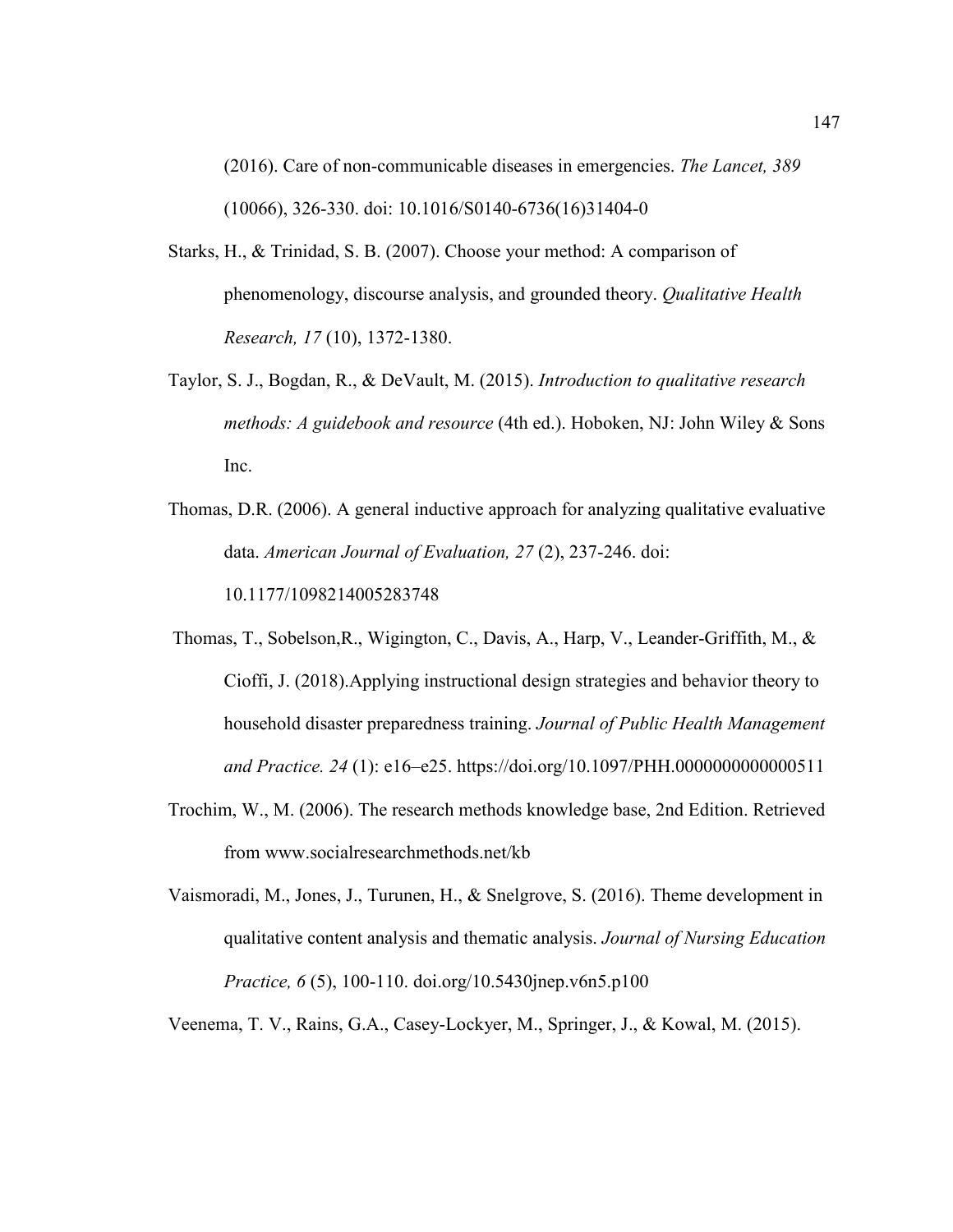Quality of healthcare services provided in disaster shelters: An integrative literature review. *International Emergency Nursing, 23* (3), 225-231. http://dx.doi.org/10.1016/j.ienj.2015.01.004

- Ward, B.W., Schiller, J.S., & Goodman, R.A. (2014). Multiple conditions among US adults: A 2012 update. *Preventing Chronic Diseases, 11*, E62. doi: 10.5888/pcd11.130389
- Watt, Diane. (2007). On becoming a qualitative researcher: The value of reflexivity. *The Qualitative Report, 12* (1). Retrieved from http://www.nova.edu/ssss/QR/QR12- 1/watt.pdf
- World Bank. (2014). Financial protection against natural disasters: From products to comprehensive strategies. An operational framework for disaster risk financing and insurance. Retrieved from

https://olc.worldbank.org/sites/default/files/Financial%20Protection%20Against% 20Natural%20Disasters.pdf

- World Health Organization. (2013). Transforming and scaling up health professionals' education and training: World Health Organization guidelines 2013. Geneva. Retrieved from https://www.ncbi.nlm.nih.gov/books/NBK298950/
- World Health Organization. (2015). Non communicable diseases. Retrieved from http://www.who.int/mediacentre/factsheets/fs355/en/

World Health Organization. (2016). Assessing national capacity for the prevention and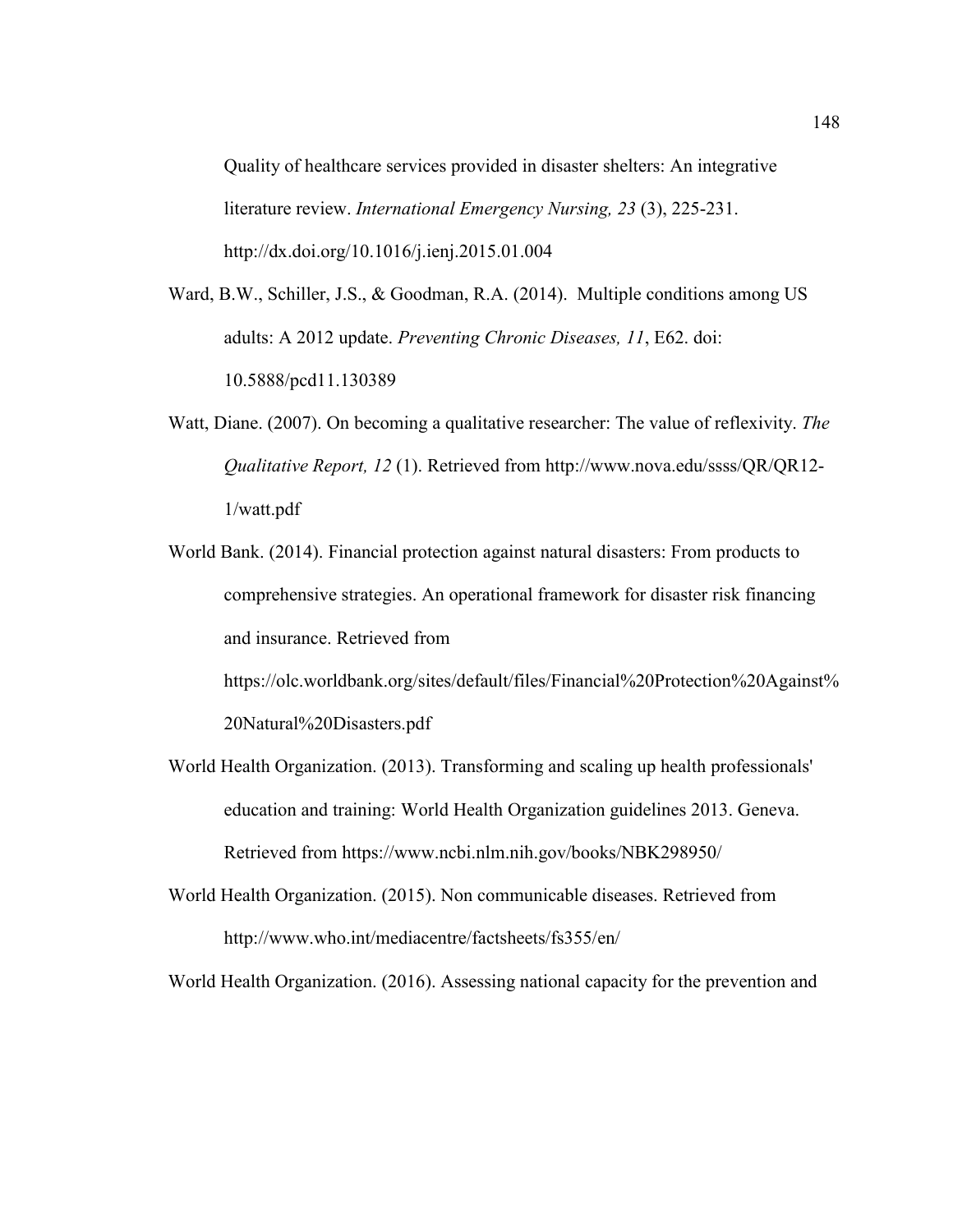control of non-communicable diseases. Retrieved from

http://www.who.int/chp/en/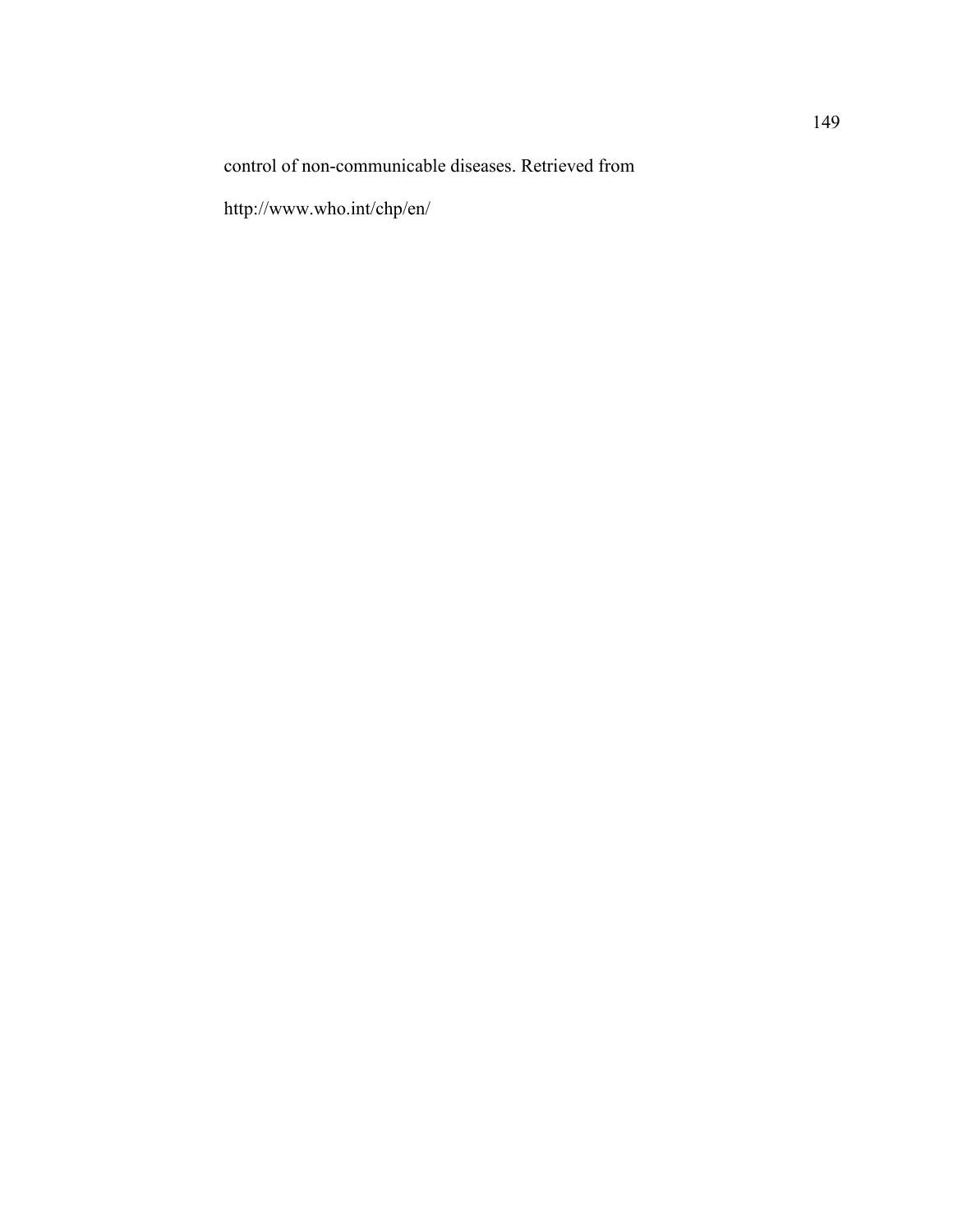### Appendix A: Interview Guide

- 1. Would you please tell me if you have ever participated or responded to a natural disaster? If you have could you share some details about that disaster or disasters?
- 2. In your experience what was the disaster victims' presentation in terms of acute injuries or chronic diseases?
- 3. Please explain the types of chronic conditions you and your peers came across during disaster response?
- 4. Would you please share your experiences in managing the care for those individuals with chronic diseases?
- 5. How did other disaster relief responders and health practitioners manage chronic diseases during and after disasters?
- 6. In what ways are individuals with chronic diseases prepared during a disaster?
- 7. In what ways are disaster responders prepared to manage chronic diseases in a disaster?
- 8. In your experience, what strategies for chronic disease preparedness work following a disaster?
- 9. What strategies for chronic disease preparedness do not work following a disaster?
- 10. What suggestions would you share in regards to chronic disease management that may improve disaster response for these individuals?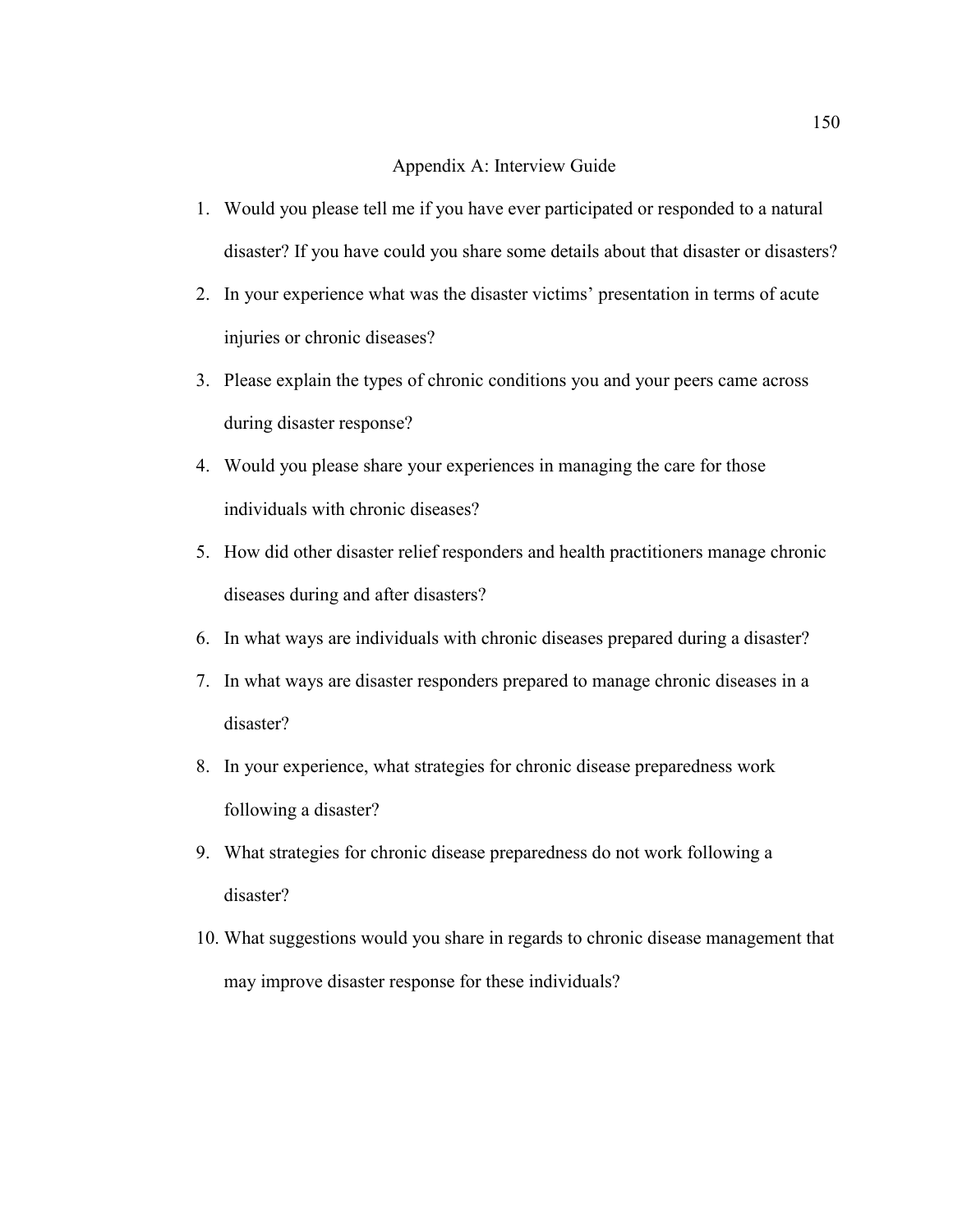# Appendix B: Interview Screening Guide

## INTERVIEW SCREENING QUESTION GUIDE

- 1. Are you 18 years and older?
	- a. Yes
		- b. No
- 2. Do you currently reside in a facility (such as; Nursing home, assisted living, prison…)?
	- a. Yes
	- b. No
- 3. Have you ever responded to or worked with a disaster relief organization during a natural disaster?
	- a. Yes
	- b. No
- 4. During the disaster response or after the disaster, did you manage the care of individuals with a chronic disease?
	- a. Yes
	- b. No
- 5. Are you a disaster preparedness planner or have you ever participated in disaster planning?
	- a. Yes
	- b. No
- 6. Have you ever participated in disaster planning for individuals with chronic diseases?
	- a. Yes
	- b. No
- 7. Which of the following statements best describe your involvement in disaster planning?
	- a. I have been involved in disaster preparedness planning for individuals with chronic diseases
	- b. I have been involved in disaster response planning and management for individuals with chronic diseases
	- c. I have not participated in disaster preparedness planning or response planning for individuals with chronic diseases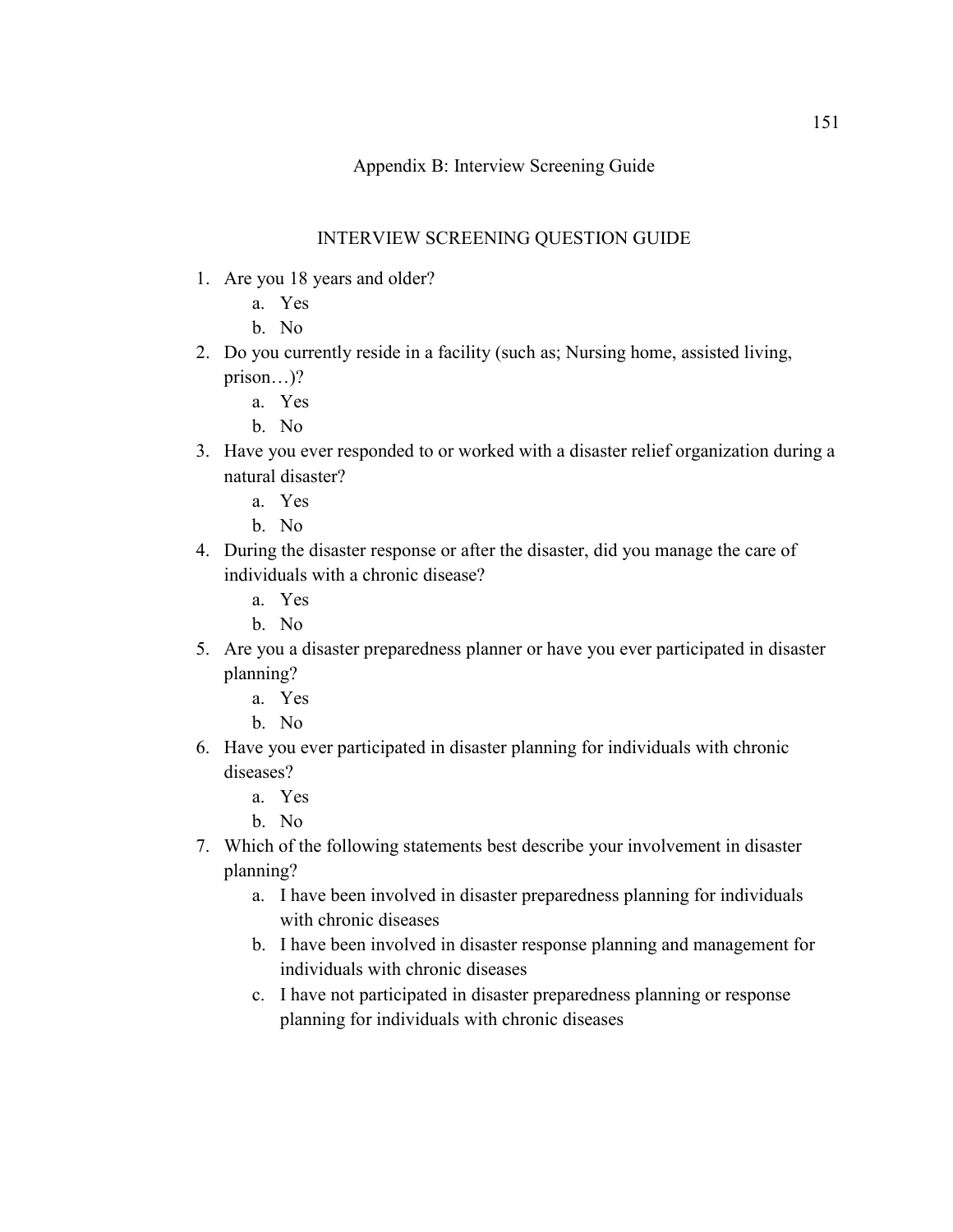### Appendix C: Codes

The victim's helplessness

Lack of mental health providers/psychologists

The lack of resources-water, food, electricity, roads, hospitals

In-adequate supplies-medical supplies, personal hygiene items, medications

No medical history or information to help provide best and right care

Lack of social support

Empathy

Sympathy

Collaborations amongst disaster responders

Co-ordination of care and other disaster responses.

Family support system

Organizational/responder preparedness

Presence or the absence of NGOs, local businesses

Responder training prior to deployment

Availability of health practitioners

Public awareness of impending disasters

Information management and dissemination

The play of culture in overcoming stress, devastation, and loss of property and loved ones

The goodness of the people demonstrated in times of need surpassed that of businesses

Use of survival techniques to ensure safety of the disaster victims

Availability of social workers and the need for more

Transitioning victims back to society in after disasters

Triaging disaster victims to determine level of care and urgency

Tendency to ignore chronic disease individuals

The need for an enhanced communication system amongst providers

Medically dependent

Perseverance

Persons with disabilities

Public awareness,

Risk communication,

Social media

Accountability,

Responsibility,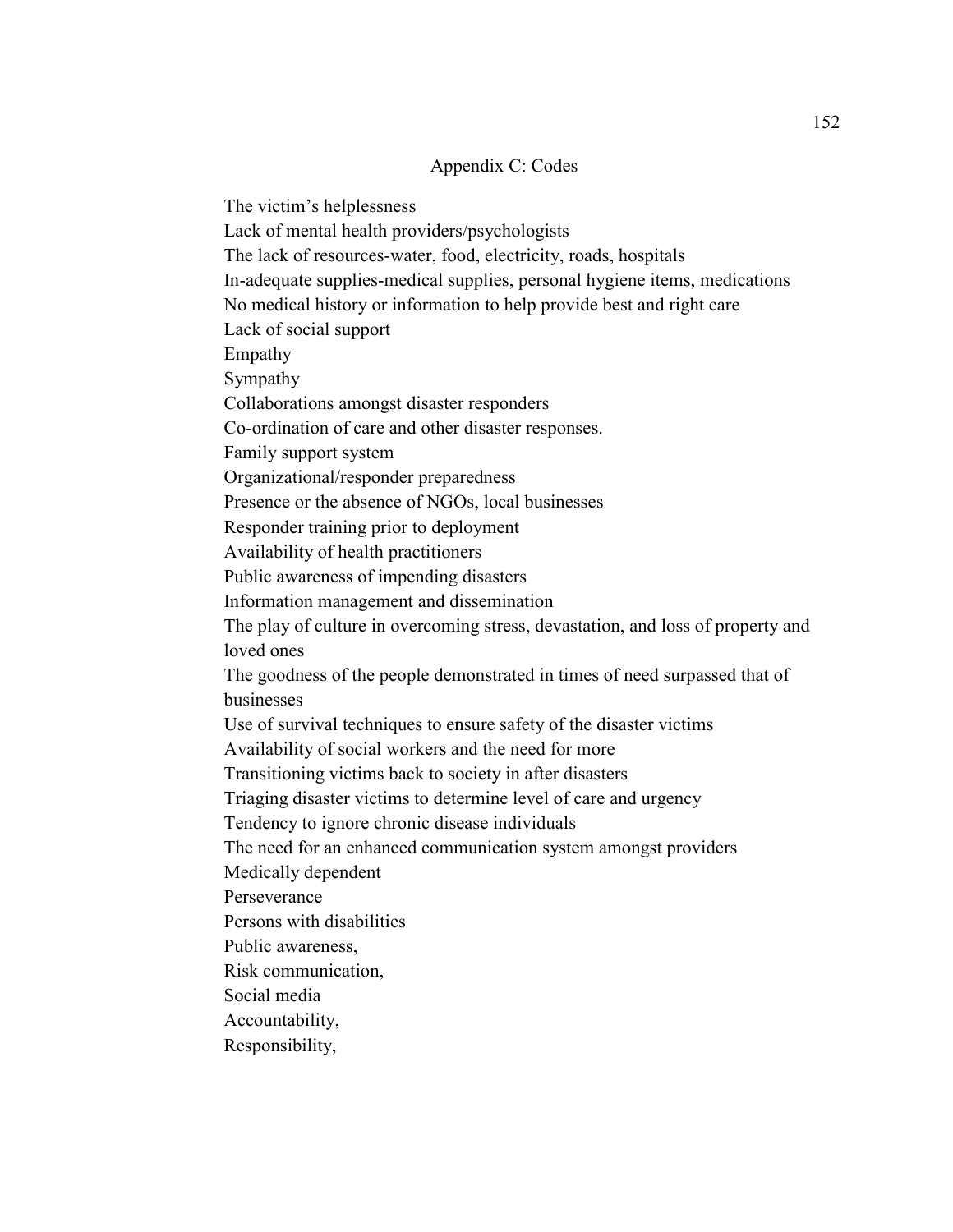Coordination, Availability of health practitioners, Impact on health, Water disposal and sanitation, Public health and safety, Information sharing and exchange Cultural aspects, Non- Government organizations, Local businesses, Community disaster response preparedness, Individual preparedness Communications systems and/or networks, Health facilities, 'lifelines', Power and energy, electricity Emergency evacuation shelters, Disaster preparedness, Disaster prevention, Disaster risk reduction plan, Policies and strategies, People-centered early warning system, The destruction of infrastructure, environment Mental health awareness Water and food supplies Accessible roads Personal hygiene items, **Medications** Dialysis Lack of medical history/information Social support Empathy Sympathy Family support system Organizational/responder preparedness Goodness of the people Humanity Safety Social workers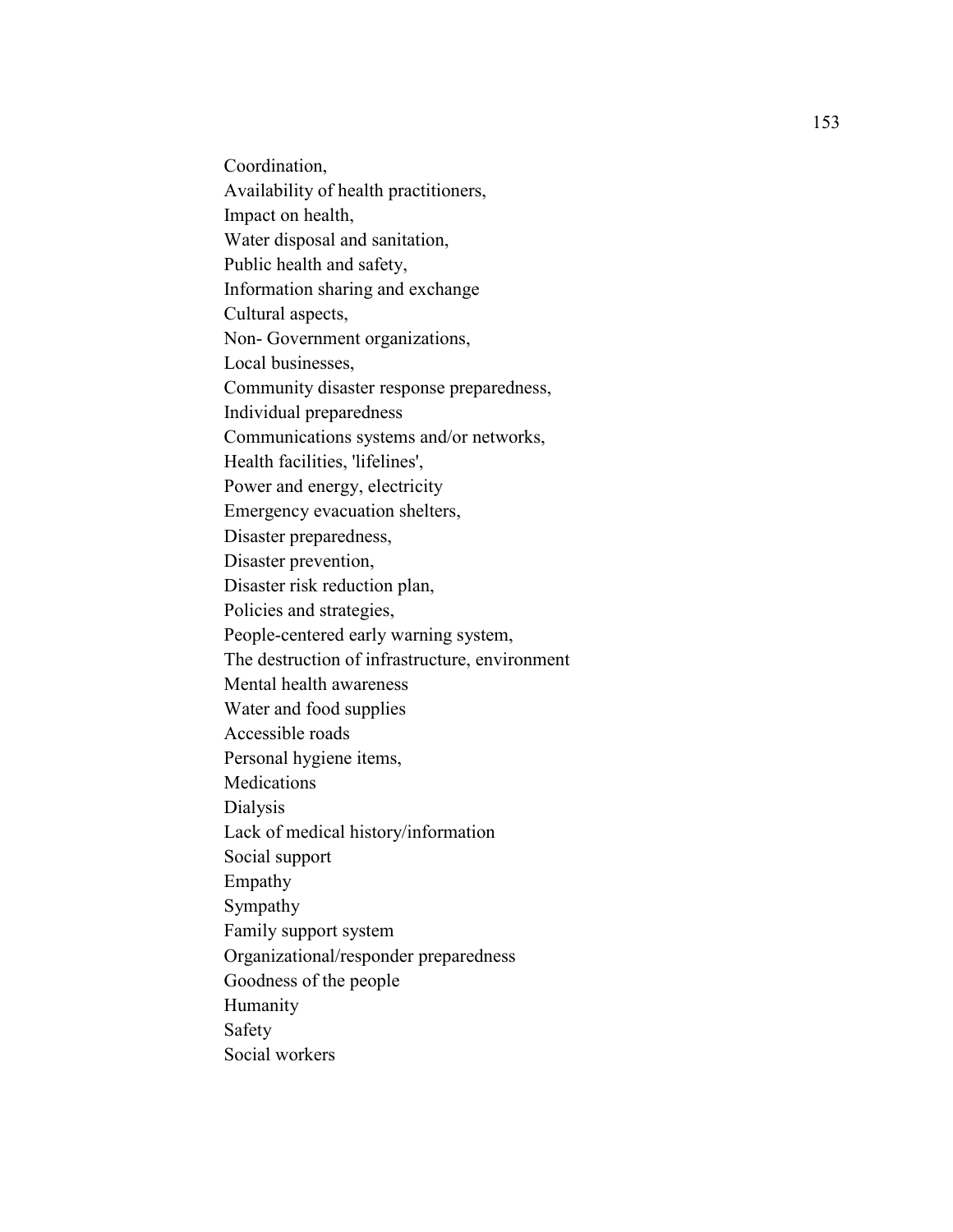Transitioning victims back to society Triaging disaster victims Level of care The need for an enhanced communication system amongst providers Chronic diseases not addressed Greater good for the greatest people Survival tactics Impact of disaster Prevalence of chronic diseases Disaster response Disaster management Determination to manage the chronic diseases Making do with what is available Victim's feeling of helplessness Vulnerability of chronic disease disaster victims. Mental health incidence and prevalence Coping mechanism Loss absorption, Psychological impact